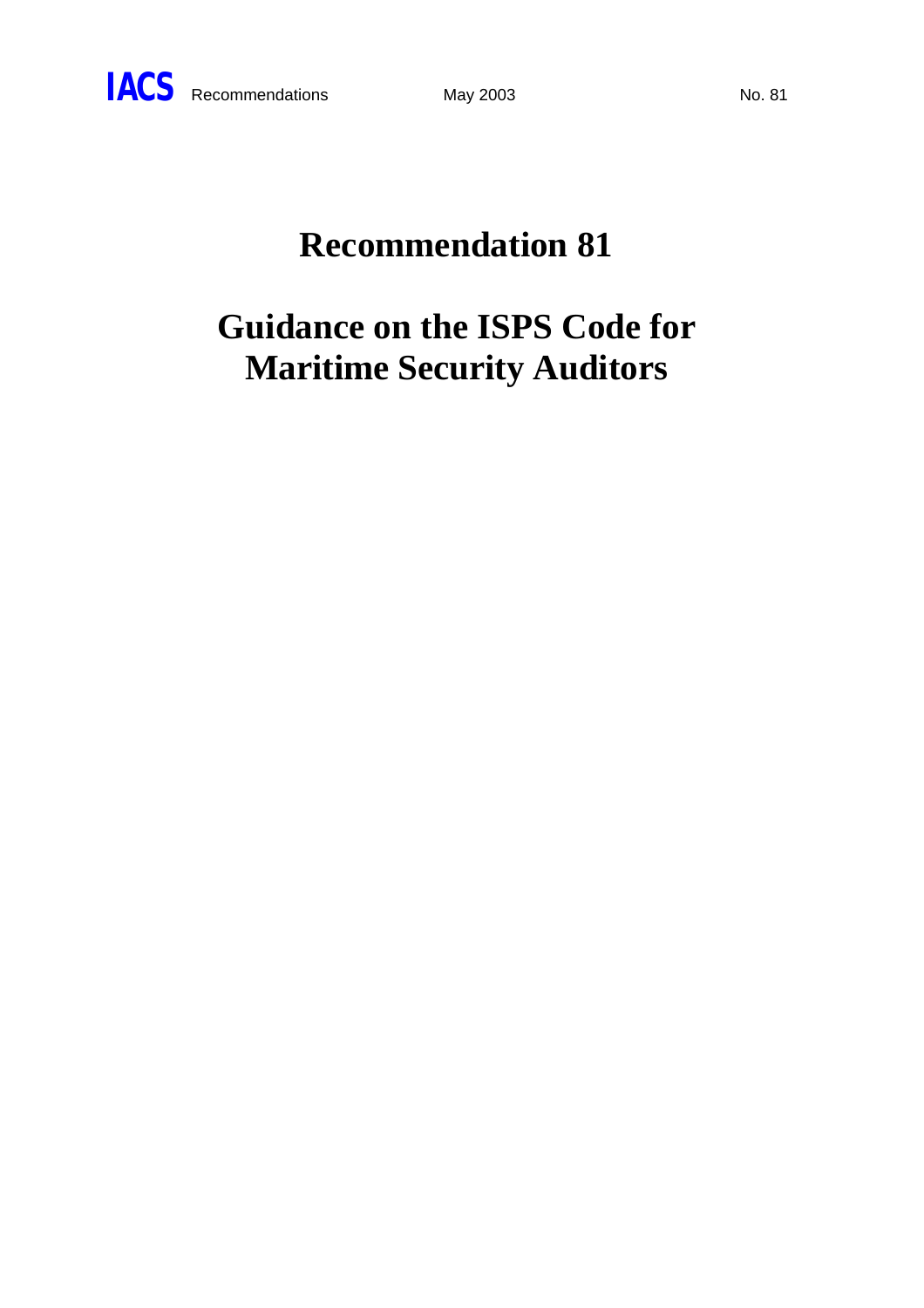# **Introduction**

#### **1. Scope and Application**

This guidance is intended for use by IACS Member Societies' auditors when performing certification audits under the ISPS Code, unless the relevant Administration has provided special instructions that indicate otherwise.

This document is also intended to facilitate audits' consistency and uniformity among IACS by providing examples, which, however are not to be interpreted as prescriptive solutions or checklists.

Reference is made to the following documents adopted by the International Maritime Organisation (IMO):

- SOLAS Chapter V
- SOLAS XI-1 and XI-2
- ISPS Code Parts A and B

The ISPS Code comprises Parts A and B. IMO has defined Part A as mandatory, Part B as Guidance to the Provisions of SOLAS Chapter XI-2 and Part A.of the ISPS Code. IACS considers, together with major Flag Administrations, that it is not possible to implement the provisions of part A without application of the relevant sections of Part B. In this regard, part B is to be considered mandatory by IACS auditors.

The term "should" when used in the above documents shall be taken to mean the same as "shall" and be construed to be a mandatory requirement.

# **2. Application of the ISPS Code by Companies**

By design, the ISPS Code supports and encourages the development of a security culture in shipping. The content of the Ship Security Assessment and Security Plan will therefore be affected by the Company commitment, values and beliefs that cannot be enforced through the regulatory process. In carrying out the Ship Security Assessment (SSA) and developing the Ship Security Plan (SSP) Companies will have used guidance from Administrations, Industry Groups, IACS Societies and armed forces.

As with the ISM Code, assessing detailed compliance from detailed prescriptive management system solutions is not practical and is inconsistent with the concept of risk based approach. Each Company will develop solutions for its ships, individually tailored to meet their unique needs and trading patterns, whilst meeting internationally agreed standards for maritime security.

As an auditor, it is important to recognise that each Company develops and maintains a security management system that is most appropriate for the Company and their particular ships.

# **3. Certification Process**

The verification of compliance with the mandatory rules and regulations, required as part of the ISPS Code, neither duplicates nor replaces the surveys required by other statutory surveys. Compliance with the ISPS Code does not relieve the Company, the Master or any other entity or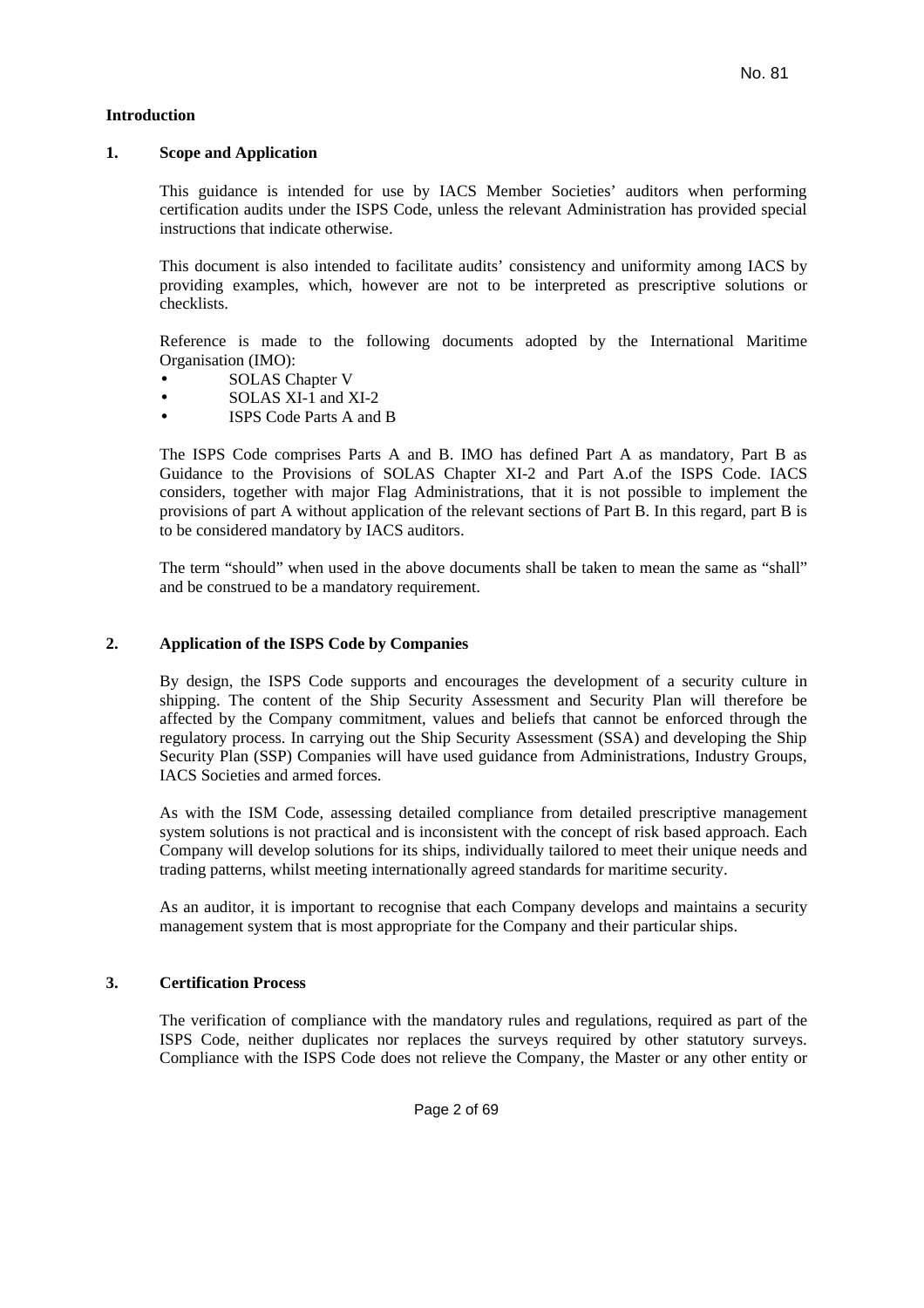person involved in the management or operation of the ship of their responsibilities.

The verification process of compliance with the ISPS Code is an audit process involves interviews of shipboard personnel and a review of security assessment and Plan documentation and associated records. Audit is a sampling process and is not exhaustive in nature. Issuance of certification is based upon verification that the sample taken demonstrates that the security system and any associated security equipment of the ship is in all respects satisfactory and that the ship complies with the applicable requirements of Chapter XI-2 of the Convention and Part A of the ISPS Code.

#### **4. Editorial Principles**

For convenience, this document incorporates the actual text of Part A and part B of the ISPS Code, followed by the relevant recommended guidance for IACS auditors. The document will be updated as necessary consistent with IACS Member Societies' experience in the audit process.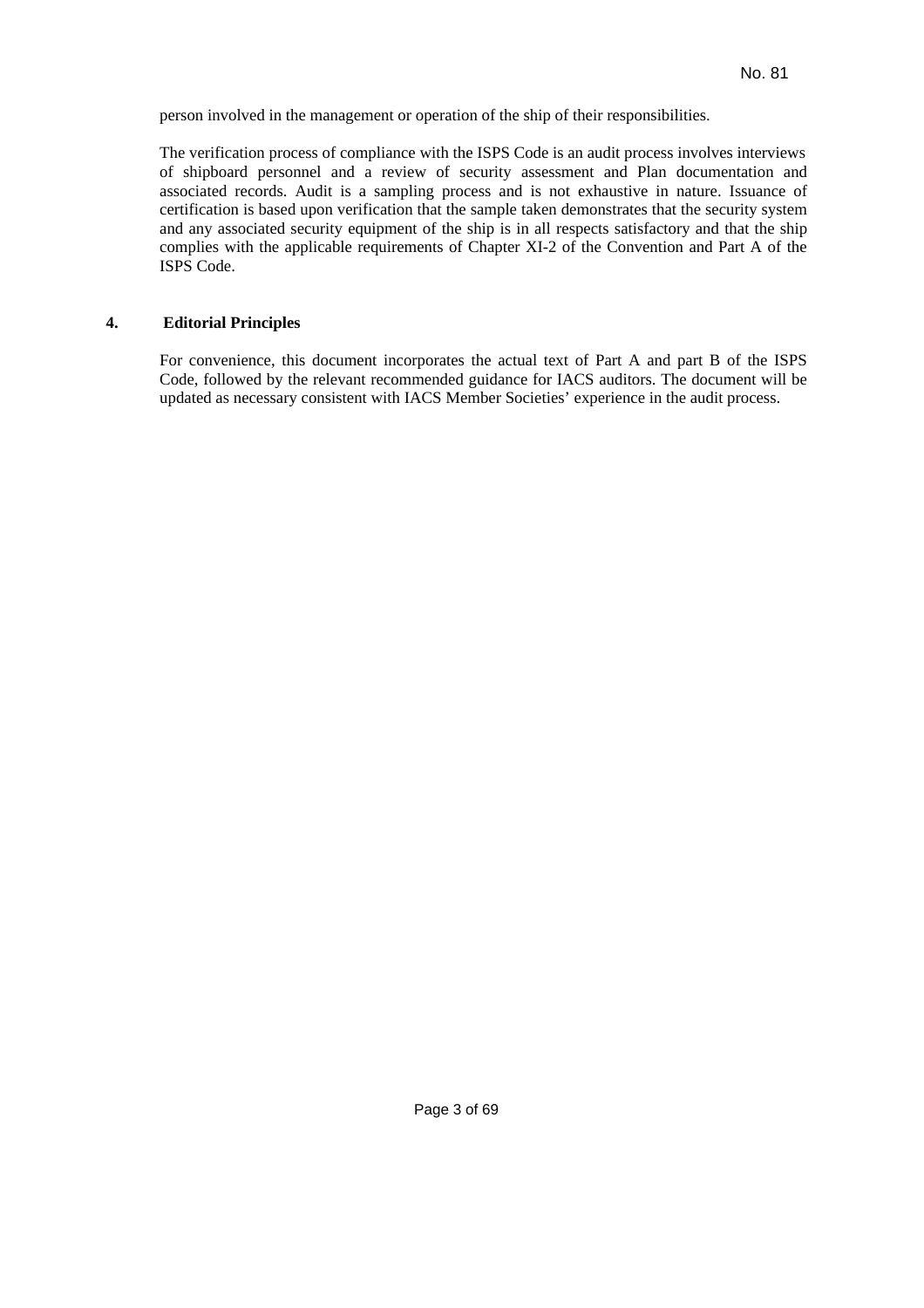# **CHAPTER XI-2 SPECIAL MEASURES TO ENHANCE MARITIME SECURITY**

# **Regulation 1 Definitions**

- 1 For the purpose of this chapter, unless expressly provided otherwise:
	- *.*1 *Bulk carrier* means a bulk carrier as defined in regulation IX/1.6.
	- *.*2 *Chemical tanker* means a chemical tanker as defined in regulation VII/8.2.
	- *.*3 *Gas carrier* means a gas carrier as defined in regulation VII/11.2.
	- *.*4 *High-speed craft* means a craft as defined in regulation X/1.2.
	- *.*5 *Mobile offshore drilling unit* means a mechanically propelled mobile offshore drilling unit, as defined in regulation IX/1, not on location.
	- *.*6 *Oil tanker* means an oil tanker as defined in regulation II-1/2.12.
	- *.*7 *Company* means a Company as defined in regulation IX/1.
	- *.*8 *Ship/port interface* means the interactions that occur when a ship is directly and immediately affected by actions involving the movement of persons, goods or the provisions of port services to or from the ship.
	- *.*9 *Port facility* is a location, as determined by the Contracting Government or by the Designated Authority, where the ship/port interface takes place. This includes areas such as anchorages, waiting berths and approaches from seaward, as appropriate.
	- .10 *Ship to ship activity* means any activity not related to a port facility that involves the transfer of goods or persons from one ship to another.
	- *.*11 *Designated Authority* means the organization(s) or the administration(s) identified, within the Contracting Government, as responsible for ensuring the implementation of the provisions of this chapter pertaining to port facility security and ship/port interface, from the point of view of the port facility.
	- *.*12 *International Ship and Port Facility Security (ISPS) Code* means the International Code for the Security of Ships and of Port Facilities consisting of Part A (the provisions of which shall be treated as mandatory) and part B (the provisions of which shall be treated as recommendatory), as adopted, on 12 December 2002, by resolution 2 of the Conference of Contracting Governments to the International Convention for the Safety of Life at Sea, 1974 as may be amended by the Organization, provided that:
		- .1 amendments to part A of the Code are adopted, brought into force and take effect in accordance with article VIII of the present Convention concerning the amendment procedures applicable to the Annex other than chapter I; and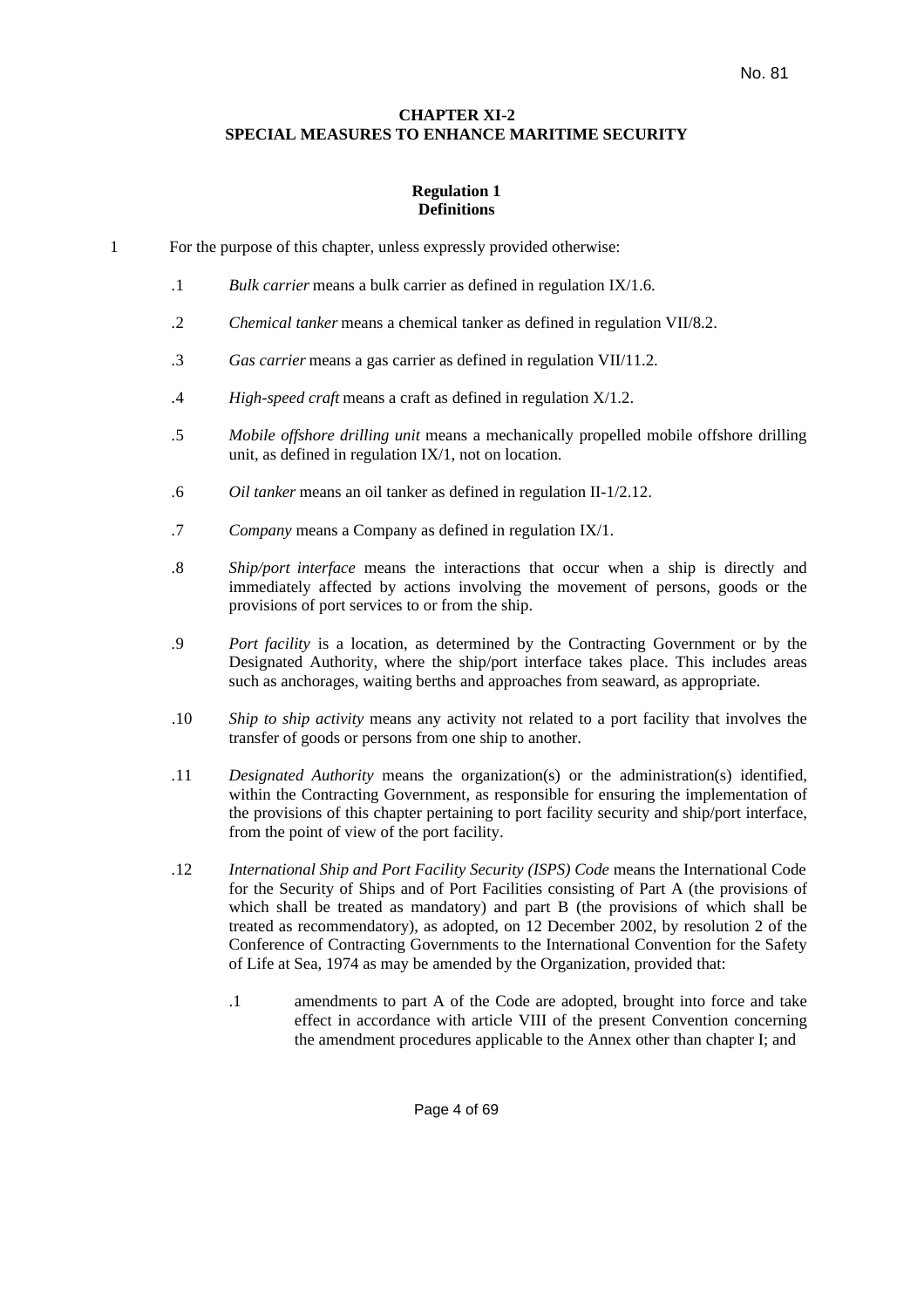- .2 amendments to part B of the Code are adopted by the Maritime Safety Committee in accordance with its Rules of Procedure.
- .13 *Security incident* means any suspicious act or circumstance threatening the security of a ship, including a mobile offshore drilling unit and a high speed craft, or of a port facility or of any ship/port interface or any ship to ship activity.
- *.*14 *Security level* means the qualification of the degree of risk that a security incident will be attempted or will occur.
- *.*15 *Declaration of security* means an agreement reached between a ship and either a port facility or another ship with which it interfaces specifying the security measures each will implement.
- *.*16 *Recognized security organization* means an organization with appropriate expertise in security matters and with appropriate knowledge of ship and port operations authorized to carry out an assessment, or a verification, or an approval or a certification activity, required by this chapter or by part A of the ISPS Code.
- 2 The term "ship", when used in regulations 3 to 13, includes mobile offshore drilling units and high-speed craft.
- 3 The term "all ships", when used in this chapter, means any ship to which this chapter applies.
- 4 The term "Contracting Government", when used in regulations 3, 4, 7, 10, 11, 12 and 13 includes a reference to the "Designated Authority".

# **Regulation 2 Application**

- 1 This chapter applies to:
	- .1 the following types of ships engaged on international voyages:
		- .1.1 passenger ships, including high-speed passenger craft;
		- .1.2 cargo ships, including high-speed craft, of 500 gross tonnage and upwards; and
		- .1.3 mobile offshore drilling units; and
	- .2 port facilities serving such ships engaged on international voyages*.*
- 2 Notwithstanding the provisions of paragraph 1.2, Contracting Governments shall decide the extent of application of this chapter and of the relevant sections of part A of the ISPS Code to those port facilities within their territory which, although used primarily by ships not engaged on international voyages, are required, occasionally, to serve ships arriving or departing on an international voyage.
- 2.1 Contracting Governments shall base their decisions, under paragraph 2, on a port facility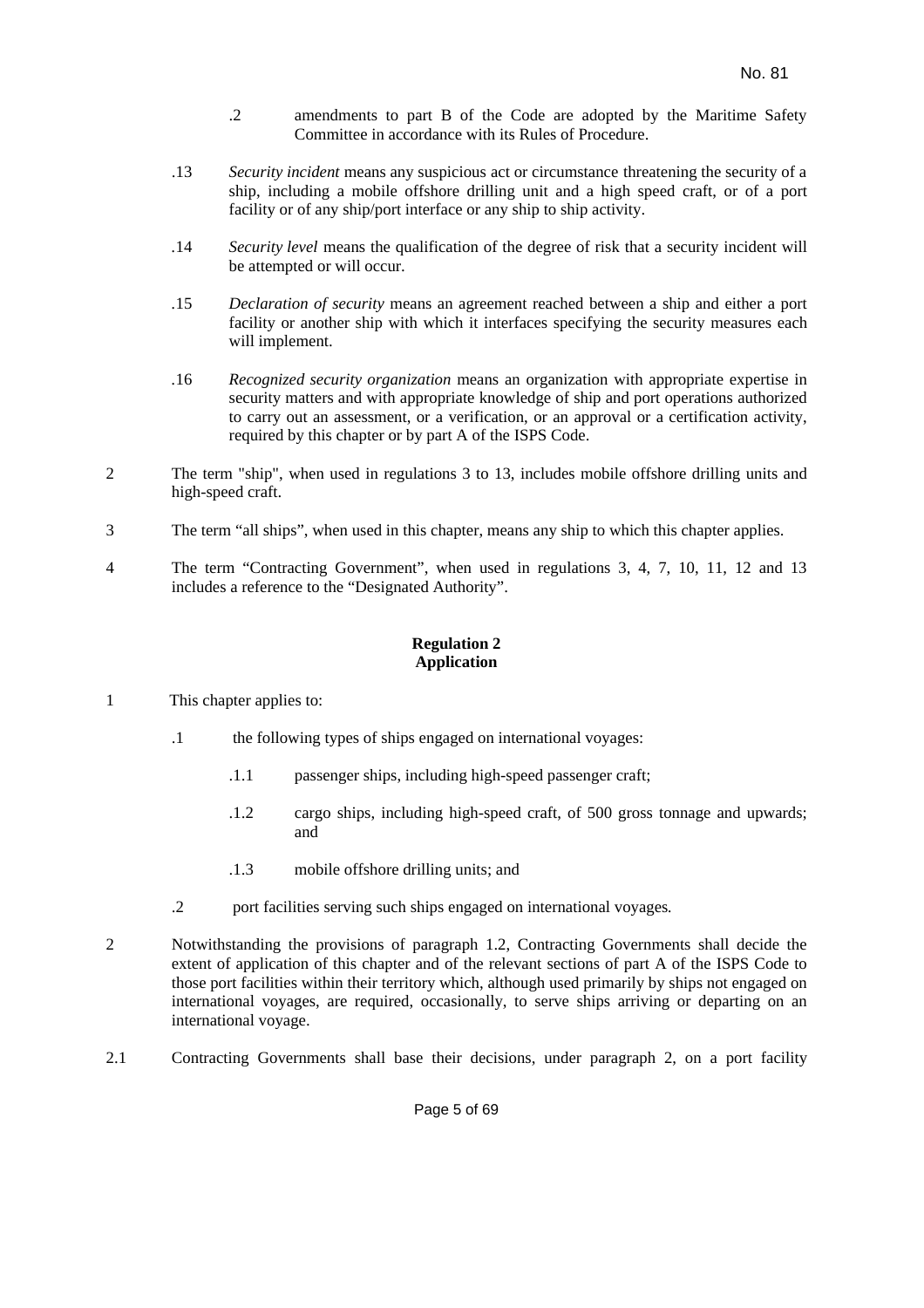security assessment carried out in accordance with the provisions of part A of the ISPS Code.

- 2.2 Any decision which a Contracting Government makes, under paragraph 2, shall not compromise the level of security intended to be achieved by this chapter or by part A of the ISPS Code.
- 3 This chapter does not apply to warships, naval auxiliaries or other ships owned or operated by a Contracting Government and used only on Government non-commercial service.
- 4 Nothing in this chapter shall prejudice the rights or obligations of States under international law.

#### **Regulation 3 Obligations of Contracting Governments with respect to security**

- 1 Administrations shall set security levels and ensure the provision of security level information to ships entitled to fly their flag. When changes in security level occur, security level information shall be updated as the circumstance dictates.
- 2 Contracting Governments shall set security levels and ensure the provision of security level information to port facilities within their territory, and to ships prior to entering a port or whilst in a port within their territory. When changes in security level occur, security level information shall be updated as the circumstance dictates.

#### **B/Responsibilities of Contracting Governments**

- B/1.6 Contracting Governments have, under the provisions of chapter XI-2 and part A of this Code, various responsibilities, which, amongst others, include:
- setting the applicable security level;
- approving the Ship Security Plan and relevant amendments to a previously approved plan;
- verifying the compliance of ships with the provisions of chapter XI-2 and part A of this Code and issuing to ships the International Ship Security Certificate;
- determining which of the port facilities located within their territory are required to designate a Port Facility Security Officer who will be responsible for the preparation of the Port Facility Security Plan;
- ensuring completion and approval of the Port Facility Security Assessment and of any subsequent amendments to a previously approved assessment;
- approving the Port Facility Security Plan and any subsequent amendments to a previously approved plan; and
- exercising control and compliance measures**;**
- testing approved plans; and
- communicating information to the International Maritime Organization and to the shipping and port industries.
- B/1.7 Contracting Governments can designate, or establish, Designated Authorities within Government to undertake, with respect to port facilities, their security duties under chapter XI-2 and Part A of this Code and allow Recognised Security Organisations to carry out certain work with respect to port facilities but the final decision on the acceptance and approval of this work should be given by the Contracting Government or the Designated Authority. Administrations may also delegate the undertaking of certain security duties**,** relating to ships, to Recognised Security Organizations. The following duties or activities cannot delegated to a Recognized Security Organization:
- setting of the applicable security level;
- determining which of the port facilities located within the territory of a Contracting Government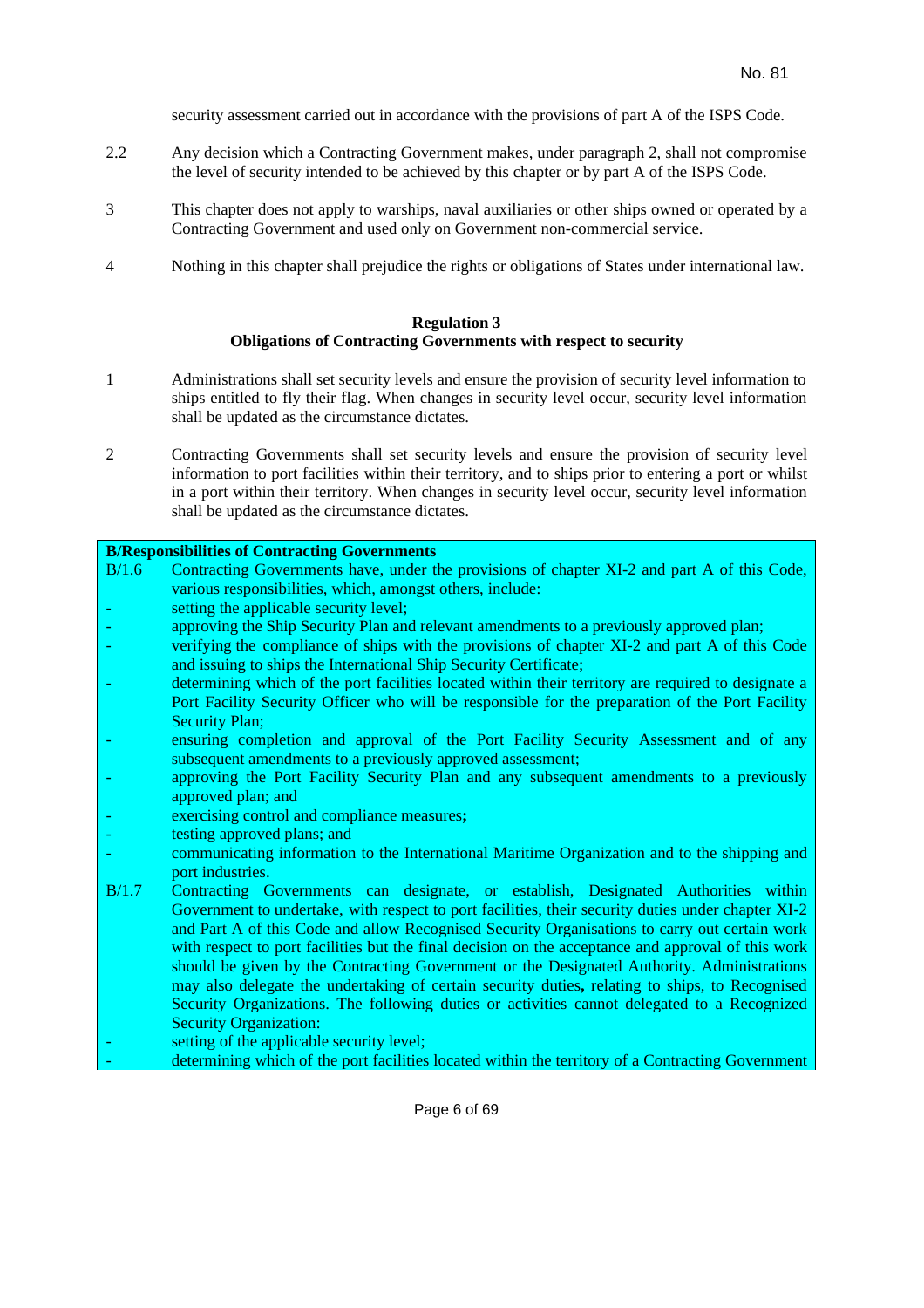are required to designate a Port Facility Security Officer and to prepare a Port Facility Security Plan;

- approving a Port Facility Security Assessment or any subsequent amendments to a previously approved assessment;
- approving a Port Facility Security Plan or any subsequent amendments to a previously approved plan;
- exercising control and compliance measures; and
- establishing the requirements for a Declaration of Security.

# **B/Setting the Security Level**

- B/1.8 The setting of the security level applying at any particular time is the responsibility of Contracting Governments and can apply to ships and port facilities. Part A of this Code defines three security levels for international use. These are:
- Security Level 1, normal; the level at which ships and port facilities normally operate;
	- Security Level 2, heightened; the level applying for as long as there is a heightened risk of a security incident; and
- Security Level 3, exceptional, the level applying for the period of time when there is the probable or imminent risk of a security incident.

# **Regulation 4 Requirements for Companies and ships**

1 Companies shall comply with the relevant requirements of this chapter and of part A of the ISPS Code*,* taking into account the guidance given in part B of the ISPS Code.

# **B/The Company and the Ship**

- B/1.9 Any Company operating ships to which chapter XI-2 and part A of this Code apply has to designate a Company Security Officer for the Company and a Ship Security Officer for each of its ships. The duties, responsibilities and training requirements of these officers and requirements for drills, and exercises are defined in part A of this Code.
- B/1.10 The Company Security Officer's responsibilities include, in brief amongst others, ensuring that a Ship Security Assessment is properly carried out, that a Ship Security Plan is prepared and submitted for approval by, or on behalf of, the Administration and thereafter is placed on board each ship to which part A of this Code applies and in respect of which that person has been appointed as the Company Security Officer.
- 2 Ships shall comply with the relevant requirements of this chapter and of part A of the ISPS Code*,* taking into account the guidance given in part B of the ISPS Code, and such compliance shall be verified and certified as provided for in part A of the ISPS Code.
- 3 Prior to entering a port or whilst in a port within the territory of a Contracting Government, a ship shall comply with the requirements for the security level set by that Contracting Government, if such security level is higher than the security level set by the Administration for that ship.
- 4 Ships shall respond without undue delay to any change to a higher security level.

Page 7 of 69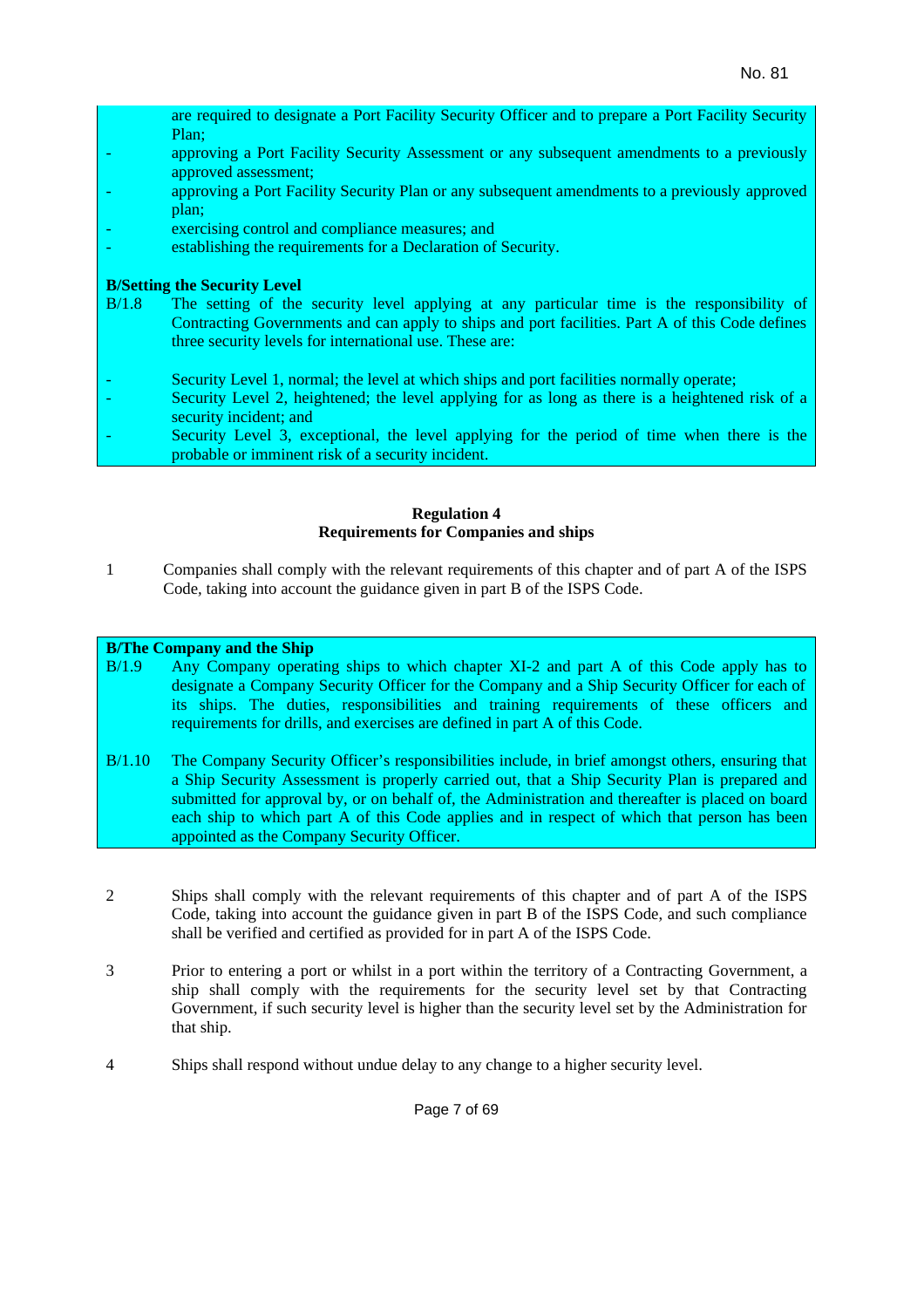- 5 Where a ship is not in compliance with the requirements of this chapter or of part A of the ISPS Code*,* or cannot comply with the requirements of the security level set by the Administration or by another Contracting Government and applicable to that ship, then the ship shall notify the appropriate competent authority prior to conducting any ship/port interface or prior to entry into port, whichever occurs earlier.
- B/1.11 The Ship Security Plan should indicate the operational and physical security measures the ship itself should take to ensure it always operates at security level 1. The plan should also indicate the additional, or intensified, security measures the ship itself can take to move to and operate at security level 2 when instructed to do so. Furthermore, the plan should indicate the possible preparatory actions the ship could take to allow prompt response to the instructions that may be issued to the ship by those responding at security level 3 to a security incident or threat thereof.
- B/1.12 The ships to which the requirements of chapter XI-2 and part A of this Code apply are required to have, and operated in accordance with, a Ship Security Plan approved by, or on behalf of, the Administration. The Company and Ship Security Officer should monitor the continuing relevance and effectiveness of the plan, including the undertaking of internal audits. Amendments to any of the elements of an approved plan**,** for which the Administration has determined that approval is required, have to be submitted for review and approval before their incorporation in the approved plan and their implementation by the ship.
- B/1.13 The ship has to carry an International Ship Security Certificate indicating that it complies with the requirements of chapter XI-2 and part A of this Code. Part A of this Code includes provisions relating to the verification and certification of the ship's compliance with the requirements on an initial, renewal and intermediate verification basis.
- B/1.14 When a ship is at a port or is proceeding to a port of a Contracting Government, the Contracting Government has the right, under the provisions of regulation XI-2/9, to exercise various control and compliance measures with respect to that ship. The ship is subject to port State control inspections but such inspections will not normally extend to examination of the Ship Security Plan itself except in specific circumstances. The ship may, also, be subject to additional control measures if the Contracting Government exercising the control and compliance measures has reason to believe that the security of the ship has, or the port facilities it has served have, been compromised.
- B/1.15 The ship is also required to have onboard information, to be made available to Contracting Governments upon request, indicating who is responsible for deciding the employment of the ship's personnel and for deciding various aspects relating to the employment of the ship.

# **Regulation 5 Specific responsibility of Companies**

The Company shall ensure that the master has available on board, at all times, information through which officers duly authorised by a Contracting Government can establish:

- .1 who is responsible for appointing the members of the crew or other persons currently employed or engaged on board the ship in any capacity on the business of that ship;
- .2 who is responsible for deciding the employment of the ship; and

Page 8 of 69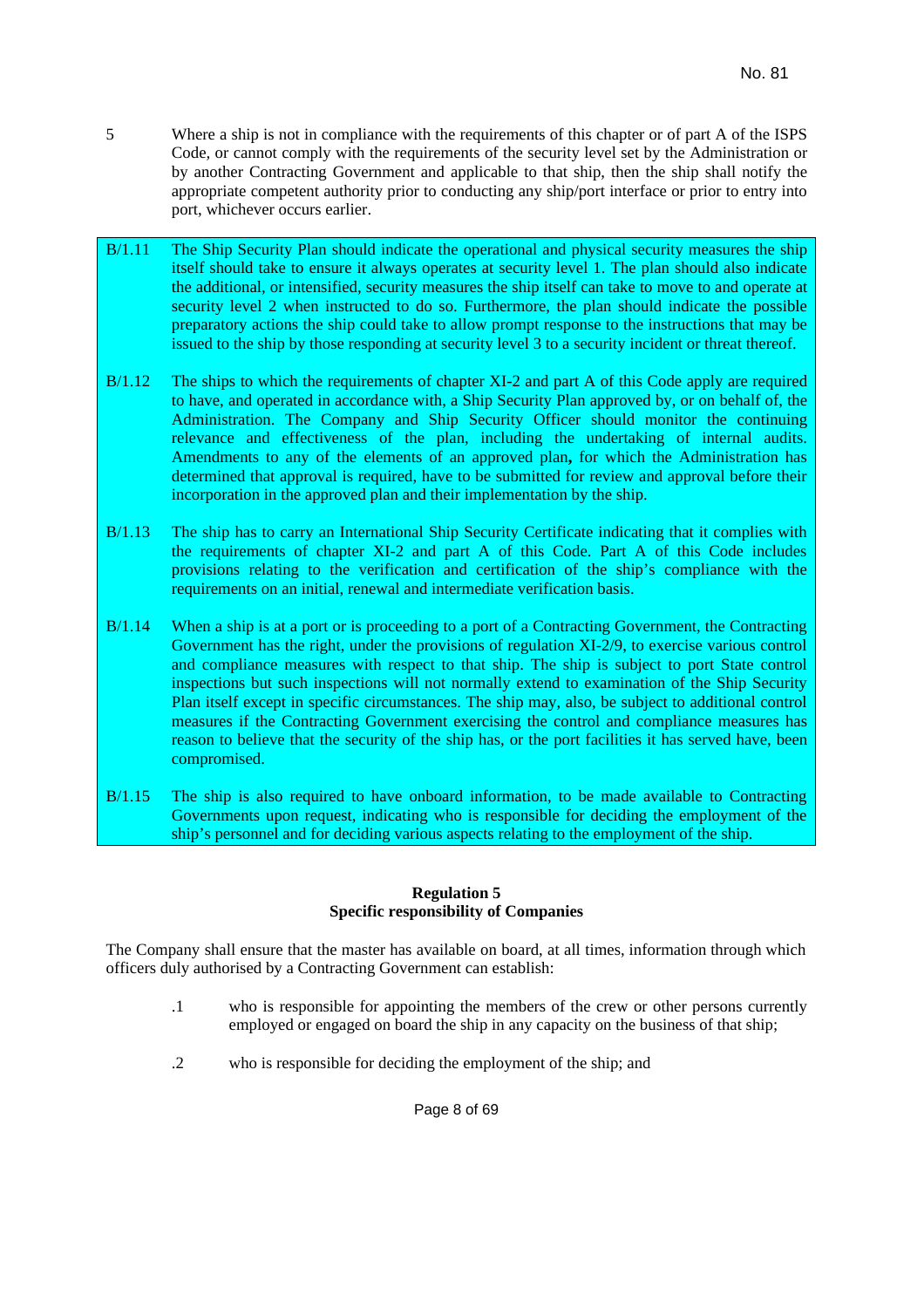- .3 in cases where the ship is employed under the terms of charter party(ies)*,* who are the parties to such charter party(ies).
- B/6.1 Regulation XI-2/5 requires the company to provide the master of the ship with information to meet the requirements of the Company under the provisions of this regulation. This information should include items such as:
- .1 parties responsible for appointing shipboard personnel, such as ship management companies, manning agents, contractors, concessionaries, for example, retail sales outlets, casinos etc;
- .2 parties responsible for deciding the employment of the ship including, time or bareboat charterer(s) or any other entity acting in such capacity; and
- .3 in cases when the ship is employed under the terms of a charter party, the contact details of those parties including time or voyage charterers
- B/6.2 In accordance with regulation XI-2/5 the Company is obliged to update and keep this information current as and when changes occur.
- B/6.3 This information should be in English, French or Spanish language.
- B/6.4 With respect to ships constructed before [1 July 2004], this information should reflect the actual condition on that date.
- B/6.5 With respect to ships constructed on or after [1 July 2004] and for ships constructed before [1 July 2004] which were out of service on [1 July 2004], the information should be provided as from the date of entry of the ship into service and should reflect the actual condition on that date.
- B/6.6 After [1 July 2004] when a ship is withdrawn from service the information should be provided as from the date of re-entry of the ship into service and should reflect the actual condition on that date.
- B/6.7 Previously provided information that does not relate to the actual condition on that date need not be retained on board.
- B/6.8 When the responsibility for the operation of the ship is assumed by another Company, the information relating to the Company, which operated the ship, are not required to be left on board.

## **Regulation 6 Ship security alert system**

- 1 All ships shall be provided with a ship security alert system, as follows:
	- .1 ships constructed on or after 1 July 2004;
	- .2 passenger ships*,* including high-speed passenger craft*,* constructed before 1 July 2004, not later than the first survey of the radio installation after 1 July 2004;
	- .3 oil tankers, chemical tankers, gas carriers, bulk carriers and cargo high speed craft*,* of 500 gross tonnage and upwards constructed before 1 July 2004, not later than the first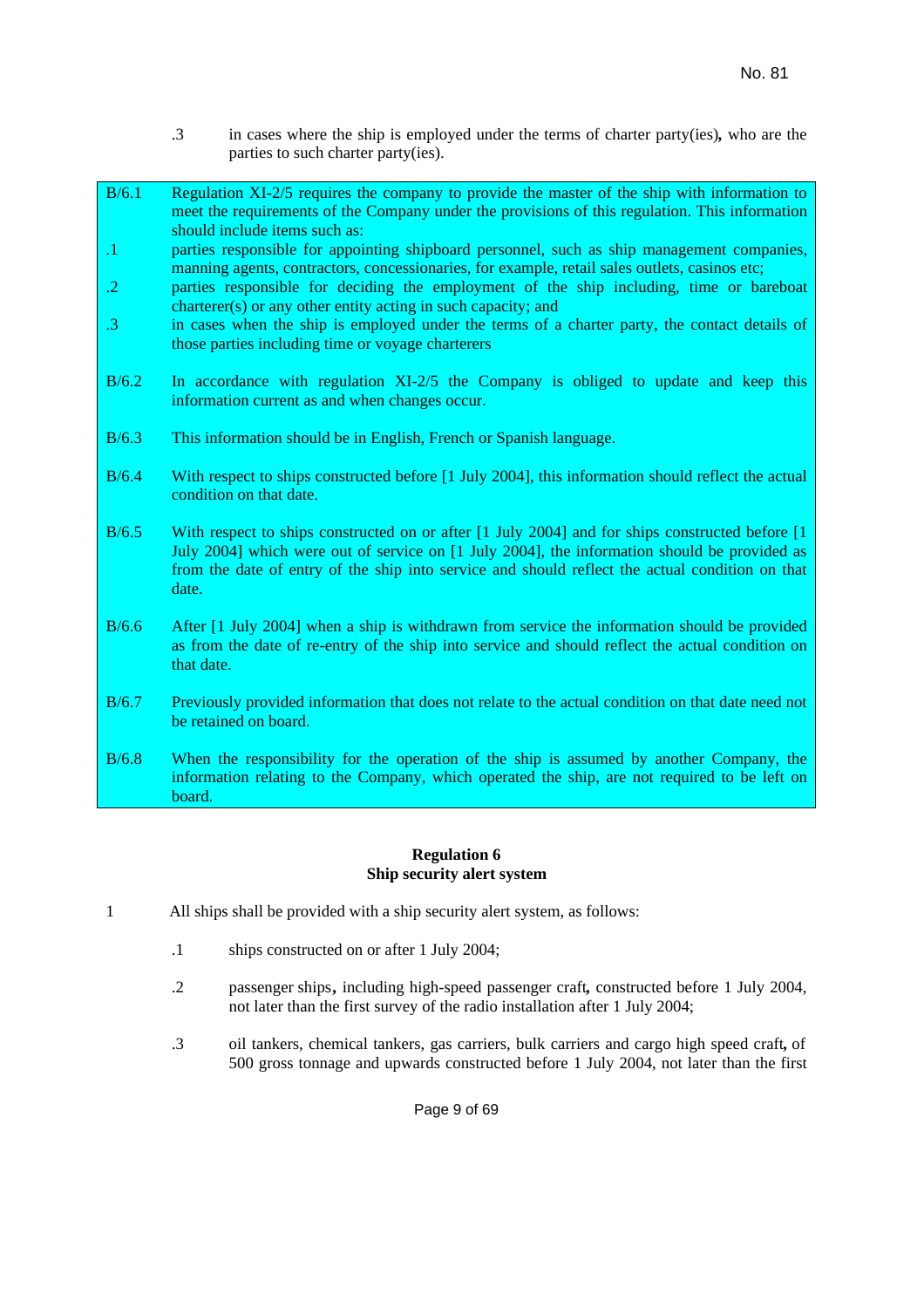survey of the radio installation after 1 July 2004; and

- .4 other cargo ships of 500 gross tonnage and upward and mobile offshore drilling units constructed before 1 July 2004, not later than the first survey of the radio installation after 1 July 2006.
- 2 The ship security alert system, when activated, shall:
	- .1 initiate and transmit a ship-to-shore security alert to a competent authority designated by the Administration*,* which in these circumstances may include the Company, identifying the ship, its location and indicating that the security of the ship is under threat or it has been compromised;
	- .2 not send the ship security alert to any other ships;
	- .3 not raise any alarm on-board the ship; and
	- .4 continue the ship security alert until deactivated and/or reset.
- 3 The ship security alert system shall:
	- .1 be capable of being activated from the navigation bridge and in at least one other location; and
	- .2 conform to performance standards not inferior to those adopted by the Organization.
- 4 The ship security alert system activation points shall be designed so as to prevent the inadvertent initiation of the ship security alert.
- 5 The requirement for a ship security alert system may be complied with by using the radio installation fitted for compliance with the requirements of chapter IV, provided all requirements of this regulation are complied with.
- 6 When an Administration receives notification of a ship security alert, that Administration shall immediately notify the State(s) in the vicinity of which the ship is presently operating.
- 7 When a Contracting Government receives notification of a ship security alert from a ship which is not entitled to fly its flag, that Contracting Government shall immediately notify the relevant Administration and, if appropriate, the State(s) in the vicinity of which the ship is presently operating.

## **Regulation 7 Threats to ships**

1 Contracting Governments shall set security levels and ensure the provision of security level information to ships operating in their territorial sea or having communicated an intention to enter their territorial sea.

**B/Threats to ships and other incidents at Sea** B/4.21 Contracting Governments should provide general guidance on the measures considered

Page 10 of 69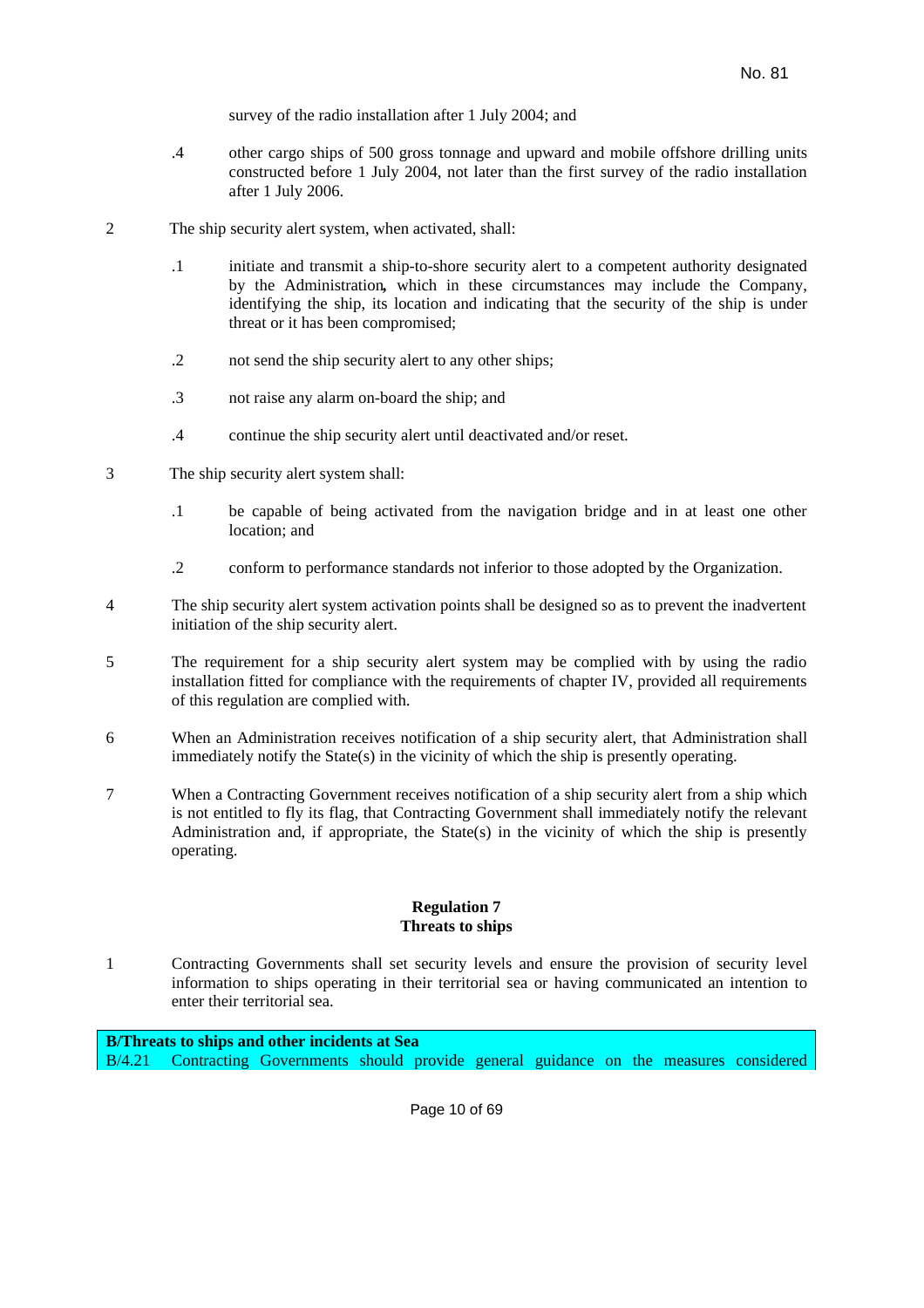appropriate to reduce the security risk to ships flying their flag when at sea. They should provide specific advice on the action to be taken in accordance with security levels 1 to 3, if:

- .1 there is a change in the security level applying to the ship while it is at sea, e.g. because of the geographical area in which it is operating or relating to the ship itself; and
- .2 there is a security incident or threat thereof involving the ship while at sea.

Contracting Governments should establish the best methods and procedures for these purposes. In the case of an imminent attack the ship should seek to establish direct communication with those responsible in the flag State for responding to security incidents.

2 Contracting Governments shall provide a point of contact through which such ships can request advice or assistance and to which such ships can report any security concerns about other ships, movements or communications.

B/4.22 Contracting Governments should also establish a point of contact for advice on security for any ship: .1 entitled to fly their flag; or .2 operating in their territorial sea or having communicated an intention to enter their territorial sea.

- 3 Where a risk of attack has been identified, the Contracting Government concerned shall advise the ships concerned and their Administrations of:
	- .1 the current security level;
	- .2 any security measures that should be put in place by the ships concerned to protect themselves from attack, in accordance with the provisions of part A of the ISPS Code; and
	- .3 security measures that the coastal State has decided to put in place, as appropriate.

B/4.23 Contracting Governments should offer advice to ships operating in their territorial sea or having communicated an intention to enter their territorial sea, which could include advice: 1 to alter or delay their intended passage;

- 2 to navigate on a particular course or proceed to a specific location;
- 3 on the availability of any personnel or equipment that could be placed on the ship;
- 4 to co-ordinate the passage, arrival into port or departure from port, to allow escort by patrol craft or aircraft (fixed-wing or helicopter).

Contracting Governments should remind ships operating in their territorial sea, or having communicated an intention to enter their territorial sea, of any temporary restricted areas that they have published.

B/4.24 Contracting Governments should recommend that ships operating in their territorial sea, or having communicated an intention to enter their territorial sea, implement expeditiously, for the ship's protection and for the protection of other ships in the vicinity, any security measure the Contracting Government may have advised.

B/4.25 The plans prepared by the Contracting Governments for the purposes given in paragraph 4.22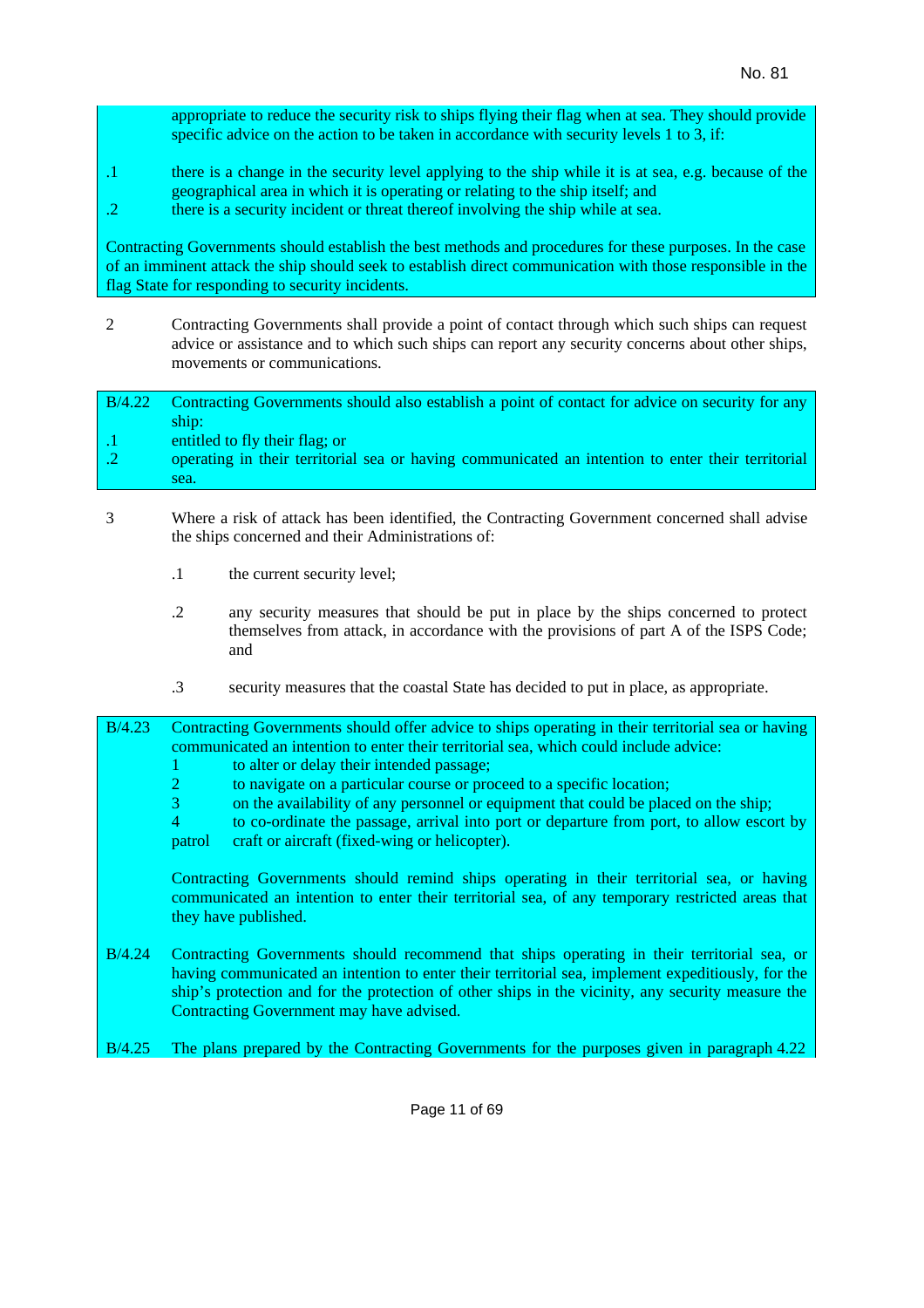should include information on an appropriate point of contact, available on a 24-hour basis, within the Contracting Government including the Administration. These plans should also include information on the circumstances in which the Administration considers assistance should be sought from nearby coastal States, and a procedure for liaison between port facility security officers and ship security officers.

#### **Regulation 8 Master's discretion for ship safety and security**

- 1 The master shall not be constrained by the Company, the charterer or any other person from taking or executing any decision which, in the professional judgement of the master, is necessary to maintain the safety and security of the ship. This includes denial of access to persons (except those identified as duly authorized by a Contracting Government) or their effects and refusal to load cargo, including containers or other closed cargo transport units.
- 2 If, in the professional judgement of the master, a conflict between any safety and security requirements applicable to the ship arises during its operations, the master shall give effect to those requirements necessary to maintain the safety of the ship. In such cases, the master may implement temporary security measures and shall forthwith inform the Administration and, if appropriate, the Contracting Government in whose port the ship is operating or intends to enter. Any such temporary security measures under this regulation shall, to the highest possible degree, be commensurate with the prevailing security level. When such cases are identified, the Administration shall ensure that such conflicts are resolved and that the possibility of recurrence is minimised.

# **Regulation 9 Control and compliance measures**

# **B/Control and Compliance Measures <sup>4</sup>**

*4 Refer to Further Work by the International Maritime Organisation pertaining to Enhancement of Maritime Security, adopted by the Conference on Maritime Security by resolution [3], inviting, amongst others, the Organisation to review Assembly Resolutions A.787(19) and A.882(21).*

# **B/General**

- B/4.29 Regulation XI-2/9 describes the control and compliance measures applicable to ships under chapter XI-2. It is divided into three distinct sections; control of ships already in a port, control of ships intending to enter a port of another Contracting Government, and additional provisions applicable to both situations.
- B/4.30 Regulation XI-2/9.1, control of ships in port, implements a system for the control of ships while in the port of a foreign country where duly authorised officers of the Contracting Government (duly authorized officers) have the right to go on board the ship to verify that the required certificates are in proper order. Then if there are clear grounds to believe the ship does not comply, control measures such as additional inspections or detention may be taken. This reflects current control systems  $[$ <sup>5</sup>].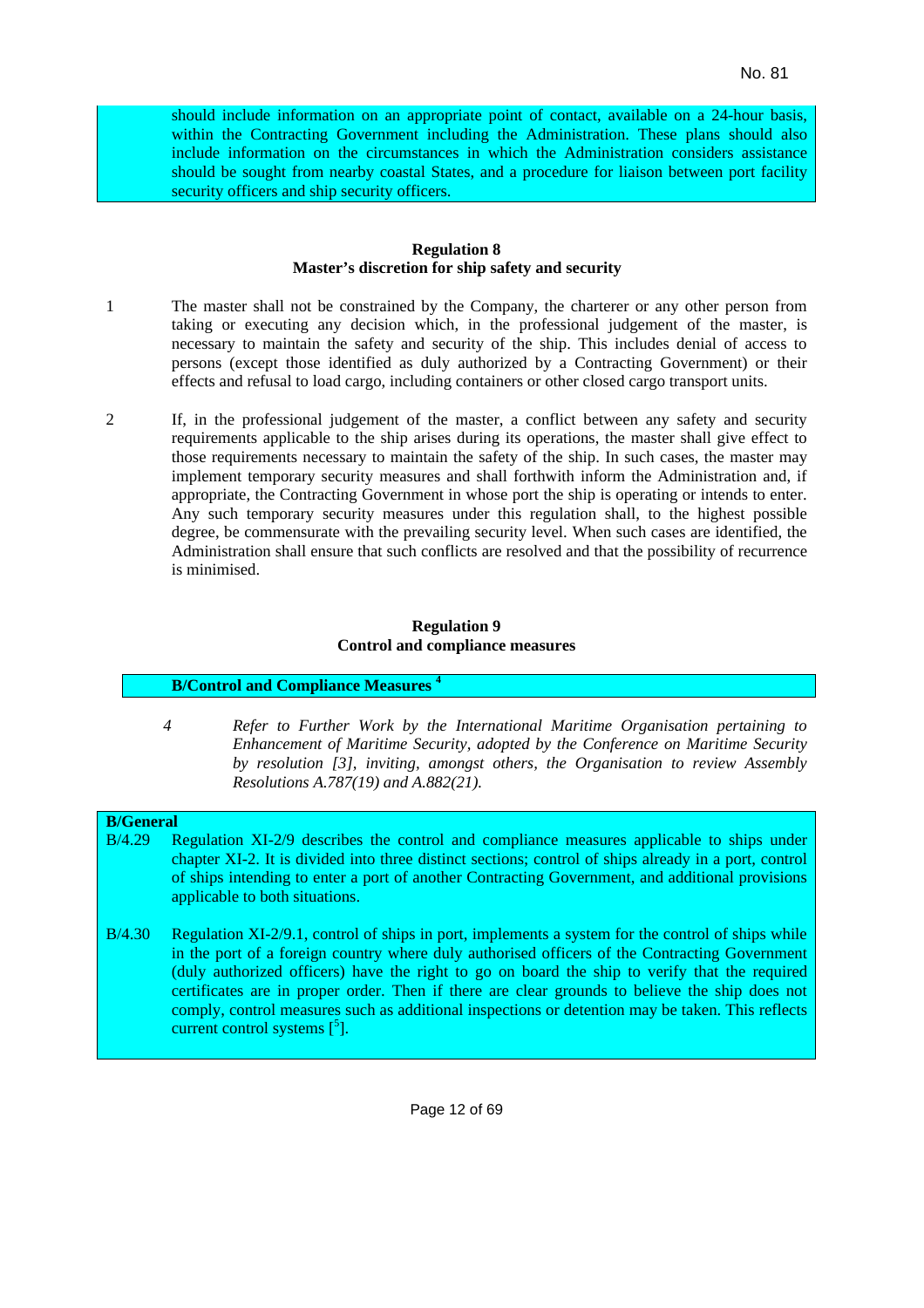Regulation XI-2/9.1 builds on such systems and allows for additional measures (including expulsion of a ship from a port to be taken as a control measure) when duly authorized officers have clear grounds for believing that a ship is in non-compliance with the requirements of chapter XI-2 or part A of this Code. Regulation XI-2/9.3 describes the safeguards that promote fair and proportionate implementation of these additional measures.

See regulation I/19 and regulation IX/6.2 of SOLAS 74 as amended, article 21 of LOADLINE 66 as modified by the 1988 LOADLINE Protocol, articles 5 and 6, regulation 8A of Annex I, regulation 15 of Annex II of MARPOL 73/78 as amended, article X of STCW 78 as amended and IMO Assembly Resolutions A.787(19) and A.882(21).

- B/4.31 Regulation XI-2/9.2 applies control measures to ensure compliance to ships intending to enter a port of another Contracting Government and introduces an entirely different concept of control within chapter XI-2, applying to security only. Under this regulation measures may be implemented prior to the ship entering port, to better ensure security. Just as in regulation XI-2/9.1, this additional control system is based on the concept of clear grounds for believing the ship does not comply with chapter XI-2 or part A of this Code, and includes significant safeguards in regulations XI-2/9.2.2 and XI-2/9.2.5 as well as in regulation XI-2/9.3.
- B/4.32 Clear grounds that the ship is not in compliance means evidence or reliable information that the ship does not correspond with the requirements of chapter XI-2 or part A of this Code, taking into account the guidance given in this part of the Code. Such evidence or reliable information may arise from the duly authorized officer's professional judgement or observations gained while verifying the ship's International Ship Security Certificate or Interim International Ship Security Certificate issued in accordance with part A of this Code (certificate) or from other sources. Even if a valid certificate is on board the ship, the duly authorized officers may still have clear grounds for believing that the ship is not in compliance based on their professional judgment.
- B/4.33 Examples of possible clear grounds under regulations XI-2/9.1 and XI-2/9.2 may include, when relevant:

1 evidence from a review of the certificate that it is not valid or it has expired;

2 evidence or reliable information that serious deficiencies exist in the security equipment, documentation or arrangements required by chapter XI-2 and part A of this Code;

3 receipt of a report or complaint which, in the professional judgment of the duly authorized officer, contains reliable information clearly indicating that the ship does not comply with the requirements of chapter XI-2 or part A of this Code;

4 evidence or observation gained by a duly authorized officer using professional judgment that the master or ship's personnel is not familiar with essential shipboard security procedures or cannot carry out drills related to the security of the ship or that such procedures or drills have not been carried out;

5 evidence or observation gained by a duly authorized officer using professional judgment that key members ship's personnel are not able to establish proper communication with any other key members of ship's personnel with security responsibilities on board the ship;

6 evidence or reliable information that the ship has embarked persons, or loaded stores or goods at a port facility or from another ship where either the port facility or the other ship is in violation of chapter XI-2 or part A of this Code, and the ship in question has not

completed a Declaration of Security, nor taken appropriate, special or additional security measures or has not maintained appropriate ship security procedures;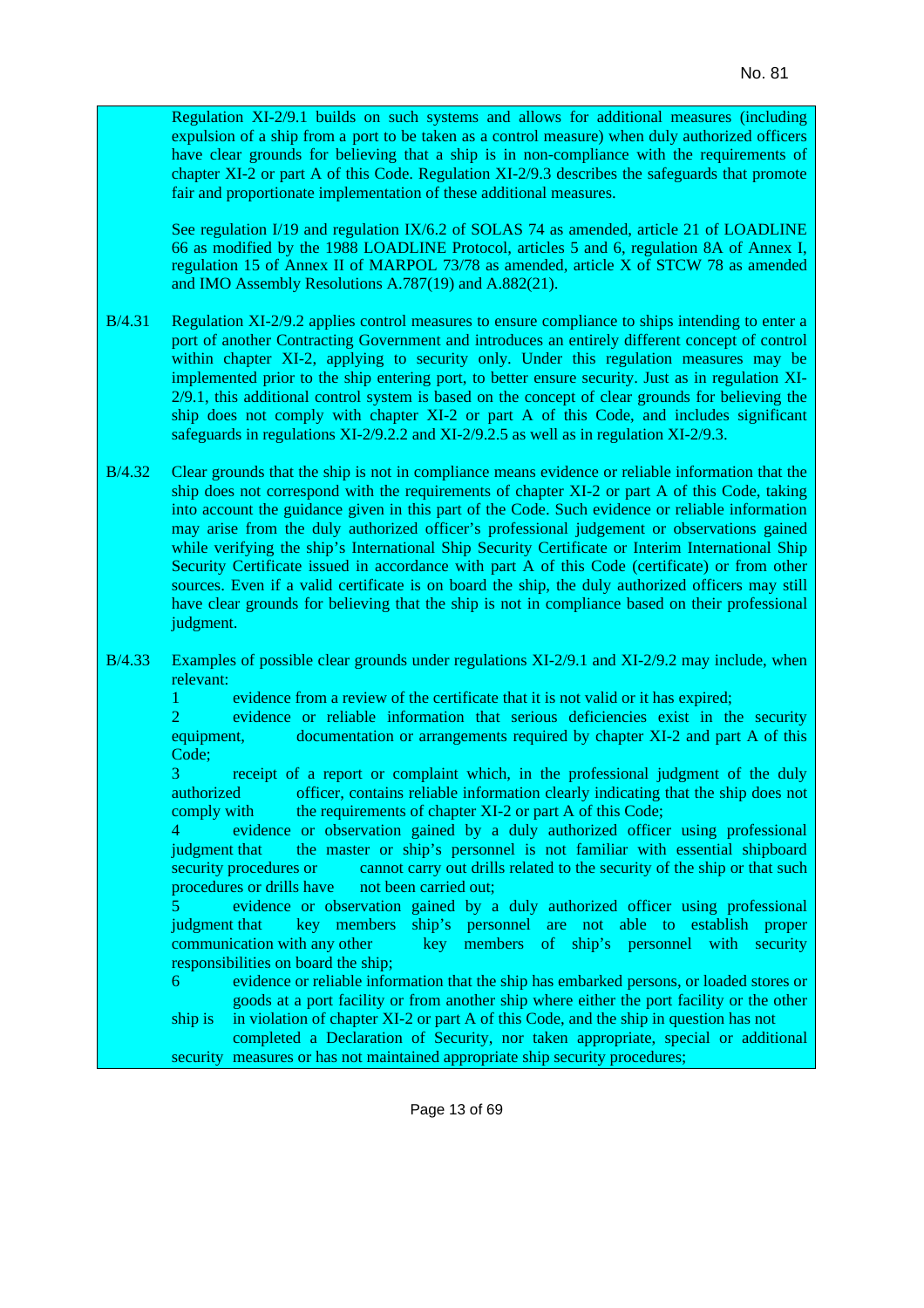|               | 7                                                                                                                                                                                                                                                                                                                                                                                                                                                                                                                                                                                                   | evidence or reliable information that the ship has embarked persons, or loaded stores or<br>goods at a port facility or from another source (e.g., another ship or helicopter transfer)<br>where either the port facility or the other source is not required to comply with chapter |
|---------------|-----------------------------------------------------------------------------------------------------------------------------------------------------------------------------------------------------------------------------------------------------------------------------------------------------------------------------------------------------------------------------------------------------------------------------------------------------------------------------------------------------------------------------------------------------------------------------------------------------|--------------------------------------------------------------------------------------------------------------------------------------------------------------------------------------------------------------------------------------------------------------------------------------|
|               | $XI-2$                                                                                                                                                                                                                                                                                                                                                                                                                                                                                                                                                                                              | or part A of this Code, and the ship has not taken appropriate, special or additional                                                                                                                                                                                                |
|               |                                                                                                                                                                                                                                                                                                                                                                                                                                                                                                                                                                                                     | security measures or has not maintained appropriate security procedures; and                                                                                                                                                                                                         |
|               | 8.                                                                                                                                                                                                                                                                                                                                                                                                                                                                                                                                                                                                  | the ship holds a subsequent, consecutively issued Interim International Ship Security                                                                                                                                                                                                |
|               |                                                                                                                                                                                                                                                                                                                                                                                                                                                                                                                                                                                                     | Certificate as described in section $A/19.4$ , and if, in the professional judgment of an                                                                                                                                                                                            |
| officer       |                                                                                                                                                                                                                                                                                                                                                                                                                                                                                                                                                                                                     | duly authorized, one of the purposes of the ship or a Company in requesting such                                                                                                                                                                                                     |
| certificate   |                                                                                                                                                                                                                                                                                                                                                                                                                                                                                                                                                                                                     | is to avoid full compliance with chapter XI-2 and part A of this Code beyond                                                                                                                                                                                                         |
| the period of |                                                                                                                                                                                                                                                                                                                                                                                                                                                                                                                                                                                                     | the initial interim certificate as described in section A/19.4.4.                                                                                                                                                                                                                    |
| B/4.34        | The international law implications of regulation XI-2/9 are particularly relevant, and the<br>regulation should be implemented with regulation XI-2/2.4 in mind, as the potential exists for<br>situations where either measures will be taken which fall outside the scope of chapter XI-2, or<br>where rights of affected ships, outside chapter XI-2, should be considered. Thus, regulation XI-<br>2/9 does not prejudice the Contracting Government from taking measures having a basis in, and<br>consistent with, international law, to ensure the safety or security of people, ships, port |                                                                                                                                                                                                                                                                                      |

facilities and other property in cases where the ship, although in compliance with chapter XI-2 and part A of this Code, is still considered to present a security risk.

B/4.35 When a Contracting Government imposes control measures on a ship, the Administration should, without delay, be contacted with sufficient information to enable the Administration to fully liaise with the Contracting Government.

# **1 Control of ships in port**

- 1.1 For the purpose of this chapter, every ship to which this chapter applies is subject to control when in a port of another Contracting Government by officers duly authorised by that Government, who may be the same as those carrying out the functions of regulation I/19. Such control shall be limited to verifying that there is onboard a valid International Ship Security Certificate or a valid Interim International Ship's Security Certificate issued under the provisions of part A of the ISPS Code (Certificate), which if valid shall be accepted, unless there are clear grounds for believing that the ship is not in compliance with the requirements of this chapter or part A of the ISPS Code.
- 1.2 When there are such clear grounds, or where no valid Certificate is produced when required, the officers duly authorized by the Contracting Government shall impose any one or more control measures in relation to that ship as provided in paragraph 1.3. Any such measures imposed must be proportionate, taking into account the guidance given in part B of the ISPS Code.
- 1.3 Such control measures are as follows: inspection of the ship, delaying the ship, detention of the ship, restriction of operations including movement within the port, or expulsion of the ship from port. Such control measures may additionally or alternatively include other lesser administrative or corrective measures.

#### **B/Control of ships in port**

B/4.36 Where the non-compliance is either a defective item of equipment or faulty documentation leading to the ship's detention and the non-compliance cannot be remedied in the port of inspection, the Contracting Government may allow the ship to sail to another port provided that any conditions agreed between the port States and the Administration or master are met.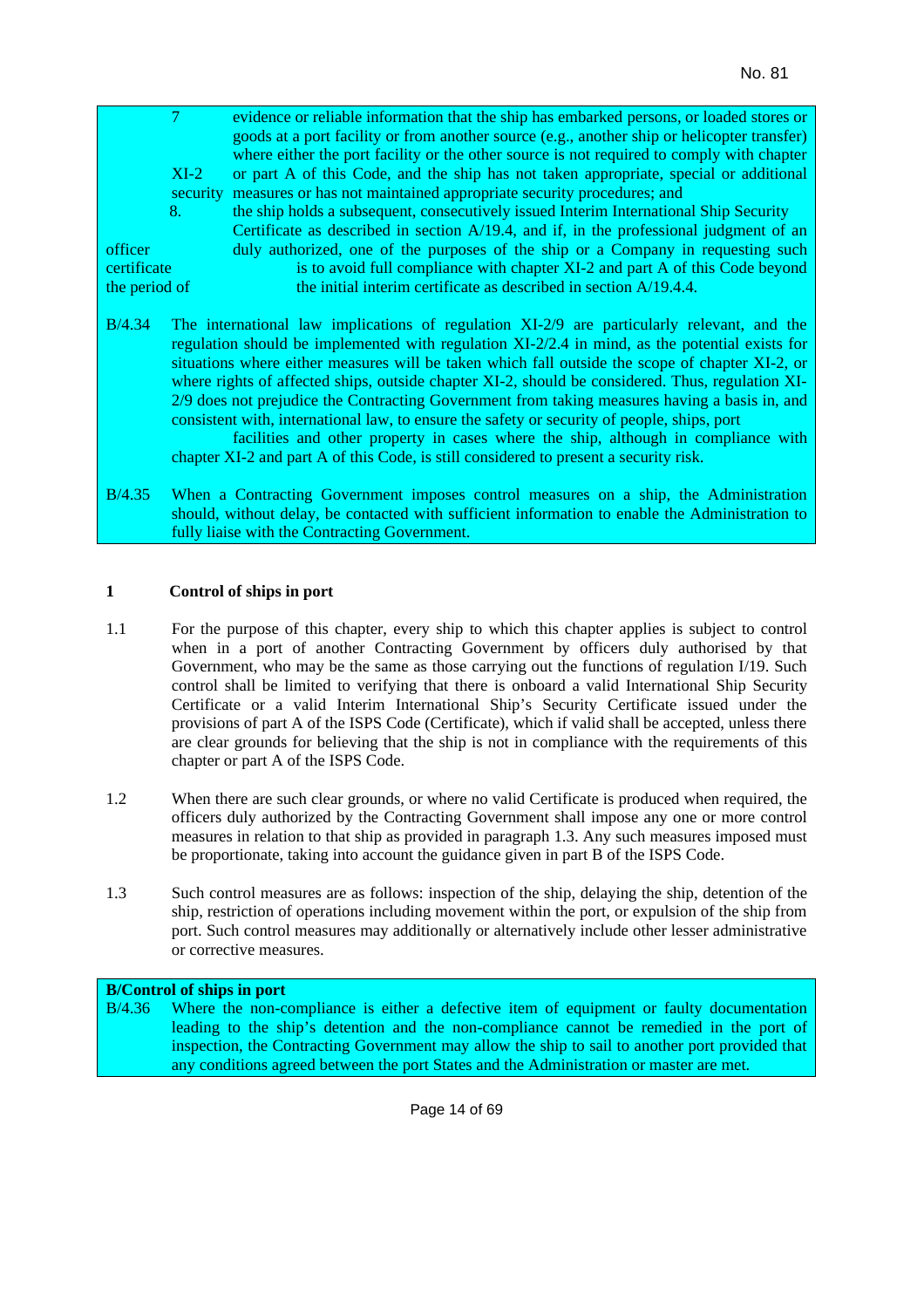# **2 Ships intending to enter a port of another Contracting Government**

- 2.1 For the purpose of this chapter, a Contracting Government may require that ships intending to enter its ports provide the following information to officers duly authorized by that Government to ensure compliance with this chapter prior to entry into port with the aim of avoiding the need to impose control measures or steps:
	- .1 that the ship possesses a valid Certificate and the name of its issuing authority;
	- .2 the security level at which the ship is currently operating;
	- .3 the security level at which the ship operated in any previous port where it has conducted a ship/port interface within the timeframe specified in paragraph 2.3;
	- .4 any special or additional security measures that were taken by the ship in any previous port where it has conducted a ship/port interface within the timeframe specified in paragraph 2.3;
	- .5 that the appropriate ship security procedures were maintained during any ship to ship activity within the timeframe specified in paragraph 2.3; or
	- .6 other practical security related information (but not details of the ship security plan), taking into account the guidance given in part B of the ISPS Code.

If requested by the Contracting Government, the ship or the Company shall provide confirmation, acceptable to that Contracting Government, of the information required above.

B/4.37 Regulation XI-2/9.2.1 lists the information Contracting Governments may require from a ship as a condition of entry into port. One item of information listed is confirmation of any special or additional measures taken by the ship during its last ten calls at a port facility.

Examples could include:

1 records of the measures taken while visiting a port facility located in the territory of a State which is not a Contracting Government especially those measures that would normally have been provided by port facilities located in the territories of Contracting Governments; and 2 any Declarations of Security that were entered into with port facilities or other ships.

B/4.38 Another item of information listed, that may be required as a condition of entry into port, is confirmation that appropriate ship security procedures were maintained during ship-to-ship activity conducted within the period of the last 10 calls at a port facility. It would not normally be required to include records of transfers of pilots, customs, immigration, security officials nor bunkering, lightering, loading of supplies and unloading of waste by ship within port facilities as these would normally fall within the auspices of the Port Facility Security Plan. Examples of information that might be given include:

1 records of the measures taken while engaged in a ship to ship activity with a ship flying the flag of a State which is not a Contracting Government especially those measures that would normally have been provided by ships flying the flag of Contracting Governments;

2 records of the measures taken while engaged in a ship to ship activity with a ship that is flying the flag of a Contracting Government but is not required to comply with the provisions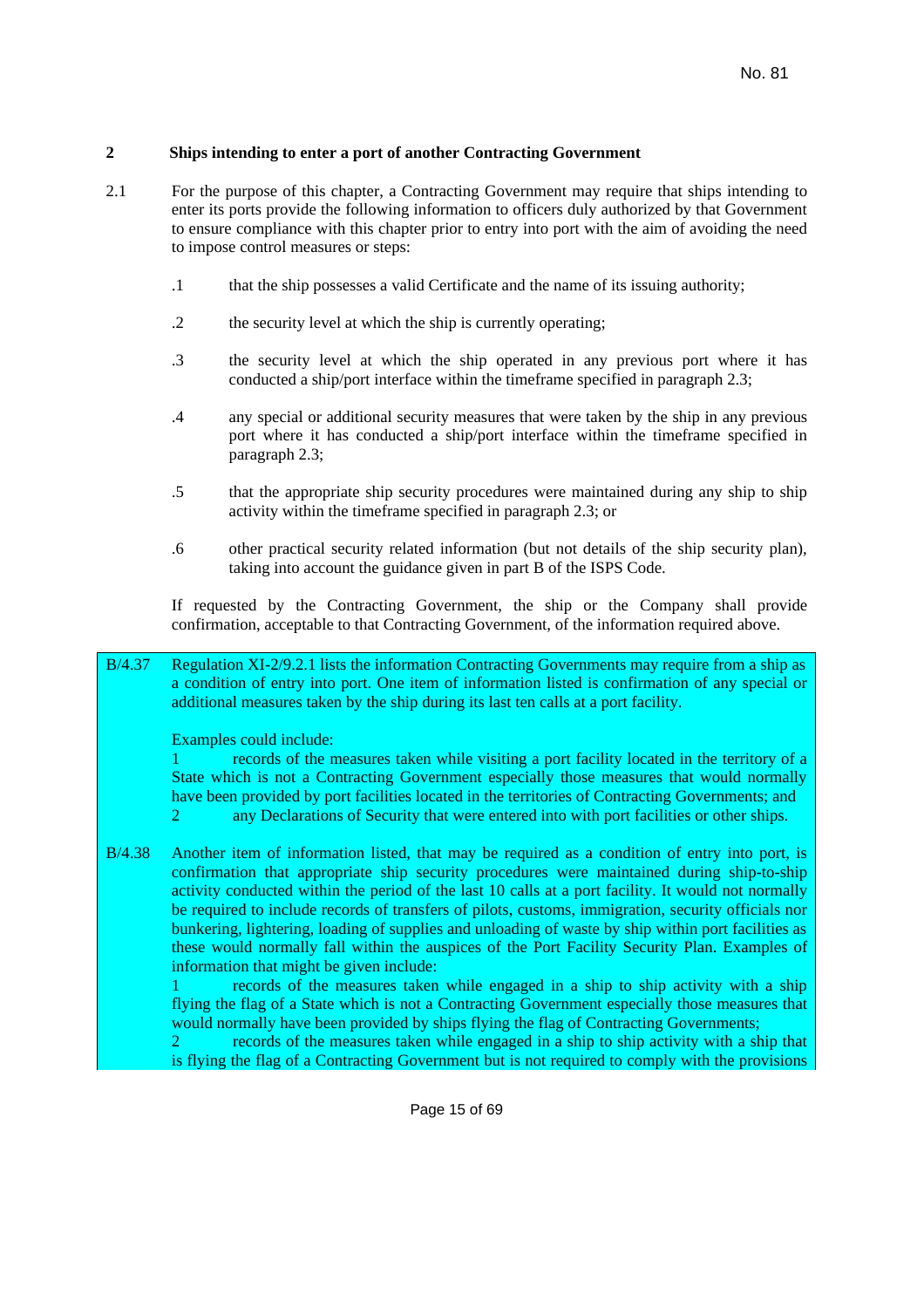of chapter XI-2 and part A of this Code such as a copy of any security certificate issued to that ship under other provisions; and

3 in the event that persons or goods rescued at sea are on board, all known information about such persons or goods, including their identities when known and the results of any checks run on behalf of the ship to establish the security status of those rescued. It is not the intention of chapter XI-2 or part A of this Code to delay or prevent the delivery of those in distress at sea to a place of safety. It is the sole intention of chapter XI-2 and part A of this Code to provide States with enough appropriate information to maintain their security integrity.

- B/4.39 Examples of other practical security related information that may be required as a condition of entry into port in order to assist with ensuring the safety and security of persons, port facilities, ships and other property include:
	- 1 information contained in the Continuous Synopsis Record;
	- 2 location of the ship at the time the report is made;
	- 3 expected time of arrival of the ship in port;
	- 4 crew list;
	- 5 general description of cargo aboard the ship;
	- 6 passenger list; and
	- 7 information required to be carried under regulation XI-2/10.
- 2.2 Every ship to which this chapter applies intending to enter the port of another Contracting Government shall provide the information described in paragraph 2.1 on the request of the officers duly authorized by that Government. The master may decline to provide such information on the understanding that failure to do so may result in denial of entry into port.
- 2.3 The ship shall keep records of the information referred to in paragraph 2.1 for the last 10 calls at port facilities.
- 2.4 If, after receipt of the information described in paragraph 2.1, officers duly authorised by the Contracting Government of the port in which the ship intends to enter have clear grounds for believing that the ship is in non-compliance with the requirements of this chapter or part A of the ISPS Code, such officers shall attempt to establish communication with and between the ship and the Administration in order to rectify the non-compliance. If such communication does not result in rectification, or if such officers have clear grounds otherwise for believing that the ship is in non-compliance with the requirements of this chapter or part A of the ISPS Code, such officers may take steps in relation to that ship as provided in paragraph 2.5. Any such steps taken must be proportionate, taking into account the guidance given in part B of the ISPS Code.
- 2.5 Such steps are as follows:
	- .1 a requirement for the rectification of the non-compliance;
	- .2 a requirement that the ship proceed to a location specified in the territorial sea or internal waters of that Contracting Government;
	- .3 inspection of the ship, if the ship is in the territorial sea of the Contracting Government the port of which the ship intends to enter; or
	- .4 denial of entry into port.

Prior to initiating any such steps, the ship shall be informed by the Contracting Government of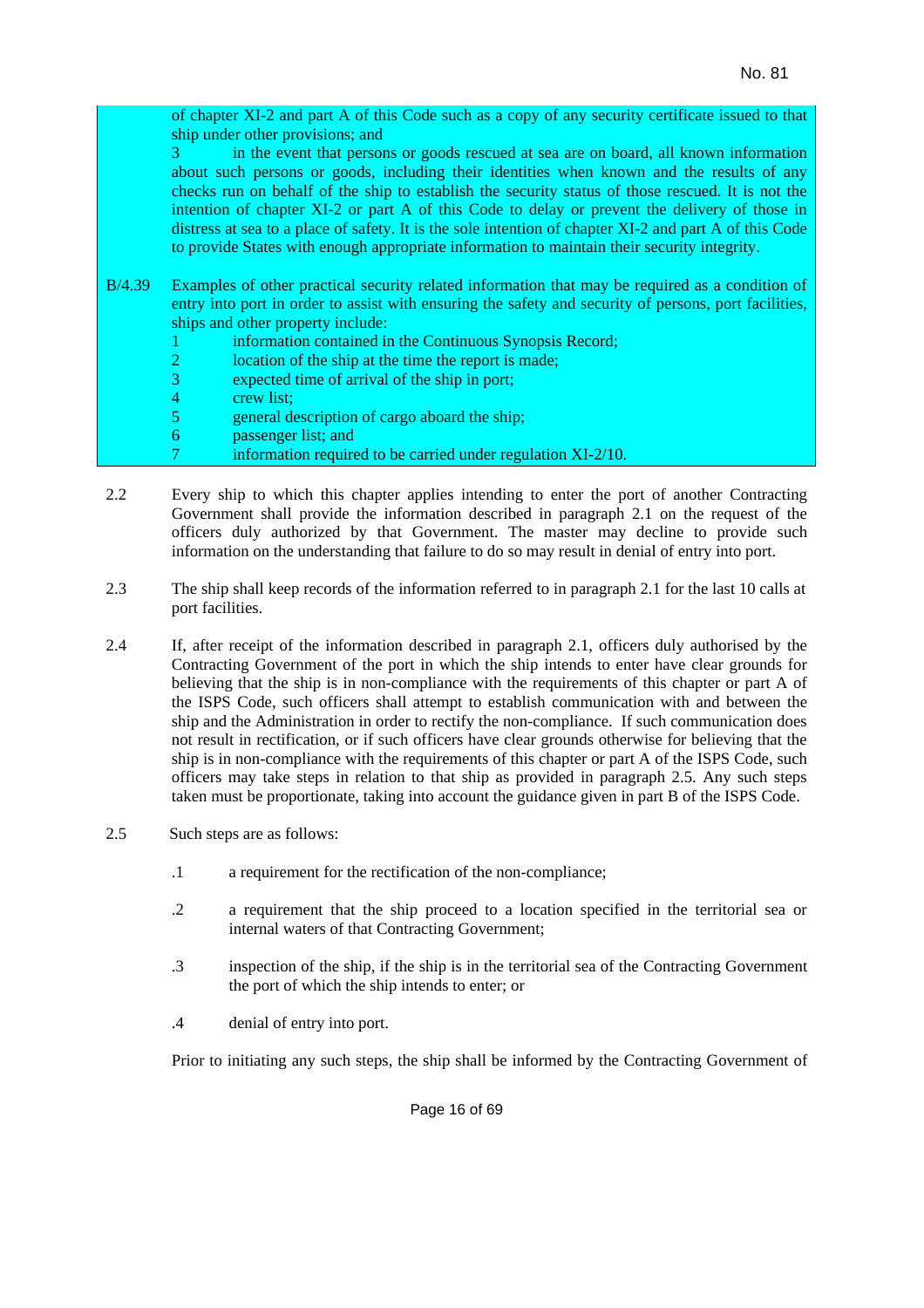its intentions. Upon this information the master may withdraw the intention to enter that port. In such cases, this regulation shall not apply.

B/4.40 Regulation XI-2/9.2.5 allows the master of a ship, upon being informed that the coastal or port State will implement control measures under regulation XI-2/9.2, to withdraw the intention for the ship to enter port. If the master withdraws that intention, regulation XI-2/9 no longer applies, and any other steps that are taken must be based on, and consistent with, international law.

# **3 Additional provisions**

- 3.1 In the event:
	- .1 of the imposition of a control measure, other than a lesser administrative or corrective measure, referred to in paragraph 1.3; or
	- .2 any of the steps referred to in paragraph 2.5 are taken,

an officer duly authorized by the Contracting Government shall forthwith inform in writing the Administration specifying which control measures have been imposed or steps taken and the reasons thereof. The Contracting Government imposing the control measures or steps shall also notify the recognized security organization, which issued the Certificate relating to the ship concerned and the Organization when any such control measures have been imposed or steps taken.

3.2 When entry into port is denied or the ship is expelled from port, the authorities of the port State should communicate the appropriate facts to the authorities of the State of the next appropriate ports of call, when known, and any other appropriate coastal States, taking into account guidelines to be developed by the Organization. Confidentiality and security of such notification shall be ensured.

B/4.41 In all cases where a ship is denied entry or expelled from a port, all known facts should be communicated to the authorities of relevant States. This communication should consist of the following when known: 1 name of ship, its flag, the ship's identification number, call sign, ship type and cargo; 2 reason for denying entry or expulsion from port or port areas; 3 if relevant, the nature of any security non-compliance; 4 if relevant, details of any attempts made to rectify any non-compliance, including any conditions imposed on the ship for the voyage; 5 past port(s) of call and next declared port of call; 6 time of departure and likely estimated time of arrival at those ports; 7 any instructions given to ship, e.g., reporting on route;<br>8 available information on the security level at which the available information on the security level at which the ship is currently operating; 9 information regarding any communications the port State has had with the Administration; 10 contact point within the port State making the report for the purpose of obtaining further information; 11 crew list; and 12 any other relevant information. B/4.42 Relevant States to contact should include those along the ship's intended passage to its next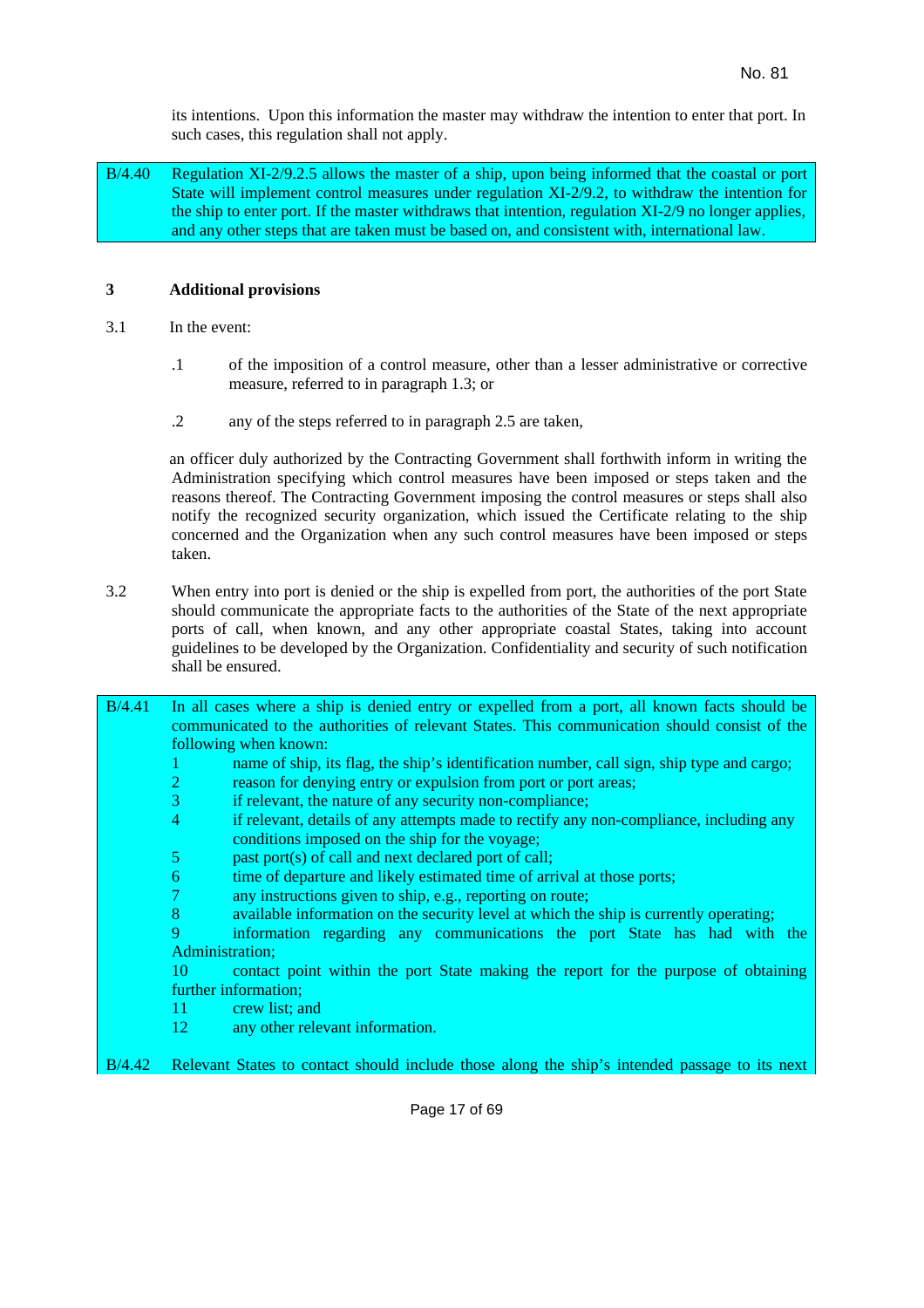port, particularly if the ship intends to enter the territorial sea of that coastal State. Other relevant States could include previous ports of call, so that further information might be obtained and security issues relating to the previous ports resolved.

- 3.3 Denial of entry into port, pursuant to paragraphs 2.4 and 2.5, or expulsion from port*,* pursuant to paragraphs 1.1 to 1.3, shall only be imposed where the officers duly authorized by the Contracting Government have clear grounds to believe that the ship poses an immediate threat to the security or safety of persons, or of ships or other property and there are no other appropriate means for removing that threat.
- 3.4 The control measures referred to in paragraph 1.3 and the steps referred to in paragraph 2.5 shall only be imposed*,* pursuant to this regulation, until the non-compliance giving rise to the control measures or steps has been corrected to the satisfaction of the Contracting Government, taking into account actions proposed by the ship or the Administration, if any.

3.5 When Contracting Governments exercise control under paragraph 1 or take steps under paragraph 2:

- .1 all possible efforts shall be made to avoid a ship being unduly detained or delayed. If a ship is thereby unduly detained, or delayed, it shall be entitled to compensation for any loss or damage suffered; and
- .2 necessary access to the ship shall not be prevented for emergency or humanitarian reasons and for security purposes.
- B/4.43 In exercising control and compliance measures, the duly authorized officers should ensure that any measures or steps imposed are proportionate. Such measures or steps should be reasonable and of the minimum severity and duration necessary to rectify or mitigate the non-compliance.
- B/4.44 The word "delay" in regulation XI-2/9.3.3.1 also refers to situations where, pursuant to actions taken under this regulation, the ship is unduly denied entry into port or the ship is unduly expelled from port.

# **Regulation 10 Requirements for port facilities**

- 1 Port facilities shall comply with the relevant requirements of this chapter and part A of the ISPS Code, taking into account the guidance given in part B of the ISPS Code.
- 2 Contracting Governments with a port facility or port facilities within their territory, to which this regulation applies, shall ensure that:
	- .1 port facility security assessments are carried out, reviewed and approved in accordance with the provisions of part A of the ISPS Code; and
	- .2 port facility security plans are developed, reviewed, approved and implemented in accordance with the provisions of part A of the ISPS Code.
- 3 Contracting Governments shall designate and communicate the measures required to be addressed in a port facility security plan for the various security levels, including when the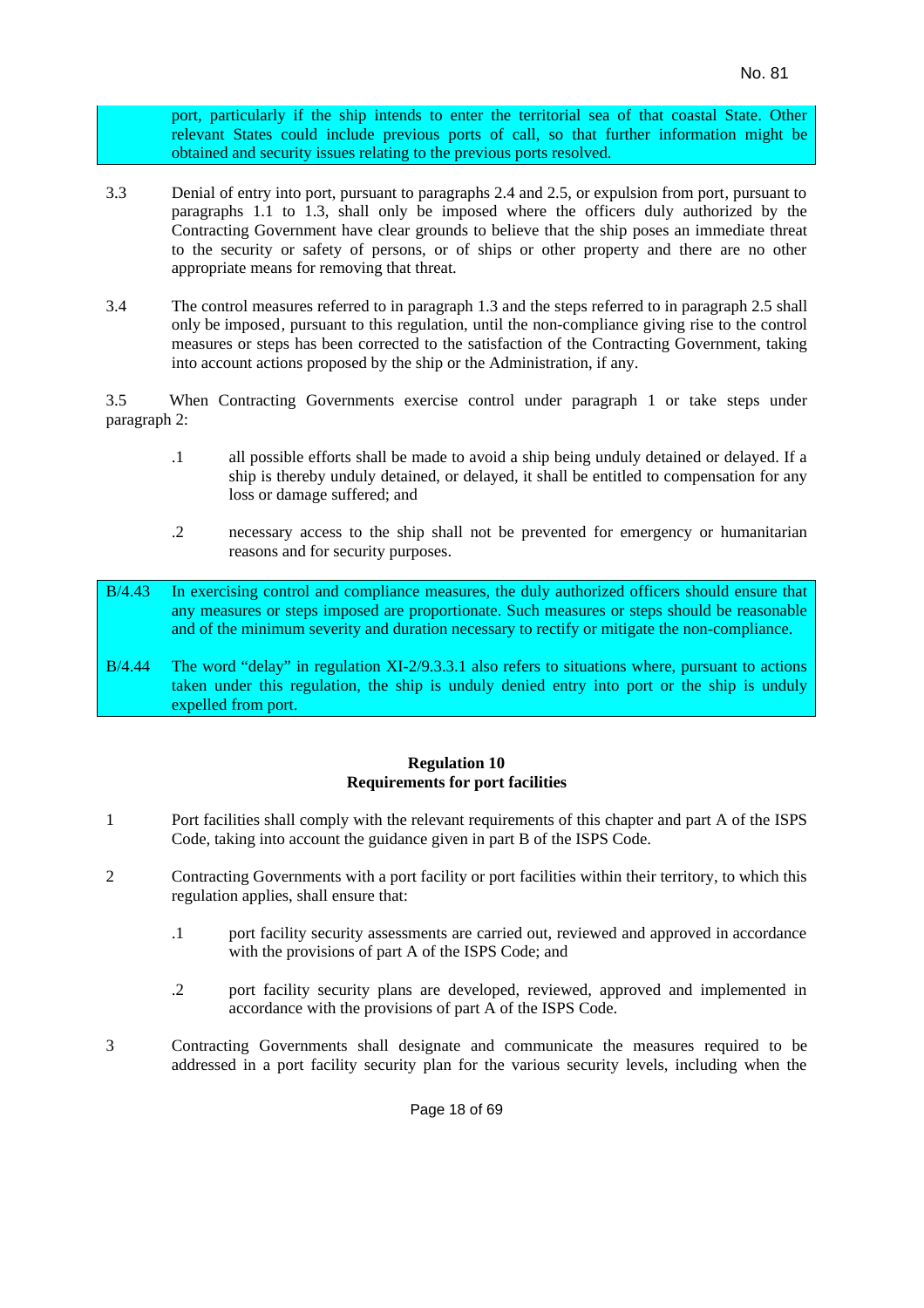submission of a Declaration of Security will be required.

| <b>B/The Port Facility</b> |                                                                                                                                                                                                                                                                                                                                                                                                                                                                                                                                                                                                                                                                                                                                                                                                                                                                                                                                                                                                                                                                                                                                                                                                                                                                               |  |  |
|----------------------------|-------------------------------------------------------------------------------------------------------------------------------------------------------------------------------------------------------------------------------------------------------------------------------------------------------------------------------------------------------------------------------------------------------------------------------------------------------------------------------------------------------------------------------------------------------------------------------------------------------------------------------------------------------------------------------------------------------------------------------------------------------------------------------------------------------------------------------------------------------------------------------------------------------------------------------------------------------------------------------------------------------------------------------------------------------------------------------------------------------------------------------------------------------------------------------------------------------------------------------------------------------------------------------|--|--|
| B/1.16                     | Each Contracting Government has to ensure completion of a Port Facility Security Assessment<br>for each of the port facilities, located within its territory, serving ships engaged on international<br>voyages. The Contracting Government, a Designated Authority or a Recognized Security<br>Organization may carry out this assessment. The completed Port Facility Security Assessment<br>has to be approved by the Contracting Government or the Designated Authority concerned. This<br>approval cannot be delegated. Port Facility Security Assessments should be periodically<br>reviewed.                                                                                                                                                                                                                                                                                                                                                                                                                                                                                                                                                                                                                                                                           |  |  |
| B/1.17                     | The Port Facility Security Assessment is fundamentally a risk analysis of all aspects of a port<br>facility's operation in order to determine which part(s) of it are more susceptible, and/or more<br>likely, to be the subject of attack. Security risk is a function of the threat of an attack coupled<br>with the vulnerability of the target and the consequences of an attack.                                                                                                                                                                                                                                                                                                                                                                                                                                                                                                                                                                                                                                                                                                                                                                                                                                                                                         |  |  |
|                            | The assessment must include the following components:<br>the perceived threat to port installations and infrastructure must be determined;<br>the potential vulnerabilities identified; and<br>the consequences of incidents calculated.                                                                                                                                                                                                                                                                                                                                                                                                                                                                                                                                                                                                                                                                                                                                                                                                                                                                                                                                                                                                                                      |  |  |
| risk.<br>appoint           | On completion of the analysis, it will be possible to produce an overall assessment of the level of<br>The Port Facility Security Assessment will help determine which port facilities are required to<br>a Port Facility Security Officer and prepare a Port Facility Security Plan.                                                                                                                                                                                                                                                                                                                                                                                                                                                                                                                                                                                                                                                                                                                                                                                                                                                                                                                                                                                         |  |  |
| B/1.18                     | The port facilities which have to comply with the requirements of chapter XI-2 and part A of<br>this Code are required to designate a Port Facility Security Officer. The duties, responsibilities<br>and training requirements of these officers and requirements for drills and exercises are defined<br>in part A of this Code.                                                                                                                                                                                                                                                                                                                                                                                                                                                                                                                                                                                                                                                                                                                                                                                                                                                                                                                                            |  |  |
| B/1.19                     | The Port Facility Security Plan should indicate the operational and physical security measures<br>the port facility should take to ensure that it always operates at security level 1. The plan should<br>also indicate the additional, or intensified, security measures the port facility can take to move to<br>and operate at security level 2 when instructed to do so. Furthermore, the plan should indicate<br>the possible preparatory actions the port facility could take to allow prompt response to the<br>instructions that may be issued by those responding at security level 3 to a security incident or<br>threat thereof.                                                                                                                                                                                                                                                                                                                                                                                                                                                                                                                                                                                                                                   |  |  |
| B/1.20                     | The port facilities which have to comply with the requirements of chapter XI-2 and part A of<br>this Code are required to have, and operate in accordance with, a Port Facility Security Plan<br>approved by the Contracting Government or by the Designated Authority concerned. The Port<br>Facility Security Officer should implement its provisions and monitor the continuing<br>effectiveness and relevance of the plan, including commissioning internal audits of the<br>application of the plan. Amendments to any of the elements of an approved plan, for which the<br>Contracting Government or the Designated Authority concerned has determined that approval is<br>required, have to be submitted for review and approval before their incorporation in the<br>approved plan and their implementation at the port facility. The Contracting Government or the<br>Designated Authority concerned may test the effectiveness of the plan. The Port Facility<br>Security Assessment covering the port facility or on which the development of the plan has been<br>based should be regularly reviewed. All these activities may lead to amendment of the approved<br>plan. Any amendments to specified elements of an approved plan will have to be submitted for |  |  |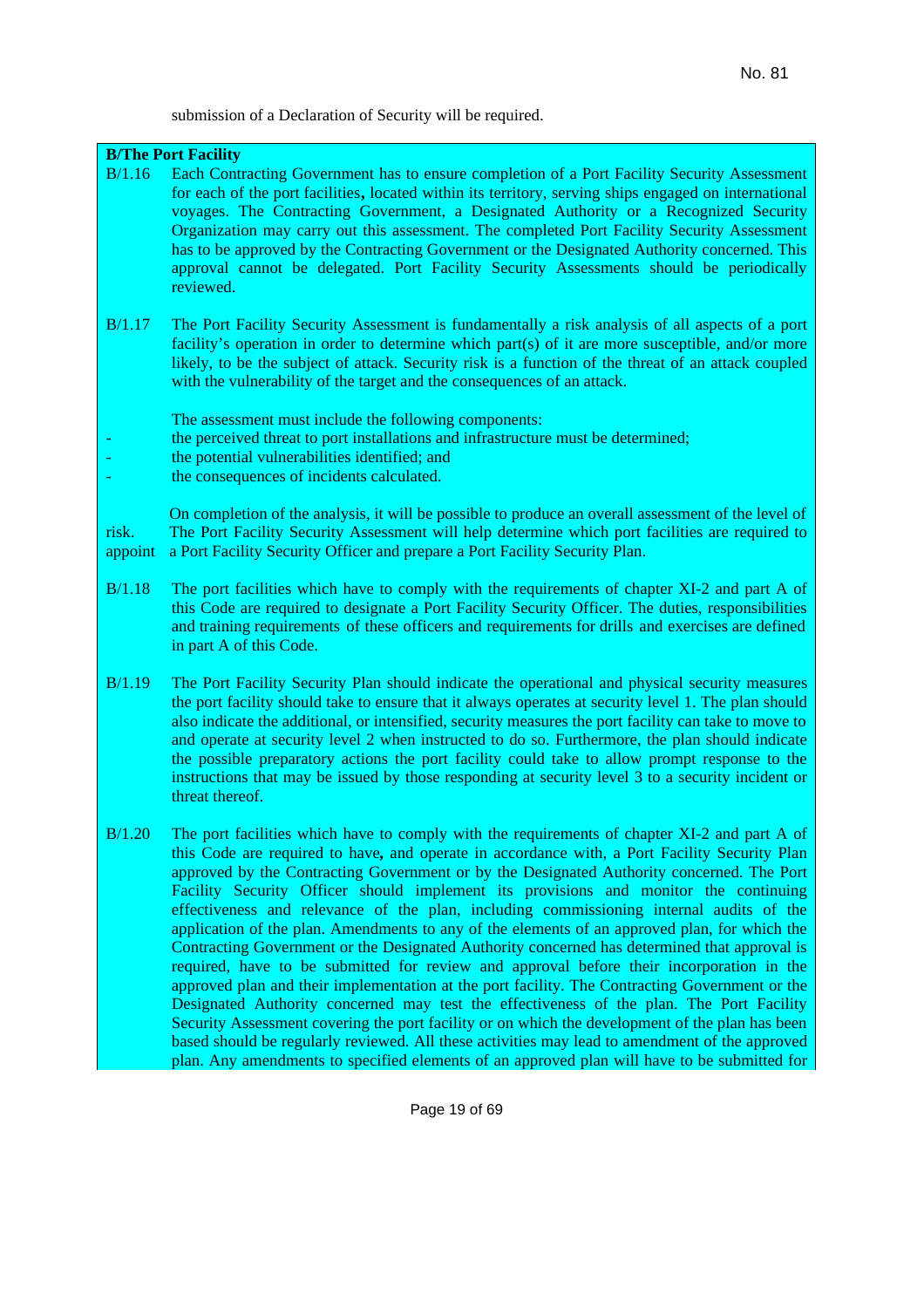approval by the Contracting Government or by the Designated Authority concerned.

B/1.21 Ships using port facilities may be subject to the port State control inspections and additional control measures outlined in regulation XI-2/9. The relevant authorities may request the provision of information regarding the ship, its cargo, passengers and ship's personnel prior to the ship's entry into port. There may be circumstances in which entry into port could be denied.

#### **Regulation 11 Alternative security agreements**

- 1 Contracting Governments may, when implementing this chapter and part A of the ISPS Code, conclude in writing bilateral or multilateral agreements with other Contracting Governments on alternative security arrangements covering short international voyages on fixed routes between port facilities located within their territories.
- 2 Any such agreement shall not compromise the level of security of other ships or of port facilities not covered by the agreement.
- 3 No ship covered by such an agreement shall conduct any ship-to-ship activities with any ship not covered by the agreement.
- 4 Such agreements shall be reviewed periodically, taking into account the experience gained as well as any changes in the particular circumstances or the assessed threats to the security of the ships, the port facilities or the routes covered by the agreement.

#### **B/Alternative Security Agreements**

B/4.26 Contracting Governments, in considering how to implement chapter XI-2 and part A of this Code, may conclude one or more agreements with one or more Contracting Governments. The scope of an agreement is limited to short international voyages on fixed routes between port facilities in the territory of the parties to the agreement. When concluding an agreement, and thereafter, the Contracting Governments should consult other Contracting Governments and Administrations with an interest in the effects of the agreement. Ships flying the flag of a State that is not party to the agreement should only be allowed to operate on the fixed routes covered by the agreement if their Administration agrees that the ship should comply with the provisions of the agreement and requires the ship to do so. In no case can such an agreement compromise the level of security of other ships and port facilities not covered by it, and specifically, all ships covered by such an agreement may not conduct ship-to-ship activities with ships not so covered. Any operational interface undertaken by ships covered by the agreement should be covered by it. The operation of each agreement must be continually monitored and amended when the need arises and in any event should be reviewed every 5 years.

#### **Regulation 12 Equivalent security arrangements**

1 An Administration may allow a particular ship or a group of ships entitled to fly its flag to implement other security measures equivalent to those prescribed in this chapter or in part A of the ISPS Code, provided such security measures are at least as effective as those prescribed in this chapter or part A of the ISPS Code. The Administration, which allows such security measures, shall communicate to the Organization particulars thereof.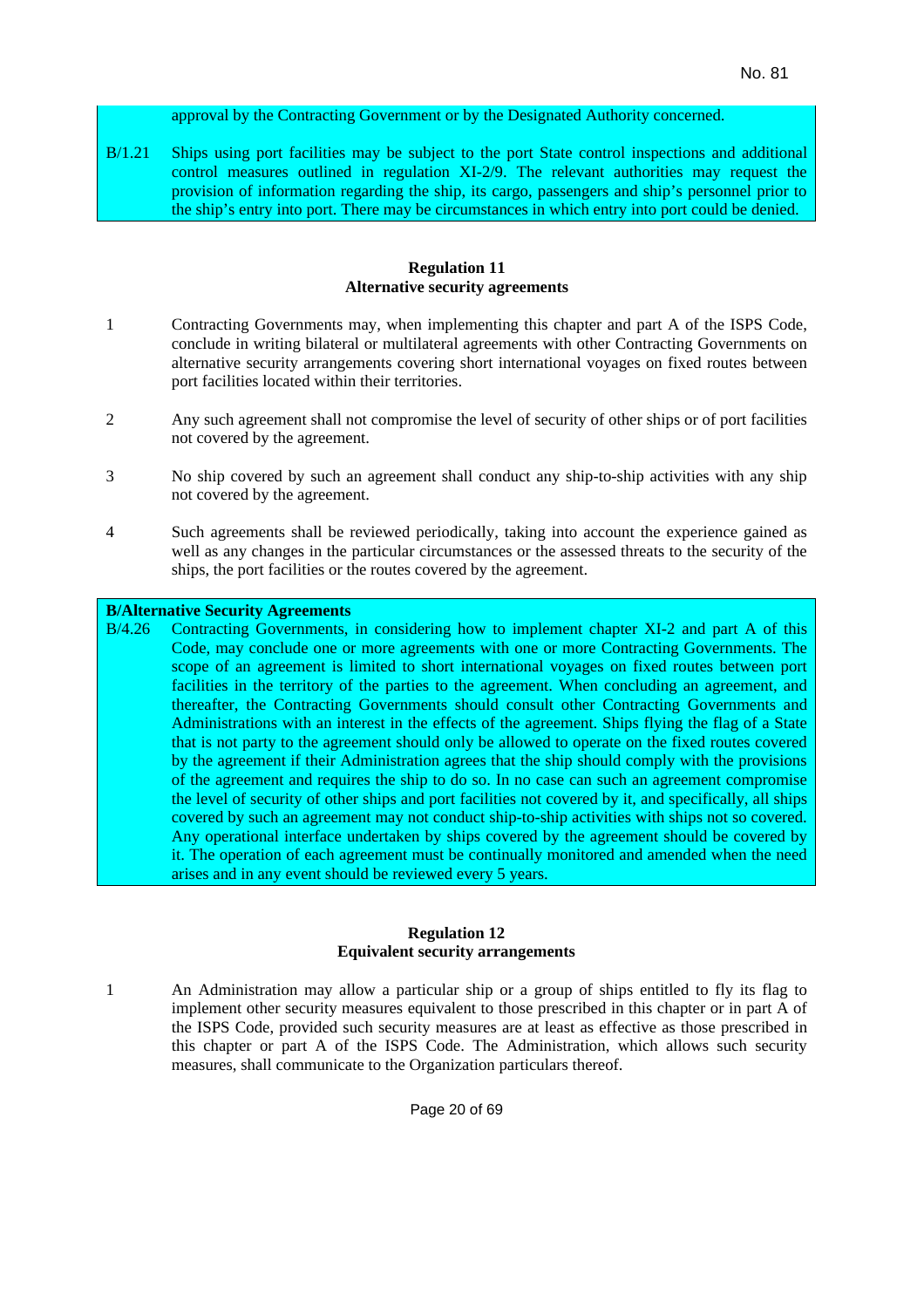2 When implementing this chapter and part A of the ISPS Code, a Contracting Government may allow a particular port facility or a group of port facilities located within its territory, other than those covered by an agreement concluded under regulation 11, to implement security measures equivalent to those prescribed in this chapter or in Part A of the ISPS Code, provided such security measures are at least as effective as those prescribed in this chapter or part A of the ISPS Code. The Contracting Government, which allows such security measures, shall communicate to the Organization particulars thereof.

## **B/Equivalent arrangements for port facilities**

B/4.27 For certain specific port facilities with limited or special operations but with more than occasional traffic, it may be appropriate to ensure compliance by security measures equivalent to those prescribed in chapter XI-2 and in part A of this Code. This can, in particular, be the case for terminals such as those attached to factories, or quaysides with no frequent operations..

#### **Regulation 13 Communication of information**

- 1 Contracting Governments shall, not later than 1 July 2004, communicate to the Organization and shall make available for the information of Companies and ships:
	- .1 the names and contact details of their national authority or authorities responsible for ship and port facility security;
	- .2 the locations within their territory covered by the approved port facility security plans.
	- .3 the names and contact details of those who have been designated to be available at all times to receive and act upon the ship-to-shore security alerts, referred to in regulation 6.2.1;
	- .4 the names and contact details of those who have been designated to be available at all times to receive and act upon any communications from Contracting Governments exercising control and compliance measures, referred to in regulation 9.3.1; and
	- .5 the names and contact details of those who have been designated to be available at all times to provide advice or assistance to ships and to whom ships can report any security concerns, referred to in regulation 7.2;

and thereafter update such information as and when changes relating thereto occur. The Organization shall circulate such particulars to other Contracting Governments for the information of their officers.

- 2 Contracting Governments shall, not later than 1 July 2004, communicate to the Organization the names and contact details of any recognized security organizations authorized to act on their behalf together with details of the specific responsibility and conditions of authority delegated to such organizations. Such information shall be updated as and when changes relating thereto occur. The Organization shall circulate such particulars to other Contracting Governments for the information of their officers.
- 3 Contracting Governments shall, not later than 1 July 2004 communicate to the Organization a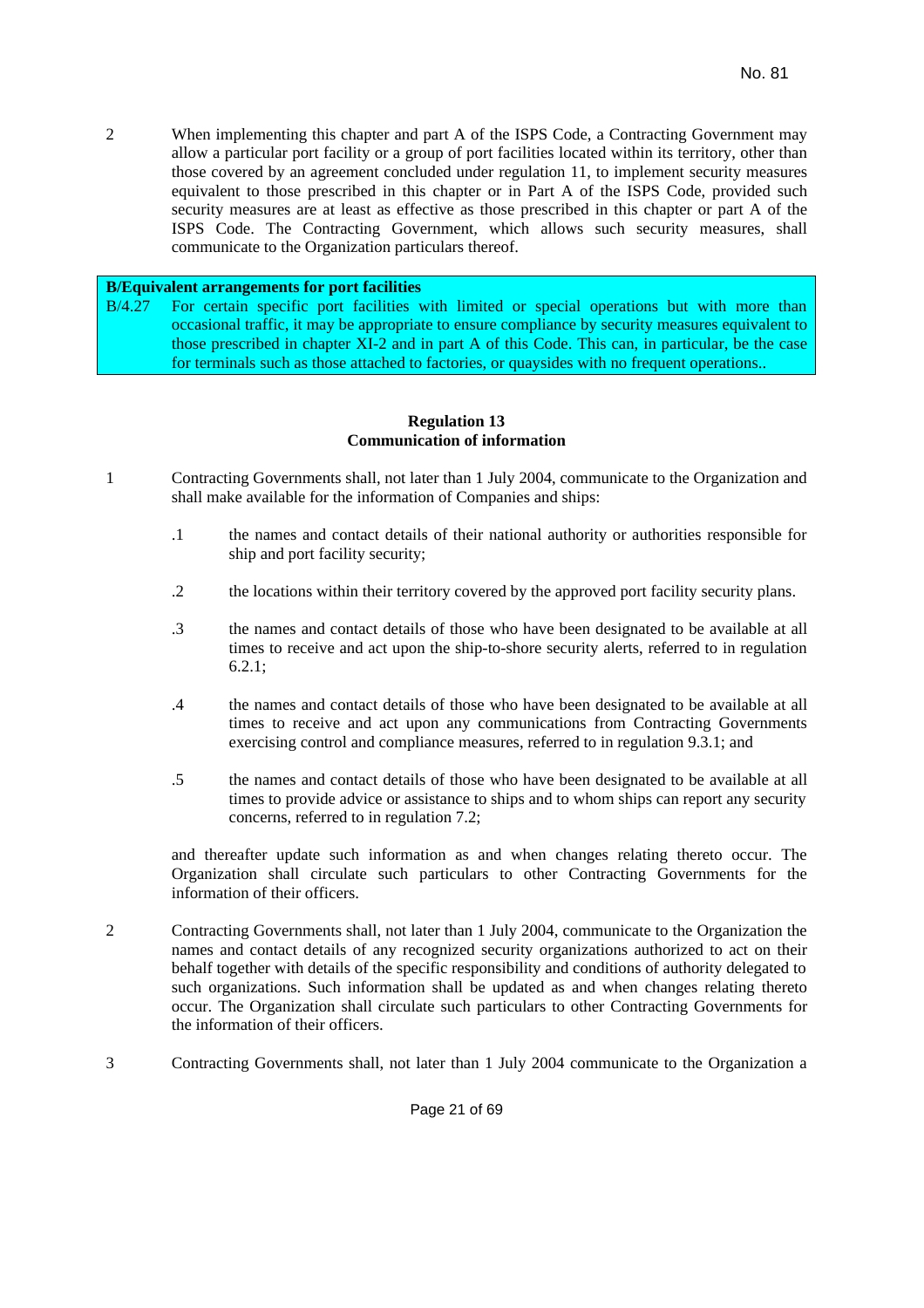list showing the approved port facility security plans for the port facilities located within their territory together with the location or locations covered by each approved port facility security plan and the corresponding date of approval and thereafter shall further communicate when any of the following changes take place:

- .1 changes in the location or locations covered by an approved port facility security plan are to be introduced or have been introduced. In such cases the information to be communicated shall indicate the changes in the location or locations covered by the plan and the date as of which such changes are to be introduced or were implemented;
- .2 an approved port facility security plan, previously included in the list submitted to the Organization, is to be withdrawn or has been withdrawn. In such cases, the information to be communicated shall indicate the date on which the withdrawal will take effect or was implemented. In these cases, the communication shall be made to the Organization as soon as is practically possible; and
- .3 additions are to be made to the list of approved port facility security plans.

In such cases, the information to be communicated shall indicate the location or locations covered by the plan and the date of approval.

- B/4.14 Where a port facility has a PFSP that fact has to be communicated to the Organization and that information must also be made available to Company and Ship Security Officers. No further details of the PFSP have to be published other than that it is in place. Contracting Governments should consider establishing either central or regional points of contact, or other means of providing up to date information on the locations where PFSPs are in place, together with contact details for the relevant PFSO. The existence of such contact points should be publicised. They could also provide information on the recognized security organizations appointed to act on behalf of the Contracting Government, together with details of the specific responsibility and conditions of authority delegated to such recognised security organizations.
- B/4.15 In the case of a port that does not have a PFSP (and therefore does not have a PFSO) the central or regional point of contact should be able to identify a suitably qualified person ashore who can arrange for appropriate security measures to be in place, if needed, for the duration of the ship's visit.
- 4 Contracting Governments shall, at five year intervals after 1 July 2004, communicate to the Organization a revised and updated list showing all the approved port facility security plans for the port facilities located within their territory together with the location or locations covered by each approved port facility security plan and the corresponding date of approval (and the date of approval of any amendments thereto) which will supersede and replace all information communicated to the Organization, pursuant to paragraph 3, during the preceding five years.
- 5 Contracting Governments shall communicate to the Organization information that an agreement under regulation 11 has been concluded. The information communicated shall include:
	- .1 the names of the Contracting Governments which have concluded the agreement;
	- .2 the port facilities and the fixed routes covered by the agreement;
	- .3 the periodicity of review of the agreement;

Page 22 of 69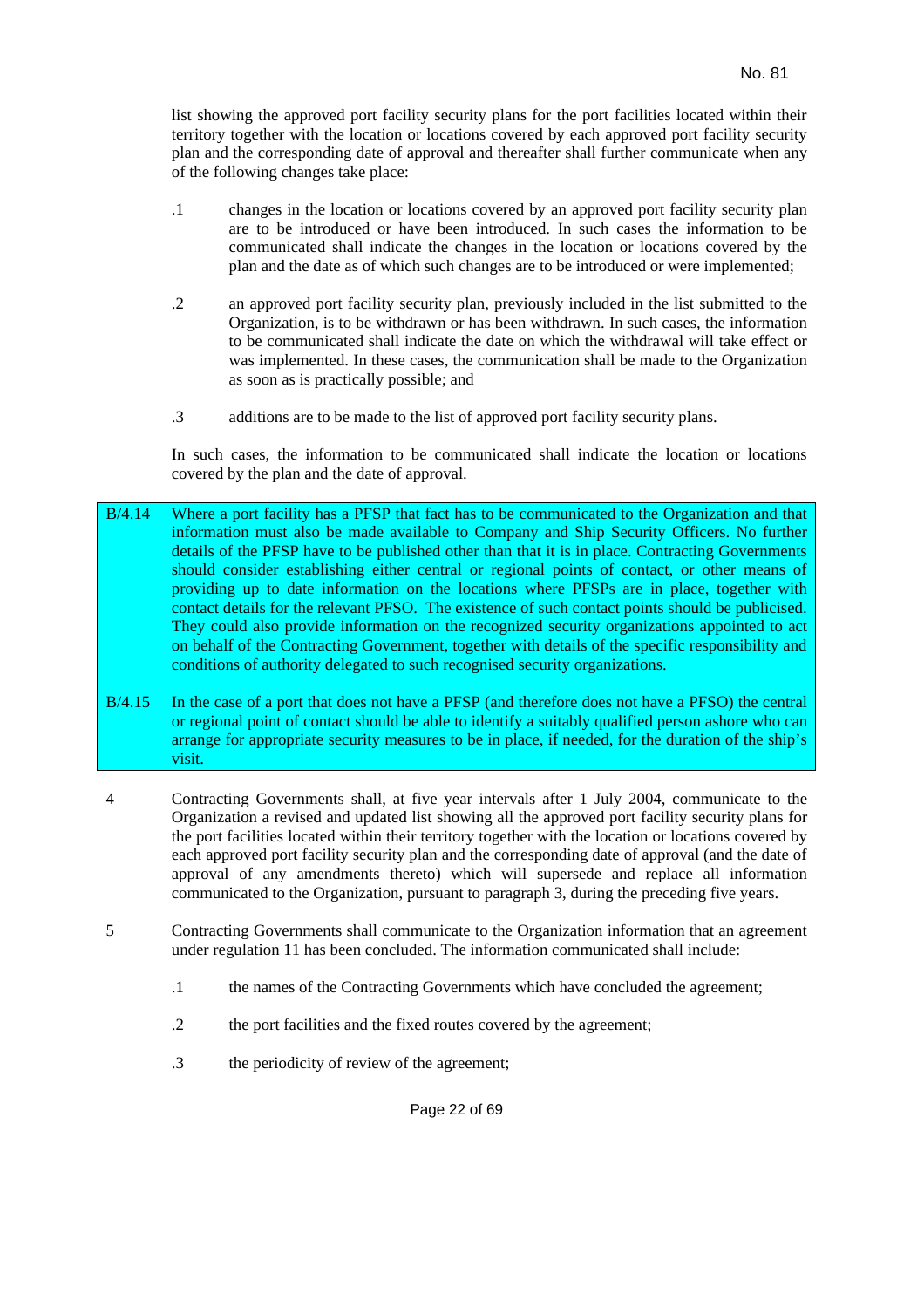- .4 the date of entry into force of the agreement; and
- .5 information on any consultations which have taken place with other Contracting Governments;

and thereafter shall communicate, as soon as practically possible, to the Organization information when the agreement has been amended or has ended.

- 6 Any Contracting Government which allows, under the provisions of regulation 12, any equivalent security arrangements with respect to a ship entitled to fly its flag or with respect to a port facility located within its territory, shall communicate to the Organization particulars thereof.
- 7 The Organization shall make available the information communicated under paragraph 3 to other Contracting Governments upon request.

# **B/Information and Communication**

- B/1.22 Chapter XI-2 and part A of this Code require Contracting Governments to provide certain information to the International Maritime Organization and for information to be made available to allow effective communication between Contracting Governments and between Company/Ship Security Officers and the Port Facility Security Officers responsible for the port facility their ships visit.
- B/4.17 Contracting Governments should also make the information indicated in paragraphs 4.14 to 4.16, available to other Contracting Governments on request.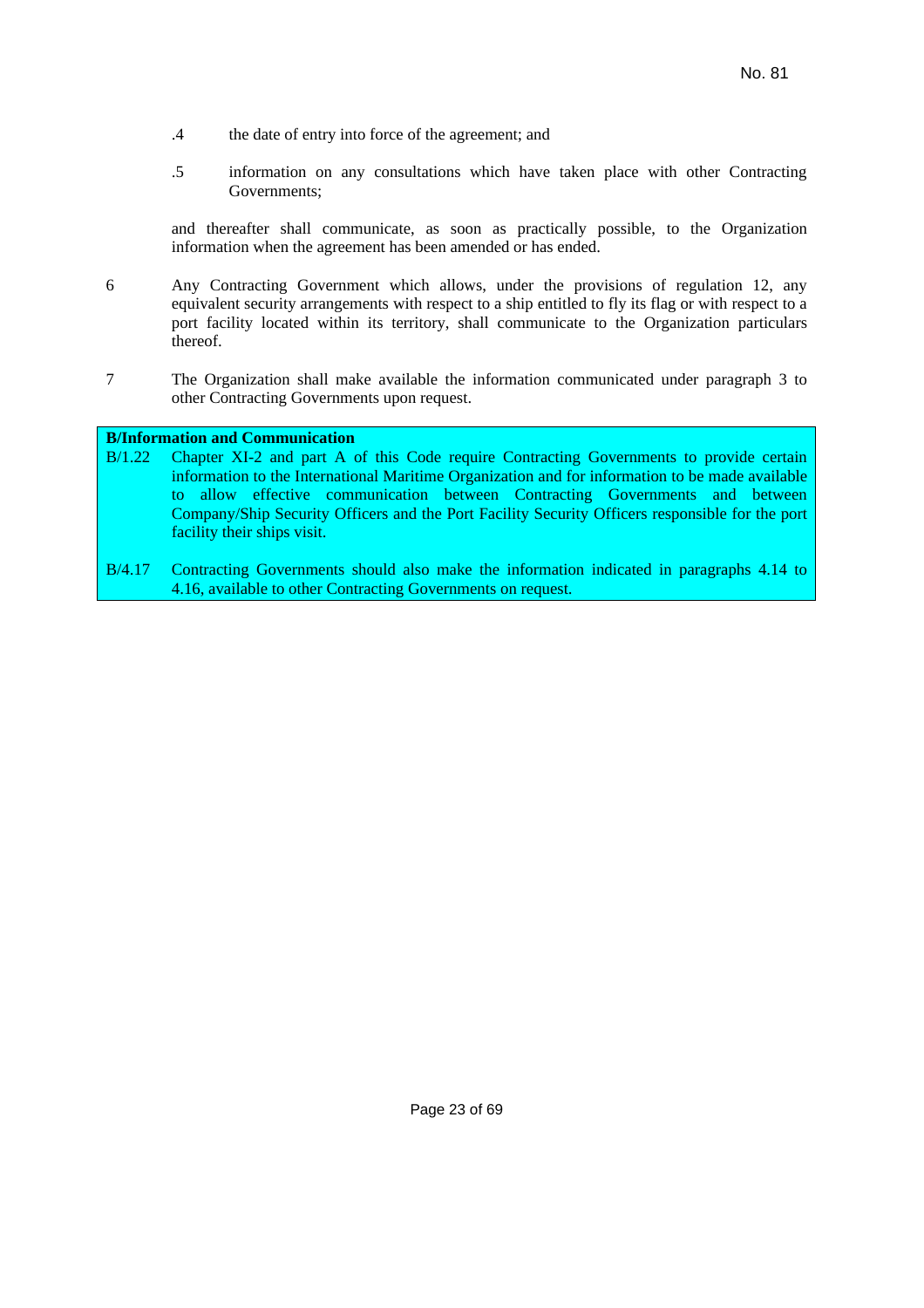#### **Part A of INTERNATIONAL CODE FOR THE SECURITY OF SHIPS AND OF PORT FACILITIES**

## **PREAMBLE**

- AP/1 The Diplomatic Conference on Maritime Security held in London in December 2002 adopted new provisions in the International Convention for the Safety of Life at Sea, 1974 and this Code to enhance maritime security. These new requirements form the international framework through which ships and port facilities can co-operate to detect and deter acts which threaten security in the maritime transport sector.
- AP/2 Following the tragic events of 11th September 2001, the twenty-second session of the Assembly of the International Maritime Organization (the Organization), in November 2001*,* unanimously agreed to the development of new measures relating to the security of ships and of port facilities for adoption by a Conference of Contracting Governments to the International Convention for the Safety of Life at Sea*,* 1974 (known as the Diplomatic Conference on Maritime Security) in December 2002. Preparation for the Diplomatic Conference was entrusted to the Organization's Maritime Safety Committee (MSC) on the basis of submissions made by Member States, intergovernmental organizations and non-governmental organizations in consultative status with the Organization.
- AP/3 The MSC, at its first extraordinary session, held also in November 2001, in order to accelerate the development and the adoption of the appropriate security measures established an MSC Intersessional Working Group on Maritime Security*.* The first meeting of the MSC Intersessional Working Group on Maritime Security was held in February 2002 and the outcome of its discussions was reported to, and considered by, the seventy-fifth session of the MSC in March 2002, when an *ad hoc* Working Group was established to further develop the proposals made. The seventy-fifth session of the MSC considered the report of that Working Group and recommended that work should be taken forward through a further MSC Intersessional Working Group, which was held in September 2002. The seventy-sixth session of the MSC considered the outcome of the September 2002 session of the MSC Intersessional Working Group and the further work undertaken by the MSC Working Group held in conjunction with the Committee's seventy-sixth session in December 2002, immediately prior to the Diplomatic Conference and agreed the final version of the proposed texts to be considered by the Diplomatic Conference.
- AP/4 The Diplomatic Conference (9 to 13 December 2002) also adopted amendments to the existing provisions of the International Convention for the Safety of Life at Sea, 1974 (SOLAS 74) accelerating the implementation of the requirement to fit Automatic Identification Systems and adopted new Regulations in Chapter XI-1 of SOLAS 74 covering marking of the Ship's Identification Number and the carriage of a Continuous Synopsis Record. The Diplomatic Conference also adopted a number of Conference Resolutions including those covering implementation and revision of this Code, Technical Co-operation, and co-operative work with the International Labour Organization and World Customs Organization. It was recognised that review and amendment of certain of the new provisions regarding maritime security may be required on completion of the work of these two Organizations.
- AP/5 The provision of Chapter XI-2 of SOLAS 74 and this Code apply to ships and to port facilities. The extension of SOLAS 74 to cover port facilities was agreed on the basis that SOLAS 74 offered the speediest means of ensuring the necessary security measures entered into force and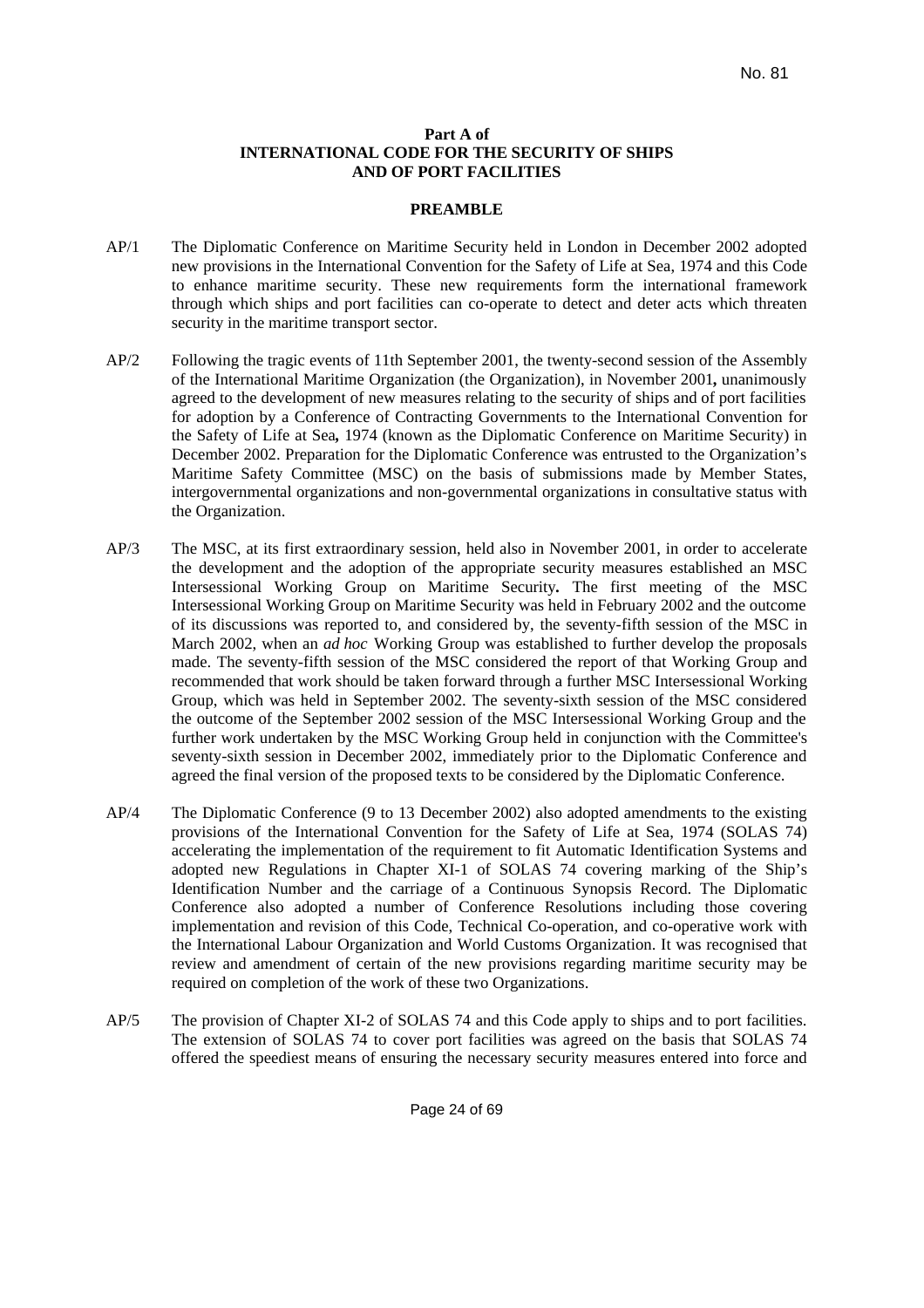given effect quickly. However, it was further agreed that the provisions relating to port facilities should relate solely to the ship/port interface. The wider issue of the security of port areas will be the subject of further joint work between the International Maritime Organization and the International Labour Organization. It was also agreed that the provisions should not extend to the actual response to attacks or to any necessary clear-up activities after such an attack.

- AP/6 In drafting the provision care has been taken to ensure compatibility with the provisions of the International Convention on Standards of Training, Certification and Watch-keeping and Certification for Seafarers, 1978, as amended, the International Safety Management (ISM) Code and the harmonised system of survey and certification.
- AP/7 The provisions represent a significant change in the approach of the international maritime industries to the issue of security in the maritime transport sector. It is recognised that they may place a significant additional burden on certain Contracting Governments. The importance of Technical Co-operation to assist Contracting Governments implement the provisions is fully recognised.
- AP/8 Implementation of the provisions will require continuing effective co-operation and understanding between all those involved with, or using, ships and port facilities including ship's personnel, port personnel, passengers, cargo interests, ship and port management and those in National and Local Authorities with security responsibilities. Existing practices and procedures will have to be reviewed and changed if they do not provide an adequate level of security. In the interests of enhanced maritime security additional responsibilities will have to be carried by the shipping and port industries and by National and Local Authorities.
- AP/9 The guidance given in Part B of this Code should be taken into account when implementing the security provisions set out in Chapter XI-2 of SOLAS 74 and in Part A of this Code. However, it is recognised that the extent to which the guidance applies may vary depending on the nature of the port facility and of the ship, its trade and/or cargo.
- AP/10 Nothing in this Code shall be interpreted or applied in a manner inconsistent with the proper respect of fundamental rights and freedoms as set out in international instruments, particularly those relating to maritime workers and refugees including the International Labour Organisation Declaration of Fundamental Principles and Rights at Work as well as international standards concerning maritime and port workers.
- AP/11 Recognizing that the Convention on the Facilitation of Maritime Traffic, 1965, as amended, provides that foreign crew members shall be allowed ashore by the public authorities while the ship on which they arrive is in port, provided that the formalities on arrival of the ship have been fulfilled and the public authorities have no reason to refuse permission to come ashore for reasons of public health, public safety or public order, Contracting Governments when approving ship and port facility security plans should pay due cognisance to the fact that ship's personnel live and work on the vessel and need shore leave and access to shore based seafarer welfare facilities, including medical care.

**No additional guidance**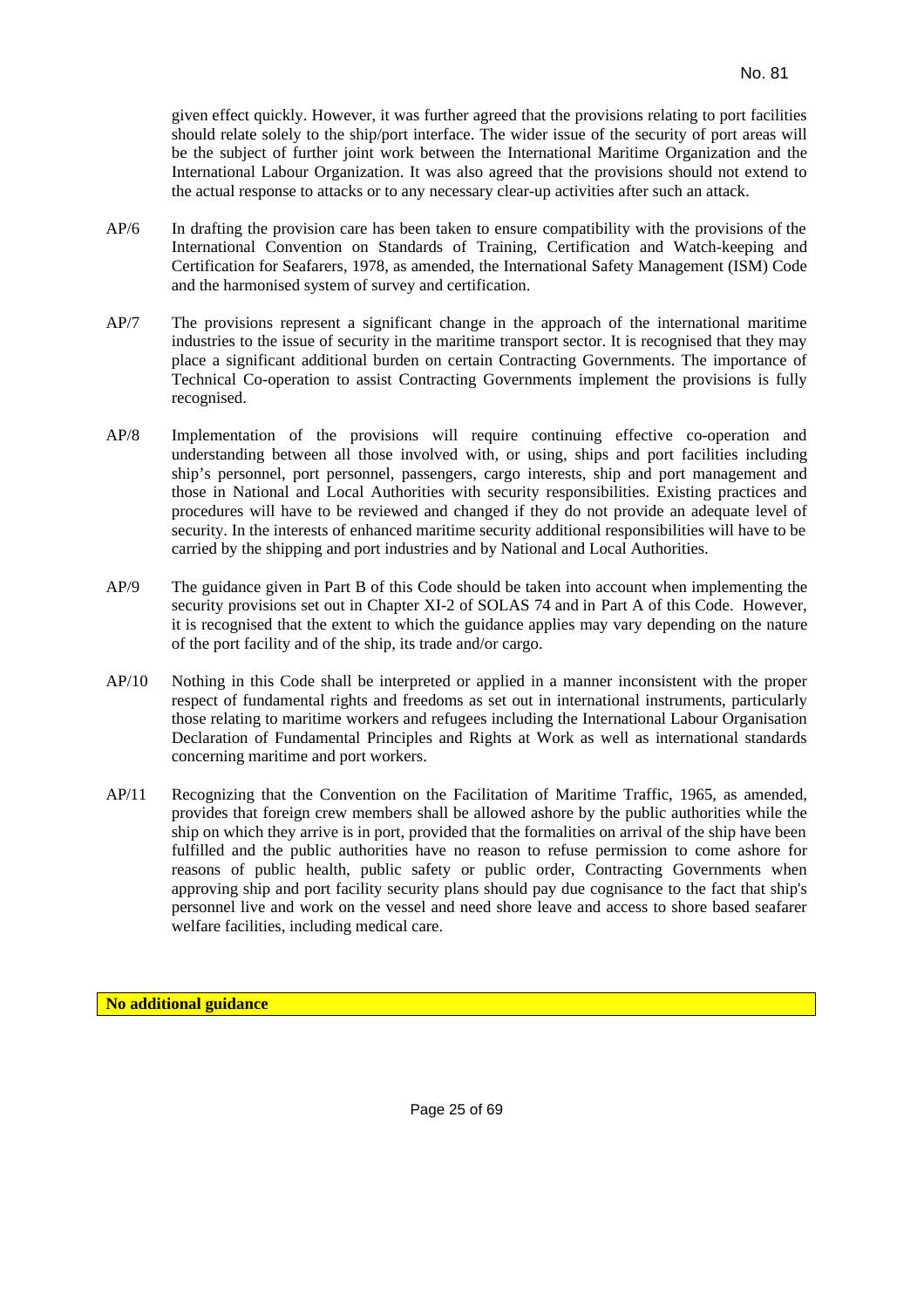# **PART A**

#### **THE SAFETY OF LIFE AT SEA, 1974 AS AMENDED**

# **MANDATORY REQUIREMENTS REGARDING THE PROVISIONS OF CHAPTER XI-2 OF THE INTERNATIONAL CONVENTION FOR THE SAFETY OF LIFE AT SEA, 1974, AS AMENDED**

#### **1 GENERAL**

#### **A/1.1 Introduction**

This part of the International Code for the Security of Ships and Port Facilities contains mandatory provisions to which reference is made in chapter XI-2 of the International Convention for the Safety of Life at Sea, 1974 as amended.

#### **B/General**

- B/1.1 The preamble of this Code indicates that chapter XI-2 and part A of this Code establish the new international framework of measures to enhance maritime security and through which ships and port facilities can co-operate to detect and deter acts which threaten security in the maritime transport sector.
- B/1.2 This introduction outlines, in a concise manner, the processes envisaged in establishing and implementing the measures and arrangements needed to achieve and maintain compliance with the provisions of chapter XI-2 and of part A of this Code and identifies the main elements on which guidance is offered. The guidance is provided in paragraphs 2 through to 19. It also sets down essential considerations, which should be taken into account when considering the application of the guidance relating to ships and port facilities.
- B/1.3 If the reader's interest relates to ships alone, it is strongly recommended that this part of the Code is still read as a whole, particularly the sections relating to port facilities. The same applies to those whose primary interest are port facilities; they should also read the sections relating to ships.
- B/1.4 The guidance provided in the following sections relates primarily to protection of the ship when it is at a port facility. There could, however, be situations when a ship may pose a threat to the port facility, e.g. because, once within the port facility, it could be used as a base from which to launch an attack. When considering the appropriate security measures to respond to ship-based security threats, those completing the Port Facility Security Assessment or preparing the Port Facility Security Plan should consider making appropriate adaptations to the guidance offered in the following sections.
- B/1.5 The reader is advised that nothing in this Part of the Code should be read or interpreted in conflict with any of the provisions of either chapter XI-2 or part A of this Code and that the aforesaid provisions always prevail and override any unintended inconsistency which may have been inadvertently expressed in this Part of the Code. The guidance provided in this Part of the Code should always be read, interpreted and applied in a manner which is consistent with the aims, objectives and principles established in chapter XI-2 and part A of this Code.

**No additional guidance**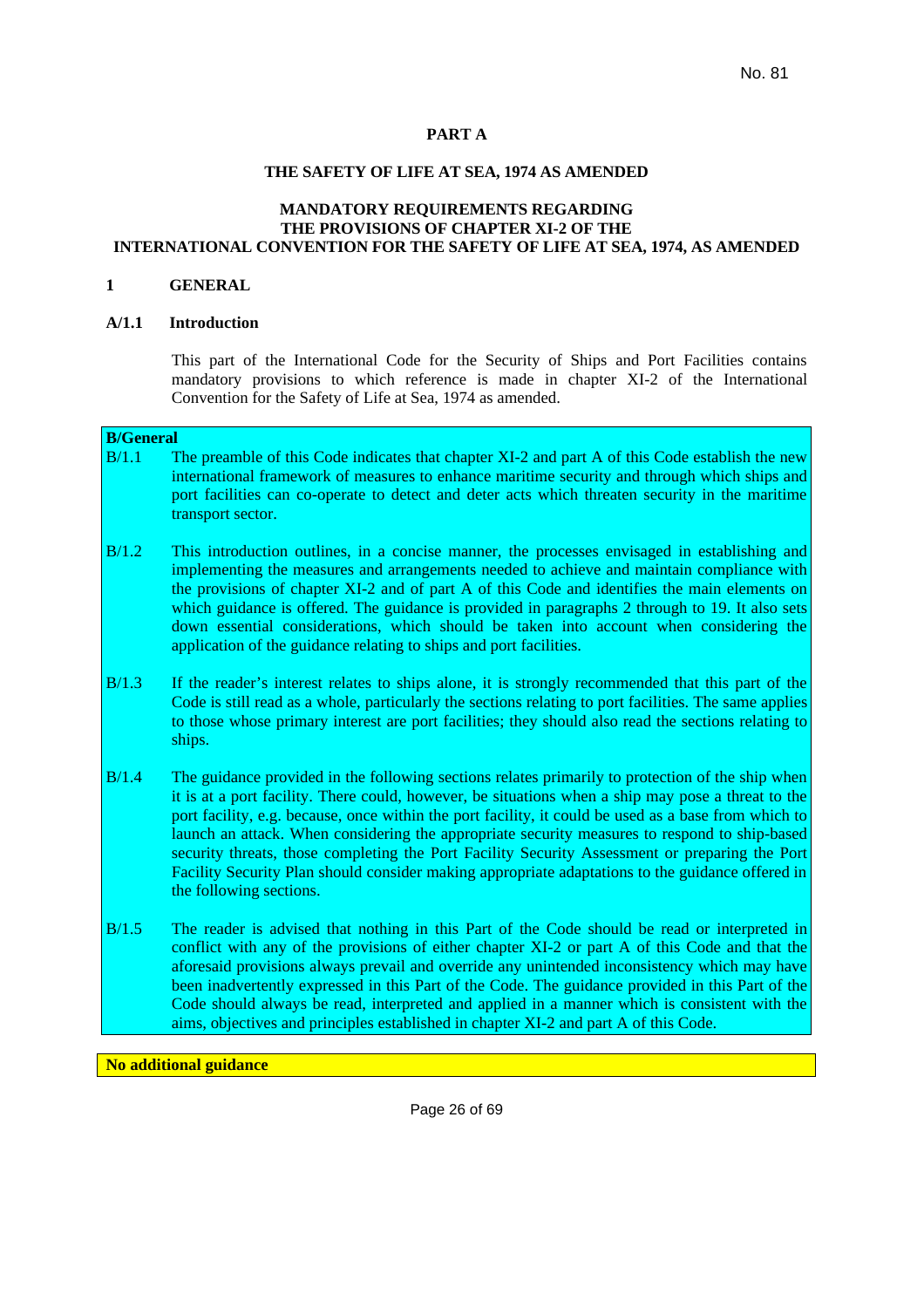# **A/1.2 Objectives**

The objectives of this Code are:

- 1 to establish an international framework involving co-operation between Contracting Governments, Government agencies, local administrations and the shipping and port industries to detect security threats and take preventive measures against security incidents affecting ships or port facilities used in international trade;
- 2 to establish the respective roles and responsibilities of the Contracting Governments, Government agencies, local administrations and the shipping and port industries, at the national and international level for ensuring maritime security;
- 3 to ensure the early and efficient collection and exchange of security-related information;
- 4 to provide a methodology for security assessments so as to have in place plans and procedures to react to changing security levels; and
- 5 to ensure confidence that adequate and proportionate maritime security measures are in place.

**The objective of the ISPS Code is to ensure an internationally agreed response to the threats posed by maritime security. To do this, the responsibilities of both Governments and Industry are to be defined and acknowledged. In addition a mechanism for the exchange of information between the interested parties is required. It is agreed that a qualitative risk based approach is adopted, the Code providing a methodology for performing the necessary risk assessments.**

#### **A/1.3 Functional requirements**

In order to achieve its objectives, this Code embodies a number of functional requirements. These include, but are not limited to:

- .1 gathering and assessing information with respect to security threats and exchanging such information with appropriate Contracting Governments;
- .2 requiring the maintenance of communication protocols for ships and port facilities;
- .3 preventing unauthorized access to ships, port facilities and their restricted areas;
- .4 preventing the introduction of unauthorized weapons, incendiary devices or explosives to ships or port facilities;
- .5 providing means for raising the alarm in reaction to security threats or security incidents;
- .6 requiring ship and port facility security plans based upon security assessments; and
- .7 requiring training, drills and exercises to ensure familiarity with security plans and procedures.

Page 27 of 69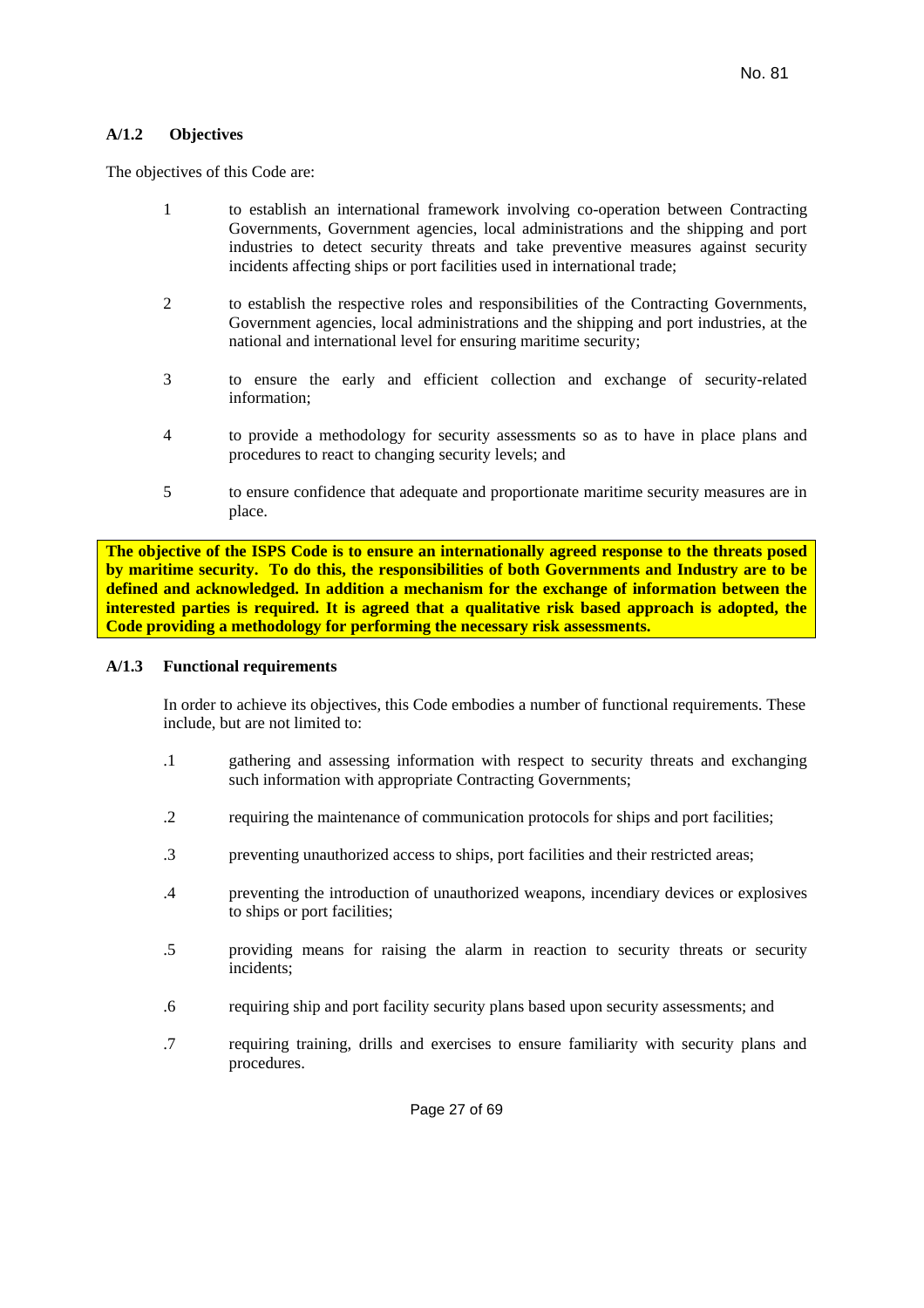#### **These are some of the requirements that must be satisfied if the objectives of the Code are to be met.**

# **A/2 DEFINITIONS**

- A/2.1 For the purpose of this part, unless expressly provided otherwise:
	- .1 *Convention* means the International Convention for the Safety of Life at Sea, 1974 as amended.
	- .2 *Regulation* means a regulation of the Convention.
	- .3 *Chapter* means a chapter of the Convention.
	- .4 *Ship security plan* means a plan developed to ensure the application of measures on board the ship designed to protect persons on board, cargo*,* cargo transport units, ship's stores or the ship from the risks of a security incident.
	- .5 *Port facility security plan* means a plan developed to ensure the application of measures designed to protect the port facility and ships, persons*,* cargo, cargo transport units and ship's stores within the port facility from the risks of a security incident.
	- .6 *Ship security officer* means the person on board the ship*,* accountable to the master*,* designated by the Company as responsible for the security of the ship, including implementation and maintenance of the ship security plan and for liaison with the company security officer and port facility security officers.
	- .7 *Company security officer* means the person designated by the Company for ensuring that a ship security assessment is carried out; that a ship security plan is developed, submitted for approval, and thereafter implemented and maintained and for liaison with port facility security officers and the ship security officer.

**Although this definition is similar to that for the "Designated Person" in the ISM Code, the word "ashore" is not included. This will clarify the matter with regard to instances where the master is also the owner of the vessel and there is no company infrastructure ashore. In such cases the master may be the company security officer and the ship security officer.**

- .8 *Port facility security officer* means the person designated as responsible for the development, implementation, revision and maintenance of the port facility security plan and for liaison with the ship security officers and company security officers.
- .9 *Security level 1* means the level for which minimum appropriate protective security measures shall be maintained at all times.
- .10 *Security level 2* means the level for which appropriate additional protective security measures shall be maintained for a period of time as a result of heightened risk of a security incident.
- .11 *Security level 3* means the level for which further specific protective security measures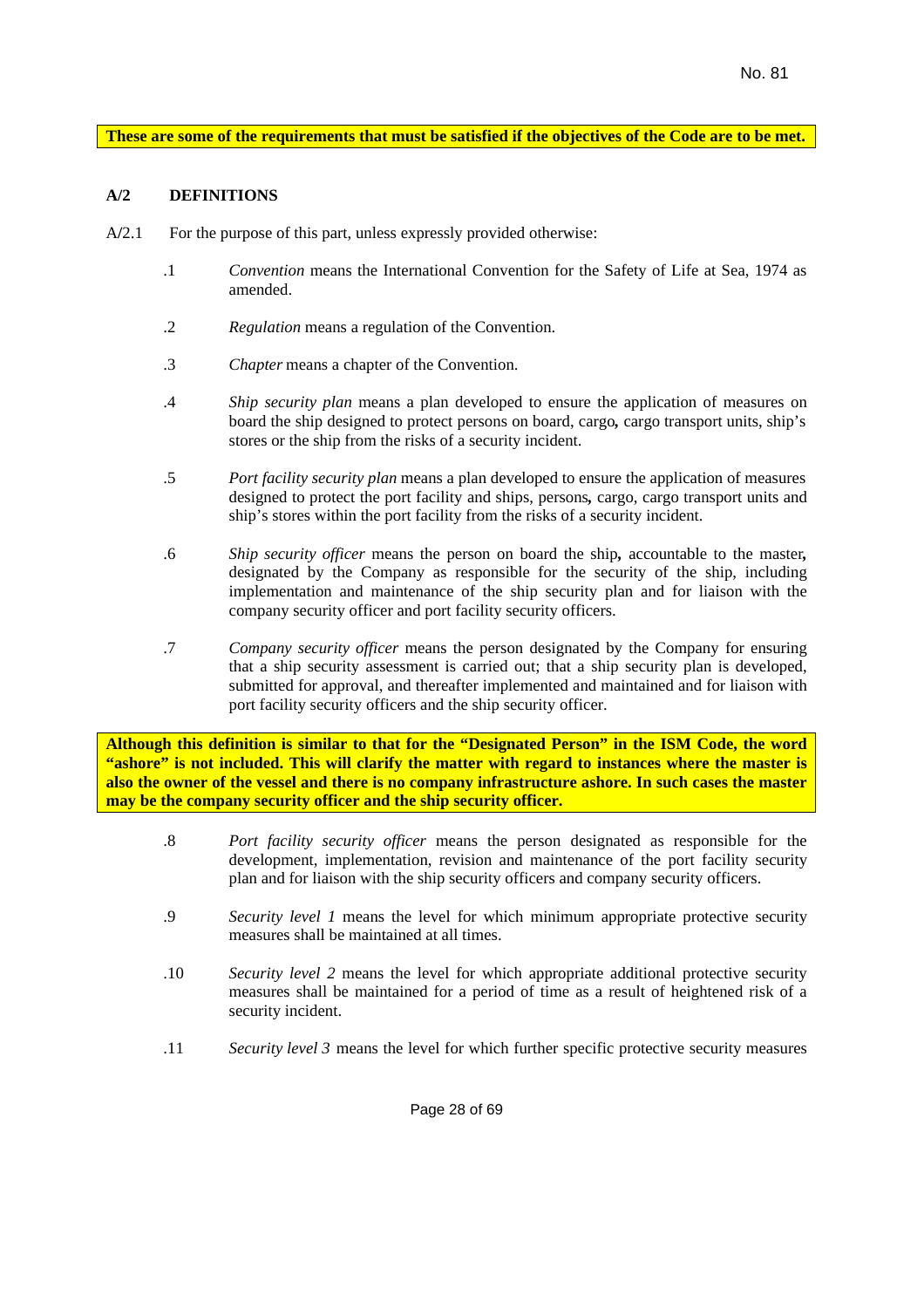shall be maintained for a limited period of time when a security incident is probable or imminent, although it may not be possible to identify the specific target.

**The following additional definitions are used within PR 24 and this document:**

**The term** *Non-compliance* **means non fulfillment of a specified requirement or the subject is inappropriate for the ship**

**The term** *Verification* **means the audit of the SSP and associated procedures, checking the operational status of the Ship Security Alert System and checking a representative sample of associated security and surveillance equipment and systems mentioned in the SSP**

- 2.2 The term "ship", when used in this Code, includes mobile offshore drilling units and high-speed craft as defined in regulation XI-2/1.
- 2.3 The term "Contracting Government" in connection with any reference to a port facility, when used in sections 14 to 18, includes a reference to the Designated Authority.*.*
- 2.4 Terms not otherwise defined in this part shall have the same meaning as the meaning attributed to them in chapters I and XI-2.
- B/2.1 No guidance is provided with respect to the definitions set out in chapter XI-2 or part A of this Code.

B/2.2 For the purpose of this Part of the Code:

1 section. means a section of part A of the Code and is indicated as .section A/<followed by the number of the section $\geq$ .;

2 paragraph. means a paragraph of this Part of the Code and is indicated as .paragraph <followed by the number of the paragraph>.; and

3 Contracting Government., when used in paragraphs 14 to 18, means the .Contracting Government within whose territory the port facility is located. and includes a reference to the Designated Authority..

**Throughout the Code the term "Administration" is used to refer to that part of a Government with responsibilities for merchant shipping flying their Flag, "Designated Authority" refers to that part of a Government with responsibilities for Port Facility Security under their jurisdiction and "Contracting Government" is used to refer to any part of the Government, including the "Administration" or the "Designated Authority".**

# **A/3 APPLICATION**

- A**/**3.1 This Code applies to:
	- 1 the following types of ships engaged on international voyages:
		- 1 passenger ships, including high-speed passenger craft;
		- 2 cargo ships, including high-speed craft*,* of 500 gross tonnage and upwards; and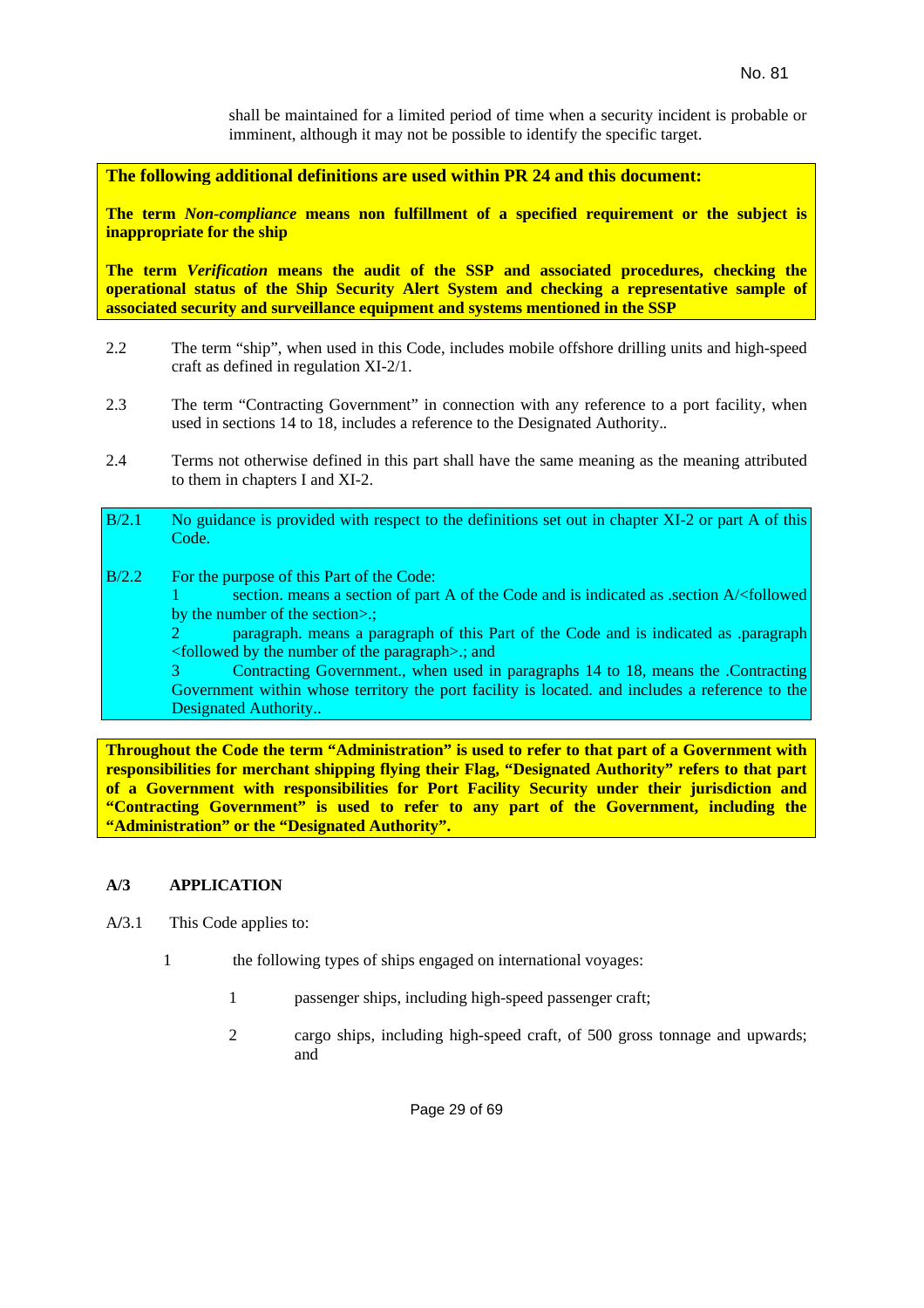- 3 mobile offshore drilling units; and
- 2 port facilities serving such ships engaged on international voyages.

B/3.4 The provisions of chapter XI-2 and part A of this Code are not intended to apply to port facilities designed and used primarily for military purposes.

- A**/**3.2 Notwithstanding the provisions of section 3.1.2, Contracting Governments shall decide the extent of application of this part of the Code to those port facilities within their territory which, although used primarily by ships not engaged on international voyages, are required, occasionally, to serve ships arriving or departing on an international voyage.
- A**/**3.2.1 Contracting Governments shall base their decisions, under section 3.2, on a port facility security assessment carried out in accordance with this part of the Code.
- A**/**3.2.2 Any decision which a Contracting Government makes, under section 3.2, shall not compromise the level of security intended to be achieved by chapter XI-2 or by this part of the Code*.*
- A**/**3.3 This Code does not apply to warships, naval auxiliaries or other ships owned or operated by a Contracting Government and used only on Government non-commercial service.
- A**/**3.4 Sections 5 to 13 and 19 of this part apply to Companies and ships as specified in regulation XI-2/4.
- A**/**3.5 Sections 5 and 14 to 18 of this part apply to port facilities as specified in regulation XI-2/10.
- A/3.6 Nothing in this Code shall prejudice the rights or obligations of States under international law.

#### **B/General**

- B/3.1 The guidance given in this Part of the Code should be taken into account when implementing the requirements of chapter XI-2 and part A of this Code.
- B/3.2 However, it should be recognized that the extent to which the guidance on ships applies will depend on the type of ship, its cargoes and/or passengers, its trading pattern and the characteristics of the port facilities visited by the ship.
- B/3.3 Similarly, in relation to the guidance on port facilities, the extent to which this guidance applies will depend on the port facilities, the types of ships using the port facility, the types of cargo and/or passengers and the trading patterns of visiting ships.

**The Code is applicable to, but not restricted to, ships that are subject to the ISM Code**

# **A/4 RESPONSIBILITIES OF CONTRACTING GOVERNMENTS**

A**/**4.1 Subject to the provisions of regulation XI-2/3 and XI-2/7, Contracting Governments shall set security levels and provide guidance for protection from security incidents. Higher security levels indicate greater likelihood of occurrence of a security incident. Factors to be considered in setting the appropriate security level include:

Page 30 of 69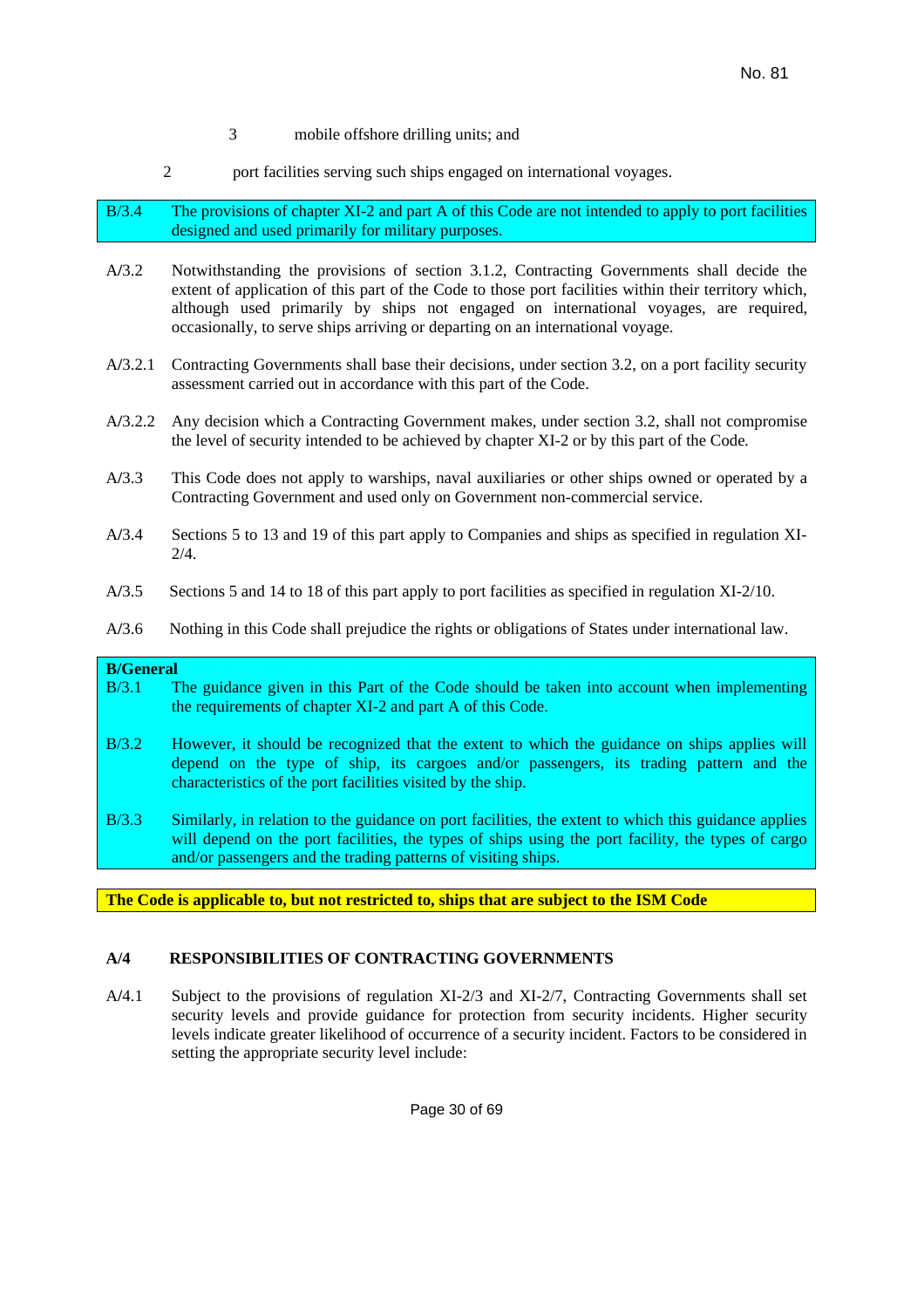- .1 the degree that the threat information is credible;
- .2 the degree that the threat information is corroborated;
- .3 the degree that the threat information is specific or imminent; and
- .4 the potential consequences of such a security incident.
- A**/**4.2 Contracting Governments, when they set security level 3, shall issue, as necessary, appropriate instructions and shall provide security related information to the ships and port facilities that may be affected.
- A**/**4.3 Contracting Governments may delegate to a recognized security organization certain of their security related duties under chapter XI-2 and this part of the Code with the exception of:
	- 1 setting of the applicable security level;
	- 2 approving a Port Facility Security Assessment and subsequent amendments to an approved assessment;
	- 3 determining the port facilities which will be required to designate a Port Facility Security Officer;
	- 4 approving a Port Facility Security Plan and subsequent amendments to an approved plan;
	- 5 exercising control and compliance measures pursuant to regulation XI-2/9; and
	- 6 establishing the requirements for a Declaration of Security.
- A**/**4.4 Contracting Governments shall, to the extent they consider appropriate, test the effectiveness of the Ship or the Port Facility Security Plans, or of amendments to such plans, they have approved, or, in the case of ships, of plans which have been approved on their behalf.

# **B/Security of Assessments and Plans**

B/4.1 Contracting Governments should ensure that appropriate measures are in place to avoid unauthorized disclosure of, or access to, security sensitive material relating to Ship Security Assessments, Ship Security Plans, Port Facility Security Assessments and Port Facility Security Plans, and to individual assessments or plans.

# **B/Designated Authorities**

B/4.2 Contracting Governments may identify a Designated Authority within Government to undertake their security duties relating to port facilities as set out in chapter XI-2 or part A of this Code.

# **B/Recognized Security Organizations**

- B/4.3 Contracting Governments may authorize a Recognized Security Organization (RSO) to undertake certain security related activities, including:
	- 1 approval of Ship Security Plans, or amendments thereto, on behalf of the Administration;
	- 2 verification and certification of compliance of ships with the requirements of chapter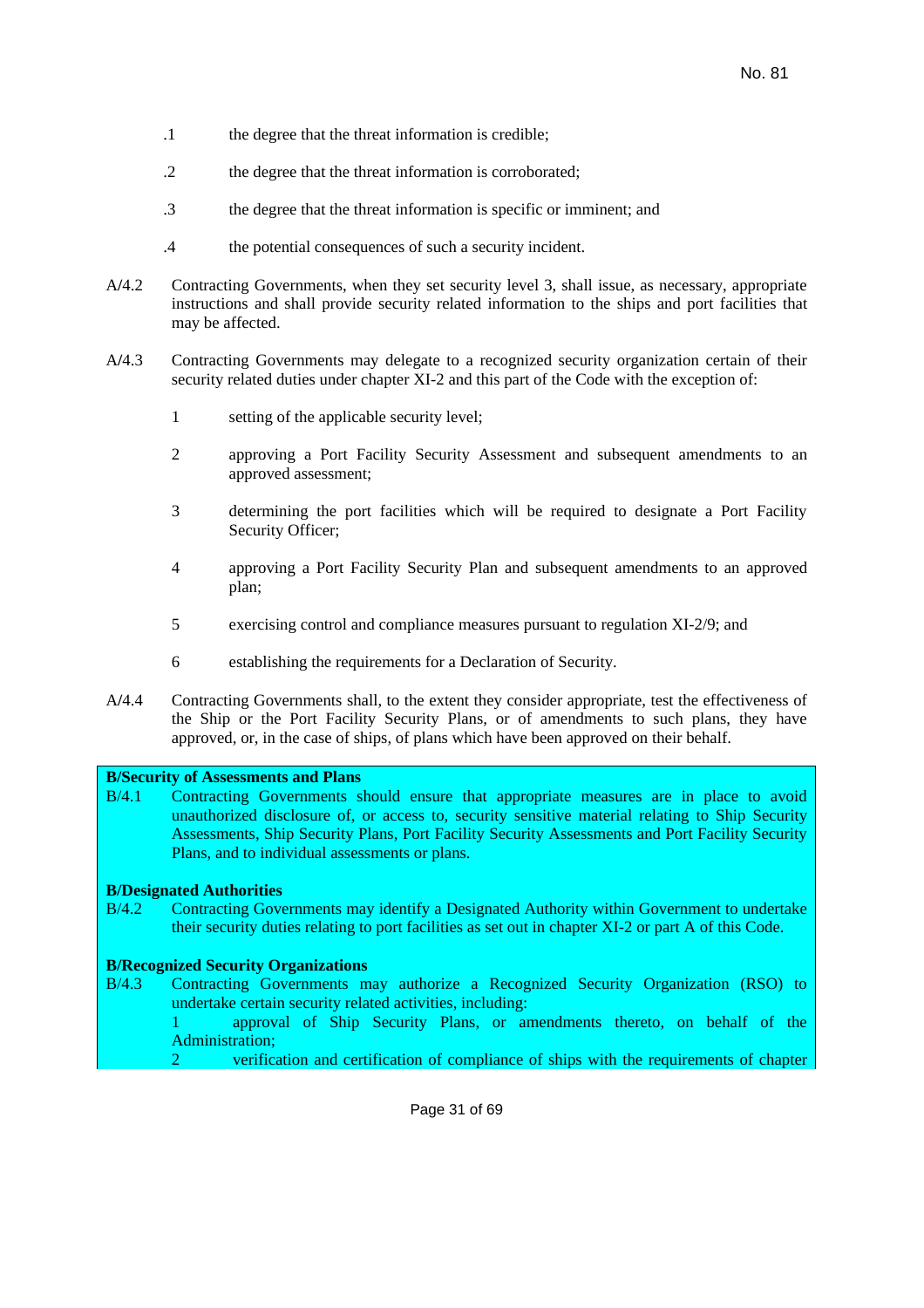XI-2 and part A of this Code on behalf of the Administration; and 3 conducting Port Facility Security Assessments required by the Contracting Government.

- B/4.4 An RSO may also advise or provide assistance to Companies or port facilities on security matters, including Ship Security Assessments, Ship Security Plans, Port Facility Security Assessments and Port Facility Security Plans. This can include completion of a Ship Security Assessment or Plan or Port Facility Security Assessment or Plan. If an RSO has done so in respect of a ship security assessment or plan that RSO should not be authorised to approve that ship security plan.
- B/4.5 When authorizing an RSO, Contracting Governments should give consideration to the competency of such an organization. An RSO should be able to demonstrate:
	- 1 expertise in relevant aspects of security;
	- 2 appropriate knowledge of ship and port operations, including knowledge of ship design and construction if providing services in respect of ships and port design and construction if providing services in respect of port facilities;
	- 3 their capability to assess the likely security risks that could occur during ship and port facility operations including the ship/port interface and how to minimise such risks;
	- 4 their ability to maintain and improve the expertise of their personnel;
	- 5 their ability to monitor the continuing trustworthiness of their personnel;
	- 6 their ability to maintain appropriate measures to avoid unauthorised disclosure of, or access to, security sensitive material;
	- 7 their knowledge of the requirements chapter XI-2 and Part A of this Code and relevant national and international legislation and security requirements; and
	- 8 their knowledge of current security threats and patterns;
	- 9 their knowledge on recognition and detection of weapons, dangerous substances and devices;
	- 10 their knowledge on recognition, on a non-discriminatory basis, of characteristics and behavioral patterns of persons who are likely to threaten security;
	- 11 their knowledge on techniques used to circumvent security measures; and

12 their knowledge of security and surveillance equipment and systems and their operational limitations.

When delegating specific duties to an RSO, Contracting Governments, including Administrations, should ensure that the RSO has the competencies needed to undertake the task.

- B/4.6 A Recognized Organization, as defined in regulation I/6 and fulfilling the requirements of regulation XI-1/1, may be appointed as a RSO provided it has the appropriate security related expertise listed in paragraph 4.5.
- B/4.7 A Port or Harbour Authority or Port Facility operator may be appointed as an RSO provided it has the appropriate security related expertise listed in paragraph 4.5.

# **B/Setting the Security Level**

- B/4.8 In setting the security level Contracting Governments should take account of general and specific threat information. Contracting Governments should set the security level applying to ships or port facilities at one of three levels:
	- Security level 1: normal, the level at which the ship or port facility normally operates;
	- Security level 2: heightened, the level applying for as long as there is a heightened risk of a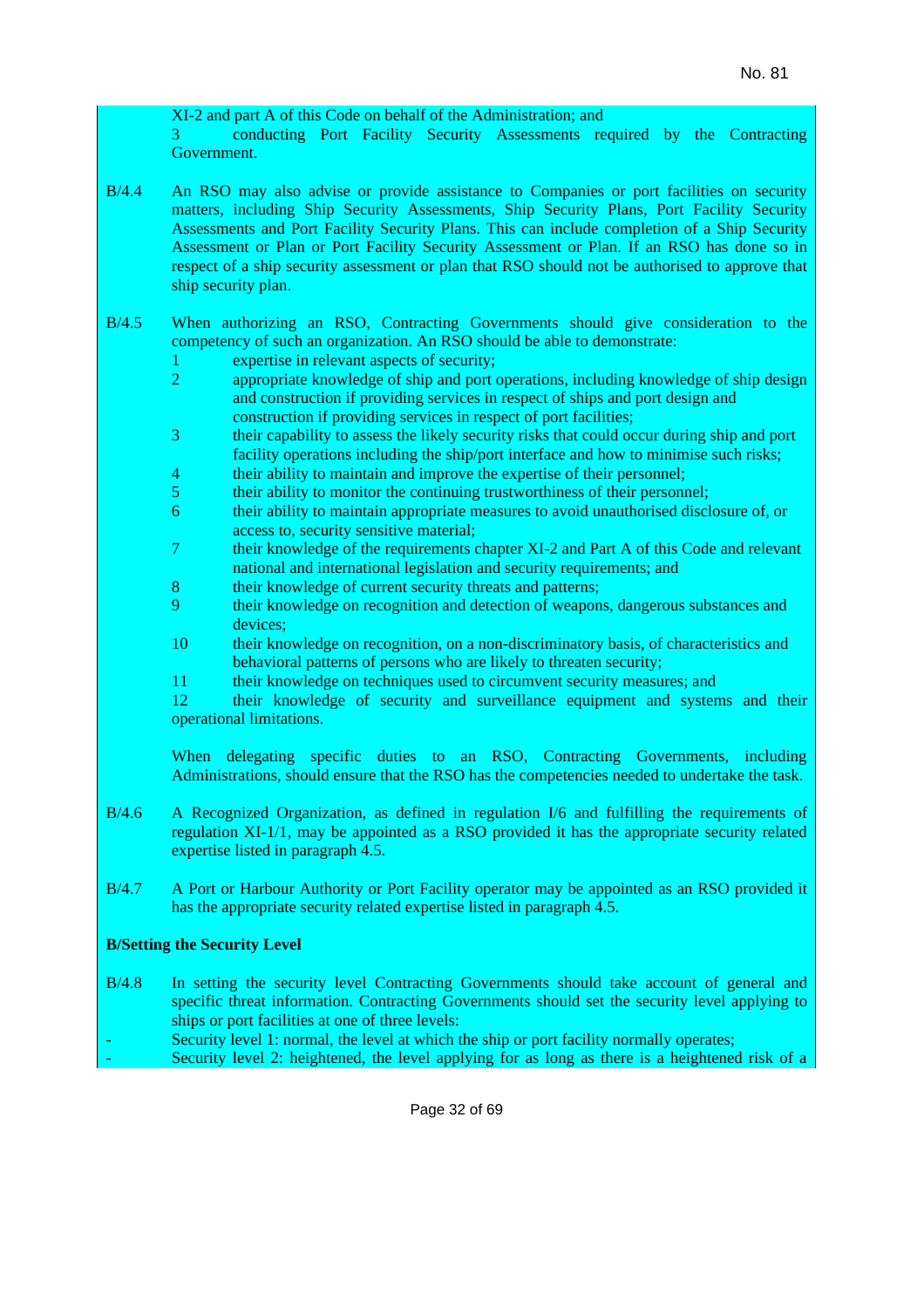security incident; and

Security level 3: exceptional, the level applying for the period of time when there is the probable or imminent risk of a security incident.

- B/4.9 Setting security level 3 should be an exceptional measure applying only when there is credible information that a security incident is probable or imminent. Security level 3 should only be set for the duration of the identified security threat or actual security incident. While the security levels may change from security level 1, through security level 2 to security level 3, it is also possible that the security levels will change directly from security level 1 to security level 3.
- B/4.10 At all times the Master of a ship has the ultimate responsibility for the safety of the ship. Even at security level 3 a Master may seek clarification or amendment of instructions issued by those responding to a security incident, or threat thereof, if there are reasons to believe that compliance with any instruction may imperil the safety of the ship.
- B/4.11 The Company Security Officer (CSO) or the Ship Security Officer (SSO) should liase at the earliest opportunity with the Port Facility Security Officer (PFSO) of the port facility the ship is intended to visit to establish the security level applying for that ship at the port facility. Having established contact with a ship, the PFSO should advise the ship of any subsequent change in the port facility.s security level and should provide the ship with any relevant security information.
- B/4.12 While there may be circumstances when an individual ship may be operating at a higher security level than the port facility it is visiting, there will be no circumstances when a ship can have a lower security level than the port facility it is visiting. If a ship has a higher security level than the port facility it intends to use, the CSO or SSO should advise the PFSO without delay. The PFSO should undertake an assessment of the particular situation in consultation with the CSO or SSO and agree on appropriate security measures with the ship, which may include completion and signing of a Declaration of Security.
- B/4.13 Contracting Governments should consider how information on changes in security levels should be promulgated rapidly. Administrations may wish to use NAVTEX messages or Notices to Mariners as the method for notifying such changes in security levels to ship and CSO and SSO. Or, they may wish to consider other methods of communication that provide equivalent or better speed and coverage. Contracting Governments should establish means of notifying PFSOs of changes in security levels. Contracting Governments should compile and maintain the contact details for a list of those who need to be informed of changes in security levels. Whereas the security level need not be regarded as being particularly sensitive, the underlying threat information may be highly sensitive. Contracting Governments should give careful consideration to the type and detail of the information conveyed and the method by which it is conveyed, to SSOs, CSOs and PFSOs.
- B/4.16 Contracting Governments should also provide the contact details of Government officers to whom an SSO, a CSO and a PFSO can report security concerns. These Government officers should assess such reports before taking appropriate action. Such reported concerns may have a bearing on the security measures falling under the jurisdiction of another Contracting Government. In that case, the Contracting Governments should consider contacting their counterpart in the other Contracting Government to discuss whether remedial action is appropriate. For this purpose, the contact details of the Government officers should be communicated to the International Maritime Organization.

**B/Identification Documents**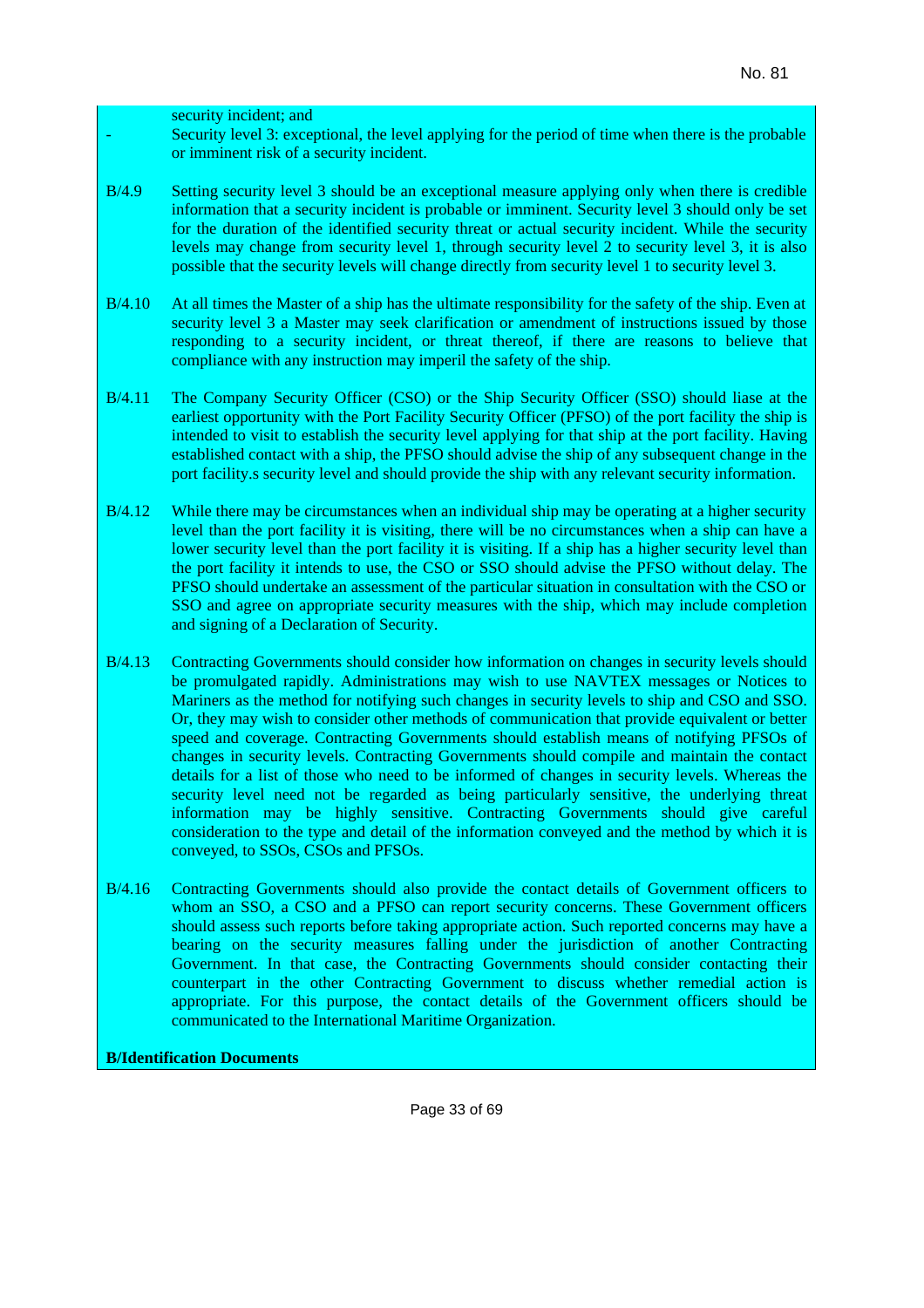B/4.18 Contracting Governments are encouraged to issue appropriate identification documents to Government officials entitled to board ships or enter port facilities when performing their official duties and to establish procedures whereby the authenticity of such documents might be verified.

# **B/Fixed and Floating Platforms and Mobile Drilling Units on location**

- B/4.19 Contracting Governments should consider establishing appropriate security measures for fixed and floating platforms and mobile offshore drilling units on location to allow interaction with ships which are required to comply with the provisions of chapter XI-2 and part A of this  $Code<sup>1</sup>$ .
	- Refer to Establishment of Appropriate Measures to Enhance the Security of Ships, Port Facilities, Mobile Offshore Drilling Units on location and Fixed and Floating Platforms Not Covered by Chapter XI-2 of 1974 SOLAS Convention, adopted by the Conference on Maritime Security by resolution [7].

## **B/Ships which are not required to comply with part A of this Code**

B/4.20 Contracting Governments should consider establishing appropriate security measures to enhance the security of ships to which this chapter XI-2 and part A of this Code does not apply and to ensure that any security provisions applying to such ships allow interaction with ships to which part A of this Code applies.

# **B/Manning Level**

- B/4.28 In establishing the minimum safe manning of a ship the Administration should take into account<sup>2</sup> that the minimum safe manning provisions established by regulation  $V/14^3$  only address the safe navigation of the ship. The Administration should also take into account any additional workload which may result from the implementation of the ship's security plan and ensure that the ship is sufficiently and effectively manned. In doing so the Administration should verify that ships are able to implement the hours of rest and other measures to address fatigue which have been promulgated by national law, in the context of all shipboard duties assigned to the various shipboard personnel.
- <sup>2</sup> Refer to Further Work by the International Maritime Organisation pertaining to Enhancement of Maritime Security, adopted by the Conference on Maritime Security by resolution [3], inviting, amongst others, the Organisation to review Assembly Resolution A.890(21) on Principles of Safe Manning. This review may also lead to amendments of regulation V/14.
- <sup>3</sup> As was in force on the date of adoption of this Code.

# **B/Non-party ships and ships below convention size**

- B/4.45 With respect to ships flying the flag of a State which is not a Contracting Government to the Convention and not a Party to the 1988 SOLAS Protocol<sup>6</sup>, Contracting Governments should not give more favourable treatment to such ships. Accordingly, the requirements of regulation XI-2/9 and the guidance provided in this Part of the Code should be applied to those ships.
- <sup>6</sup> Protocol of 1988 relating to the International Convention for the Safety of Life at Sea, 1974.
- B/4.46 Ships below Convention size are subject to measures by which States maintain security. Such measures should be taken with due regard to the requirements in chapter XI-2 and the guidance provided in this Part of the Code.

**Contracting Governments may delegate authority to "Recognised Security Organisations" (RSOs) to undertake the following function on their behalf:**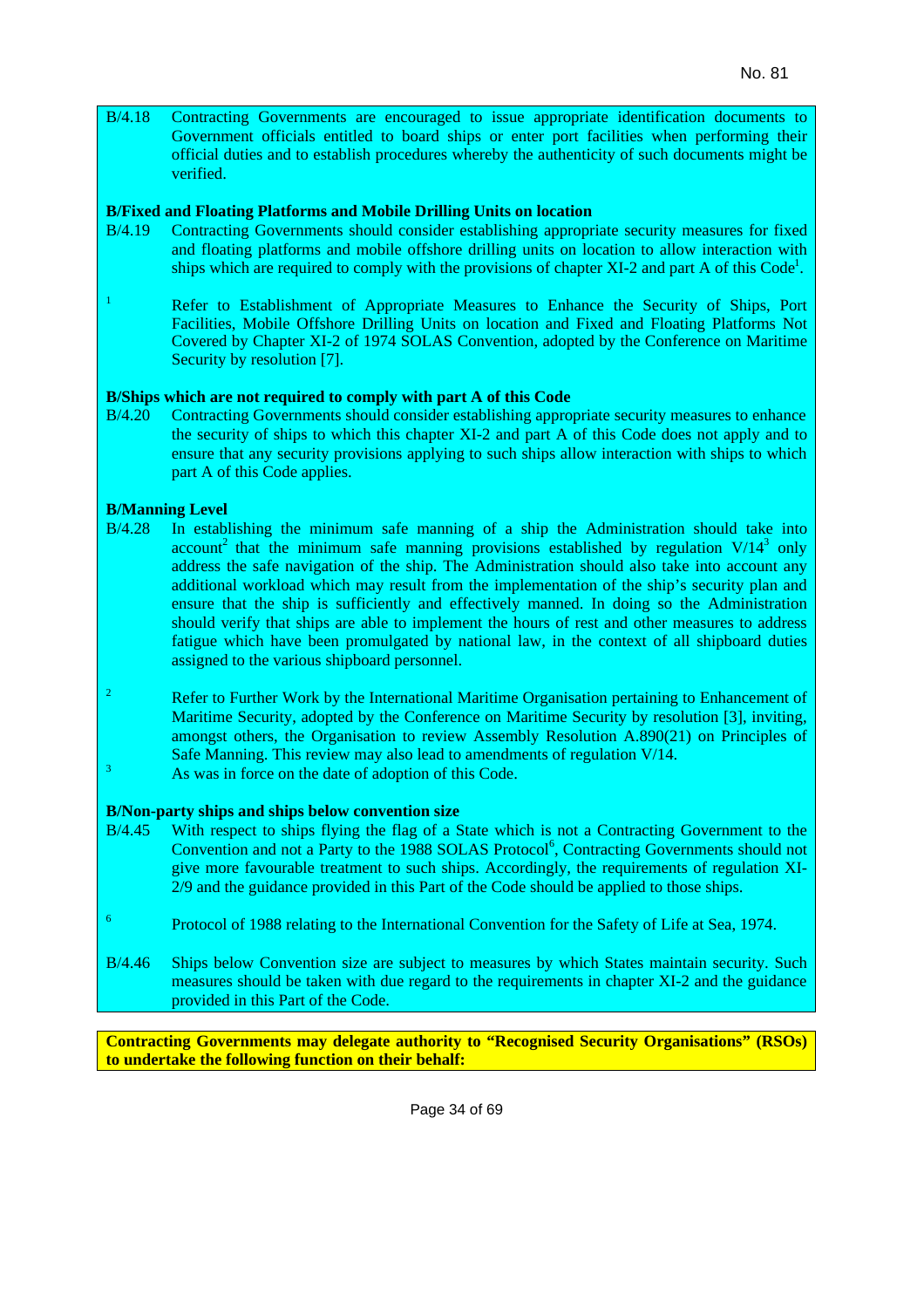- **Approving "Ship Security Plans" (SSPs),**
- **Verifying implementation of the SSP onboard ships**
- **Issuing International Ship Security Certificates (ISSCs), including Interim ISSCs on their behalf.**

**RSOs may also assist in the conducting of Ship Security Assessment (SSAs) and in the preparation of SSPs. In such circumstances the RSO must not approve the SSP, verify its implementation onboard or issue an ISSC to a ship in respect of the implementation.**

# **A/5 DECLARATION OF SECURITY**

A**/**5.1 Contracting Governments shall determine when a Declaration of Security is required by assessing the risk the ship/port interface or ship to ship activity poses to people, property or the environment.

- B/5.1 A Declaration of Security (DoS) should be completed when the Contracting Government of the port facility deems it to be necessary or when a ship deems it necessary.
- B/5.1.1 The need for a DoS may be indicated by the results of the Port Facility Security Assessment (PFSA) and the reasons and circumstances in which a DoS is required should be set out in the Port Facility Security Plan (PFSP).
- B/5.1.2 The need for a DoS may be indicated by an Administration for ships entitled to fly its flag or as a result of a ship security assessment and should be set out in the ship security plan.
- A**/**5.2 A ship can request completion of a Declaration of Security when:
	- .1 the ship is operating at a higher security level than the port facility or another ship it is interfacing with;
	- .2 there is an agreement on Declaration of Security between Contracting Governments covering certain international voyages or specific ships on those voyages;
	- .3 there has been a security threat or a security incident involving the ship or involving the port facility, as applicable;
	- .4 the ship is at a port which is not required to have and implement an approved port facility security plan; or
	- .5 the ship is conducting ship to ship activities with another ship not required to have and implement an approved ship security plan.
- B/5.2 It is likely that a DoS will be requested at higher security levels, when a ship has a higher security level than the port facility, or another ship with which it interfaces, and for ship/port interface or ship to ship activities that pose a higher risk to persons, property or the environment for reasons specific to that ship, including its cargo or passengers or the circumstances at the port facility or a combination of these factors.
- B/5.2.1 In the case that a ship or an Administration, on behalf of ships entitled to fly its flag, requests completion of a DoS, the Port Facility Security Officer (PFSO) or Ship Security Officer (SSO)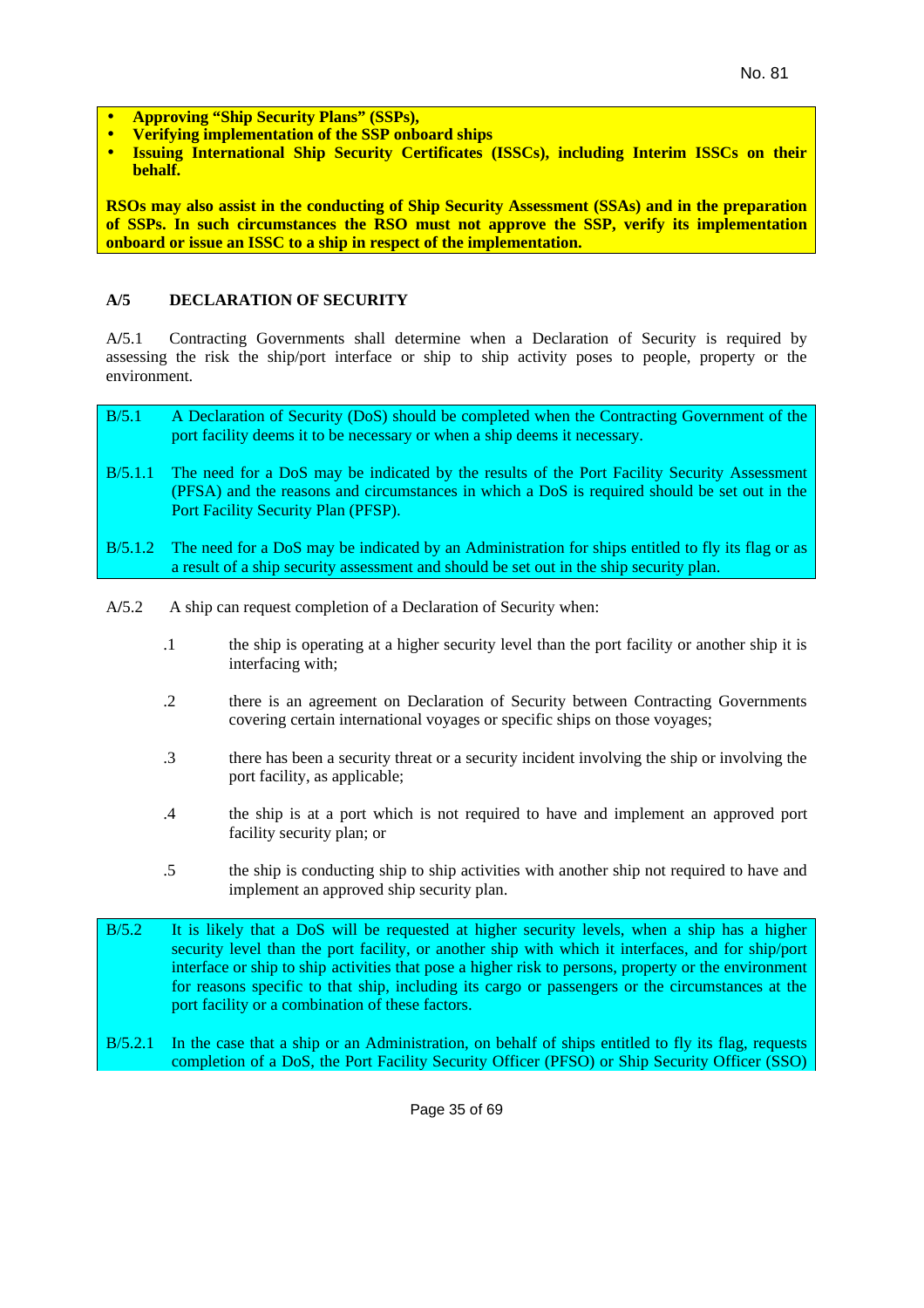### should acknowledge the request and discuss appropriate security measures.

- A**/**5.3 Requests for the completion of a Declaration of Security, under this section, shall be acknowledged by the applicable port facility or ship.
- B/5.3 A PFSO may also initiate a DoS prior to ship/port interfaces that are identified in the approved PFSA as being of particular concern. Examples may include the embarking or disembarking passengers, and the transfer, loading or unloading of dangerous goods or hazardous substances. The PFSA may also identify facilities at or near highly populated areas or economically significant operations that warrant a DoS.
- A/5.4 The Declaration of Security shall be completed by:
	- .1 the master or the ship security officer on behalf of the ship(s); and, if appropriate,
	- .2 the port facility security officer or, if the Contracting Government determines otherwise, by any other body responsible for shore-side security, on behalf of the port facility.
- B/5.4 The main purpose of a DoS is to ensure agreement is reached between the ship and the port facility or with other ships with which it interfaces as to the respective security measures each will undertake in accordance with the provisions of their respective approved security plans.
- B/5.4.1 The agreed DoS should be signed and dated by both the port facility and the ship(s), as applicable, to indicate compliance with chapter XI-2 and part A of this Code and should include its duration, the relevant security level, or levels and the contact points.
- B/5.4.2 A change in the security level may require that a new or revised DoS be completed.
- A**/**5.5 The Declaration of Security shall address the security requirements that could be shared between a port facility and a ship (or between ships) and shall state the responsibility for each.
- A**/**5.6 Contracting Governments shall specify*,* bearing in mind the provisions of regulation XI-2/9.2.3, the minimum period for which Declarations of Security shall be kept by the port facilities located within their territory.
- A**/**5.7 Administrations shall specify, bearing in mind the provisions of regulation XI-2/9.2.3, the minimum period for which Declarations of Security shall be kept by ships entitled to fly their flag.
- B/5.5 The DoS should be completed in English, French or Spanish or in a language common to both the port facility and the ship or the ships, as applicable.
- B/5.6 A model DoS is included in Appendix 1 to this Part of the Code.

**Appendix 1 of ISPS Part B contains a pro forma "Declaration of Security" (DOS) which contains details of security arrangements which will normally be shared between the ship and the Port Facility. Although Administrations will specify the length of time that a DOC must be retained on board, the DOS should be kept on board for at least 10 ship/port or ship/ship interfaces to meet the requirements of ISPS A/10 and SOLAS XI-2/9.2.3.**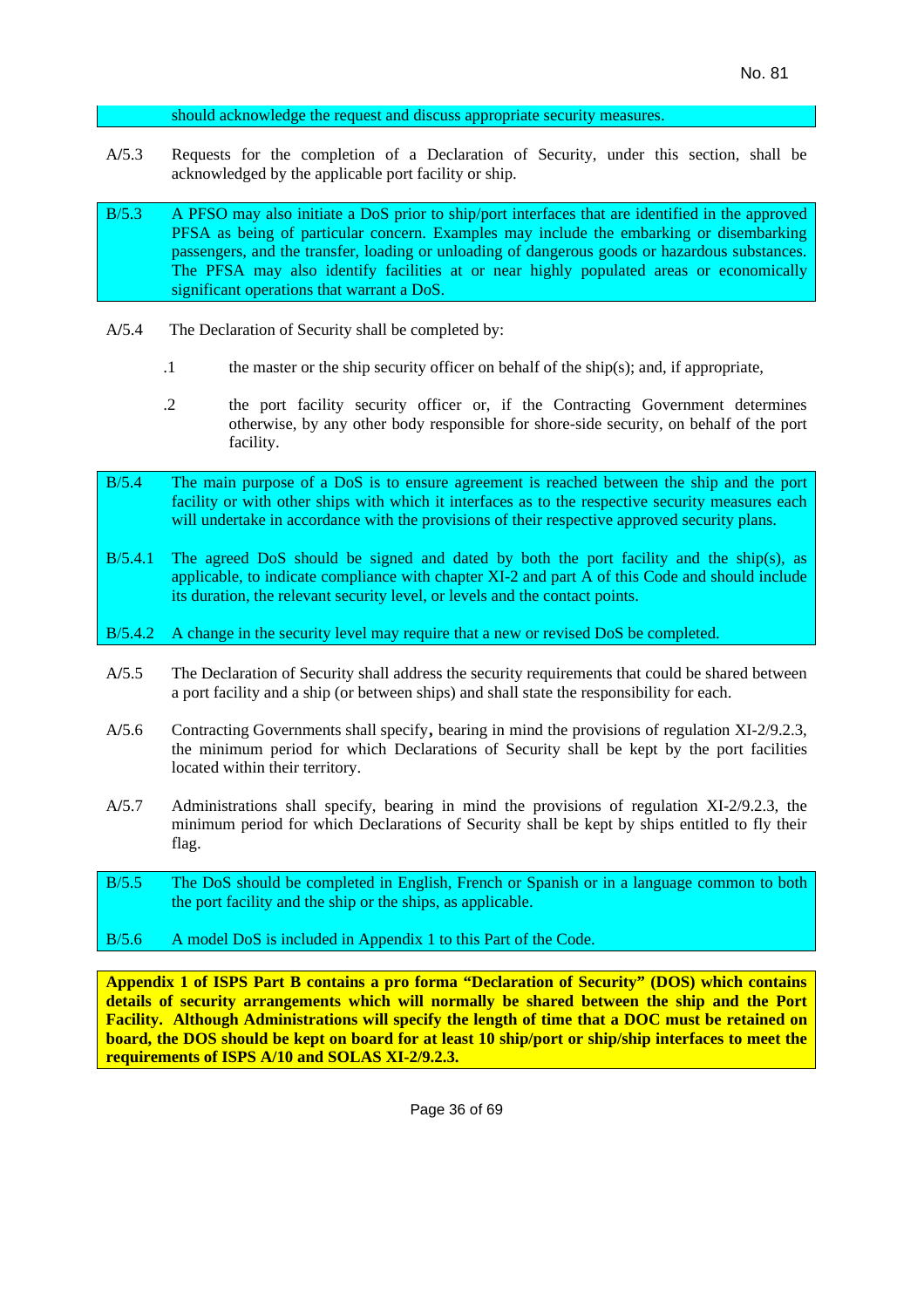## **The DOS can be likened to a ship / shore checklist.**

# **A/6 OBLIGATIONS OF THE COMPANY**

A**/**6.1 The Company shall ensure that the ship security plan contains a clear statement emphasizing the master's authority. The Company shall establish in the ship security plan that the master has the overriding authority and responsibility to make decisions with respect to the security of the ship and to request the assistance of the Company or of any Contracting Government as may be necessary.

**There should be no conflict between the statement of "overriding authority" and the requirement in SOLAS XI-2/8 "Master's Discretion" and the requirements to act on instructions given by Contracting Governments at Security Level 3. It should be clear that when a conflict between "security" and "safety", then the requirement for "safety" shall prevail (SOLAS XI-2/8.2).**

A**/**6.2 The Company shall ensure that the company security officer, the master and the ship security officer are given the necessary support to fulfil their duties and responsibilities in accordance with chapter XI-2 and this part of the Code.

**Manning the ship in accordance with the Safe Manning Document may not be sufficient to demonstrate that this requirements has been met. Auditors should ensure that security, and all other shipboard duties, are being effectively carried out and that requirements for work/rest times are being met.**

### **A/7 SHIP SECURITY**

- A**/**7.1 A ship is required to act upon the security levels set by Contracting Governments as set out below.
- A**/**7.2 At security level 1, the following activities shall be carried out, through appropriate measures, on all ships, taking into account the guidance given in part B of this Code, in order to identify and take preventive measures against security incidents:
	- .1 ensuring the performance of all ship security duties;
	- .2 controlling access to the ship;
	- .3 controlling the embarkation of persons and their effects;
	- .4 monitoring restricted areas to ensure that only authorized persons have access;
	- .5 monitoring of deck areas and areas surrounding the ship;
	- .6 supervising the handling of cargo and ship's stores; and
	- .7 ensuring that security communication is readily available.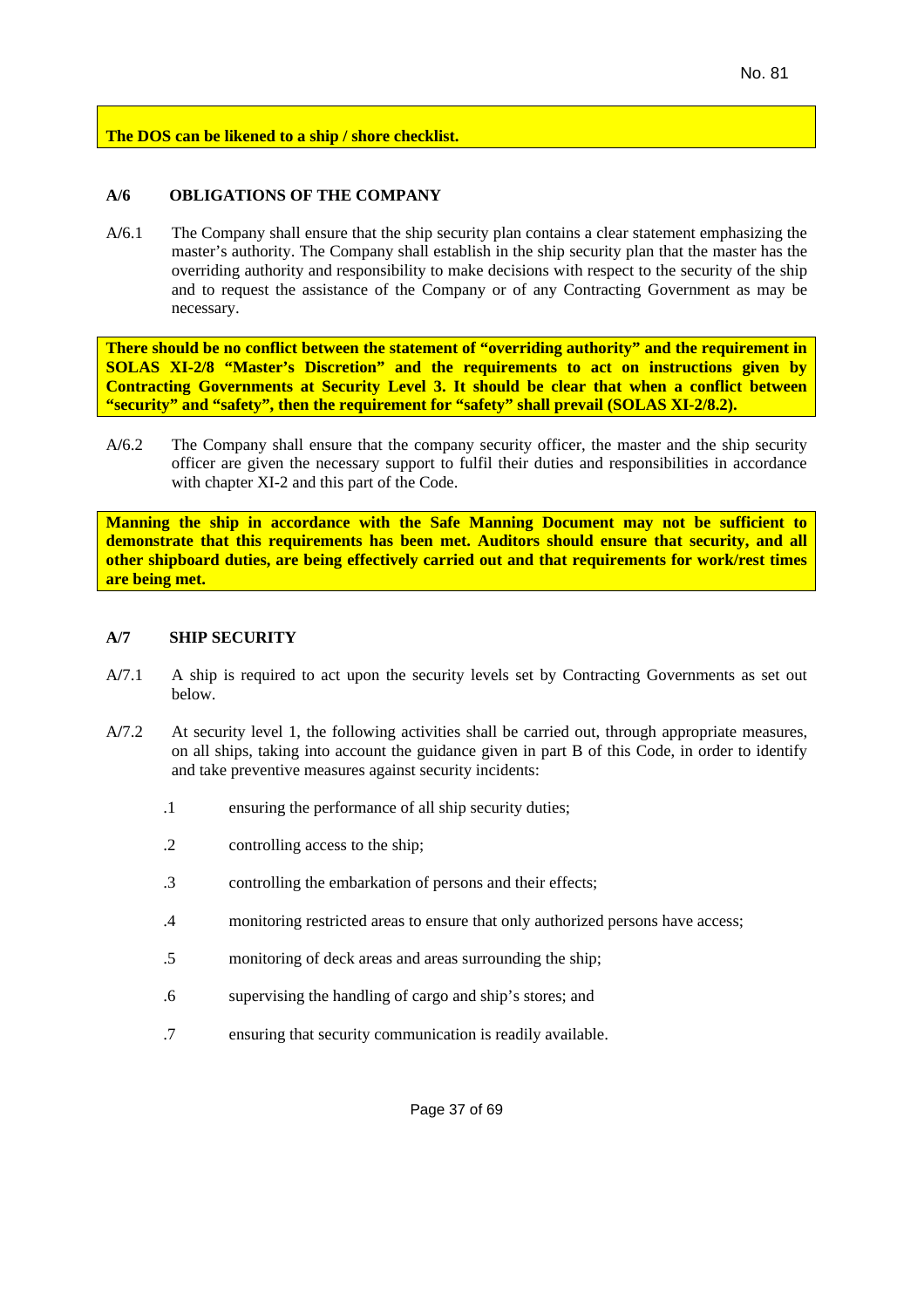- A**/**7.3 At security level 2, the additional protective measures, specified in the ship security plan, shall be implemented for each activity detailed in section 7.2, taking into account the guidance given in part B of this Code.
- A**/**7.4 At security level 3, further specific protective measures, specified in the ship security plan, shall be implemented for each activity detailed in section 7.2, taking into account the guidance given in part B of this Code.

**It is not acceptable for a ship to claim that it operates at the highest state of security alertness regardless of the security level set by the Contracting Governments. There must be a progression from the measures employed at security level 1 through security level 2 to the measures employed at security level 3, or from level 1 direct to level 3.**

A**/**7.5 Whenever security level 2 or 3 is set by the Administration, the ship shall acknowledge receipt of the instructions on change of the security level.

**In order to verify that this requirement has been met, records of this acknowledgement should be kept on board. This will be in addition to the requirement in ISPS A/10.1.4 which requires records to be maintained of changing security levels. This record may be in the form of a logbook, or similar, entry.**

A**/**7.6 Prior to entering a port, or whilst in a port within the territory of a Contracting Government that has set security level 2 or 3, the ship shall acknowledge receipt of this instruction and shall confirm to the port facility security officer the initiation of the implementation of the appropriate measures and procedures as detailed in the ship security plan, and in the case of security level 3 in instructions issued by the Contracting Government which has set security level 3. The ship shall report any difficulties in implementation. In such cases, the port facility security officer and ship security officer shall liase and co-ordinate the appropriate actions.

#### **Records of this acknowledgement should be retained onboard.**

A**/**7.7 If a ship is required by the Administration to set, or is already at, a higher security level than that set for the port it intends to enter or in which it is already located, then the ship shall advise, without delay, the competent authority of the Contracting Government within whose territory the port facility is located and the port facility security officer of the situation.

**Records should be retained onboard.**

- A**/**7.7.1 In such cases, the ship security officer shall liase with the port facility security officer and coordinate appropriate actions, if necessary.
- A**/**7.8 An Administration requiring ships entitled to fly its flag to set security level 2 or 3 in a port of another Contracting Government shall inform that Contracting Government without delay.
- A**/**7.9 When Contracting Governments set security levels and ensure the provision of security level information to ships operating in their territorial sea, or having communicated an intention to enter their territorial sea, such ships shall be advised to maintain vigilance and report immediately to their Administration and any nearby coastal States any information that comes to their attention that might affect maritime security in the area.

Page 38 of 69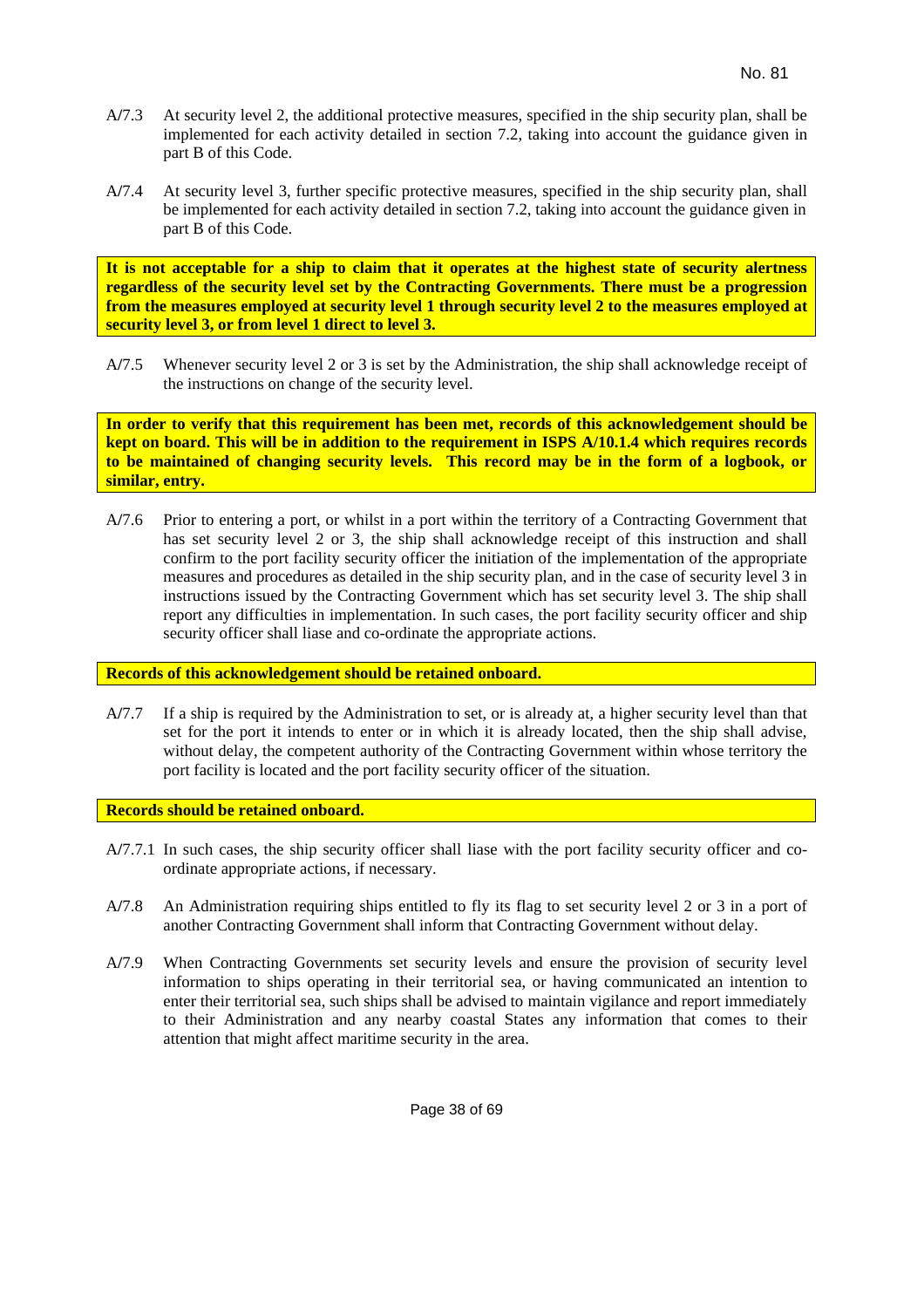A**/**7.9.1 When advising such ships of the applicable security level, a Contracting Government shall, taking into account the guidance given in the part B of this Code, also advise those ships of any security measure that they should take and, if appropriate, of measures that have been taken by the Contracting Government to provide protection against the threat.

*Relevant guidance is provided under sections 8, 9 and 13.*

#### **A/8 SHIP SECURITY ASSESSMENT**

A**/**8.1 The ship security assessment is an essential and integral part of the process of developing and updating the ship security plan.

**Companies may wish to produce a generic Ship Security Assessment (SSA) that covers the assessment of security risks across a part of their fleet, or their entire fleet. Such an approach is acceptable provided an "on site security survey" has been carried out on each ship and the SSA reflects all relevant ship specific aspects.**

- A**/**8.2 The company security officer shall ensure that the ship security assessment is carried out by persons with appropriate skills to evaluate the security of a ship, in accordance with this section, taking into account the guidance given in part B of this Code.
- B/8.1 The Company Security Officer (CSO) is responsible for ensuring that a Ship Security Assessment (SSA) is carried out for each of the ships in the Company's fleet which is required to comply with the provisions of chapter XI-2 and part A of this Code for which the CSO is responsible. While the CSO need not necessarily personally undertake all the duties associated with the post, the ultimate responsibility for ensuring that they are properly performed remains with the individual CSO.
- B/8.2 Prior to commencing the SSA, the CSO should ensure that advantage is taken of information available on the assessment of threat for the ports at which the ship will call or at which passengers embark or disembark and about the port facilities and their protective measures. The CSO should study previous reports on similar security needs. Where feasible, the CSO should meet with appropriate persons on the ship and in the port facilities to discuss the purpose and methodology of the assessment. The CSO should follow any specific guidance offered by the Contracting Governments.
- A**/**8.3Subject to the provisions of section 9.2.1, a recognised security organisation may carry out the ship security assessment of a specific ship.

**A RSO carrying out such a ship security assessment (SSA), whether in whole or in part, can not approve a SSP based on the SSA or certify a ship implementing the SSP.**

A**/**8.4 The ship security assessment shall include an on-scene security survey and, at least, the following elements:

- .1 identification of existing security measures, procedures and operations;
- .2 identification and evaluation of key ship board operations that it is important to protect;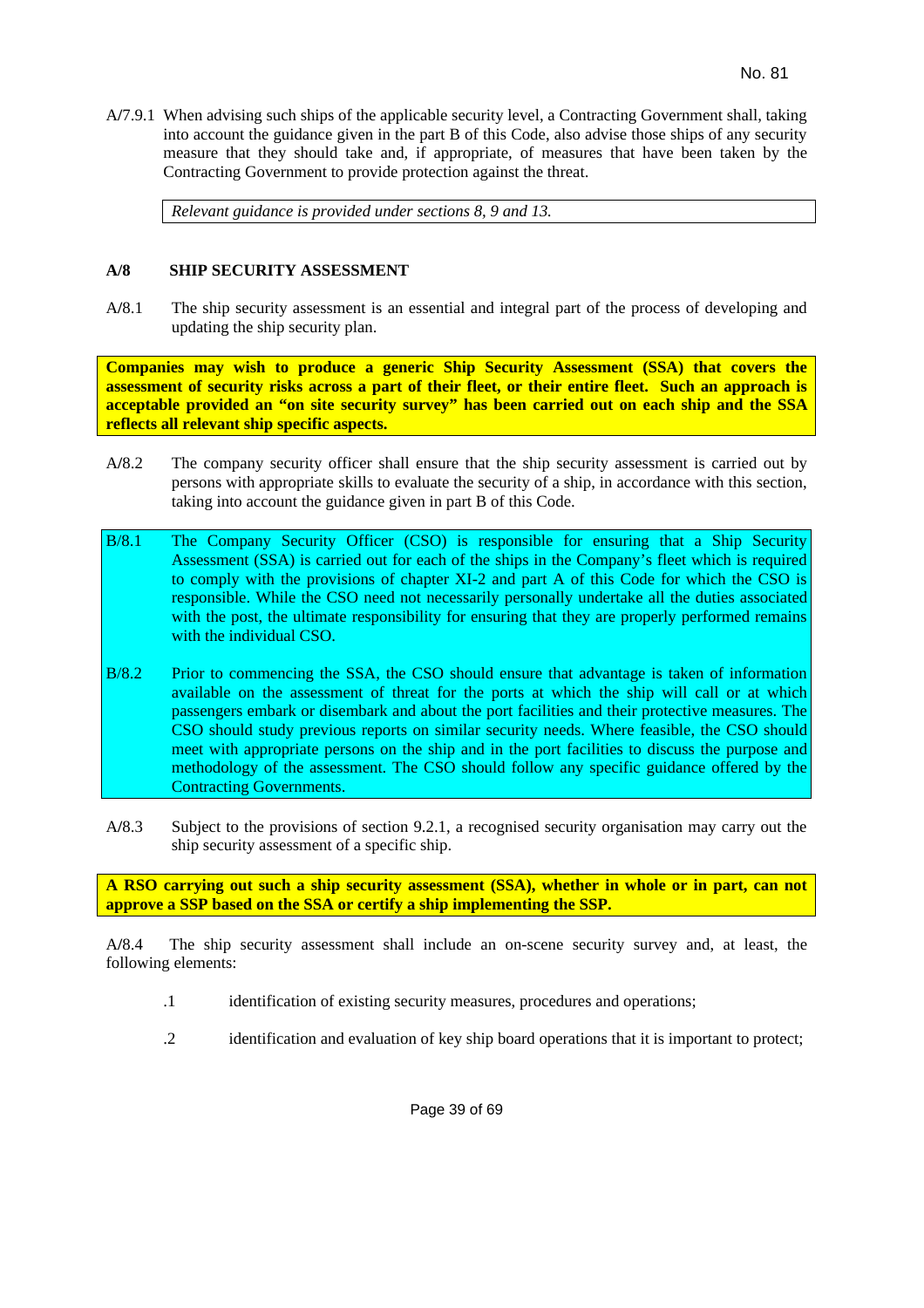- .3 identification of possible threats to the key ship board operations and the likelihood of their occurrence, in order to establish and prioritise security measures; and
- .4 identification of weaknesses, including human factors in the infrastructure, policies and procedures.

B/8.3 A SSA should address the following elements on board or within the ship:

- 1 **physical security;**
- 2 structural integrity;<br>3 personnel protection
- personnel protection systems;
- 4 procedural policies;
- 5 radio and telecommunication systems, including computer systems and networks;
- 6 other areas that may, if damaged or used for illicit observation, pose a risk to people, property, or operations on board the ship or within a port facility.
- B/8.4 Those involved in a SSA should be able to draw upon expert assistance in relation to:
	- 1 knowledge of current security threats and patterns;
	- 2 recognition and detection of weapons, dangerous substances and devices;
	- 3 recognition, on a non-discriminatory basis, of characteristics and behavioral patterns of persons who are likely to threaten security;
	- 4 techniques used to circumvent security measures;
	- 5 methods used to cause a security incident;
	- 6 effects of explosives on ship's structures and equipment;
	- 7 ship security;
	- 8 ship/port interface business practices;
	- 9 contingency planning, emergency preparedness and response;
	- 10 physical security;
	- 11 radio and telecommunications systems, including computer systems and networks;
	- 12 marine engineering; and
	- 13 ship and port operations.
- B/8.5 The CSO should obtain and record the information required to conduct an assessment, including:
	- 1 the general layout of the ship;
	- 2 the location of areas which should have restricted access, such as navigation bridge, machinery spaces of category A and other control stations as defined in chapter II-2, etc.;
	- 3 the location and function of each actual or potential access point to the ship;
	- 4 changes in the tide which may have an impact on the vulnerability or security of the ship;
	- 5 the cargo spaces and stowage arrangements;
	- 6 the locations where the ship's stores and essential maintenance equipment is stored;
	- 7 the locations where unaccompanied baggage is stored;
	- 8 the emergency and stand-by equipment available to maintain essential services;
	- 9 the number of ship's personnel, any existing security duties and any existing training requirement practices of the Company;
	- 10 existing security and safety equipment for the protection of passengers and ship's personnel;
	- 11 escape and evacuation routes and assembly stations which have to be maintained to ensure the orderly and safe emergency evacuation of the ship;
	- 12 existing agreements with private security companies providing ship/waterside security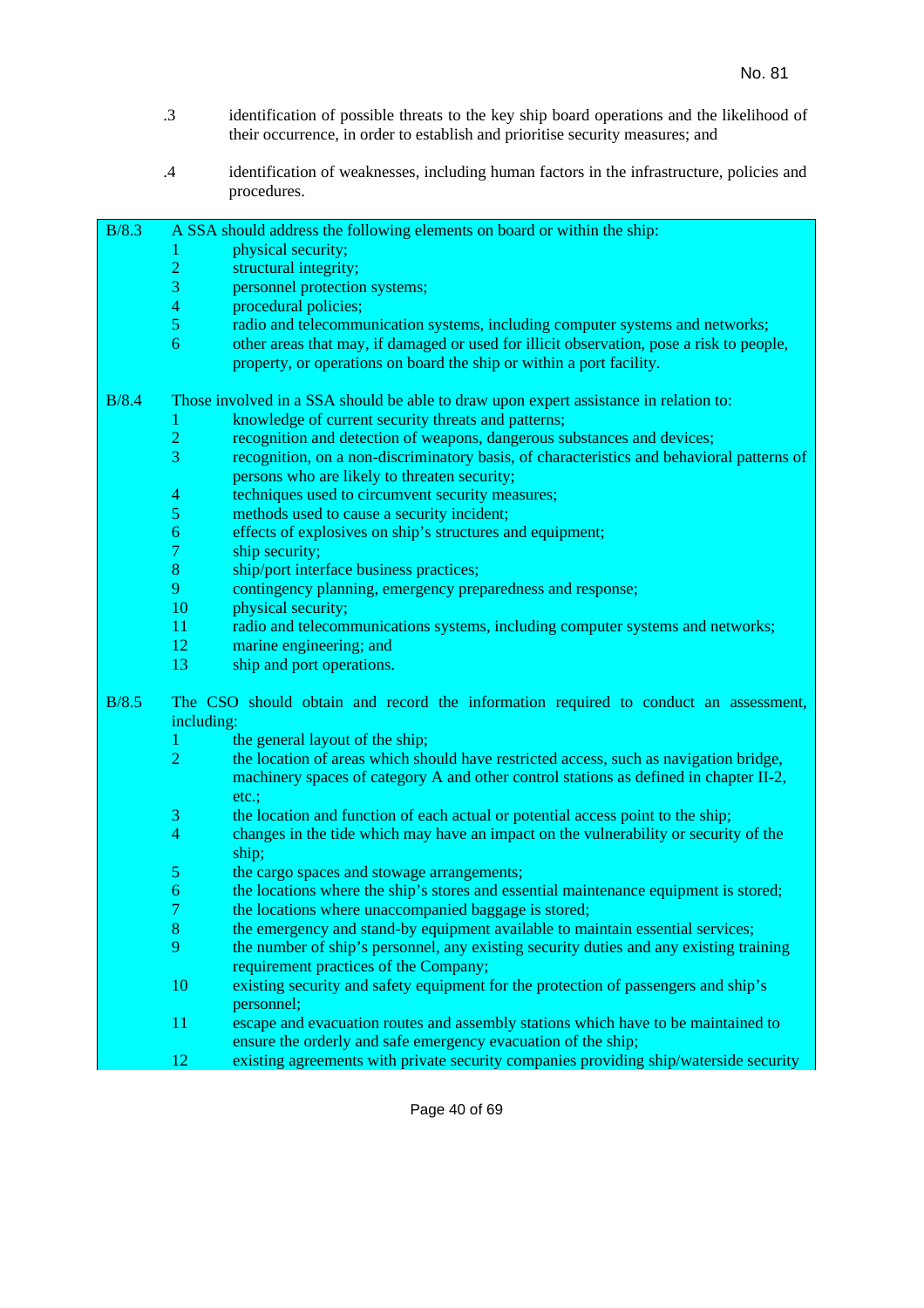services; and

- 13 existing security measures and procedures in effect, including inspection and, control procedures, identification systems, surveillance and monitoring equipment, personnel identification documents and communication, alarms, lighting, access control and other appropriate systems.
- B/8.6 The SSA should examine each identified point of access, including open weather decks, and evaluate its potential for use by individuals who might seek to breach security. This includes points of access available to individuals having legitimate access as well as those who seek to obtain unauthorized entry.
- B/8.7 The SSA should consider the continuing relevance of the existing security measures and guidance, procedures and operations, under both routine and emergency conditions and should determine security guidance including:
	- 1 the restricted areas:
	- 2 the response procedures to fire or other emergency conditions;
	- 3 the level of supervision of the ship's personnel, passengers, visitors, vendors, repair technicians, dock workers, etc.;
	- 4 the frequency and effectiveness of security patrols;
	- 5 the access control systems, including identification systems;
	- 6 the security communications systems and procedures;
	- 7 the security doors, barriers and lighting; and
	- 8 the security and surveillance equipment and systems, if any.
- B/8.8 The SSA should consider the persons, activities, services and operations that it is important to protect. This includes:
	- 1 the ship's personnel:
	- 2 passengers, visitors, vendors, repair technicians, port facility personnel, etc;
	- 3 the capacity to maintain safe navigation and emergency response;
	- 4 the cargo, particularly dangerous goods or hazardous substances;
	- 5 the ship's stores;
	- 6 the ship security communication equipment and systems, if any; and
	- 7 the ship's security surveillance equipment and systems, if any.
- B/8.9 The SSA should consider all possible threats, which may include the following types of security incidents:
	- 1 damage to, or destruction of, the ship or of a port facility, e.g. by explosive devices, arson, sabotage or vandalism;
	- 2 hijacking or seizure of the ship or of persons on board;
	- 3 tampering with cargo, essential ship equipment or systems or ship's stores;
	- 4 unauthorized access or use, including presence of stowaways;
	- 5 smuggling weapons or equipment, including weapons of mass destruction;
	- 6 use of the ship to carry those intending to cause a security incident and/or their equipment;
	- 7 use of the ship itself as a weapon or as a means to cause damage or destruction**;**
	- 8 attacks from seaward whilst at berth or at anchor; and
	- 9 attacks whilst at sea.
- B/8.10 The SSA should take into account all possible vulnerabilities, which may include:
	- 1 conflicts between safety and security measures;
		- 2 conflicts between shipboard duties and security assignments;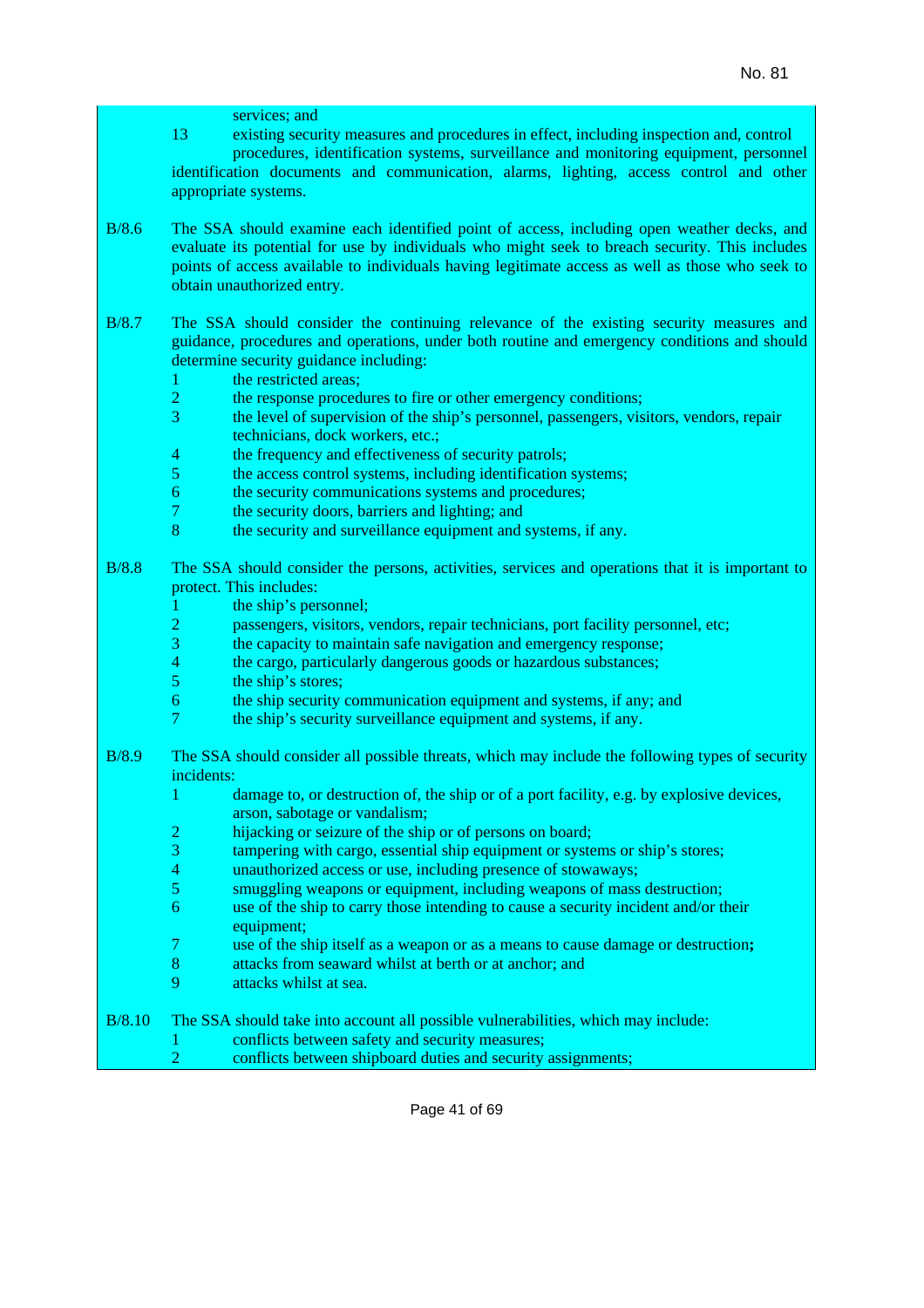- 3 watch-keeping duties, number of ship's personnel, particularly with implications on crew fatigue, alertness and performance;
- 4 any identified security training deficiencies; and
- 5 any security equipment and systems, including communication systems.
- B/8.11 The CSO and SSO should always have regard to the effect that security measures may have on ship's personnel who will remain on the ship for long periods. When developing security measures, particular consideration should be given to the convenience, comfort and personal privacy of the ship's personnel and their ability to maintain their effectiveness over long periods.

#### **On-scene Security Survey**

- B/8.14 The on-scene security survey is an integral part of any SSA. The on-scene security survey should examine and evaluate existing shipboard protective measures, procedures and operations for:
	- 1 ensuring the performance of all ship security duties;<br>2 monitoring restricted areas to ensure that only author
	- monitoring restricted areas to ensure that only authorized persons have access;
	- 3 controlling access to the ship, including any identification systems;
	- 4 monitoring of deck areas and areas surrounding the ship;
	- 5 controlling the embarkation of persons and their effects (accompanied and unaccompanied baggage and ship's personnel personal effects);
	- 6 supervising the handling of cargo and the delivery of ship's stores; and

7 ensuring that ship security communication, information, and equipment are readily available.

**There should be evidence that each individual ship has been subject to an "on site security survey**

- A**/**8.5 The ship security assessment shall be documented, reviewed, accepted and retained by the Company.
- B/8.12 Upon completion of the SSA, a report shall be prepared, consisting of a summary of how the assessment was conducted, a description of each vulnerability found during the assessment and a description of counter measures that could be used to address each vulnerability. The report shall be protected from unauthorized access or disclosure.
- B/8.13 If the SSA has not been carried out by the Company the report of the SSA should be reviewed and accepted by the CSO.

**Although there is no formal requirement for the SSA to be approved, it must accompany the SSP when the SSP is submitted for approval. The approval process for the SSP should include an evaluation of the SSA to verify that it is appropriate for the ship and that all the mandatory requirements for the SSA have been fulfilled**

**The SSA should be reviewed at least once every 12 months. In addition should it be identified during training, drills, or following an incident that the SSA, and hence the SSP, are inappropriate they should be reviewed and amended accordingly. Records should be maintained of the review process.**

## **A/9 SHIP SECURITY PLAN**

A**/**9.1 Each ship shall carry on board a ship security plan approved by the Administration. The plan

Page 42 of 69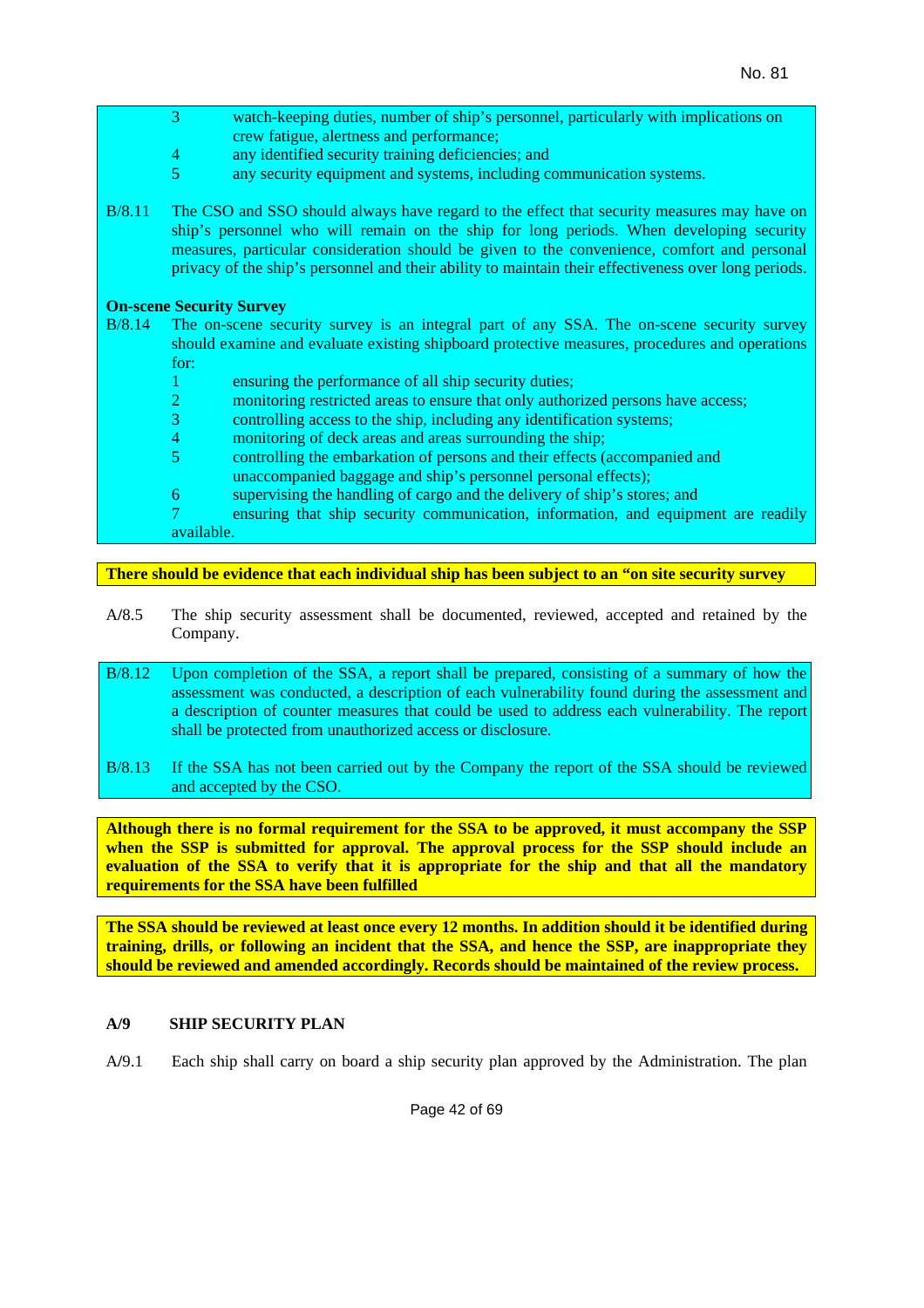shall make provisions for the three security levels as defined in this part of the Code.

| B/9.1 | The Company Security Officer (CSO) has the responsibility of ensuring that a Ship Security<br>Plan (SSP) is prepared and submitted for approval. The content of each individual SSP should<br>vary depending on the particular ship it covers. The Ship Security Assessment (SSA) will have<br>identified the particular features of the ship and the potential threats and vulnerabilities. The<br>preparation of the SSP will require these features to be addressed in detail. Administrations may<br>prepare advice on the preparation and content of a SSP. |                                                                                                                                                             |  |
|-------|------------------------------------------------------------------------------------------------------------------------------------------------------------------------------------------------------------------------------------------------------------------------------------------------------------------------------------------------------------------------------------------------------------------------------------------------------------------------------------------------------------------------------------------------------------------|-------------------------------------------------------------------------------------------------------------------------------------------------------------|--|
| B/9.2 | All SSPs should:                                                                                                                                                                                                                                                                                                                                                                                                                                                                                                                                                 |                                                                                                                                                             |  |
|       |                                                                                                                                                                                                                                                                                                                                                                                                                                                                                                                                                                  | detail the organizational structure of security for the ship;                                                                                               |  |
|       | $\overline{2}$                                                                                                                                                                                                                                                                                                                                                                                                                                                                                                                                                   | detail the ship's relationships with the Company, port facilities, other ships and<br>relevant authorities with security responsibility;                    |  |
|       | 3                                                                                                                                                                                                                                                                                                                                                                                                                                                                                                                                                                | detail the communication systems to allow effective continuous communication within<br>the ship and between the ship and others, including port facilities; |  |
|       | $\overline{4}$                                                                                                                                                                                                                                                                                                                                                                                                                                                                                                                                                   | detail the basic security measures for security level 1, both operational and physical,<br>that will always be in place;                                    |  |
|       | 5                                                                                                                                                                                                                                                                                                                                                                                                                                                                                                                                                                | detail the additional security measures that will allow the ship to progress without<br>delay to security level 2 and, when necessary, to security level 3; |  |
|       | 6                                                                                                                                                                                                                                                                                                                                                                                                                                                                                                                                                                | provide for regular review, or audit, of the SSP and for its amendment in response to<br>experience or changing circumstances; and                          |  |
|       | 7                                                                                                                                                                                                                                                                                                                                                                                                                                                                                                                                                                | reporting procedures to the appropriate Contracting Governments contact points.                                                                             |  |
| B/9.3 | Preparation of an effective SSP should rest on a thorough assessment of all issues that relate to<br>the security of the ship, including, in particular, a thorough appreciation of the physical and<br>operational characteristics, including the voyage pattern, of the individual ship.                                                                                                                                                                                                                                                                       |                                                                                                                                                             |  |

**Companies may wish to produce a generic Ship Security Plan (SSP) that covers the management of security across a part of their fleet, or their entire fleet. Such an approach is acceptable provided an "on site security survey" has been carried out on each ship and both the SSP and the SSA on which it is based reflect all relevant ship specific aspects.**

A**/**9.1.1 Subject to the provisions of section 9.2.1, a recognised security organisation may prepare the ship security plan for a specific ship.

**If a RSO has been involved in the preparation of a SSP it can not approve such a SSP or issue an ISSC to a ship that has implemented the plan.**

- A**/**9.2 The Administration may entrust the review and approval of ship security plans, or of amendments to a previously approved plan, to recognised security organisations.
- A**/**9.2.1 In such cases the recognised security organisation, undertaking the review and approval of a ship security plan, or its amendments, for a specific ship shall not have been involved in either the preparation of the ship security assessment or of the ship security plan, or of the amendments, under review.
- B/9.4 All SSPs should be approved by, or on behalf of, the Administration. If an Administration uses a Recognised Security Organisation (RSO) to review or approve the SSP the RSO should not be associated with any other RSO that prepared, or assisted in the preparation of, the plan.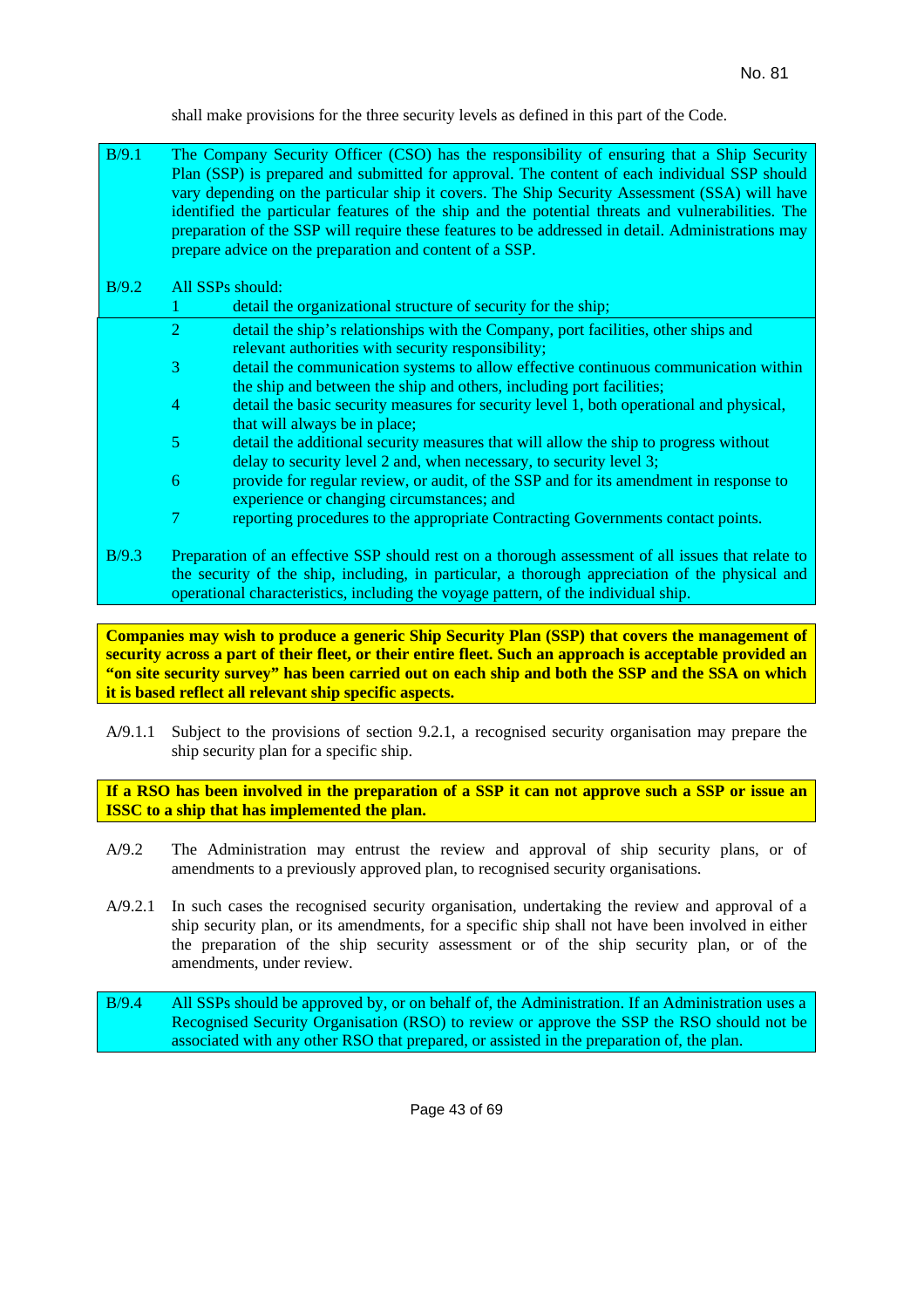- A**/**9.3 The submission of a ship security plan, or of amendments to a previously approved plan, for approval shall be accompanied by the security assessment on the basis of which the plan, or the amendments, have been developed.
- A**/**9.4 Such a plan shall be developed**,** taking into account the guidance given in part B of this Code and shall be written in the working language or languages of the ship. If the language or languages used is not English, French or Spanish, a translation into one of these languages shall be included. The plan shall address, at least, the following:
	- .1 measures designed to prevent weapons, dangerous substances and devices intended for use against people, ships or ports and the carriage of which is not authorized from being taken on board the ship;

**Measures may be procedural or otherwise.**

- .2 identification of the restricted areas and measures for the prevention of unauthorized access to them;
- .3 measures for the prevention of unauthorized access to the ship;
- .4 procedures for responding to security threats or breaches of security, including provisions for maintaining critical operations of the ship or ship/port interface;
- .5 procedures for responding to any security instructions Contracting Governments may give at security level 3;
- .6 procedures for evacuation in case of security threats or breaches of security;
- .7 duties of shipboard personnel assigned security responsibilities and of other shipboard personnel on security aspects;

**The auditor should verify by interview that persons onboard are familiar with their duties and\_responsibilities, as specified in the SSP.**

.8 procedures for auditing the security activities;

**Internal audits should be conducted at least once every 12 months. Copies of internal audit reports should be retained onboard, for a minimum period of 5 years, treated as confidential information and protected against unauthorised disclosure.**

.9 procedures for training, drills and exercises associated with the plan;

**The schedule of drills and training should reflect the risks to security identified in the SSA.**

- .10 procedures for interfacing with port facility security activities;
- .11 procedures for the periodic review of the plan and for updating;

**The SSP should be reviewed at least once every 12 months in conjunction with the SSA. In addition should it be identified during training, drills or following an incident that the SSP, and hence the**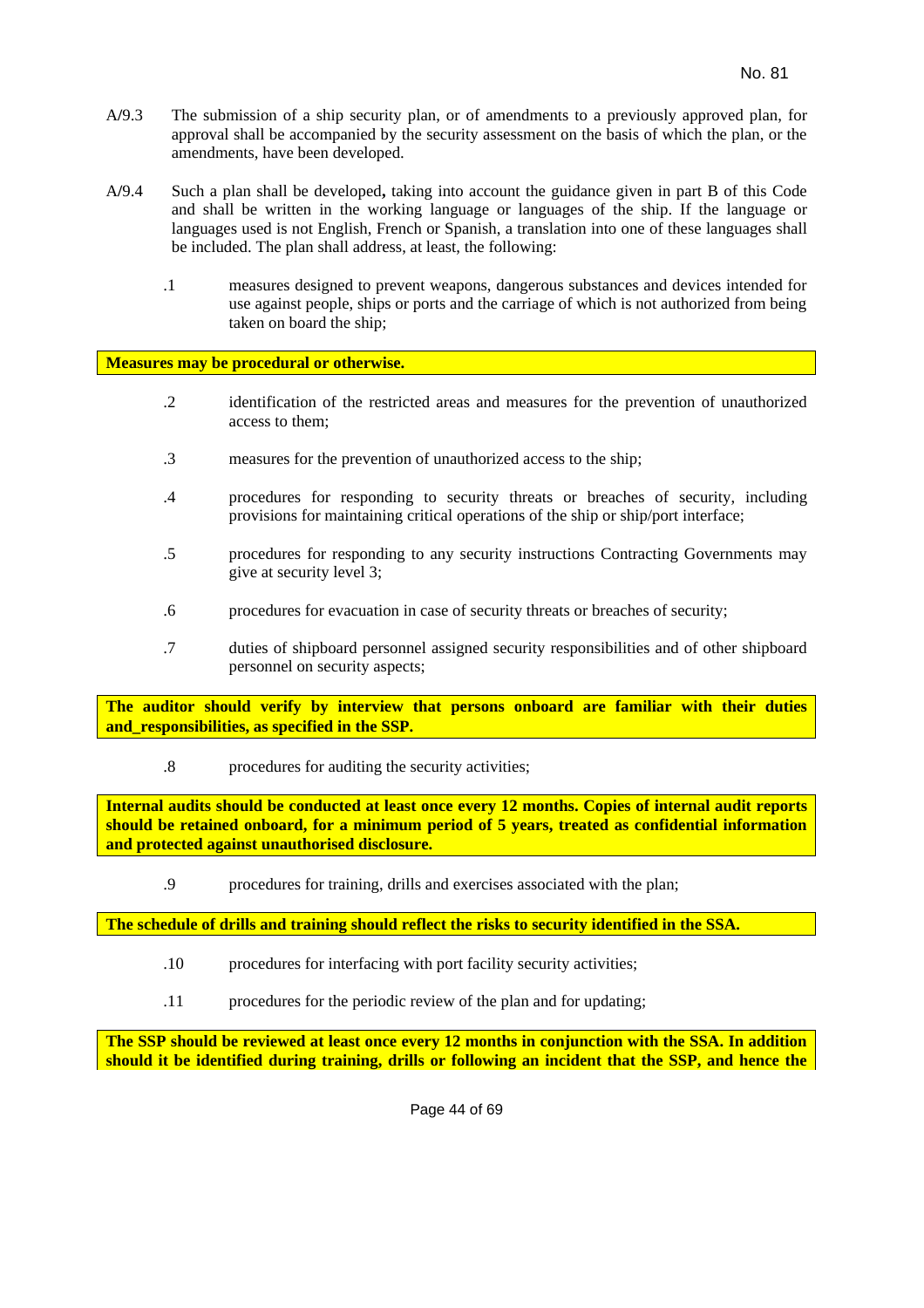**SSA, are inappropriate, they should be reviewed and amended accordingly. Records should be maintained of the review process.**

- .12 procedures for reporting security incidents;
- .13 identification of the ship security officer;

**Identification of the SSO can be by name or position.**

.14 identification of the company security officer including with 24-hour contact details;

**Identification of the CSO can be by name or position. Auditors may, as part of the verification process test the 24hr contact details supplied for the CSO.**

.15 procedures to ensure the inspection, testing, calibration, and maintenance of any security equipment provided on board, if any;

**The objective of testing, calibration and maintenance should be to ensure that the equipment is "fit for purpose" and should be in accordance with manufacturers' recommendations.**

- *.*16 frequency for testing or calibration any security equipment provided on board, if any;
- .17 identification of the locations where the ship security alert system activation points are provided;<sup>1</sup> and
- .18 procedures, instructions and guidance on the use of the ship security alert system, including the testing, activation, deactivation and resetting and to limit false alerts.1

*1 Administrations may allow, in order to avoid any compromising of the objective of providing on board the ship security alert system, this information to be kept elsewhere on board in a document known to the master, the ship security officer and other senior shipboard personnel as may be decided by the Company.*

| B/9.5 | CSOs and Ship Security Officers (SSOs) should develop procedures to:<br>assess the continuing effectiveness of the SSP; and<br>prepare amendments of the plan subsequent to its approval.<br>2                                                                                                                                                                                                                                                                                                                                                                                |  |
|-------|-------------------------------------------------------------------------------------------------------------------------------------------------------------------------------------------------------------------------------------------------------------------------------------------------------------------------------------------------------------------------------------------------------------------------------------------------------------------------------------------------------------------------------------------------------------------------------|--|
| B/9.6 | The security measures included in the SSP should be in place when the initial verification for<br>compliance with the requirements of chapter XI-2 and Part A of this Code will be carried out.<br>Otherwise the process of issue to the ship of the required International Ship Security Certificate<br>cannot be carried out. If there is any subsequent failure of security equipment or systems, or<br>suspension of a security measure for whatever reason, equivalent temporary security measures<br>should be adopted, notified to, and agreed by, the Administration. |  |
|       | <b>Organization and Performance of Ship Security Duties</b>                                                                                                                                                                                                                                                                                                                                                                                                                                                                                                                   |  |
| B/9.7 | In addition to the guidance given in section 9.2, the SSP should establish the following which<br>relate to all security levels:                                                                                                                                                                                                                                                                                                                                                                                                                                              |  |
|       | the duties and responsibilities of all shipboard personnel with a security role;                                                                                                                                                                                                                                                                                                                                                                                                                                                                                              |  |

2 the procedures or safeguards necessary to allow such continuous communications to be maintained at all times;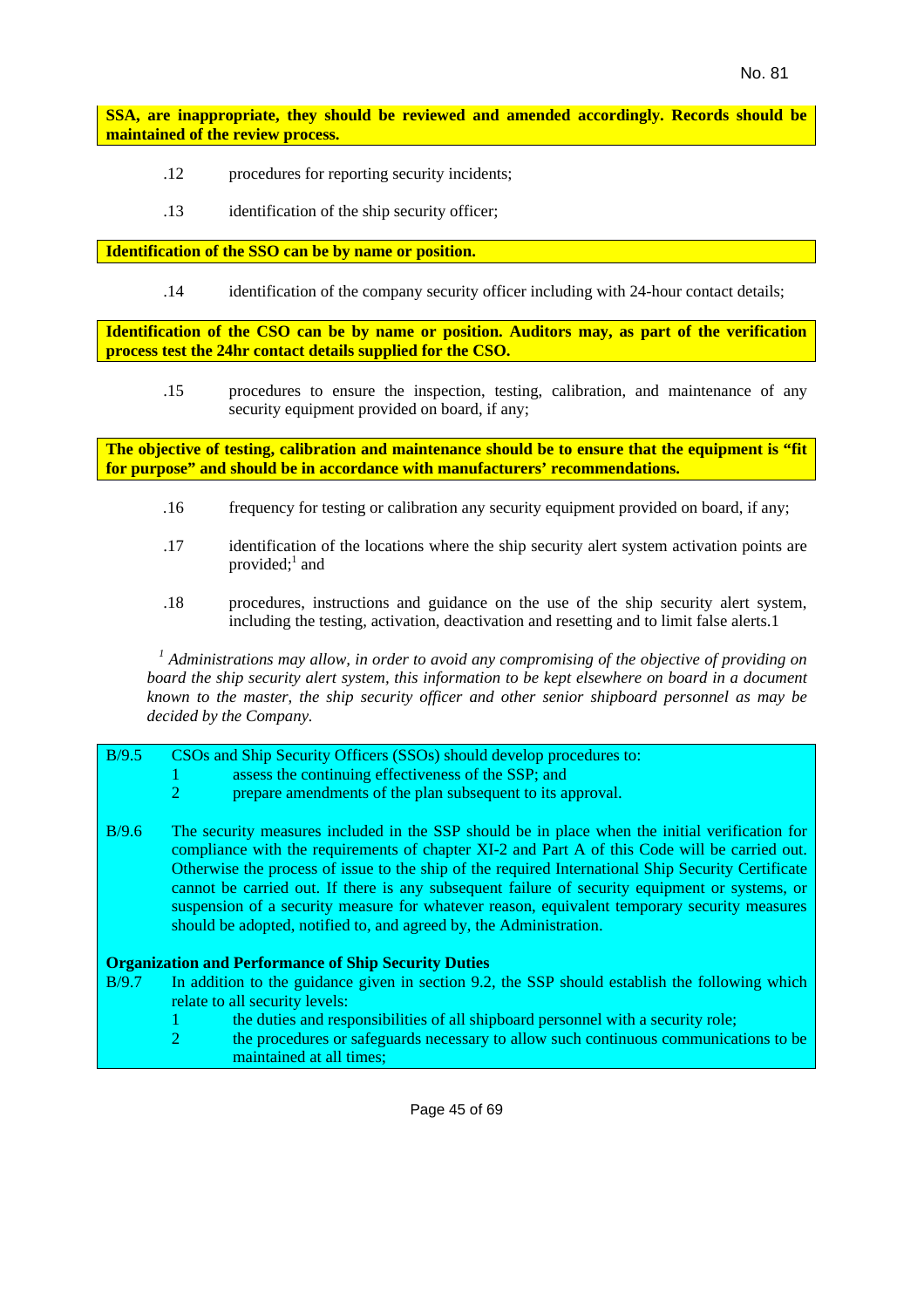- 3 the procedures needed to assess the continuing effectiveness of security procedures and any security and surveillance equipment and systems, including procedures for identifying and responding to equipment or systems failure or malfunction;
- 4 the procedures and practices to protect security sensitive information held in paper or electronic format;
- 5 the type and maintenance requirements, of security and surveillance equipment and systems, if any;
- 6 the procedures to ensure the timely submission, and assessment, of reports relating to possible breaches of security or security concerns; and
- 7 procedures to establish, maintain and up-date an inventory of any dangerous goods or hazardous substances carried on board, including their location.
- B/9.8 The remainder of this section addresses specifically the security measures that could be taken at each security level covering:
	- 1 Access to the Ship by ship's personnel, passengers, visitors, etc;<br>2 Restricted Areas on the Ship;
	- Restricted Areas on the Ship;
	- 3 Handling of Cargo;
	- 4 Delivery of Ship's Stores;
	- 5 Handling Unaccompanied Baggage; and
	- 6 Monitoring the Security of the Ship.

## **Access to the Ship**

- B/9.9 The SSP should establish the security measures covering all means of access to the ship identified in the SSA. This should include any:
	- 1 access ladders;
	- 2 access gangways;
	- 3 access ramps;
	- 4 access doors, side scuttles, windows and ports;
	- 5 mooring lines and anchor chains; and
	- 6 cranes and hoisting gear.
- B/9.10 For each of these the SSP should identify the appropriate locations where access restrictions or prohibitions should be applied for each of the security levels. For each security level the SSP should establish the type of restriction or prohibition to be applied and the means of enforcing them.
- B/9.11 The SSP should establish for each security level the means of identification required to allow access to the ship and for individuals to remain on the ship without challenge, this may involve developing an appropriate identification system allowing for permanent and temporary identifications, for ship's personnel and visitors respectively. Any ship identification system should, when it is practicable to do so, be co-ordinated with that applying to the port facility. Passengers should be able to prove their identity by boarding passes, tickets, etc., but should not be permitted access to restricted areas unless supervised. The SSP should establish provisions to ensure that the identification systems are regularly updated, and that abuse of procedures should be subject to disciplinary action.
- B/9.12 Those unwilling or unable to establish their identity and/or to confirm the purpose of their visit when requested to do so should be denied access to the ship and their attempt to obtain access should be reported, as appropriate, to the SSOs, the CSOs, the Port Facility Security Officer (PFSO) and to the national or local authorities with security responsibilities.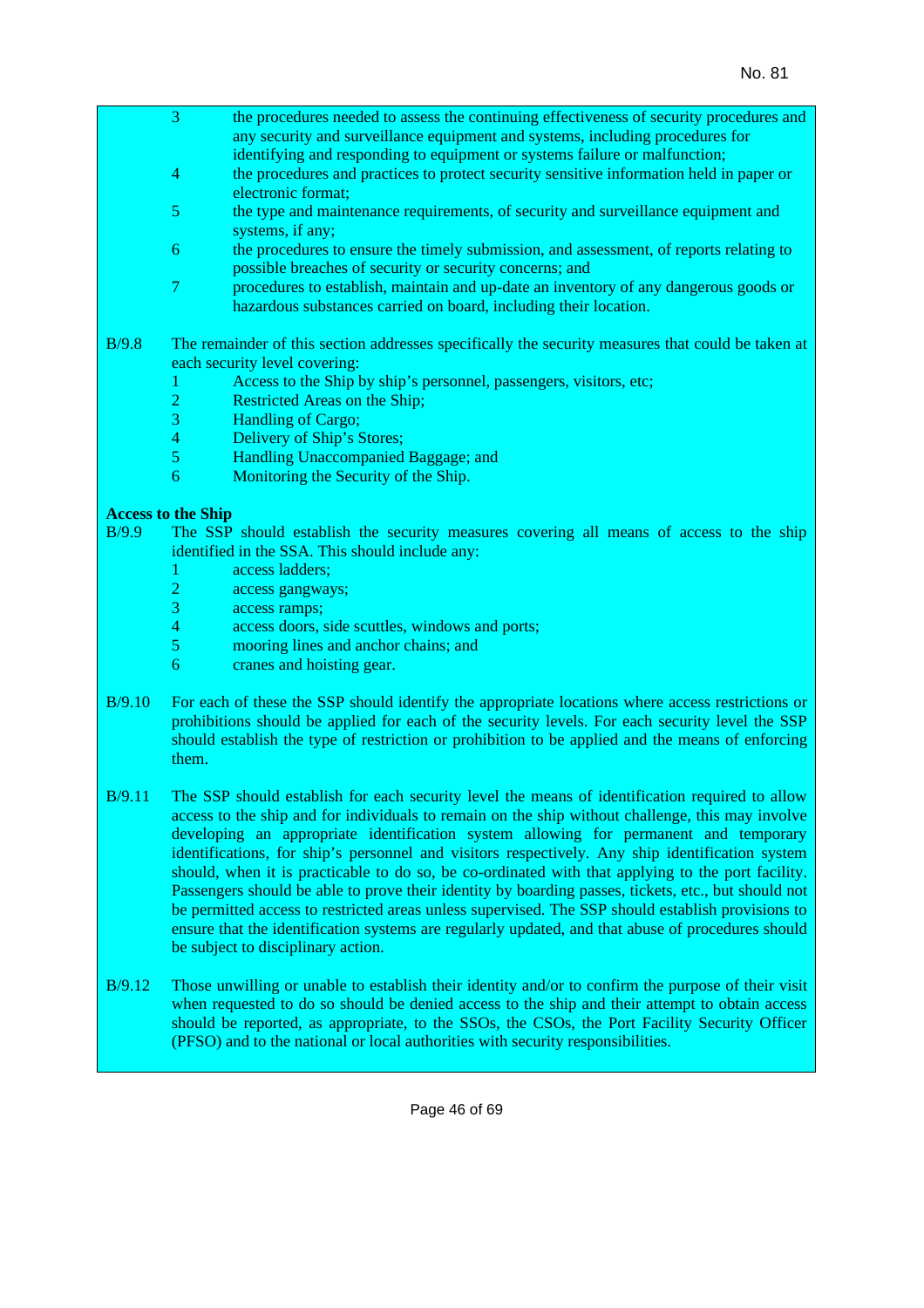B/9.13 The SSP should establish the frequency of application of any access controls particularly if they are to be applied on a random, or occasional, basis.

## Security Level 1

- B/9.14 At security level 1, the SSP should establish the security measures to control access to the ship, where the following may be applied:
	- 1 checking the identity of all persons seeking to board the ship and confirming their reasons for doing so by checking, for example, joining instructions, passenger tickets, boarding passes, work orders etc;
	- 2 in liaison with the port facility the ship should ensure that designated secure areas are established in which inspections and searching of people, baggage (including carry on items), personal effects, vehicles and their contents can take place;
	- 3 in liaison with the port facility the ship should ensure that vehicles destined to be loaded on board car carriers, ro-ro and other passenger ships are subjected to search prior to loading, in accordance with the frequency required in the SSP;
	- 4 segregating checked persons and their personal effects from unchecked persons and their personal effects;
	- 5 segregating embarking from disembarking passengers;
	- 6 identification of access points that should be secured or attended to prevent unauthorized access;
	- 7 securing, by locking or other means, access to unattended spaces adjoining areas to which passengers and visitors have access; and .8 providing security briefings to all ship personnel on possible threats, the procedures for reporting suspicious persons, objects or activities and the need for vigilance.
- B/9.15 At security level 1, all those seeking to board a ship should be liable to search. The frequency of such searches, including random searches, should be specified in the approved SSP and should be specifically approved by the Administration. Such searches may best be undertaken by the port facility in close co-operation with the ship and in close proximity to it. Unless there are clear security grounds for doing so, members of the ship's personnel should not be required to search their colleagues or their personal effects. Any such search shall be undertaken in a manner which fully takes into account the human rights of the individual and preserves their basic human dignity.

## Security Level 2

- B/9.16 At security level 2, the SSP should establish the security measures to be applied to protect against a heightened risk of a security incident to ensure higher vigilance and tighter control, which may include:
	- 1 assigning additional personnel to patrol deck areas during silent hours to deter unauthorised access;
	- 2 limiting the number of access points to the ship, identifying those to be closed and the means of adequately securing them;
	- 3 deterring waterside access to the ship, including**,** for example, in liaison with the port facility, provision of boat patrols;
	- 4 establishing a restricted area on the shore-side of the ship, in close co-operation with the port facility;
	- 5 increasing the frequency and detail of searches of people, personal effects, and vehicles being embarked or loaded onto the ship;
	- 6 escorting visitors on the ship;
	- 7 providing additional specific security briefings to all ship personnel on any identified threats, re-emphasising the procedures for reporting suspicious persons, objects, or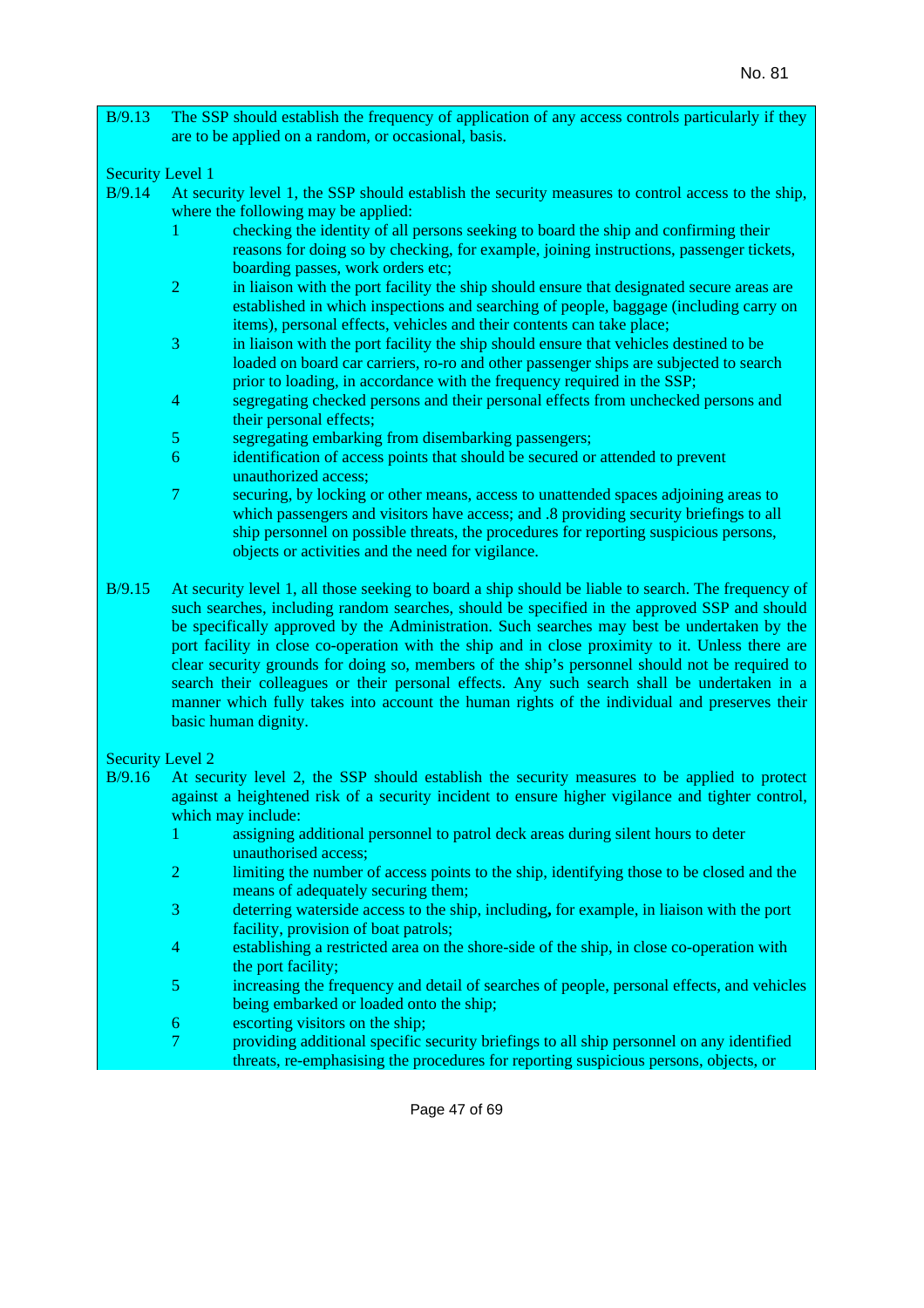activities and the stressing the need for increased vigilance; and

8 carrying out a full or partial search of the ship.

Security Level 3

- B/9.17 At security level 3, the ship should comply with the instructions issued by those responding to the security incident or threat thereof. The SSP should detail the security measures which could be taken by the ship, in close co-operation with those responding and the port facility, which may include:
	- 1 limiting access to a single, controlled, access point;
	- 2 granting access only to those responding to the security incident or threat thereof;<br>3 directions of persons on board:
	- directions of persons on board;
	- 4 suspension of embarkation or disembarkation;
	- 5 suspension of cargo handling operations, deliveries etc;
	- 6 evacuation of the ship;
	- 7 movement of the ship; and
	- 8 preparing for a full or partial search of the ship.

# **Restricted Areas on the Ship**

B/9.18 The SSP should identify the restricted areas to be established on the ship, specify their extent, times of application, the security measures to be taken to control access to them and those to be taken to control activities within them. The purpose of restricted areas are to:

- 1 prevent unauthorised access;
- 2 protect passengers, ship's personnel, and personnel from port facilities or other agencies authorised to be on board the ship;
- 3 protect sensitive security areas within the ship; and
- 4 protect cargo and ship's stores from tampering.
- B/9.19 The SSP should ensure that there are clearly established policies and practices to control access to all restricted areas them.
- B/9.20 The SSP should provide that all restricted areas should be clearly marked indicating that access to the area is restricted and that unauthorised presence within the area constitutes a breach of security.
- B/9.21 Restricted areas may include:
	- 1 navigation bridge, machinery spaces of category A and other control stations as defined in chapter II-2;
	- 2 spaces containing security and surveillance equipment and systems and their controls and lighting system controls;
	- 3 ventilation and air-conditioning systems and other similar spaces;
	- 4 spaces with access to potable water tanks, pumps, or manifolds;
	- 5 spaces containing dangerous goods or hazardous substances;
	- 6 spaces containing cargo pumps and their controls;
	- 7 cargo spaces and spaces containing ship's stores;
	- 8 crew accommodation; and
	- 9 any other areas as determined by the CSO, through the SSA to which access must be restricted to maintain the security of the ship.

Security Level 1

B/9.22 At security level 1, the SSP should establish the security measures to be applied to restricted areas, which may include: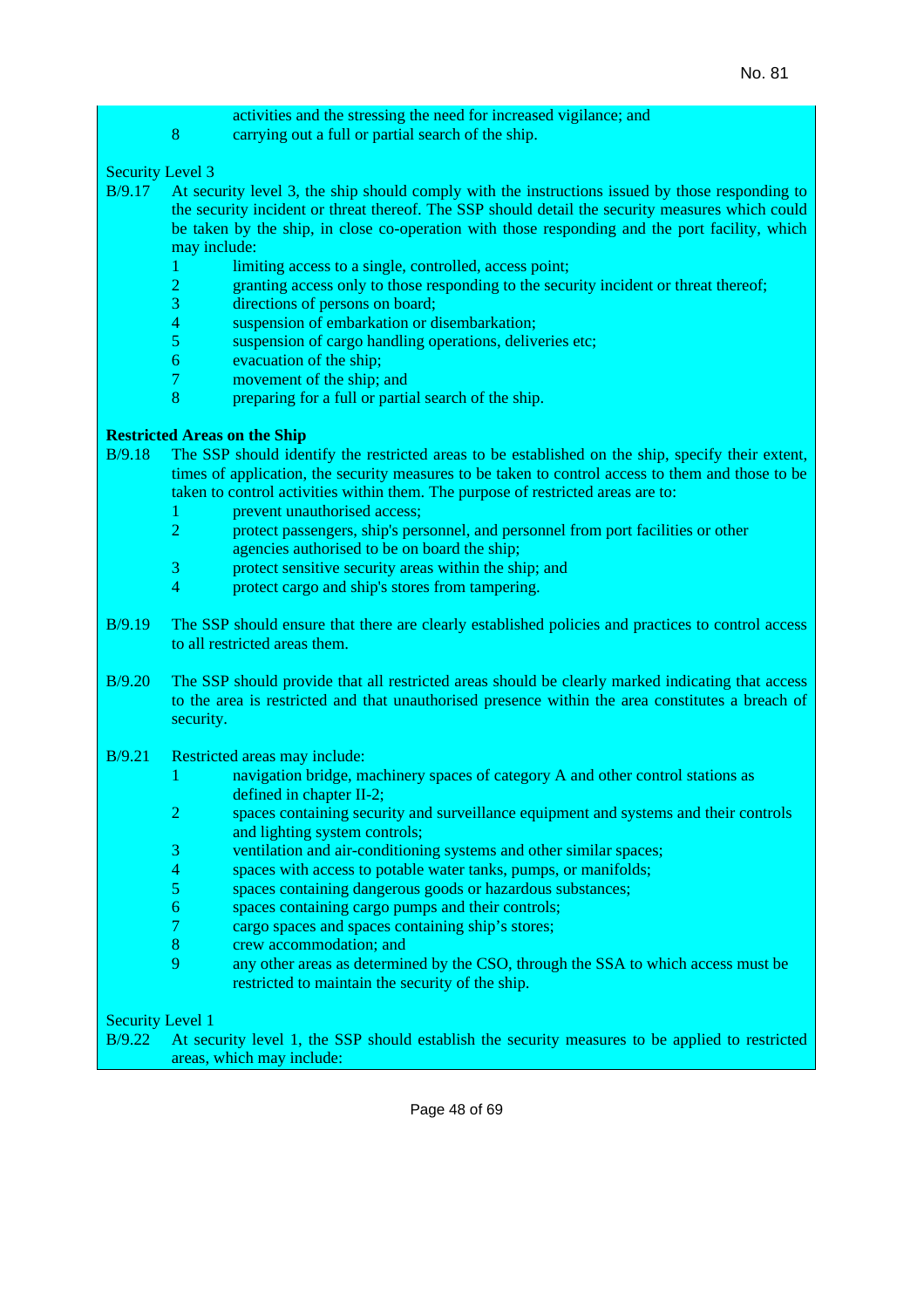- 1 locking or securing access points;
- 2 using surveillance equipment to monitor the areas;
- 3 using guards or patrols; and
- 4 using automatic intrusion detection devices to alert the ship's personnel of unauthorized access.

# Security Level 2

- B/9.23 At security level 2, the frequency and intensity of the monitoring of, and control of access to restricted areas should be increased to ensure that only authorized persons have access. The SSP should establish the additional security measures to be applied, which may include:
	- 1 establishing restricted areas adjacent to access points;
	- 2 continuously monitoring surveillance equipment; and
	- 3 dedicating additional personnel to guard and patrol restricted areas.

# Security Level 3

- B/9.24 At security level 3, the ship should comply with the instructions issued by those responding to the security incident or threat thereof. The SSP should detail the security measures which could be taken by the ship, in close co-operations with those responding and the port facility, which may include:
	- 1 setting up of additional restricted areas on the ship in proximity to the security incident, or the believed location of the security threat, to which access is denied; and
	- 2 searching of restricted areas as part of a search of the ship.

# **Handling of Cargo**

B/9.25 The security measures relating to cargo handling should:

- 1 prevent tampering, and
- 2 prevent cargo that is not meant for carriage from being accepted and stored on board the ship.
- B/9.26 The security measures, some of which may have to be applied in liaison with the port facility, should include inventory control procedures at access points to the ship. Once on board the ship, cargo should be capable of being identified as having been approved for loading onto the ship. In addition, security measures should be developed to ensure that cargo, once on board, is not tampered with.

# Security Level 1

- B/9.27 At security level 1, the SSP should establish the security measures to be applied during cargo handling, which may include:
	- 1 routine checking of cargo, cargo transport units and cargo spaces prior to, and during, cargo handling operations;
	- 2 checks to ensure that cargo being loaded matches the cargo documentation;
	- 3 ensuring, in liaison with the port facility, that vehicles to be loaded on board carcarriers, ro-ro and passenger ships are subjected to search prior to loading, in accordance with the frequency required in the SSP; and
	- 4 checking of seals or other methods used to prevent tampering.
- B/9.28 Checking of cargo may be accomplished by the following means:
	- 1 visual and physical examination; and
	- 2 using scanning/detection equipment, mechanical devices, or dogs.
- B/9.29 When there are regular, or repeated, cargo movement the CSO or SSO may, in consultation with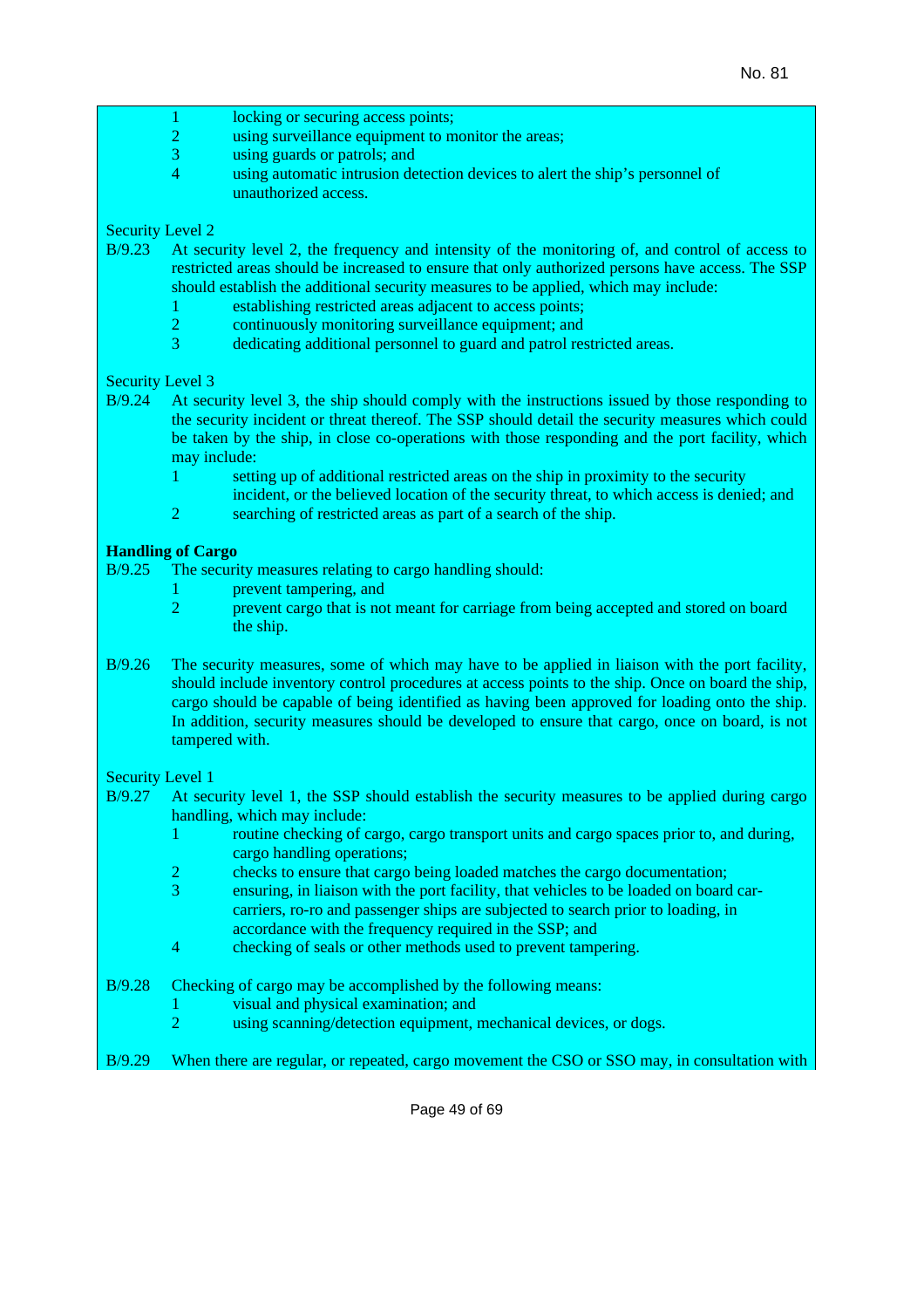the port facility, agree arrangements with shippers or others responsible for such cargo covering off-site checking, sealing, scheduling, supporting documentation, etc. Such arrangements should be communicated to and agreed with the PFSO concerned.

# Security Level 2

- B/9.30 At security level 2, the SSP should establish the additional security measures to be applied during cargo handling, which may include:
	- 1 detailed checking of cargo, cargo transport units and cargo spaces;
	- 2 intensified checks to ensure that only the intended cargo is loaded;
	- 3 intensified searching of vehicles to be loaded on car-carriers, ro-ro and passenger ships; and
	- 4 increased frequency and detail in checking of seals or other methods used to prevent tampering.

# B/9.31 Detailed checking of cargo may be accomplished by the following means:

- 1 increasing the frequency and detail of visual and physical examination;
- 2 increasing the frequency of the use of scanning/detection equipment, mechanical devices, or dogs; and
- 3 co-ordinating enhanced security measures with the shipper or other responsible party in accordance with an established agreement and procedures.

# Security Level 3

- B/9.32 At security level 3, the ship should comply with the instructions issued by those responding to the security incident or threat thereof. The SSP should detail the security measures which could be taken by the ship, in close co-operation with those responding and the port facility, which may include:
	- 1 suspension of the loading or unloading of cargo; and
	- 2 verify the inventory of dangerous goods and hazardous substances carried on board, if any, and their location.

## **Delivery of Ship's Stores**

B/9.33 The security measures relating to the delivery of ship's stores should:

- 1 ensure checking of ship's stores and package integrity;
- 2 prevent ship's stores from being accepted without inspection;
- 3 prevent tampering; and
- 4 prevent ship's stores from being accepted unless ordered.
- B/9.34 For ships regularly using the port facility it may be appropriate to establish procedures involving the ship, its suppliers and the port facility covering notification and timing of deliveries and their documentation. There should always be some way of confirming that stores presented for delivery are accompanied by evidence that they have been ordered by the ship.

## Security Level 1

- B/9.35 At security level 1, the SSP should establish the security measures to be applied during delivery of ship's stores, which may include:
	- 1 checking to ensure stores match the order prior to being loaded on board; and
	- 2 ensuring immediate secure stowage of ship's stores.

# Security Level 2

B/9.36 At security level 2, the SSP should establish the additional security measures to be applied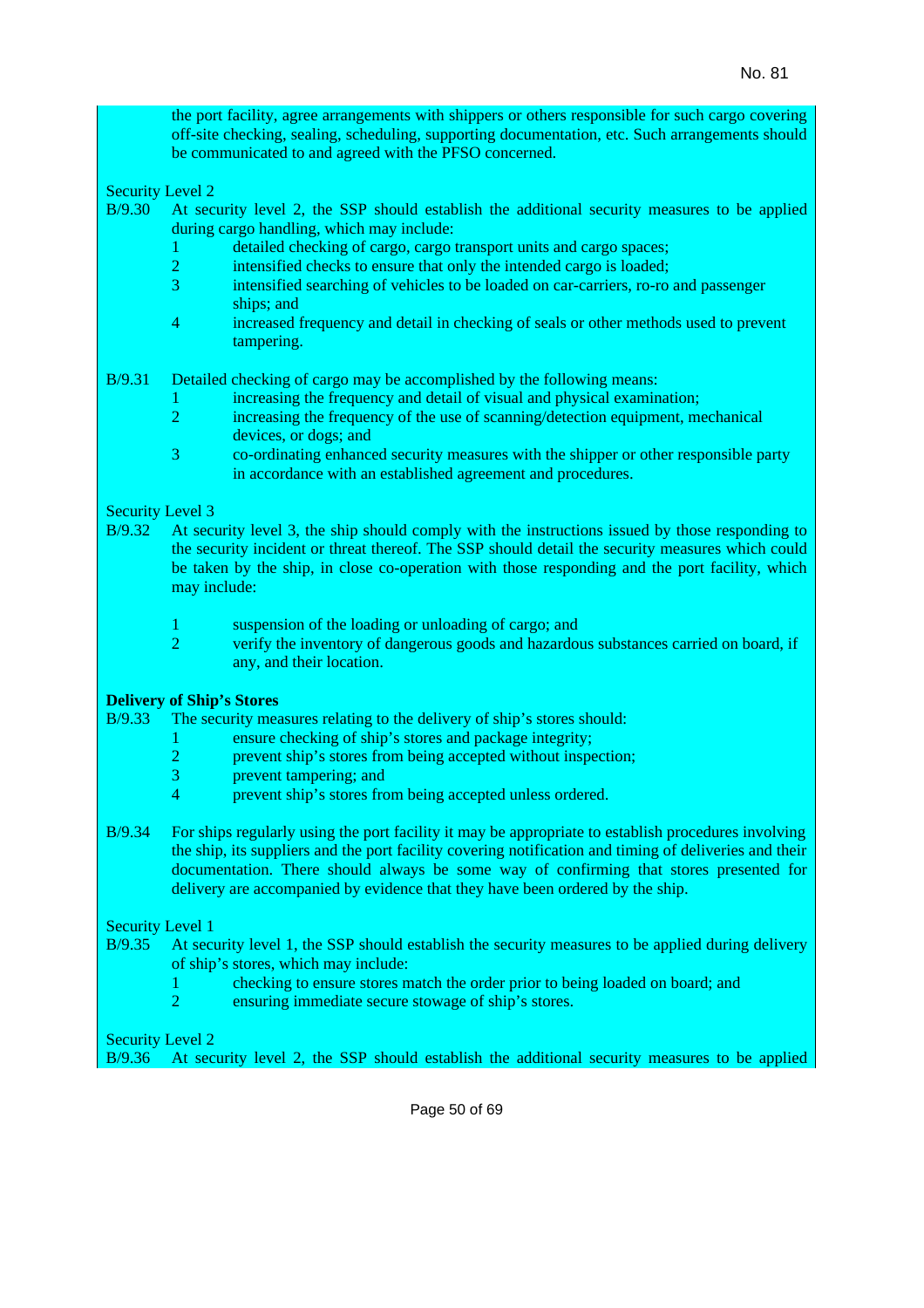during delivery of ship's stores by exercising checks prior to receiving stores on board and intensifying inspections.

## Security Level 3

- B/9.37 At security level 3, the ship should comply with the instructions issued by those responding to the security incident or threat thereof. The SSP should detail the security measures which could be taken by the ship, in close co-operation with those responding and the port facility, which may include:
	- 1 subjecting ship's stores to more extensive checking;
	- 2 preparation for restriction or suspension of handling of ship's stores; and<br>3 refusal to accent ship's stores on board the ship
	- refusal to accept ship's stores on board the ship.

## **Handling Unaccompanied Baggage**

B/9.38 The SSP should establish the security measures to be applied to ensure that unaccompanied baggage (i.e. any baggage, including personal effects, which is not with the passenger or member of ship's personnel at the point of inspection or search) is identified and subjected to appropriate screening, including searching, before it is accepted on board the ship. It is not envisaged that such baggage will be subjected to screening by both the ship and the port facility, and in cases where both are suitably equipped, the responsibility for screening should rest with the port facility. Close co-operation with the port facility is essential and steps should be taken to ensure that unaccompanied baggage is handled securely after screening.

Security Level 1

B/9.39 At security level 1, the SSP should establish the security measures to be applied when handling unaccompanied baggage to ensure that unaccompanied baggage is screened or searched up to and including 100 percent, which may include use of x-ray screening.

Security Level 2

B/9.40 At security level 2, the SSP should establish the additional security measures to be applied when handling unaccompanied baggage which should include 100 percent x-ray screening of all unaccompanied baggage.

Security Level 3

- B/9.41 At security level 3, the ship should comply with the instructions issued by those responding to the security incident or threat thereof. The SSP should detail the security measures which could be taken by the ship, in close co-operation with those responding and the port facility, which may include:
	- 1 subjecting such baggage to more extensive screening, for example x-raying it from at least two different angles;
	- 2 preparation for restriction or suspension of handling of unaccompanied baggage; and
	- 3 refusal to accept unaccompanied baggage on board the ship.

## **Monitoring the Security of the Ship**

- B/9.42 The ship should have the capability to monitor the ship, the restricted areas on board and areas surrounding the ship. Such monitoring capabilities may include use of:
	- 1 lighting:
	- 2 watch-keepers, security guards and deck watches including patrols, and
	- 3 automatic intrusion detection devices and surveillance equipment.

#### B/9.43 When used, automatic intrusion detection devices should activate an audible and/or visual alarm at a location that is continuously attended or monitored.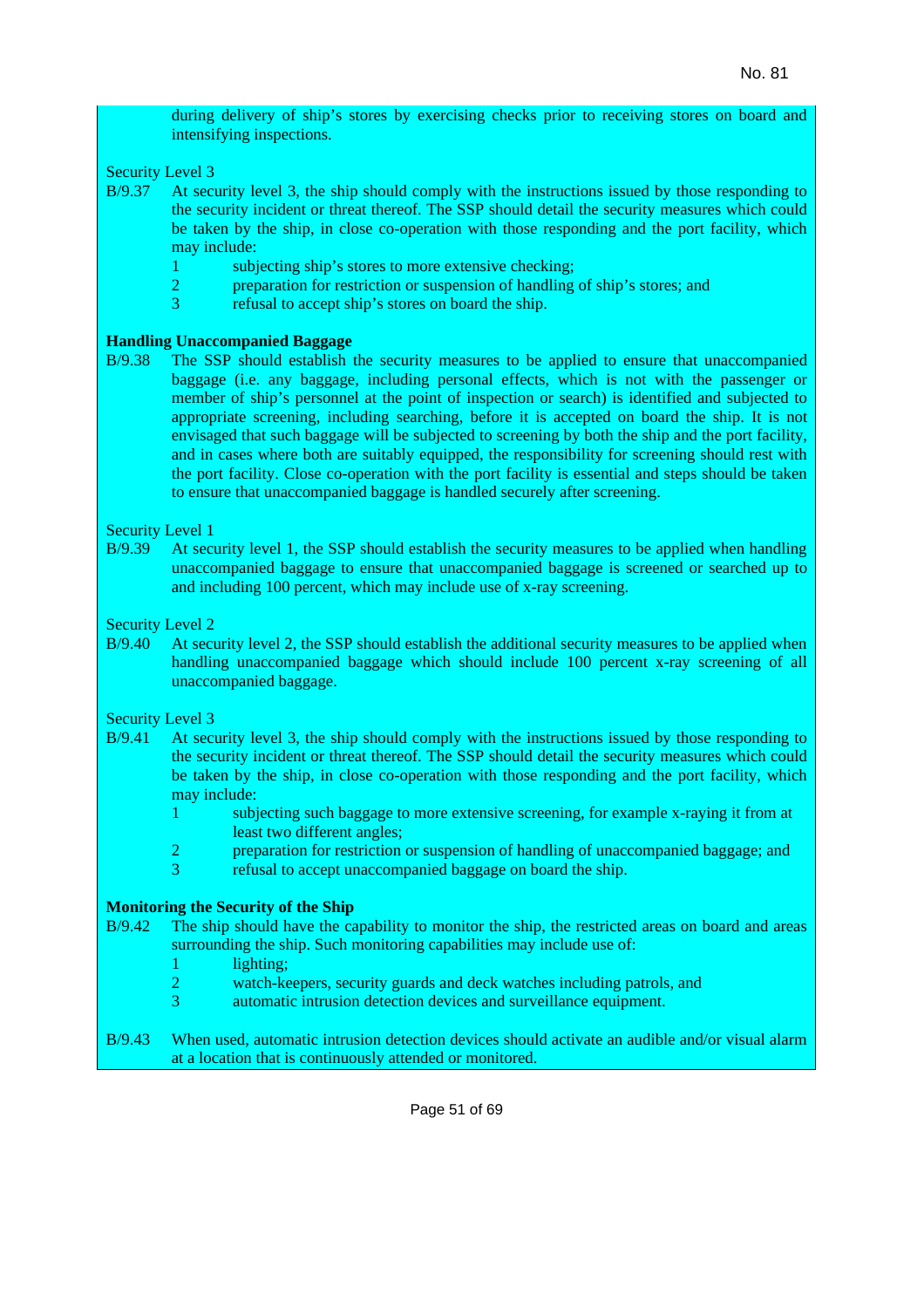B/9.44 The SSP should establish the procedures and equipment needed at each security level and the means of ensuring that monitoring equipment will be able to perform continually, including consideration of the possible effects of weather conditions or of power disruptions.

#### Security Level 1

- B/9.45 At security level 1, the SSP should establish the security measures to be applied which may be a combination of lighting, watch keepers, security guards or use of security and surveillance equipment to allow ship's security personnel to observe the ship in general, and barriers and restricted areas in particular.
- B/9.46 The ship's deck and access points to the ship should be illuminated during hours of darkness and periods of low visibility while conducting ship/port interface activities or at a port facility or anchorage when necessary. While underway, when necessary, ships should use the maximum lighting available consistent with safe navigation, having regard to the provisions of the International Regulation for the Prevention of Collisions at Sea in force. The following should be considered when establishing the appropriate level and location of lighting:
	- 1 the ship's personnel should be able to detect activities beyond the ship, on both the shore side and the waterside;
	- 2 coverage should include the area on and around the ship;
	- 3 coverage should facilitate personnel identification at access points; and
	- 4 coverage may be provided through coordination with the port facility.

Security Level 2

- B/9.47 At security level 2, the SSP should establish the additional security measures to be applied to enhance the monitoring and surveillance capabilities, which may include:
	- 1 increasing the frequency and detail of security patrols;
	- 2 increasing the coverage and intensity of lighting or the use of security and surveillance and equipment;
	- 3 assigning additional personnel as security lookouts; and
	- 4 ensuring coordination with waterside boat patrols, and foot or vehicle patrols on the shore-side, when provided.
- B/9.48 Additional lighting may be necessary to protect against a heightened risk of a security incidents. When necessary, the additional lighting requirements may be accomplished by coordinating with the port facility to provide additional shore side lighting.

Security Level 3

- B/9.49 At security level 3, the ship should comply with the instructions issued by those responding to the security incident or threat thereof. The SSP should detail the security measures which could be taken by the ship, in close co-operation with those responding and the port facility, which may include:
	- 1 switching on of all lighting on, or illuminating the vicinity of, the ship;
	- 2 switching on of all on board surveillance equipment capable of recording activities on, or in the vicinity of, the ship;
	- 3 maximising the length of time such surveillance equipment can continue to record;
	- 4 preparation for underwater inspection of the hull of the ship; and
	- 5 initiation of measures, including the slow revolution of the ship's propellers, if practicable, to deter underwater access to the hull of the ship.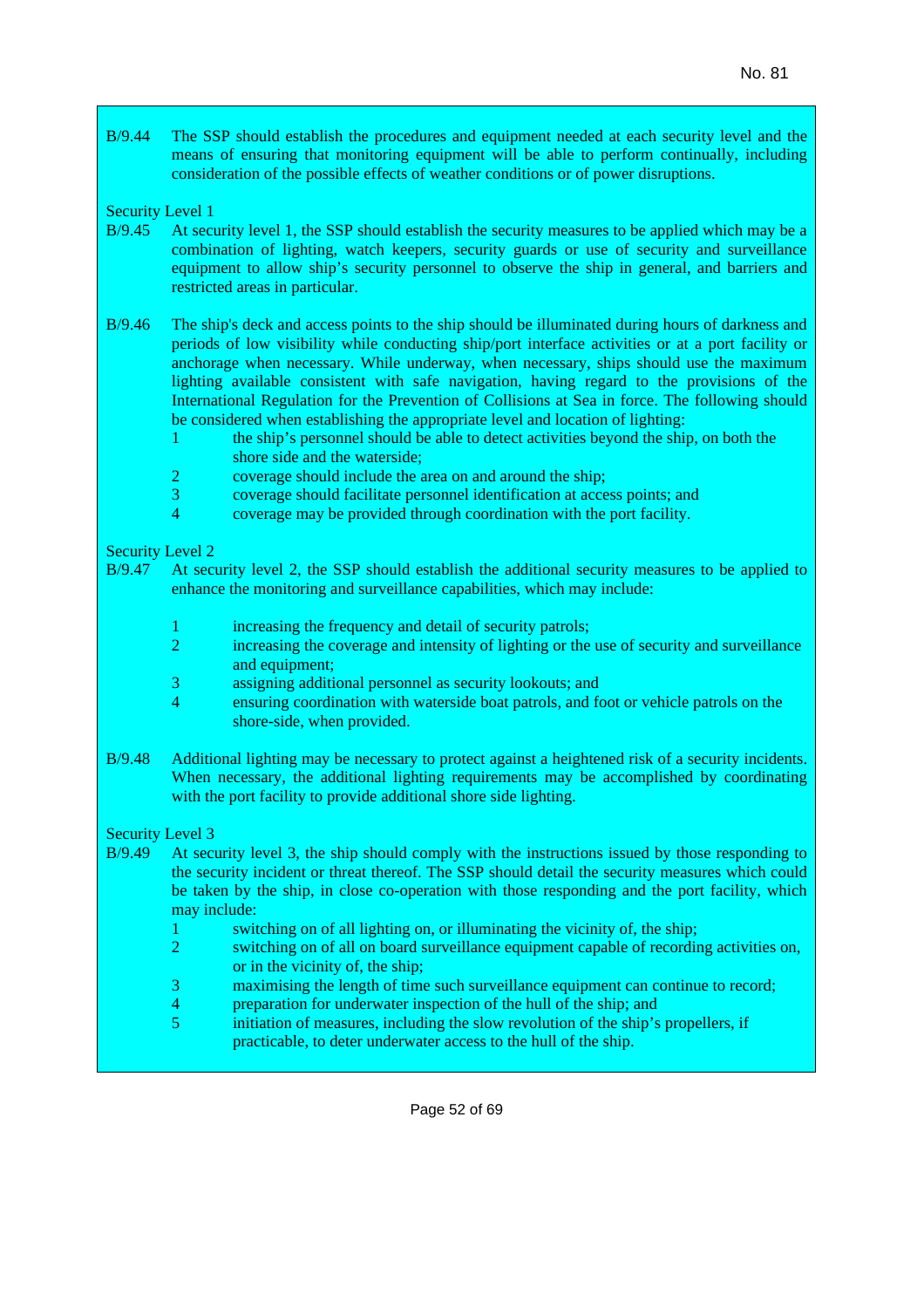**Declarations of Security**

B/9.52 The SSP should detail how requests for DoS from a port facility will be handled and the circumstances under which the ship itself should request a DoS.

**The contents of the SSP should be sufficiently detailed as to make clear how each of the above areas is to be addressed and procedures implemented onboard. For example, the sentence "***Onboard measures shall prevent unauthorized access to the ship.***" is not**

**sufficient to demonstrate compliance with the requirement of ISPS A/9.4.3.**

A**/**9.4.1 Personnel conducting internal audits of the security activities specified in the plan or evaluating its implementation shall be independent of the activities being audited unless this is impracticable due to the size and the nature of the Company or of the ship.

#### **Audit and Review**

- B/9.53 The SSP should establish how the CSO and the SSO intend to audit the continued effectiveness of the SSP and the procedure to be followed to review, update or amend the SSP.
- A**/**9.5 The Administration shall determine which changes to an approved ship security plan or to any security equipment specified in an approved plan shall not be implemented unless the relevant amendments to the plan are approved by the Administration. Any such changes shall be at least as effective as those measures prescribed in chapter XI-2 and this part of the Code.
- A**/**9.5.1 The nature of the changes to the ship security plan or the security equipment that have been specifically approved by the Administration, pursuant to section 9.5, shall be documented in a manner that clearly indicates such approval. This approval shall be available on board and shall be presented together with the International Ship Security Certificate (or the Interim International Ship Security Certificate). If these changes are temporary, once the original approved measures or equipment are reinstated, this documentation no longer needs to be retained by the ship.

**The approval and implementation of amendments to the approved SSP should be verified at each verification audit. This verification should cover every amendment to the approved SSP that has been approved by the Administration since the previous verification audit, or since the SSP was originally approved. Additional verifications for the implementation of amendments will be at the instruction of the Administration.**

- A**/**9.6 The plan may be kept in an electronic format. In such a case, it shall be protected by procedures aimed at preventing its unauthorised deletion, destruction or amendment.
- A**/**9.7 The plan shall be protected from unauthorized access or disclosure.

**Arrangements should be in place so that all interested parties have sufficient access to the relevant sections of the SSP to allow them to effectively discharge their duties under the SSP. This includes arrangements to allow officers duly authorised by Contracting Governments, as stated in SOLAS XI-2/9 ("Port State Control"), access to the plan as allowed in ISPS A/9.8.1**

A**/**9.8 Ship security plans are not subject to inspection by officers duly authorised by a Contracting Government to carry out control and compliance measures in accordance with regulation XI-2/9, save in circumstances specified in section 9.8.1.

Page 53 of 69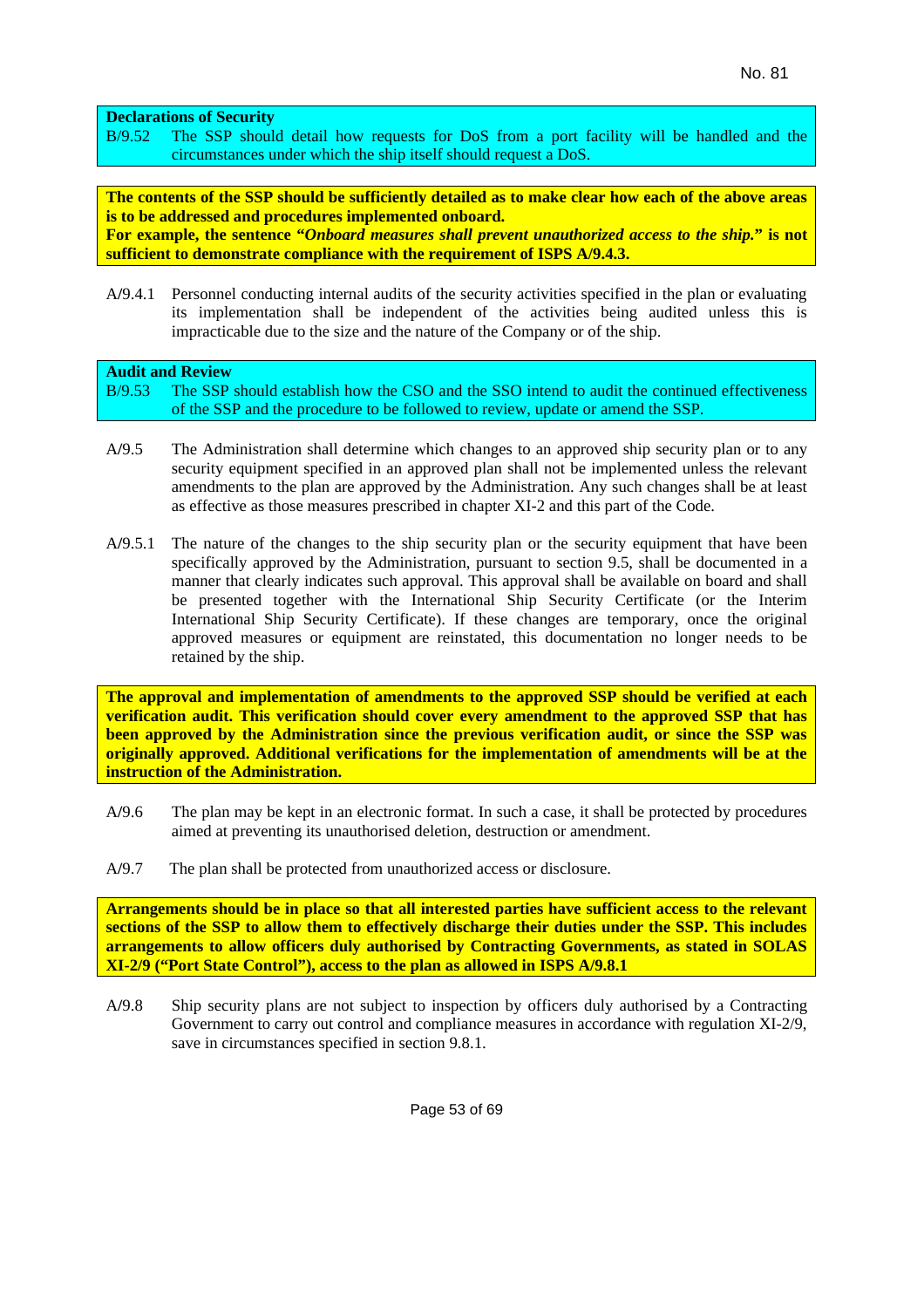A**/**9.8.1 If the officers duly authorised by a Contracting Government have clear grounds to believe that the ship is not in compliance with the requirements of chapter XI-2 or part A of this Code, and the only means to verify or rectify the non-compliance is to review the relevant requirements of the ship security plan, limited access to the specific sections of the plan relating to the noncompliance is exceptionally allowed, but only with the consent of the Contracting Government of, or the master of, the ship concerned. Nevertheless, the provisions in the plan relating to section 9.4 subsections .2, .4, .5, .7, .15, .17 and .18 of this part of the Code are considered as confidential information, and cannot be subject to inspection unless otherwise agreed by the Contracting Governments concerned.

### **Differing Security Levels**

B/9.50 The SSP should establish details of the procedures and security measures the ship could adopt if the ship is at a higher security level than that applying to a port facility.

#### **Activities not covered by the Code**

- B/9.51 The SSP should establish details of the procedures and security measures the ship should apply when:
	- 1 it is at a port of a State which is not a Contracting Government;
	- 2 it is interfacing with a ship to which this Code does not apply<sup>7</sup>;
	- 3 it is interfacing with fixed or floating platforms or a mobile drilling unit on location; or
	- 4 it is interfacing with a port or port facility which is not required to comply with chapter XI-2 and part A of this Code.

 $<sup>7</sup>$  Refer to Further Work by the International Maritime Organisation pertaining to Enhancement of</sup> Maritime Security, adopted by the Conference on Maritime Security by resolution [3].

#### **A/10 RECORDS**

- A**/**10.1 Records of the following activities addressed in the ship security plan shall be kept on board for at least the minimum period specified by the Administration, bearing in mind the provisions of regulation XI-2/9.2.3:
	- .1 training, drills and exercises;
	- .2 security threats and security incidents;
	- .3 breaches of security;
	- .4 changes in security level;
	- .5 communications relating to the direct security of the ship such as specific threats to the ship or to port facilities the ship is, or has been;
	- .6 internal audits and reviews of security activities;
	- .7 periodic review of the ship security assessment;
	- .8 periodic review of the ship security plan;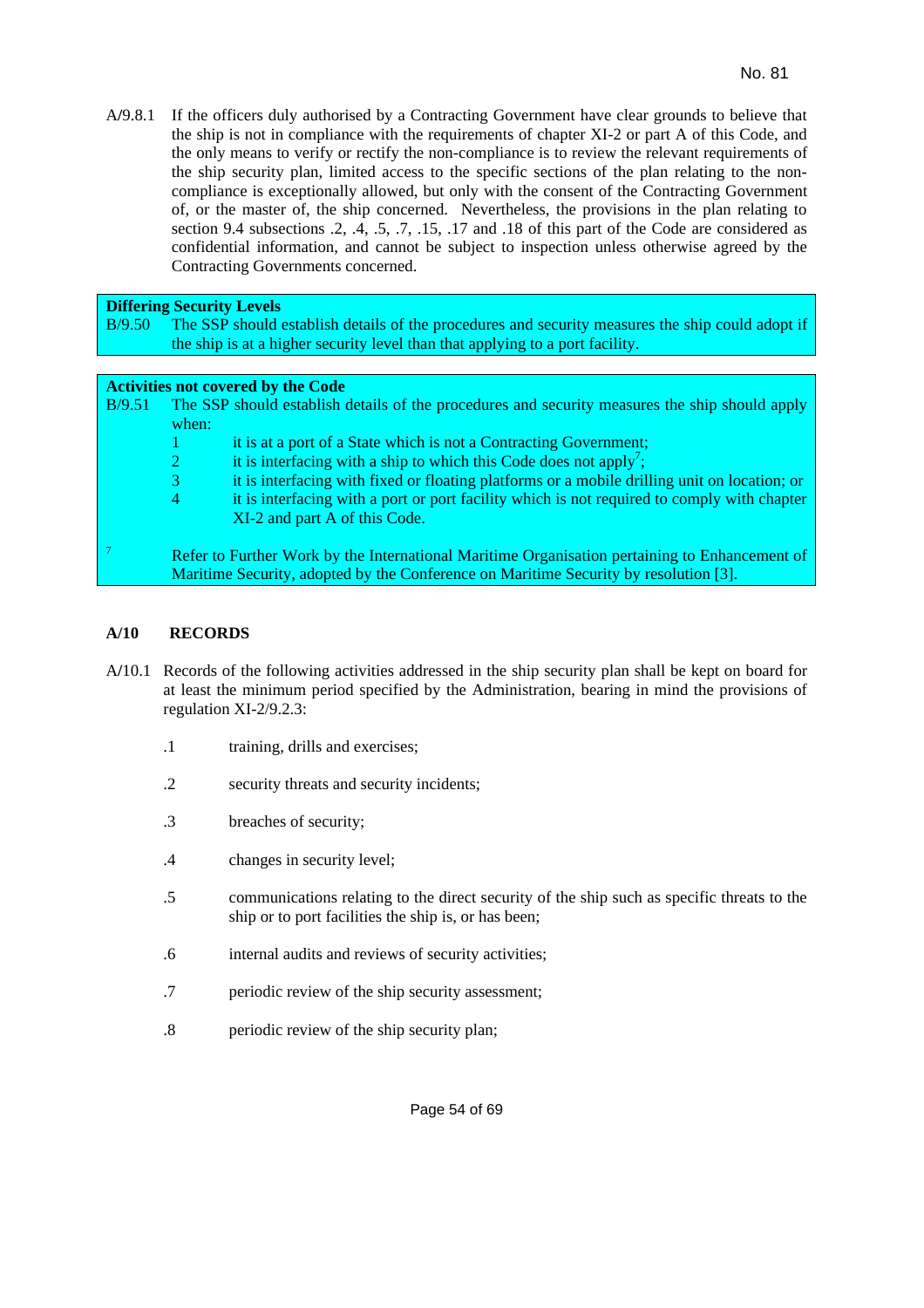- .9 implementation of any amendments to the plan; and
- .10 maintenance, calibration and testing of security equipment, if any including testing of the ship security alert system.
- A**/**10.2 The records shall be kept in the working language or languages of the ship. If the language or languages used are not English, French or Spanish, a translation into one of these languages shall be included.
- A**/**10.3 The records may be kept in an electronic format. In such a case, they shall be protected by procedures aimed at preventing their unauthorised deletion, destruction or amendment.
- A**/**10.4 The records shall be protected from unauthorized access or disclosure.
- B/10.1 Records should be available to duly authorized officers of Contracting Governments to verify that the provisions of ship security plans are being implemented.
- B/10.2 Records may be kept in any format but should be protect from unauthorized access or disclosure.

**Section 10 details the minimum records that must be retained onboard. It is unlikely that full compliance with the ISPS Code can be verified by these records alone.**

**The company should have a procedure in place and implemented for the control of records. Auditors should ensure that sufficient records are available so that compliance, as required by ISPS 19.1.1.1, can be verified.**

## **A/11 COMPANY SECURITY OFFICER**

- A**/**11.1 The Company shall designate a company security officer. A person designated as the company security officer may act as the company security officer for one or more ships, depending on the number or types of ships the Company operates provided it is clearly identified for which ships this person is responsible. A Company may, depending on the number or types of ships they operate designate several persons as company security officers provided it is clearly identified for which ships each person is responsible.
- A**/**11.2 In addition to those specified elsewhere in this part of the Code, the duties and responsibilities of the company security officer shall include, but are not limited to:
	- .1 advising the level of threats likely to be encountered by the ship, using appropriate security assessments and other relevant information;
	- .2 ensuring that ship security assessments are carried out;
	- .3 ensuring the development, the submission for approval, and thereafter the implementation and maintenance of the ship security plan;
	- .4 ensuring that the ship security plan is modified, as appropriate, to correct deficiencies and satisfy the security requirements of the individual ship;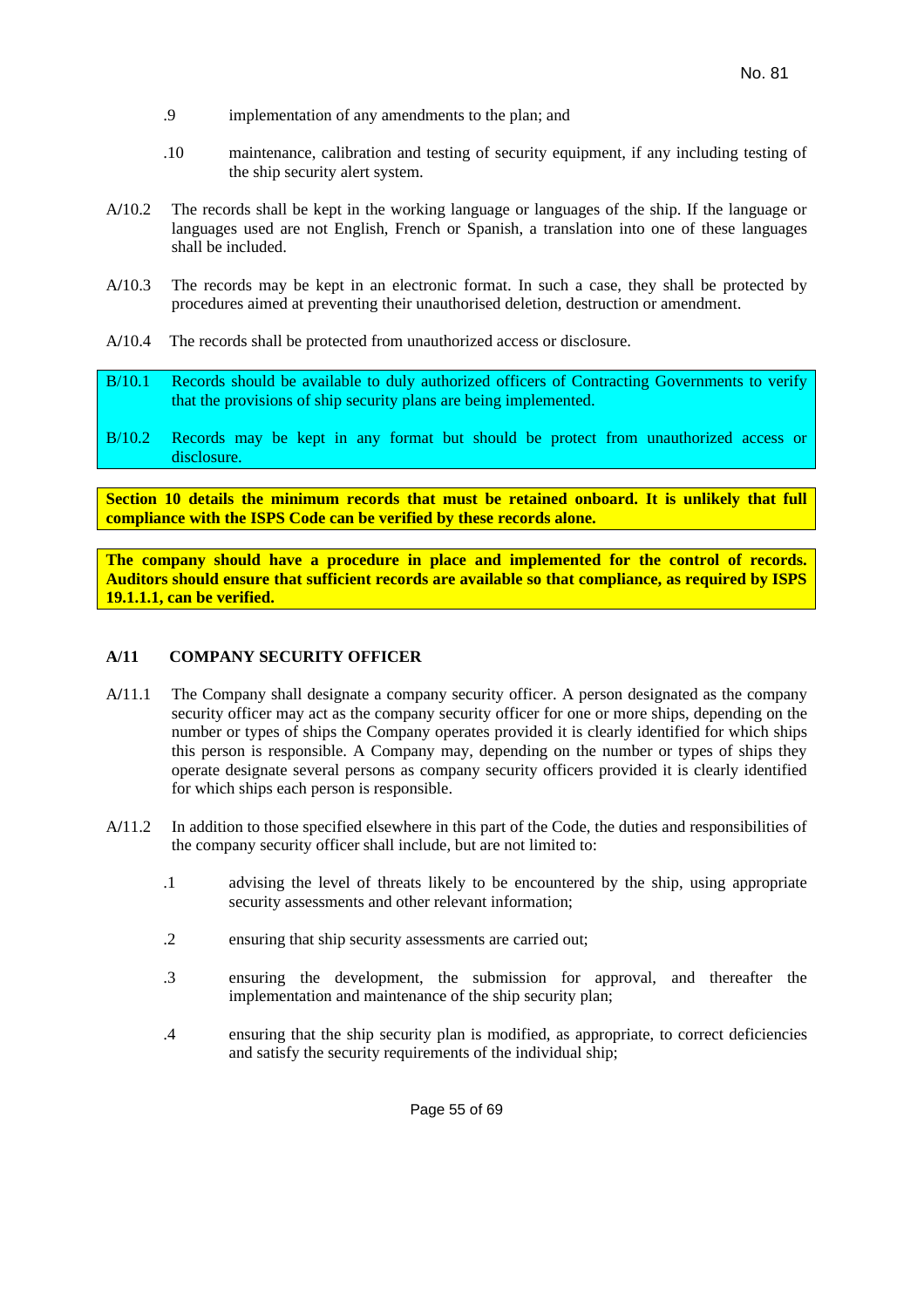- .5 arranging for internal audits and reviews of security activities;
- .6 arranging for the initial and subsequent verifications of the ship by the Administration or the recognised security organisation;
- .7 ensuring that deficiencies and non-conformities identified during internal audits, periodic reviews, security inspections and verifications of compliance are promptly addressed and dealt with;
- .8 enhancing security awareness and vigilance;
- .9 ensuring adequate training for personnel responsible for the security of the ship;
- .10 ensuring effective communication and co-operation between the ship security officer and the relevant port facility security officers;
- .11 ensuring consistency between security requirements and safety requirement;
- .12 ensuring that, if sister-ship or fleet security plans are used, the plan for each ship reflects the ship-specific information accurately; and
- .13 ensuring that any alternative or equivalent arrangements approved for a particular ship or group of ships are implemented and maintained.

B/Relevant guidance is provided under sections 8, 9 and 13.

### **A/12 SHIP SECURITY OFFICER**

A**/**12.1 A ship security officer shall be designated on each ship.

**The Ship Security Officer (SSO) shall have the authority onboard to enable the stated duties and responsibilities to be carried out effectively.**

- A**/**12.2 In addition to those specified elsewhere in this part of the Code, the duties and responsibilities of the ship security officer shall include, but are not limited to:
	- .1 undertaking regular security inspections of the ship to ensure that appropriate security measures are maintained;
	- .2 maintaining and supervising the implementation of the ship security plan, including any amendments to the plan;
	- .3 co-ordinating the security aspects of the handling of cargo and ship's stores with other shipboard personnel and with the relevant port facility security officers;
	- .4 proposing modifications to the ship security plan;
	- .5 reporting to the Company Security Officer any deficiencies and non-conformities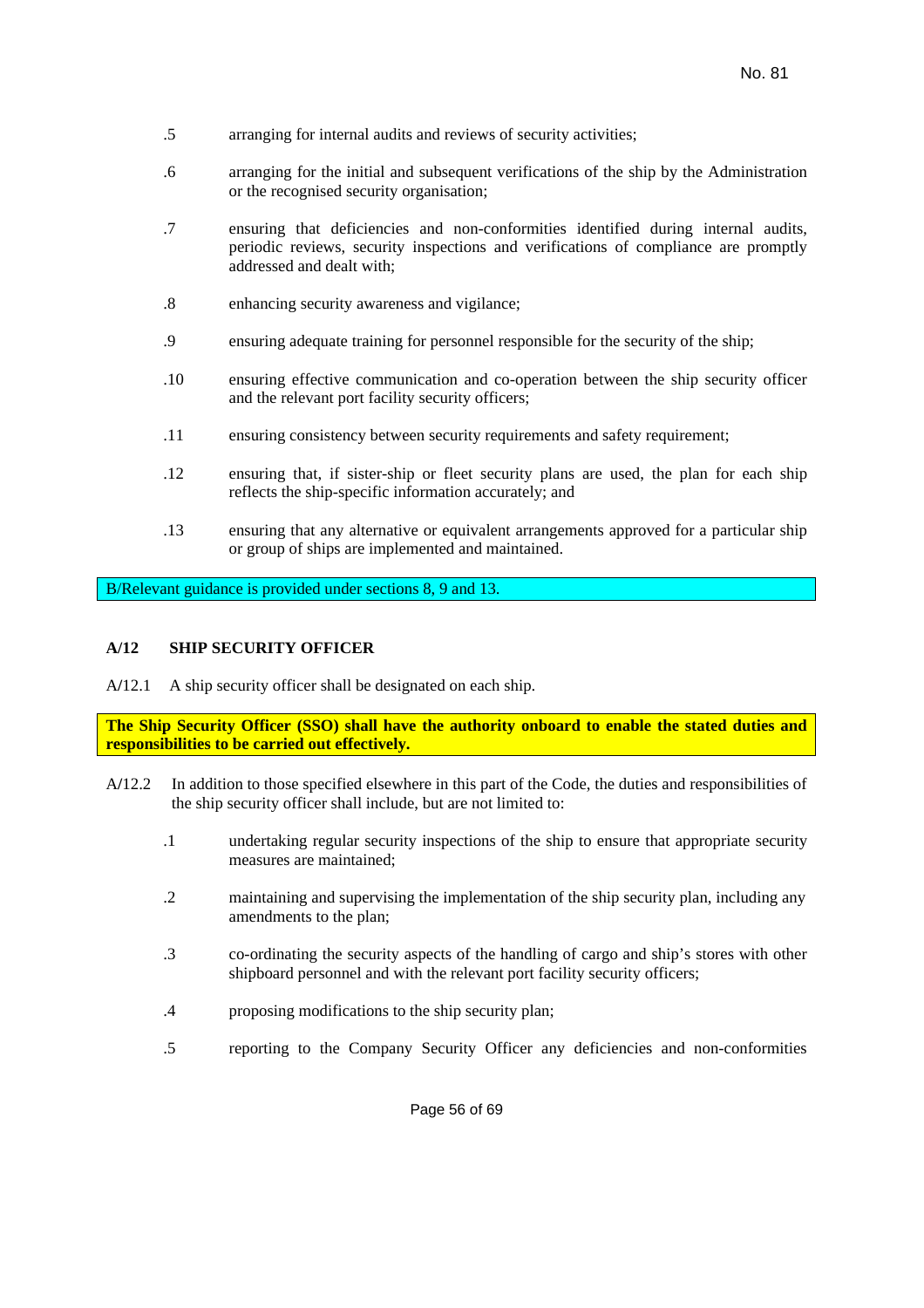identified during internal audits, periodic reviews, security inspections and verifications of compliance and implementing any corrective actions;

- .6 enhancing security awareness and vigilance on board;
- .7 ensuring that adequate training has been provided to shipboard personnel, as appropriate;
- .8 reporting all security incidents;
- .9 co-ordinating implementation of the ship security plan with the company security officer and the relevant port facility security officer; and
- .10 ensuring that security equipment is properly operated, tested, calibrated and maintained, if any.

B/Relevant guidance is provided under sections 8, 9 and 13.

**The Auditor should confirm by interview with the SSO, and others, that these duties and responsibilities are understood both in general terms and how they are applied to this ship.**

## **A/13 TRAINING, DRILLS AND EXERCISES ON SHIP SECURITY**

A**/**13.1 The company security officer and appropriate shore-based personnel shall have knowledge and have received training, taking into account the guidance given in part B of this Code.

| B/13.1 | The Company Security Officer (CSO) and appropriate shore based Company personnel, and the<br>Ship Security Officer (SSO), should have knowledge of, and receive training, in some or all of<br>the following, as appropriate: |                                                                                         |  |  |                |                                                                |
|--------|-------------------------------------------------------------------------------------------------------------------------------------------------------------------------------------------------------------------------------|-----------------------------------------------------------------------------------------|--|--|----------------|----------------------------------------------------------------|
|        |                                                                                                                                                                                                                               |                                                                                         |  |  |                | security administration;                                       |
|        |                                                                                                                                                                                                                               |                                                                                         |  |  | $\overline{2}$ | relevant international conventions, codes and recommendations; |
|        | 3                                                                                                                                                                                                                             | relevant Government legislation and regulations;                                        |  |  |                |                                                                |
|        | $\overline{4}$                                                                                                                                                                                                                | responsibilities and functions of other security organisations;                         |  |  |                |                                                                |
|        | 5                                                                                                                                                                                                                             | methodology of ship security assessment;                                                |  |  |                |                                                                |
|        | 6                                                                                                                                                                                                                             | methods of ship security surveys and inspections;                                       |  |  |                |                                                                |
|        | $\overline{\mathcal{L}}$                                                                                                                                                                                                      | ship and port operations and conditions;                                                |  |  |                |                                                                |
|        | 8                                                                                                                                                                                                                             | ship and port facility security measures;                                               |  |  |                |                                                                |
|        | 9                                                                                                                                                                                                                             | emergency preparedness and response and contingency planning;                           |  |  |                |                                                                |
|        | 10                                                                                                                                                                                                                            | instruction techniques for security training and education, including security measures |  |  |                |                                                                |
|        |                                                                                                                                                                                                                               | and procedures;                                                                         |  |  |                |                                                                |
|        | 11                                                                                                                                                                                                                            | handling sensitive security related information and security related communications;    |  |  |                |                                                                |
|        | 12                                                                                                                                                                                                                            | knowledge of current security threats and patterns;                                     |  |  |                |                                                                |
|        | 13                                                                                                                                                                                                                            | recognition and detection of weapons, dangerous substances and devices;                 |  |  |                |                                                                |
|        | 14                                                                                                                                                                                                                            | recognition, on a non discriminatory basis, of characteristics and behavioural patterns |  |  |                |                                                                |
|        |                                                                                                                                                                                                                               | of persons who are likely to threaten security;                                         |  |  |                |                                                                |
|        | 15                                                                                                                                                                                                                            | techniques used to circumvent security measures;                                        |  |  |                |                                                                |
|        | 16                                                                                                                                                                                                                            | security equipment and systems and their operational limitations;                       |  |  |                |                                                                |
|        | 17                                                                                                                                                                                                                            | methods of conducting audits, inspection, control and monitoring;                       |  |  |                |                                                                |
|        | 18                                                                                                                                                                                                                            | methods of physical searches and non-intrusive inspections;                             |  |  |                |                                                                |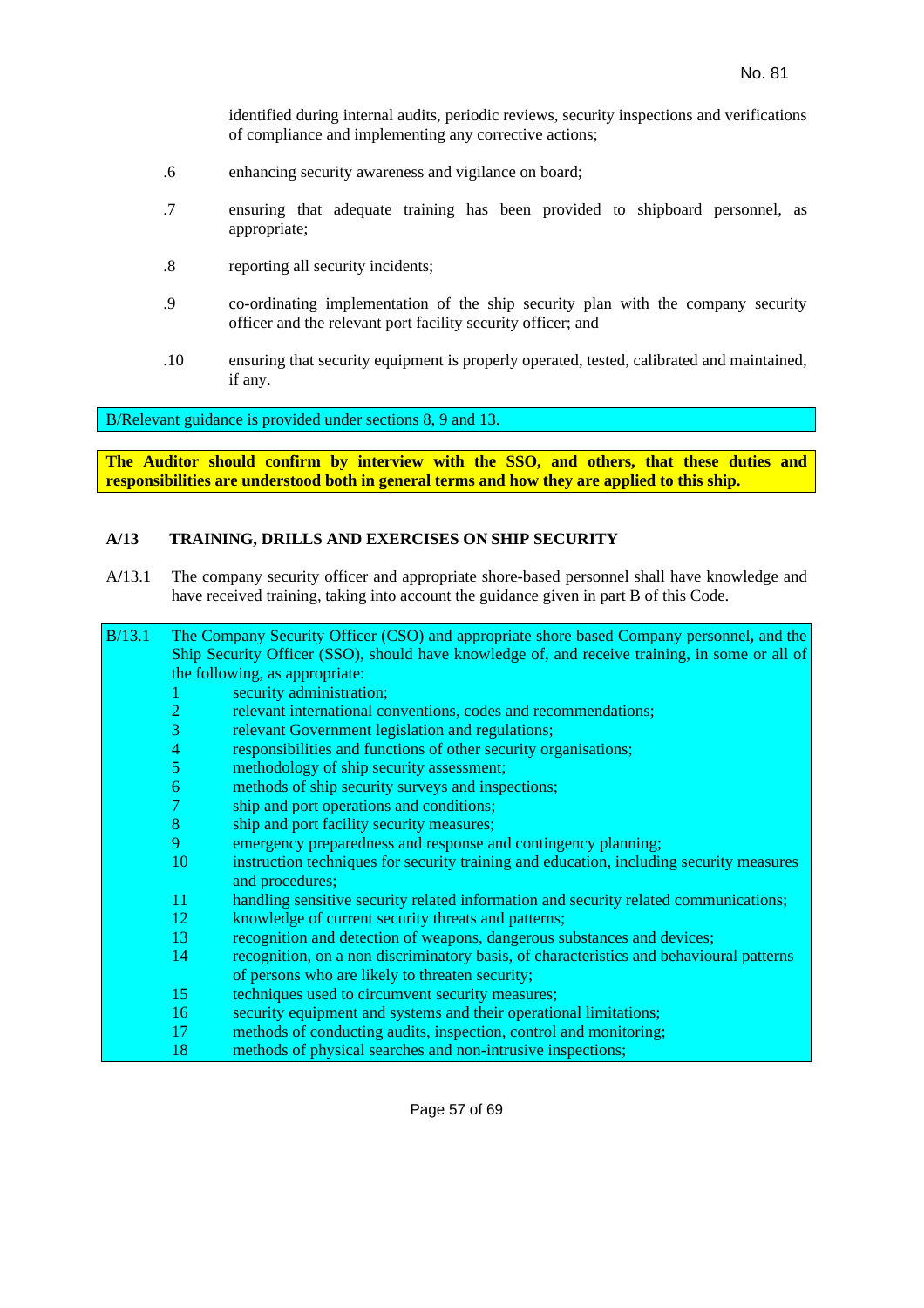19 security drills and exercises, including drills and exercises with port facilities; and 20 assessment of security drills and exercises.

A**/**13.2 The ship security officer shall have knowledge and have received training, taking into account the guidance given in part B of this Code.

| B/13.2 | In addition the SSO should have adequate knowledge of, and receive training, in some or all of<br>the following, as appropriate: |                                                                                                         |  |
|--------|----------------------------------------------------------------------------------------------------------------------------------|---------------------------------------------------------------------------------------------------------|--|
|        |                                                                                                                                  |                                                                                                         |  |
|        |                                                                                                                                  | the ship security plan and related procedures (including scenario-based training on how<br>to respond); |  |
|        |                                                                                                                                  | crowd management and control techniques;                                                                |  |
|        | $\overline{4}$                                                                                                                   | operations of security equipment and systems; and                                                       |  |
|        |                                                                                                                                  | testing, calibration and whilst at sea maintenance of security equipment and systems.                   |  |

**There should be evidence onboard that the SSO has received training in the areas identified in ISPS A/12.2. The effectiveness of this training should be ascertained by means that may include interview with the SSO.**

A**/**13.3 Shipboard personnel having specific security duties and responsibilities shall understand their responsibilities for ship security as described in the ship security plan and shall have sufficient knowledge and ability to perform their assigned duties, taking into account the guidance given in Part B of this Code.

| B/13.3 | Shipboard personnel having specific security duties should have sufficient knowledge and        |                                                                                         |  |
|--------|-------------------------------------------------------------------------------------------------|-----------------------------------------------------------------------------------------|--|
|        | ability to perform their assigned duties, including, as appropriate:                            |                                                                                         |  |
|        |                                                                                                 | knowledge of current security threats and patterns;                                     |  |
|        | $\overline{2}$                                                                                  | recognition and detection of weapons, dangerous substances and devices;                 |  |
|        | 3                                                                                               | recognition of characteristics and behavioural patterns of persons who are likely to    |  |
|        |                                                                                                 | threaten security;                                                                      |  |
|        | 4                                                                                               | techniques used to circumvent security measures;                                        |  |
|        | 5                                                                                               | crowd management and control techniques;                                                |  |
|        | 6                                                                                               | security related communications;                                                        |  |
|        | $\tau$                                                                                          | knowledge of the emergency procedures and contingency plans;                            |  |
|        | 8                                                                                               | operations of security equipment and systems;                                           |  |
|        | 9                                                                                               | testing, calibration and whilst at sea maintenance of security equipment and systems,   |  |
|        | 10                                                                                              | inspection, control, and monitoring techniques; and                                     |  |
|        | 11                                                                                              | methods of physical searches of persons, personal effects, baggage, cargo, and ship's   |  |
|        |                                                                                                 | stores.                                                                                 |  |
| B/13.4 | All other shipboard personnel should have sufficient knowledge of and be familiar with relevant |                                                                                         |  |
|        | provisions of the SSP, including:                                                               |                                                                                         |  |
|        |                                                                                                 | the meaning and the consequential requirements of the different security levels;        |  |
|        | $\overline{c}$                                                                                  | knowledge of the emergency procedures and contingency plans;                            |  |
|        | 3                                                                                               | recognition and detection of weapons, dangerous substances and devices;                 |  |
|        | $\overline{4}$                                                                                  | recognition, on a non discriminatory basis, of characteristics and behavioural patterns |  |
|        |                                                                                                 | of persons who are likely to threaten security; and                                     |  |
|        | 5                                                                                               | techniques used to circumvent security measures.                                        |  |

**All crew onboard should have received security familiarization training appropriate to their**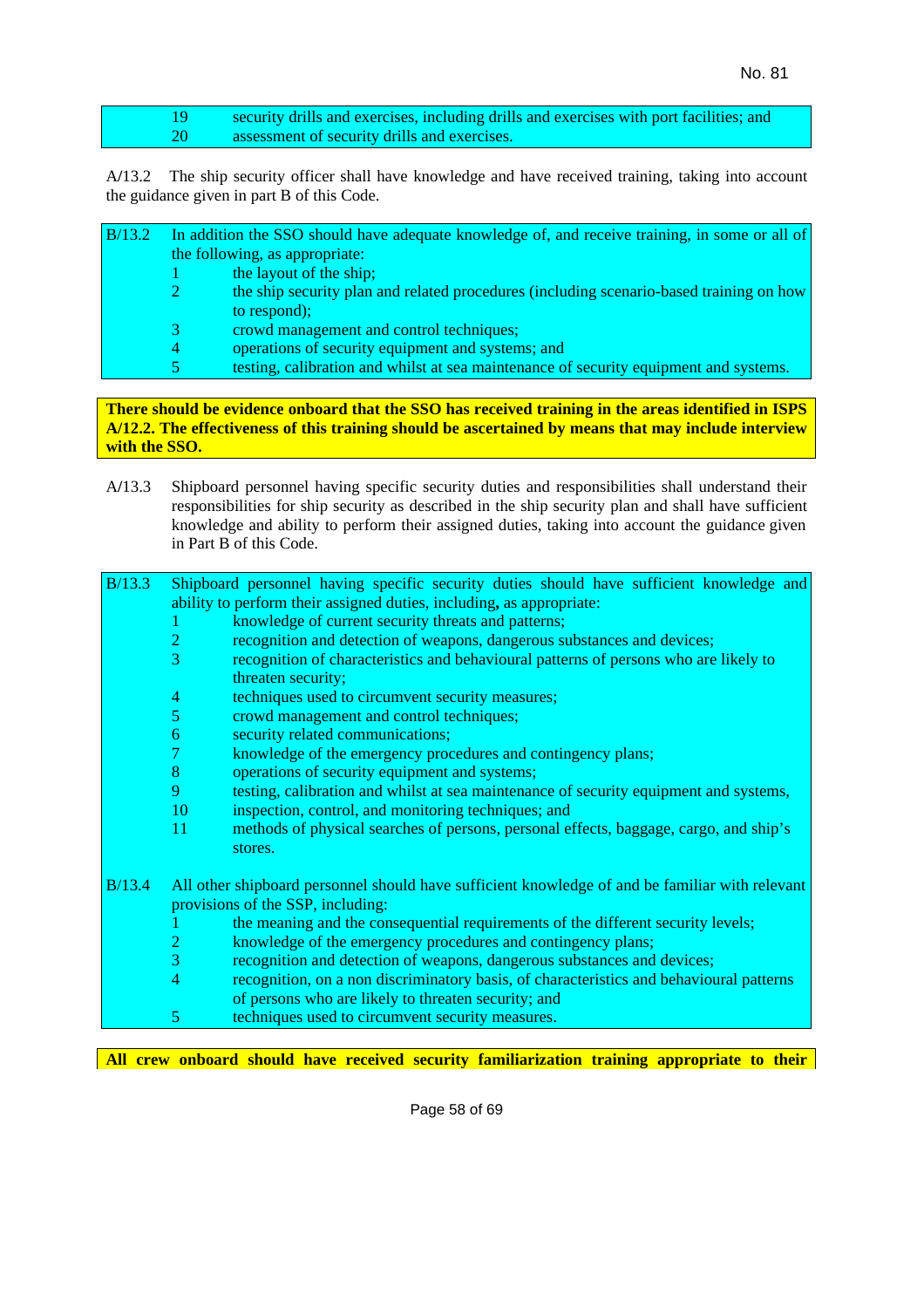**assigned security duties. The training should be documented to allow the auditor to verify that it has been carried out in a timely manner. Effectiveness of this training may be verified by interview.**

- A**/**13.4 To ensure the effective implementation of the ship security plan, drills shall be carried out at appropriate intervals taking into account the ship type, ship personnel changes, port facilities to be visited and other relevant circumstances, taking into account guidance given in part B of this Code.
- B/13.5 The objective of drills and exercises is to ensure that shipboard personnel are proficient in all assigned security duties at all security levels and the identification of any security related deficiencies, which need to be addressed.
- B/13.6 To ensure the effective implementation of the provisions of the ship security plan, drills should be conducted at least once every three months. In addition, in cases where more than 25 percent of the ship's personnel has been changed, at any one time, with personnel that has not previously participated in any drill on that ship, within the last 3 months, a drill should be conducted within one week of the change. These drills should test individual elements of the plan such as those security threats listed in paragraph 8.9.

**Drills and exercises should be conducted at the frequencies stated in Part B of the Code.**

- A**/**13.5 The company security officer shall ensure the effective coordination and implementation of ship security plans by participating in exercises at appropriate intervals, taking into account the guidance given in part B of this Code.
- B/13.7 Various types of exercises which may include participation of company security officers, port facility security officers, relevant authorities of Contracting Governments as well as ship security officers, if available, should be carried out at least once each calendar year with no more than 18 months between the exercises. These exercises should test communications, coordination, resource availability, and response. These exercises may be:
	- 1 full scale or live;
	- 2 tabletop simulation or seminar; or
	- 3 combined with other exercises held such as search and rescue or emergency response exercises.
- B/13.8 Company participation in an exercise with another Contracting Government should be recognised by the Administration.

**Records should be available for all drills carried out on board the ship, including those which involved the company in compliance with ISPS A/13.5**

# **14 PORT FACILITY SECURITY TO 18 "TRAINING FOR PORT FACILITIES"**

**There should be a process by which the ship can receive basic port security information prior to arrival.**

# **A/19 VERIFICATION AND CERTIFICATION FOR SHIPS**

**A/19.1 Verifications**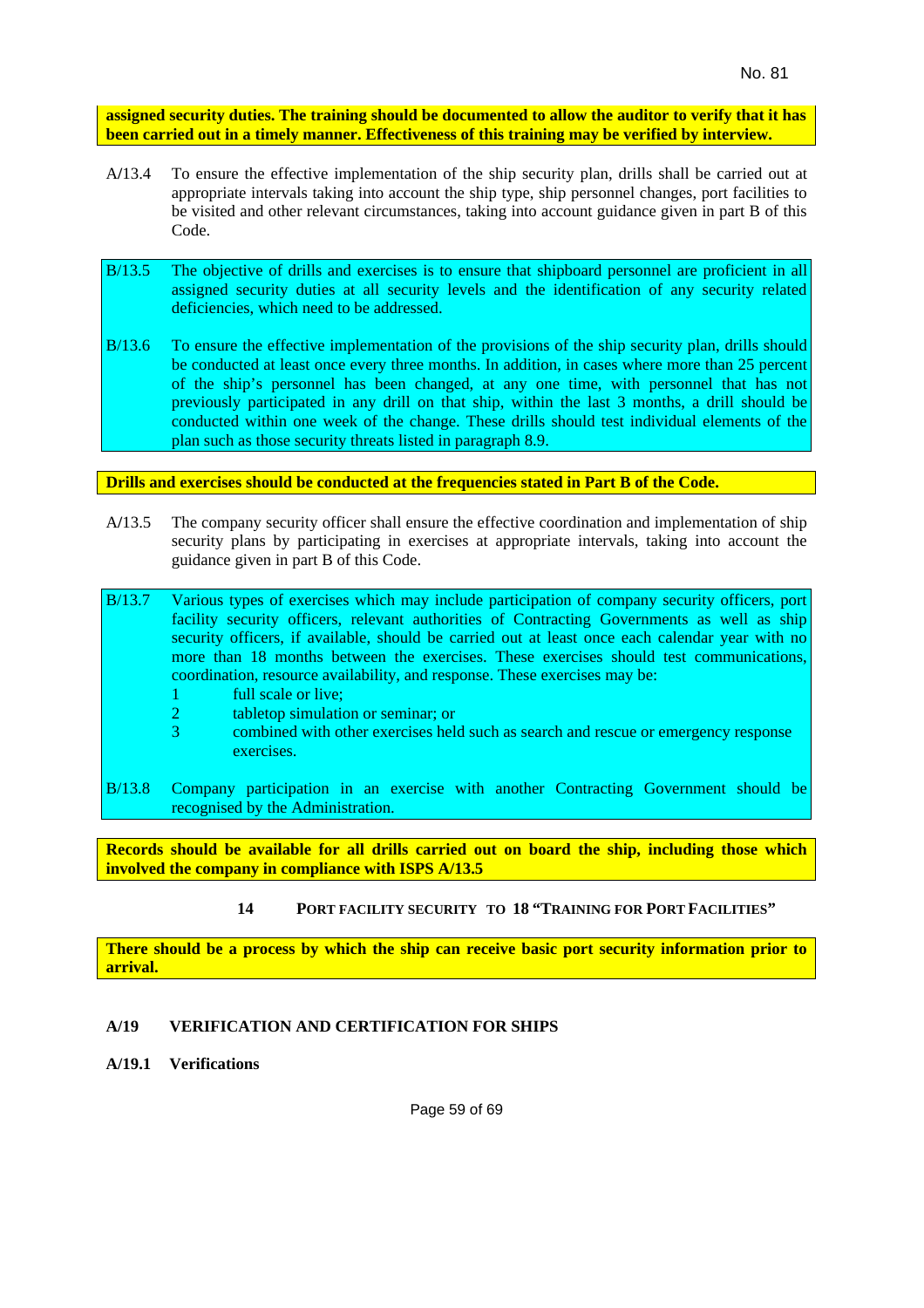- A**/**19.1.1 Each ship to which this part of the Code applies shall be subject to the verifications specified below:
	- .1 an initial verification before the ship is put in service or before the certificate required under section 19.2 is issued for the first time, which shall include a complete verification of its security system and any associated security equipment covered by the relevant provisions of chapter XI-2, this part of the Code and the approved ship security plan. This verification shall ensure that the security system and any associated security equipment of the ship fully complies with the applicable requirements of chapter XI-2 and this part of the Code, is in satisfactory condition and fit for the service for which the ship is intended;
	- .2 a renewal verification at intervals specified by the Administration, but not exceeding five years, except where section 19.3.1 or 19.3.4 is applicable. This verification shall ensure that the security system and any associated security equipment of the ship fully complies with the applicable requirements of chapter XI-2, this part of the Code and the approved Ship Security Plan, is in satisfactory condition and fit for the service for which the ship is intended;

**The use of the term "fully complies" in Section 19.1.1.1 and 19.1.1.2 means that a certificate cannot be issued unless ALL the requirements of the approved SSP are fully implemented and any associated security equipment and systems are present and fit for purpose. If the auditor identifies through objective evidence non-compliance in the approved SSP, this shall be communicated to the company, the Administration and the organisation that approved the plan. In such cases an ISSC shall not be issued until it can be shown that the security system, and any associated security equipment of the ship, is in all respects satisfactory and that the ship complies with the applicable requirements of chapter XI-2 of the Convention and part A and B of the ISPS Code.**

- .3 at least one intermediate verification. If only one intermediate verification is carried out it shall take place between the second and third anniversary date of the certificate as defined in regulation I/2(n). The intermediate verification shall include inspection of the security system and any associated security equipment of the ship to ensure that it remains satisfactory for the service for which the ship is intended. Such intermediate verification shall be endorsed on the certificate;
- .4 any additional verifications as determined by the Administration.
- A**/**19.1.2 The verifications of ships shall be carried out by officers of the Administration. The Administration may, however, entrust the verifications to a recognized security organization referred to in regulation XI-2/1.
- A**/**19.1.3 In every case, the Administration concerned shall fully guarantee the completeness and efficiency of the verification and shall undertake to ensure the necessary arrangements to satisfy this obligation.
- A**/**19.1.4 The security system and any associated security equipment of the ship after verification shall be maintained to conform with the provisions of regulations XI-2/4.2 and XI-2/6, this part of the Code and the approved ship security plan. After any verification under section 19.1.1 has been completed, no changes shall be made in security system and in any associated security equipment or the approved ship security plan without the sanction of the Administration.

Page 60 of 69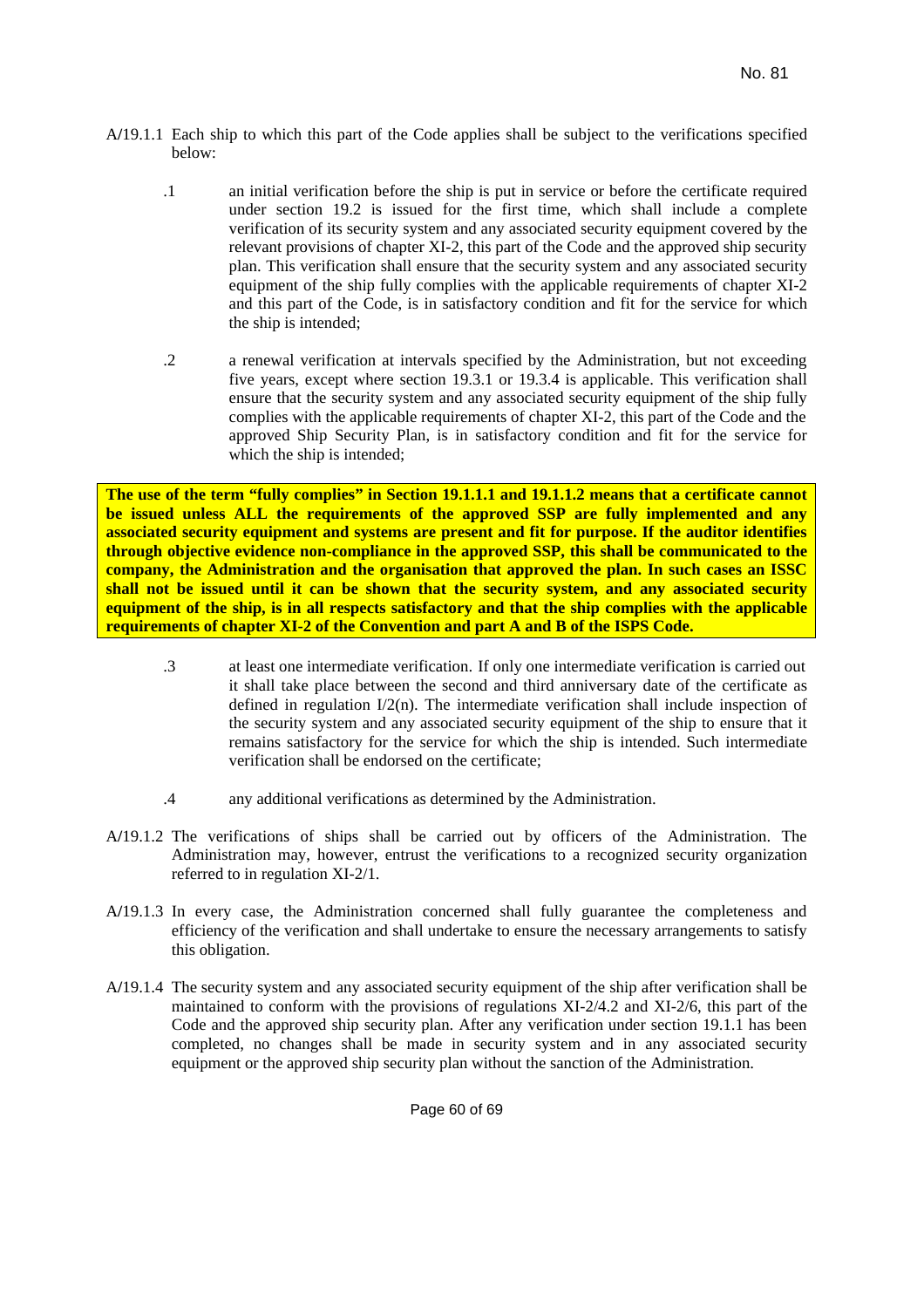**At the Initial, Intermediate, Renewal and any additional verification, the auditor shall verify through a representative sample that at all security equipment and systems has been maintained and calibrated in accordance with the provisions of the SSP and the manufacturers' instructions.**

#### **A/19.2 Issue or endorsement of certificate**

- A**/**19.2.1 An International Ship Security Certificate shall be issued after the initial or renewal verification in accordance with the provisions of section 19.1.
- A**/**19.2.2 Such certificate shall be issued or endorsed either by the Administration or by the a recognized security organization acting on behalf of the Administration.
- A**/**19.2.3 Another Contracting Government may, at the request of the Administration, cause the ship to be verified and, if satisfied that the provisions of section 19.1.1 are complied with, shall issue or authorize the issue of an International Ship Security Certificate to the ship and, where appropriate, endorse or authorize the endorsement of that certificate on the ship, in accordance with this Code.
- A**/**19.2.3.1A copy of the certificate and a copy of the verification report shall be transmitted as soon as possible to the requesting Administration.
- A**/**19.2.3.2A certificate so issued shall contain a statement to the effect that it has been issued at the request of the Administration and it shall have the same force and receive the same recognition as the certificate issued under section 19.2.2.
- A**/**19.2.4 The International Ship Security Certificate shall be drawn up in a form corresponding to the model given in the appendix to this Code. If the language used is not English, French or Spanish, the text shall include a translation into one of these languages.

## **No additional guidance.**

#### **A/19.3 Duration and validity of certificate**

A**/**19.3.1 An International Ship Security Certificate shall be issued for a period specified by the Administration which shall not exceed five years.

**On completion of an audit, and to facilitate the review process by the audit organisation, a certificate with validity not exceeding five (5) months may be issued by the auditor.**

- A**/**19.3.2 When the renewal verification is completed within three months before the expiry date of the existing certificate, the new certificate shall be valid from the date of completion of the renewal verification to a date not exceeding five years from the date of expiry of the existing certificate.
- A**/**19.3.2.1When the renewal verification is completed after the expiry date of the existing certificate, the new certificate shall be valid from the date of completion of the renewal verification to a date not exceeding five years from the date of expiry of the existing certificate.
- A**/**19.3.2.2When the renewal verification is completed more than three months before the expiry date of the existing certificate, the new certificate shall be valid from the date of completion of the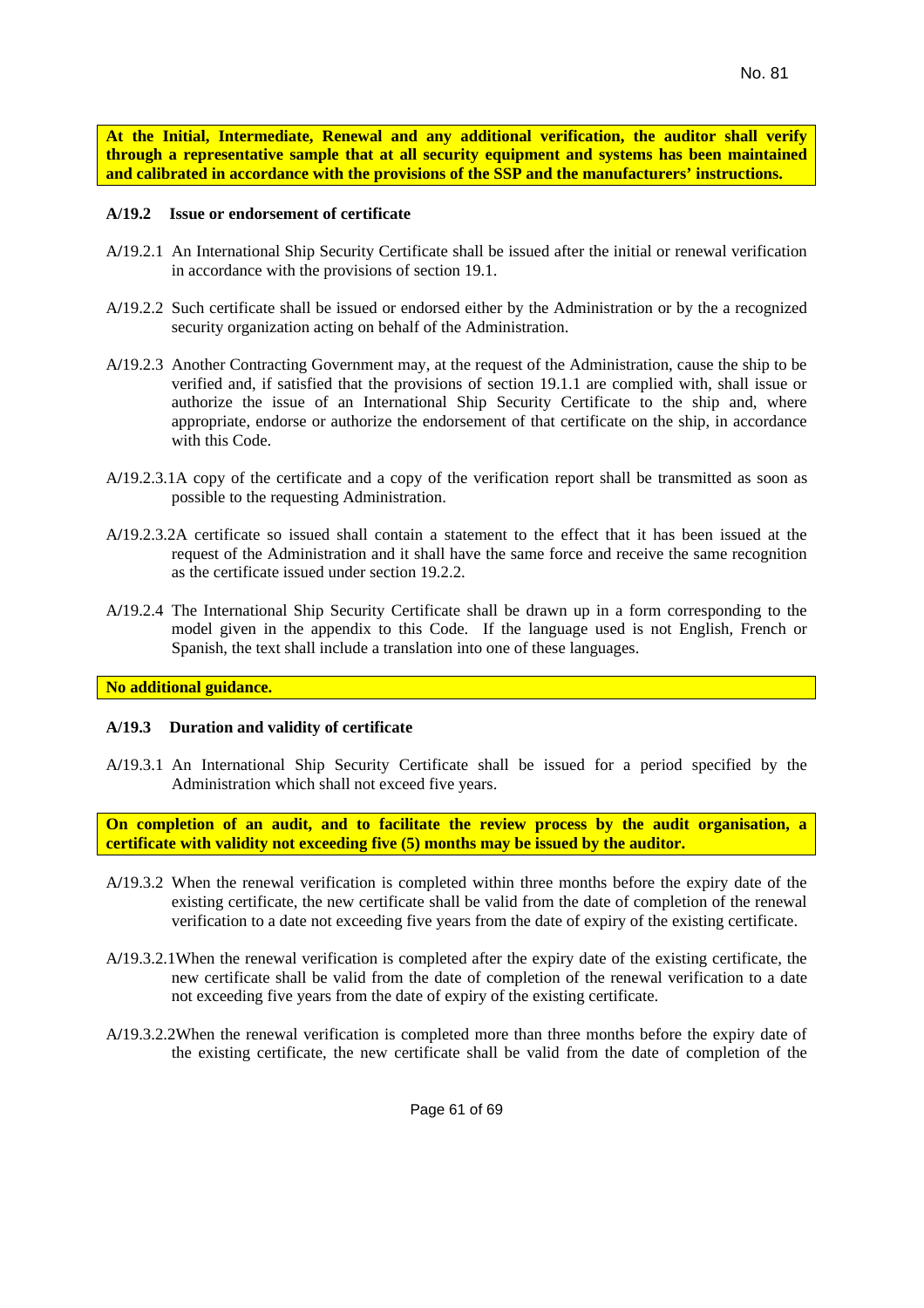renewal verification to a date not exceeding five years from the date of completion of the renewal verification.

- A**/**19.3.3 If a certificate is issued for a period of less than five years, the Administration may extend the validity of the certificate beyond the expiry date to the maximum period specified in section 19.3.1, provided that the verifications referred to in section 19.1.1 applicable when a certificate is issued for a period of five years are carried out as appropriate.
- A**/**19.3.4 If a renewal verification has been completed and a new certificate cannot be issued or placed on board the ship before the expiry date of the existing certificate, the Administration or recognized security organization acting on behalf of the Administration may endorse the existing certificate and such a certificate shall be accepted as valid for a further period which shall not exceed five months from the expiry date.
- A**/**19.3.5 If a ship at the time when a certificate expires is not in a port in which it is to be verified, the Administration may extend the period of validity of the certificate but this extension shall be granted only for the purpose of allowing the ship to complete its voyage to the port in which it is verified, and then only in cases where it appears proper and reasonable to do so. No certificate shall be extended for a period longer than three months, and the ship to which an extension is granted shall not, on its arrival in the port in which it is to be verified, be entitled by virtue of such extension to leave that port without having a new certificate. When the renewal verification is completed, the new certificate shall be valid to a date not exceeding five years from the expiry date of the existing certificate before the extension was granted.
- A**/**19.3.6 A certificate issued to a ship engaged on short voyages which has not been extended under the foregoing provisions of this section may be extended by the Administration for a period of grace of up to one month from the date of expiry stated on it. When the renewal verification is completed, the new certificate shall be valid to a date not exceeding five years from the date of expiry of the existing certificate before the extension was granted.
- A**/**19.3.7 If an intermediate verification is completed before the period specified in section 19.1.1, then:
	- .1 the expiry date shown on the certificate shall be amended by endorsement to a date which shall not be more than three years later than the date on which the intermediate verification was completed;
	- .2 the expiry date may remain unchanged provided one or more additional verifications are carried out so that the maximum intervals between the verifications prescribed by section 19.1.1 are not exceeded.

A**/**19.3.8 A certificate issued under section 19.2 shall cease to be valid in any of the following cases:

- .1 if the relevant verifications are not completed within the periods specified under section 19.1.1;
- .2 if the certificate is not endorsed in accordance with section 19.1.1.3 and 19.3.7.2 if applicable;
- .3 when a Company assumes the responsibility for the operation of a ship not previously operated by that Company; and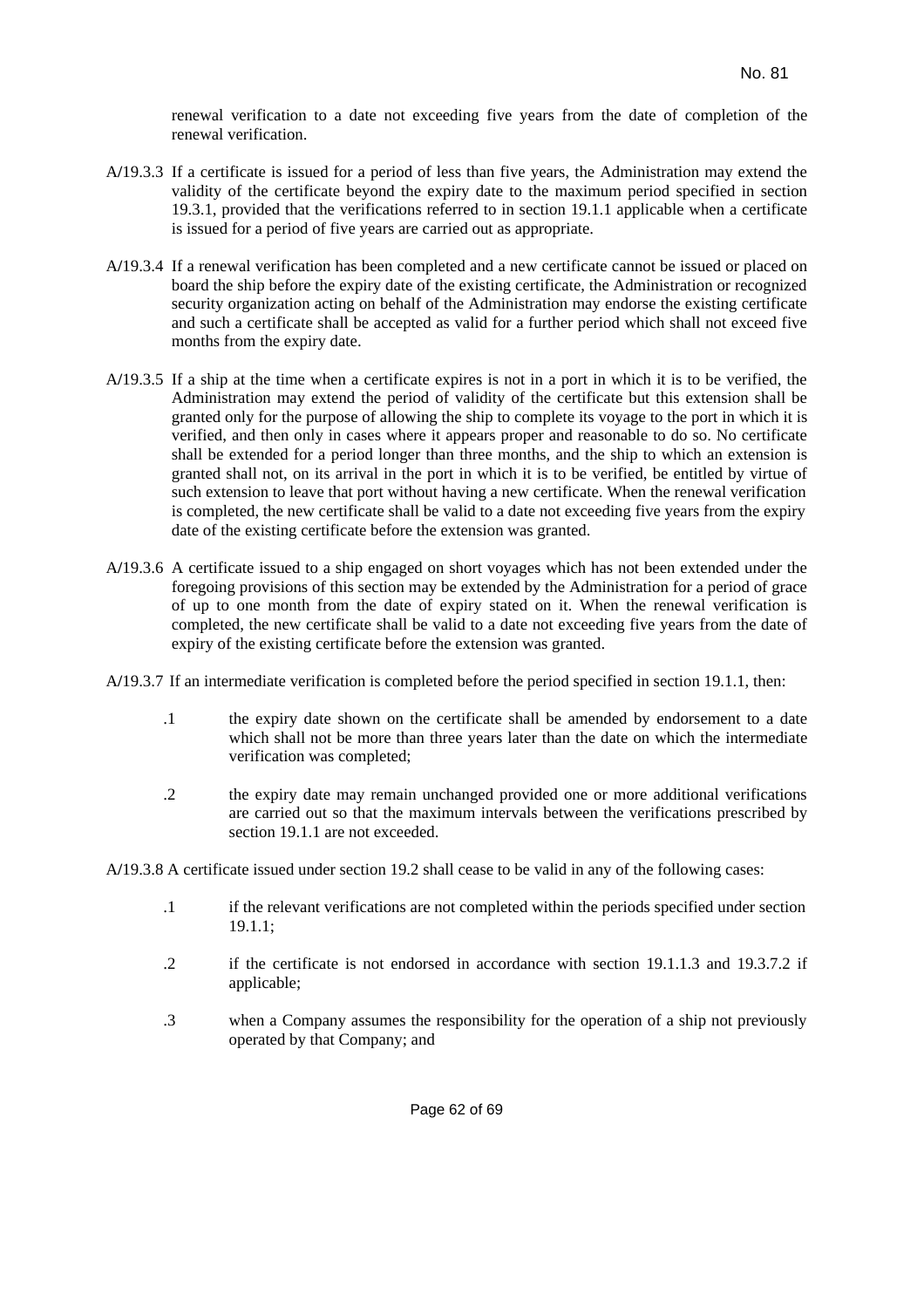.4 upon transfer of the ship to the flag of another State.

A**/**19.3.9 In the case of:

- .1 a transfer of a ship to the flag of another Contracting Government, the Contracting Government whose flag the ship was formerly entitled to fly shall, as soon as possible, transmit to the receiving Administration copies of, or all information relating to, the International Ship Security Certificate carried by the ship before the transfer and copies of available verification reports, or
- .2 a Company that assumes responsibility for the operation of a ship not previously operated by that Company, the previous Company shall as soon as possible, transmit to the receiving Company copies of any information related to the International Ship Security Certificate or to facilitate the verifications described in section 19.4.2.

## **A/19.4 Interim certification**

- A**/**19.4.1 The certificates specified in section 19.2 shall be issued only when the Administration issuing the certificate is fully satisfied that the ship complies with the requirements of section 19.1. However, after [1 July 2004], for the purposes of:
	- .1 a ship without a certificate, on delivery or prior to its entry or re-entry into service;
	- .2 transfer of a ship from the flag of a Contracting Government to the flag of another Contracting Government;
	- .3 transfer of a ship to the flag of a Contracting Government from a State which is not a Contracting Government; or
	- .4 when a Company assumes the responsibility for the operation of a ship not previously operated by that Company;

**If the ship re-enters the management of a company after a "reasonable" period of time under the management of others, conformation should be sought from the Administration as to whether it is appropriate to issue interim certification.**

until the certificate referred to in section 19.2 is issued, the Administration may cause an Interim International Ship Security Certificate to be issued, in a form corresponding to the model given in the Appendix to this part of the Code.

- A**/**19.4.2 An Interim International Ship Security Certificate shall only be issued when the Administration or recognized security organization, on behalf of the Administration, has verified that:
	- .1 the ship security assessment required by this part of the Code has been completed,
	- .2 a copy of the ship security plan meeting the requirements of chapter XI-2 and part A of this Code is provided on board, has been submitted for review and approval, and is being implemented on the ship;
	- .3 the ship is provided with a ship security alert system meeting the requirements of regulation XI-2/6, if required,

Page 63 of 69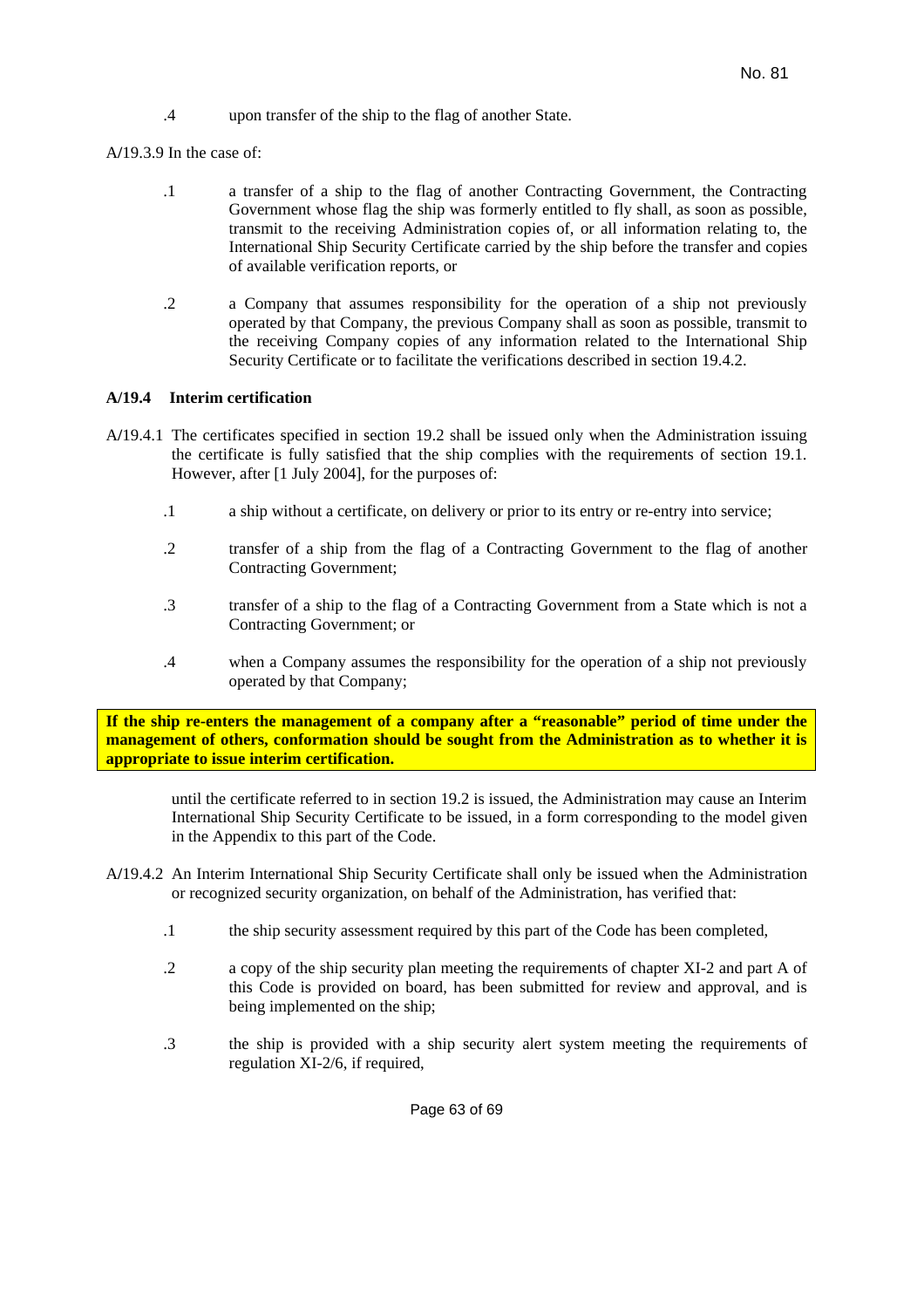## .4 the Company Security Officer:

- .1 has ensured:
	- .1 the review of the ship security plan for compliance with this part of the Code,
	- .2 that the plan has been submitted for approval, and
	- .3 that the plan is being implemented on the ship, and
- .2 has established the necessary arrangements, including arrangements for drills, exercises and internal audits, through which the Company Security Officer is satisfied that the ship will successfully complete the required verification in accordance with section 19.1.1.1, within 6 months;
- .5 arrangements have been made for carrying out the required verifications under section 19.1.1.1;

**There should be evidence onboard that the company intends to conduct an internal security audit on the ship within three months and that the ship is planned to be offered for full term certification within the validity of the Interim ISSC.**

- .6 the master, the ship's security officer and other ship's personnel with specific security duties are familiar with their duties and responsibilities as specified in this part of the Code; and with the relevant provisions of the ship security plan placed on board; and have been provided such information in the working language of the ship's personnel or languages understood by them; and
- .7 the ship security officer meets the requirements of this part of the Code.
- A**/**19.4.3 An Interim International Ship Security Certificate may be issued by the Administration or by a recognized security organization authorized to act on its behalf.
- A**/**19.4.4 An Interim International Ship Security Certificate shall be valid for 6 months, or until the certificate required by section 19.2 is issued, whichever comes first, and may not be extended.
- A**/**19.4.5 No Contracting Government shall cause a subsequent, consecutive Interim International Ship Security Certificate to be issued to a ship if, in the judgment of the Administration or the recognized security organization, one of the purposes of the ship or a Company in requesting such certificate is to avoid full compliance with chapter XI-2 and this part of the Code beyond the period of the initial interim certificate as specified in section 19.4.4.
- A**/**19.4.6 For the purposes of regulation XI-2/9, Contracting Governments may, prior to accepting an Interim International Ship Security Certificate as a valid certificate, ensure that the requirements of sections 19.4.2.4 to 19.4.2.6 have been met.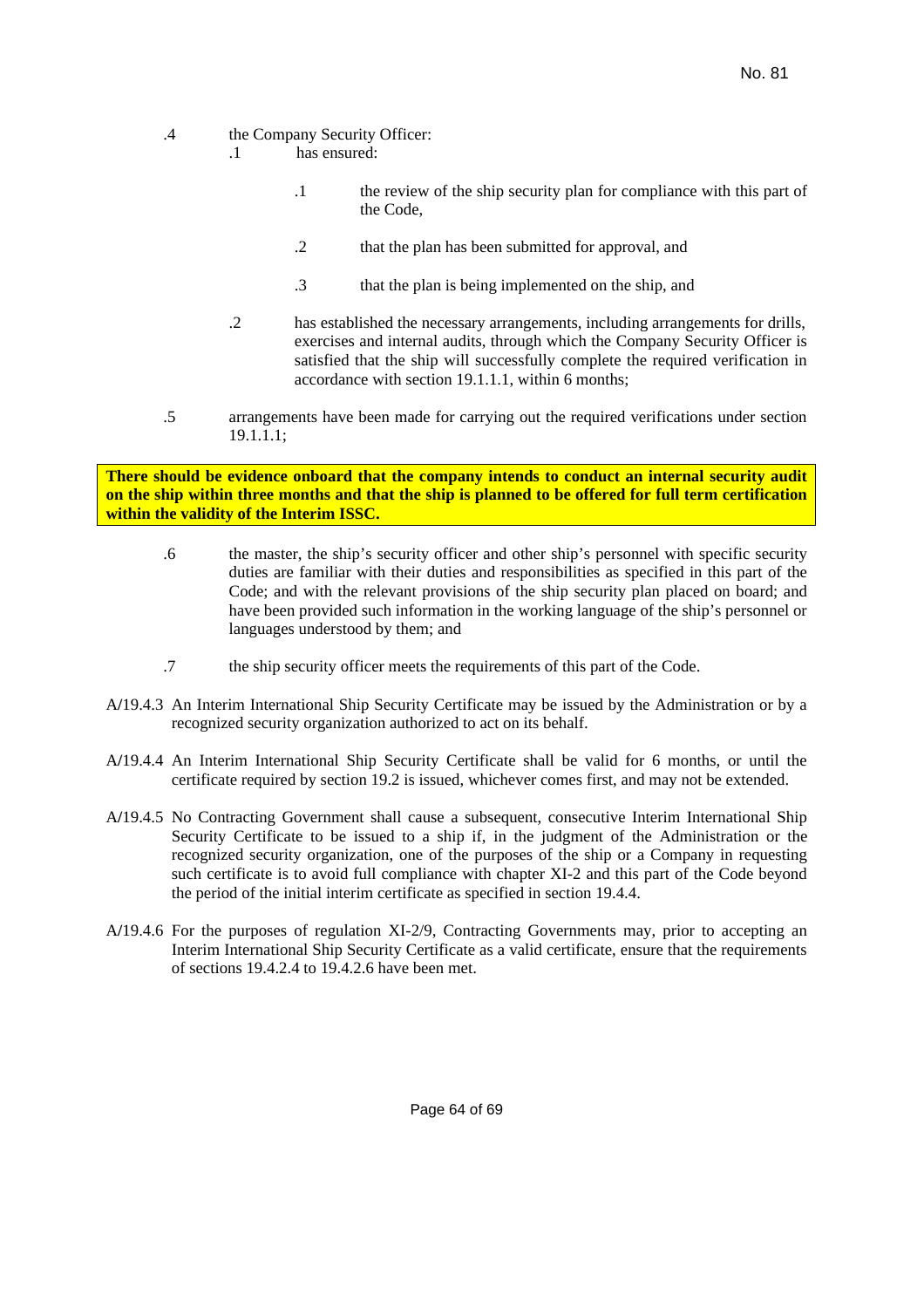#### **APPENDIX TO PART A APPENDIX 1**

### Form of the International Ship Security Certificate **INTERNATIONAL SHIP SECURITY CERTIFICATE**

*(official seal) (State)*

Certificate No.

Issued under the provisions of the INTERNATIONAL CODE FOR THE SECURITY OF SHIPS AND OF PORT FACILITIES (ISPS CODE)

| Under the authority of the Government of |                                      |
|------------------------------------------|--------------------------------------|
|                                          | (name of State)                      |
| by                                       |                                      |
|                                          | (persons or organization authorized) |
| Name of ship                             |                                      |
|                                          |                                      |
| Port of registry                         |                                      |
| Type of ship                             |                                      |
| Gross tonnage                            |                                      |
| <b>IMO</b> Number                        |                                      |
| Name and address of the Company          |                                      |

## THIS IS TO CERTIFY:

- 1 that the security system and any associated security equipment of the ship has been verified in accordance with section 19.1 of part A of the ISPS Code;
- 2 that the verification showed that the security system and any associated security equipment of the ship is in all respects satisfactory and that the ship complies with the applicable requirements of chapter XI-2 of the Convention and part A of the ISPS Code;
- 3 that the ship is provided with an approved Ship Security Plan.

Date of initial / renewal verification on which this certificate is based ……………………………

This Certificate is valid until ………………………………………………………………………. subject to verifications in accordance with section 19.1.1 of part A of the ISPS Code.

Issued at ………………………………………….. *(place of issue of the Certificate)*

Date of issue …………………………………………………….. *(signature of the duly authorized official issuing the Certificate)*

*(Seal or stamp of issuing authority, as appropriate)*

Page 65 of 69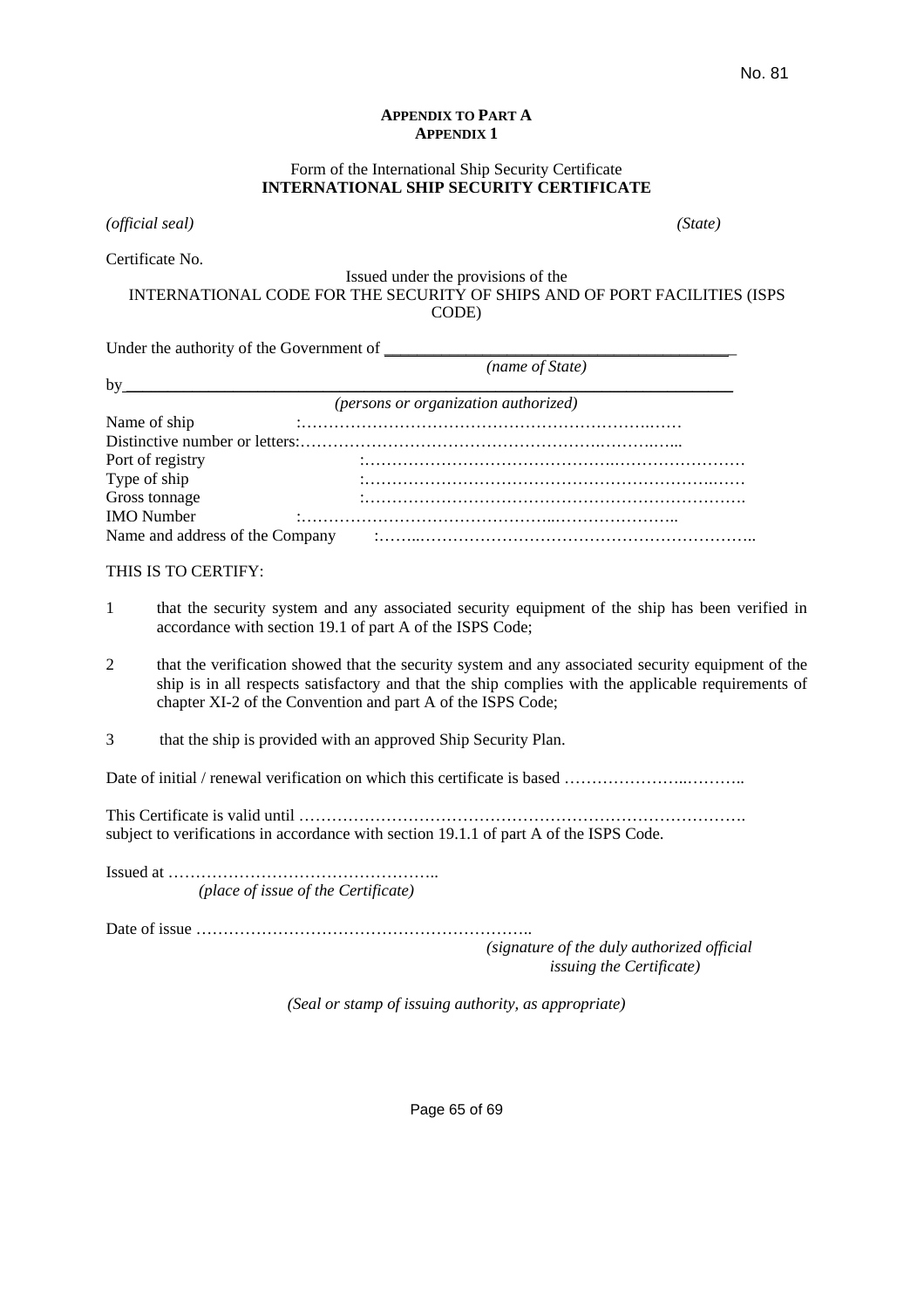#### **ENDORSEMENT FOR INTERMEDIATE VERIFICATION**

THIS IS TO CERTIFY that at an intermediate verification required by section 19.1.1 of part A of the ISPS Code the ship was found to comply with the relevant provisions of chapter XI-2 of the Convention and part A of the ISPS Code.

Intermediate verification Signed 2008.

| (Signature of authorized official) |
|------------------------------------|
|                                    |

Date ……………………………………

*(Seal or stamp of the authority, as appropriate)*

#### **ENDORSEMENT FOR ADDITIONAL VERIFICATIONS\***

Additional verification Signed ………………………………… *(Signature of authorized official)* Place ………………………………….

Date ……………………………………

*(Seal or stamp of the authority, as appropriate)*

Additional verification and the state of the Signed methods of the Signed methods of the Signed methods of the Signed methods of the Signed methods of the Signed methods of the Signed methods of the Signed methods of the S  *(Signature of authorized official)* Place …………………………………..

Date ……………………………………

*(Seal or stamp of the authority, as appropriate)*

\_\_\_\_\_\_\_\_\_\_\_

Additional verification Signed ………………………………… *(Signature of authorized official)* Place ………………………………….

Date ……………………………………

*(Seal or stamp of the authority, as appropriate)*

\* This part of the certificate shall be adapted by the Administration to indicate whether it has established additional verifications as provided for in section 19.1.1.4.

**ADDITIONAL VERIFICATION IN ACCORDANCE WITH SECTION A/19.3.7.2 OF THE ISPS CODE**

Page 66 of 69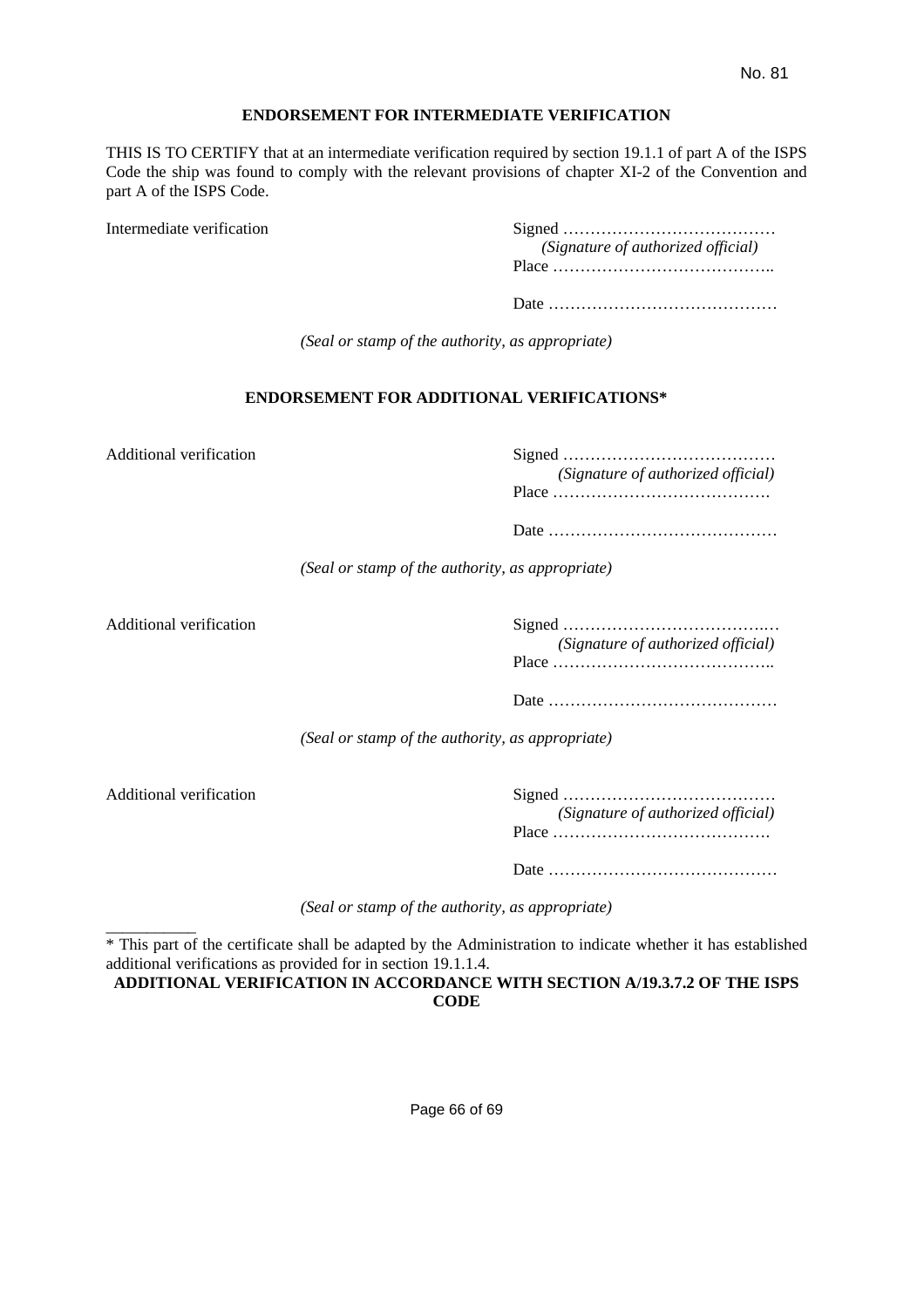THIS IS TO CERTIFY that at an additional verification required by section 19.3.7.2 of part A of the ISPS Code the ship was found to comply with the relevant provisions of chapter XI-2 of the Convention and part A of the ISPS Code.

| (Signature of authorized official) |  |  |  |
|------------------------------------|--|--|--|
|                                    |  |  |  |
|                                    |  |  |  |
|                                    |  |  |  |

*(Seal or stamp of the authority, as appropriate)*

#### **ENDORSEMENT TO EXTEND THE CERTIFICATE IF VALID FOR LESS THAN 5 YEARS WHERE SECTION A/19.3.3 OF THE ISPS CODE APPLIES**

The ship complies with the relevant provisions of part A of the ISPS Code, and the Certificate shall, in accordance with section 19.3.3 of part A of the ISPS Code, be accepted as valid until ………………….

> Signed …………………………………  *(Signature of authorized official)* Place …………………………………

Date ……………………………………

*(Seal or stamp of the authority, as appropriate)*

#### **ENDORSEMENT WHERE THE RENEWAL VERIFICATION HAS BEEN COMPLETED AND SECTION A/***19.3.4* **OF THE ISPS CODE APPLIES**

The ship complies with the relevant provisions of part A of the ISPS Code, and the Certificate shall, in accordance with section 19.3.4 of part A of the ISPS Code, be accepted as valid until ………………….

> Signed …………………………………  *(Signature of authorized official)* Place …………………………………

> Date ……………………………………

*(Seal or stamp of the authority, as appropriate)*

Page 67 of 69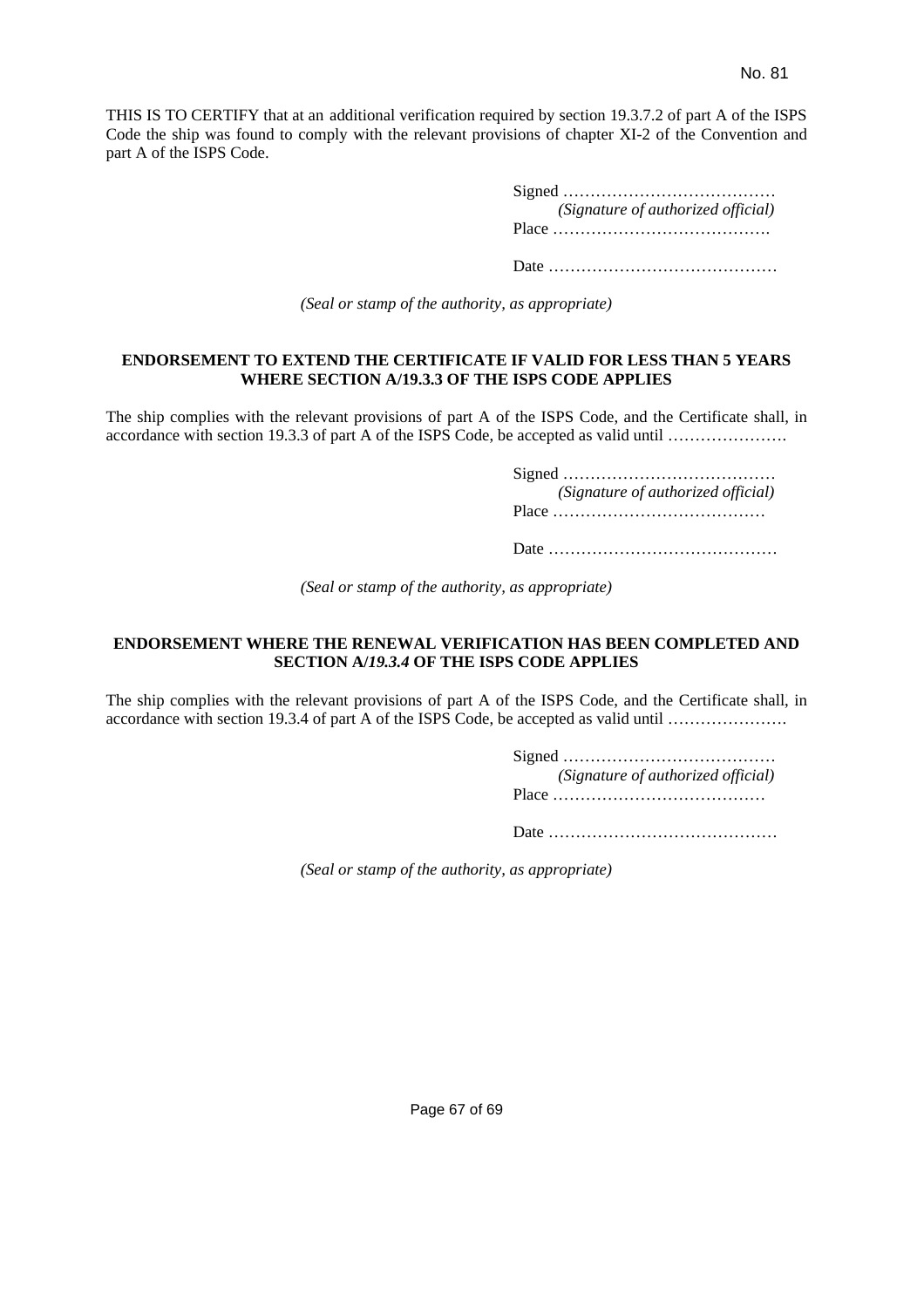#### **ENDORSEMENT TO EXTEND THE VALIDITY OF THE CERTIFICATE UNTIL REACHING THE PORT OF VERIFICATION WHERE SECTION A/19.3.5 OF THE ISPS CODE APPLIES OR FOR A PERIOD OF GRACE WHERE SECTION A/19.3.6 OF THE ISPS CODE APPLIES**

This Certificate shall, in accordance with section 19.3.5 / 19.3.6<sup>\*</sup> of part A of the ISPS Code, be accepted as valid until ……………………………….

> Signed …………………………………  *(Signature of authorized official)* Place ………………………………….

Date ……………………………………

*(Seal or stamp of the authority, as appropriate)*

## **ENDORSEMENT FOR ADVANCEMENT OF EXPIRY DATE WHERE SECTION A/19.3.7.1 OF THE ISPS CODE APPLIES**

In accordance with section  $19.3.7.1$  of part A of the ISPS Code, the new expiry date\*\* is ……………………….…

| (Signature of authorized official) |
|------------------------------------|
|                                    |

Date ……………………………………

*(Seal or stamp of the authority, as appropriate)*

\*\*\*

#### **Appendix 2**

\* Delete as appropriate.

 $\overline{a}$ 

In case of completion of this part of the certificate the expiry date shown on the front of the certificate shall also be amended accordingly.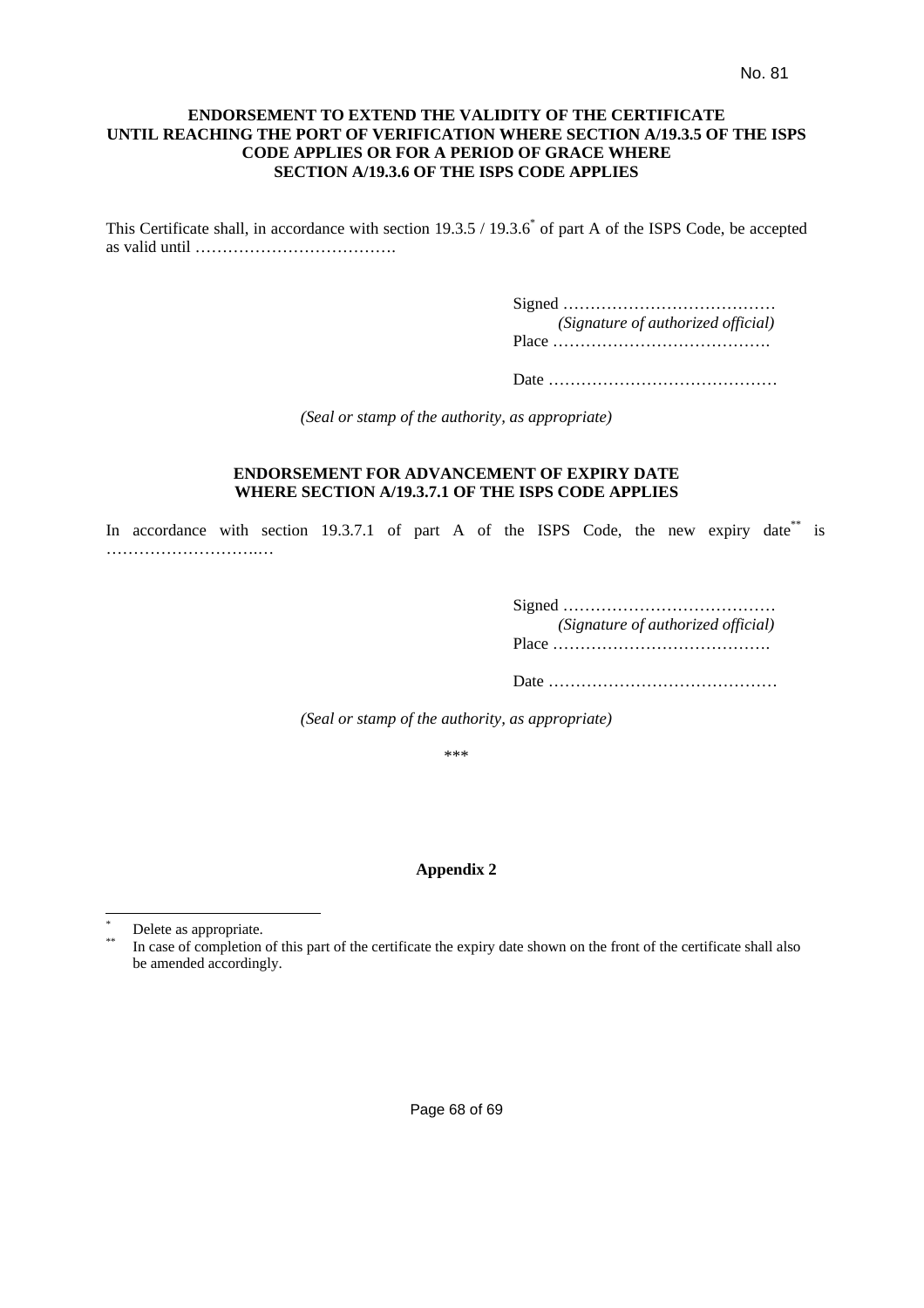#### **Form of the Interim International Ship Security Certificate**

# **INTERIM INTERNATIONAL SHIP SECURITY CERTIFICATE**

*(official seal)*

Certificate No.

### Issued under the provisions of the

## INTERNATIONAL CODE FOR THE SECURITY OF SHIPS AND OF PORT FACILITIES (ISPS CODE)

Under the authority of the Government of

|                                                                | (name of State)                      |  |  |
|----------------------------------------------------------------|--------------------------------------|--|--|
| by                                                             | (persons or organization authorized) |  |  |
| Name of ship                                                   |                                      |  |  |
| Distinctive number or letters                                  |                                      |  |  |
| Port of registry                                               |                                      |  |  |
| Type of ship                                                   |                                      |  |  |
| Gross tonnage                                                  |                                      |  |  |
| <b>IMO</b> Number                                              |                                      |  |  |
| Name and address of company                                    |                                      |  |  |
| Is this a subsequent, consecutive interim certificate? Yes/No* |                                      |  |  |
|                                                                |                                      |  |  |

THIS IS TO CERTIFY THAT the requirements of section A*/*19.4.2 of the ISPS Code have been complied with.

This Certificate is issued pursuant to section A/19.4\* of the ISPS Code*.*

This Certificate is valid until ….....................................................

Issued at …....................................................................... (*place of issue of the certificate)*

Date of issue …................................... …................................... ….........................

*(signature of the duly authorized official issuing the Certificate)*

*(Seal or stamp of issuing authority, as appropriate)*

Delete as appropriate.

Page 69 of 69

*(State)*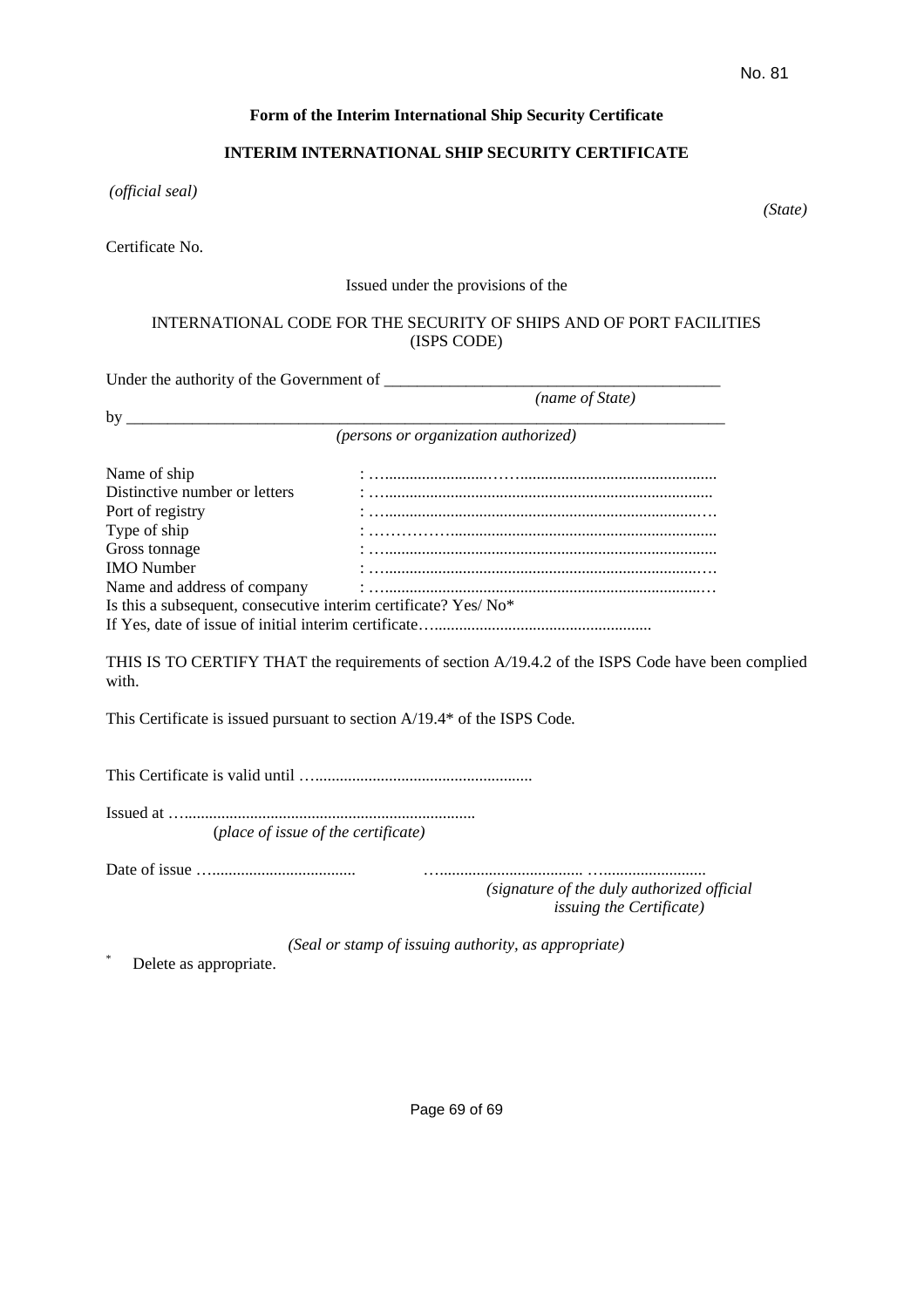|                   | <b>Requirements of</b>                                                                               | <i><b>Ouestionnaire</b></i>                                                                                                                                                                                                                                       |  |
|-------------------|------------------------------------------------------------------------------------------------------|-------------------------------------------------------------------------------------------------------------------------------------------------------------------------------------------------------------------------------------------------------------------|--|
| $Part A$ $Part B$ |                                                                                                      |                                                                                                                                                                                                                                                                   |  |
|                   |                                                                                                      | <b>Section 5/DECLARATION OF SECURITY</b>                                                                                                                                                                                                                          |  |
|                   | B/5.2                                                                                                | Is the need for a DoS set out in the ship security plan?                                                                                                                                                                                                          |  |
|                   |                                                                                                      | <b>Section 6/ OBLIGATIONS OF THE COMPANY</b>                                                                                                                                                                                                                      |  |
| A/6.1             |                                                                                                      | Has the Company ensured that the ship security plan contains a clear statement emphasizing the master's authority?                                                                                                                                                |  |
| A/6.1             |                                                                                                      | Has the Company established in the ship security plan that the master has the overriding authority and responsibility to make decisions with respect to the security of<br>the ship and to request the assistance of the Company or of any Contracting Government |  |
| A/6.2             |                                                                                                      | Has the Company ensured that the company security officer, the master and the ship security officer are given the necessary support to fulfil their duties and<br>responsibilities in accordance with chapter XI-2 and this part of the Code?                     |  |
|                   | B/6.1                                                                                                | Has following information included?                                                                                                                                                                                                                               |  |
|                   |                                                                                                      | parties responsible for appointing shipboard personnel, such as ship management companies, manning agents, contractors, concessionaries, for<br>$\lceil \cdot \rceil$<br>example, retail sales outlets, casinos etc                                               |  |
|                   |                                                                                                      | 2. parties responsible for deciding the employment of the ship including, time or bareboat charterer(s) or any other entity acting in such capacity                                                                                                               |  |
|                   |                                                                                                      | .3 in cases when the ship is employed under the terms of a charter party, the contact details of those parties including time or voyage charterers                                                                                                                |  |
|                   |                                                                                                      | <b>Section 8/ SHIP SECURITY ASSESSMENT</b>                                                                                                                                                                                                                        |  |
| A/8.2             |                                                                                                      | Has the Ship Security Assessment carried out for the ship by the person with appropriate skills to evaluate the ship's security?                                                                                                                                  |  |
| A/8.4             | Has the SSA included the followings?                                                                 |                                                                                                                                                                                                                                                                   |  |
| A/8.4             |                                                                                                      | on-scene security survey                                                                                                                                                                                                                                          |  |
| A/8.4.1           |                                                                                                      | identification of existing security measures, procedures and operations                                                                                                                                                                                           |  |
| A/8.4.2           |                                                                                                      | identification and evaluation of key ship board operations that it is important to protect                                                                                                                                                                        |  |
| A/8.4.3           |                                                                                                      | identification of possible threats to the key ship board operations and the likelihood of their occurrence, in order to establish and prioritise security measures;                                                                                               |  |
| A/8.4.4           | identification of weaknesses, including human factors in the infrastructure, policies and procedures |                                                                                                                                                                                                                                                                   |  |
|                   | B/8.2                                                                                                | Prior to commencing the SSA, has the CSO ensured that advantage is taken of information available on the assessment of threat for the ports at which the                                                                                                          |  |
|                   |                                                                                                      | ship will call or at which passengers embark or disembark and about the port facilities and their protective measures?                                                                                                                                            |  |
|                   | B/8.2                                                                                                | Has the CSO studied previous reports on similar security needs?                                                                                                                                                                                                   |  |
|                   | B/8.2                                                                                                | Has the CSO met with appropriate persons on the ship and in the port facilities to discuss the purpose and methodology of the assessment, where feasible?                                                                                                         |  |
|                   | B/8.2                                                                                                | Has the CSO should follow any specific guidance offered by the Contracting Governments?                                                                                                                                                                           |  |
|                   | B/8.3                                                                                                | Has the SSA addressed the following elements on board or within the ship?                                                                                                                                                                                         |  |
|                   |                                                                                                      | $\vert .1 \vert$ physical security                                                                                                                                                                                                                                |  |
|                   |                                                                                                      | $.2$ structural integrity                                                                                                                                                                                                                                         |  |
|                   |                                                                                                      | personnel protection systems<br>$.3\dagger$                                                                                                                                                                                                                       |  |
|                   |                                                                                                      | procedural policies<br>.4 <sub>1</sub>                                                                                                                                                                                                                            |  |
|                   |                                                                                                      | radio and telecommunication systems, including computer systems and networks;<br>.5 <sub>1</sub>                                                                                                                                                                  |  |
|                   |                                                                                                      | other areas that may, if damaged or used for illicit observation, pose a risk to people, property, or operations on board the ship or within a port<br>.6 <sub>1</sub><br>facility                                                                                |  |
|                   | B/8.4                                                                                                | Have those involved in a SSA been able to draw upon expert assistance in relation to the followings?                                                                                                                                                              |  |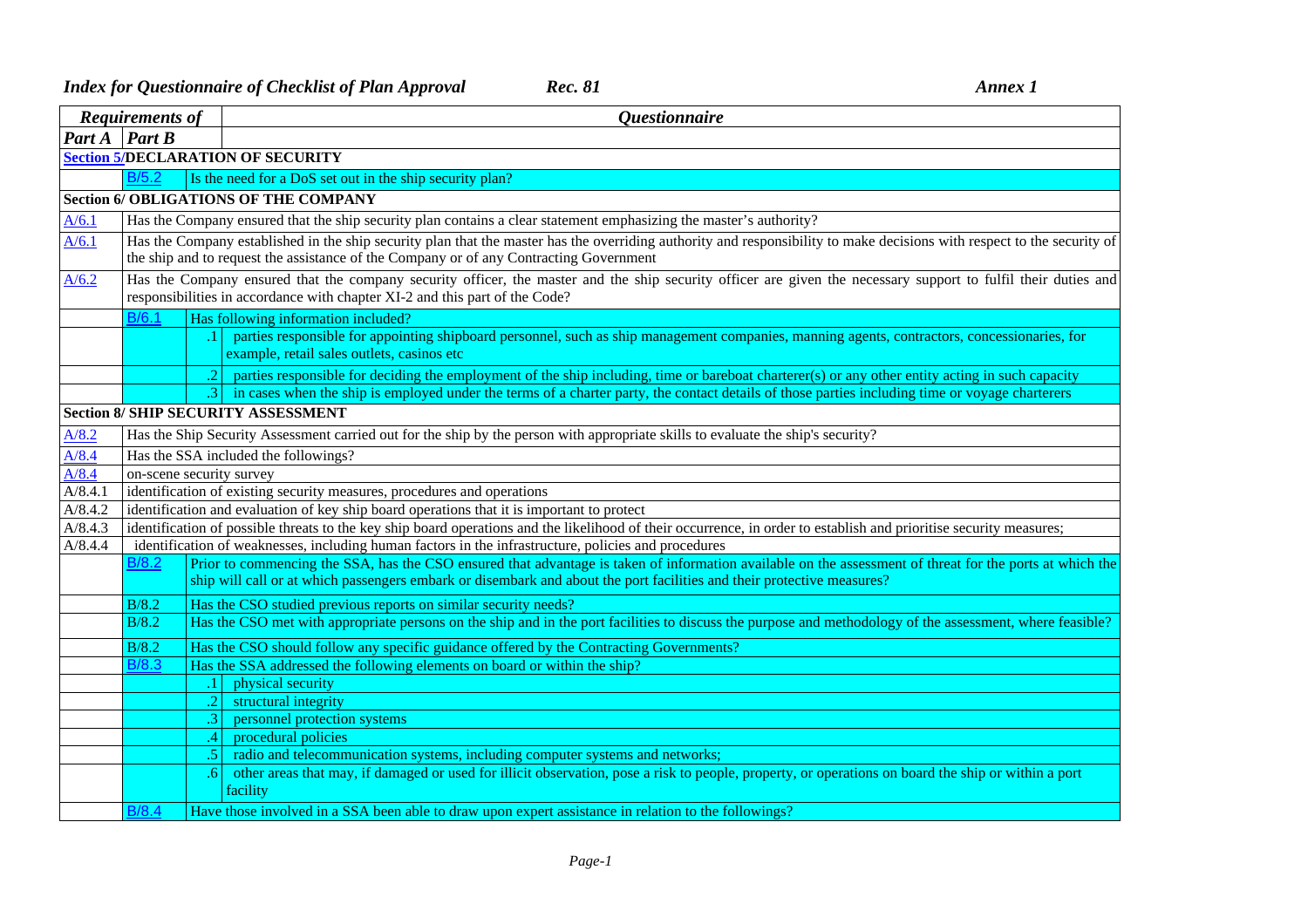# *Index for Questionnaire of Checklist of Plan Approval Rec. 81 Annex 1*

| <b>Requirements of</b> |       |                  | <i><b>Ouestionnaire</b></i>                                                                                                                               |  |
|------------------------|-------|------------------|-----------------------------------------------------------------------------------------------------------------------------------------------------------|--|
| $Part A$ Part B        |       |                  |                                                                                                                                                           |  |
|                        |       |                  | knowledge of current security threats and patterns                                                                                                        |  |
|                        |       | $\cdot$ .2       | recognition and detection of weapons, dangerous substances and devices                                                                                    |  |
|                        |       | .3 <sup>°</sup>  | recognition, on a non-discriminatory basis, of characteristics and behavioural patterns of persons who are likely to threaten security                    |  |
|                        |       | $\mathcal{A}$    | techniques used to circumvent security measures                                                                                                           |  |
|                        |       | $.5\,$           | methods used to cause a security incident                                                                                                                 |  |
|                        |       | .6 <sub>1</sub>  | effects of explosives on ship's structures and equipment                                                                                                  |  |
|                        |       | .7               | ship security                                                                                                                                             |  |
|                        |       |                  | ship/port interface business practices                                                                                                                    |  |
|                        |       |                  | contingency planning, emergency preparedness and response                                                                                                 |  |
|                        |       |                  | $.10$ physical security                                                                                                                                   |  |
|                        |       | .11              | radio and telecommunications systems, including computer systems and networks                                                                             |  |
|                        |       | .12              | marine engineering                                                                                                                                        |  |
|                        |       | .13 <sup>1</sup> | ship and port operations                                                                                                                                  |  |
|                        | B/8.5 |                  | Has the CSO obtained and recorded the information required to conduct an assessment for followings?                                                       |  |
|                        |       | .1               | the general layout of the ship                                                                                                                            |  |
|                        |       | $\cdot$ .2       | the location of areas which should have restricted access, such as navigation bridge, machinery spaces of category A and other control stations as        |  |
|                        |       |                  | defined in chapter II-2, etc.                                                                                                                             |  |
|                        |       | $\mathbf{.3}$    | the location and function of each actual or potential access point to the ship                                                                            |  |
|                        |       |                  | changes in the tide which may have an impact on the vulnerability or security of the ship                                                                 |  |
|                        |       | $.5\,$           | the cargo spaces and stowage arrangements                                                                                                                 |  |
|                        |       | .6 <sup>1</sup>  | the locations where the ship's stores and essential maintenance equipment is stored                                                                       |  |
|                        |       |                  | the locations where unaccompanied baggage is stored                                                                                                       |  |
|                        |       | .8 <sub>l</sub>  | the emergency and stand-by equipment available to maintain essential services                                                                             |  |
|                        |       | .9               | the number of ship's personnel, any existing security duties and any existing training requirement practices of the Company;                              |  |
|                        |       | .10 <sub>l</sub> | existing security and safety equipment for the protection of passengers and ship's personnel;                                                             |  |
|                        |       | $.11\,$          | escape and evacuation routes and assembly stations which have to be maintained to ensure the orderly and safe emergency evacuation of the ship            |  |
|                        |       | .12              | existing agreements with private security companies providing ship/waterside security services                                                            |  |
|                        |       | .13              | existing security measures and procedures in effect, including inspection and, control procedures, identification systems, surveillance and               |  |
|                        |       |                  | monitoring equipment, personnel identification documents and communication, alarms, lighting, access control and other appropriate systems.               |  |
|                        | B/8.6 |                  | Has the SSA examineed each identified point of access, including open weather decks, and evaluate its potential for use by individuals who might seek to  |  |
|                        |       |                  | breach security? This includes points of access available to individuals having legitimate access as well as those who seek to obtain unauthorized entry. |  |
|                        | B/8.7 |                  | Has the SSA considered the continuing relevance of the existing security measures and guidance, procedures and operations, under both routine and         |  |
|                        |       |                  | emergency conditions and should determine security guidance for Followings?                                                                               |  |
|                        |       |                  | the restricted areas                                                                                                                                      |  |
|                        |       |                  | the response procedures to fire or other emergency conditions                                                                                             |  |
|                        |       | $\mathbf{.3}$    | the level of supervision of the ship's personnel, passengers, visitors, vendors, repair technicians, dock workers, etc.                                   |  |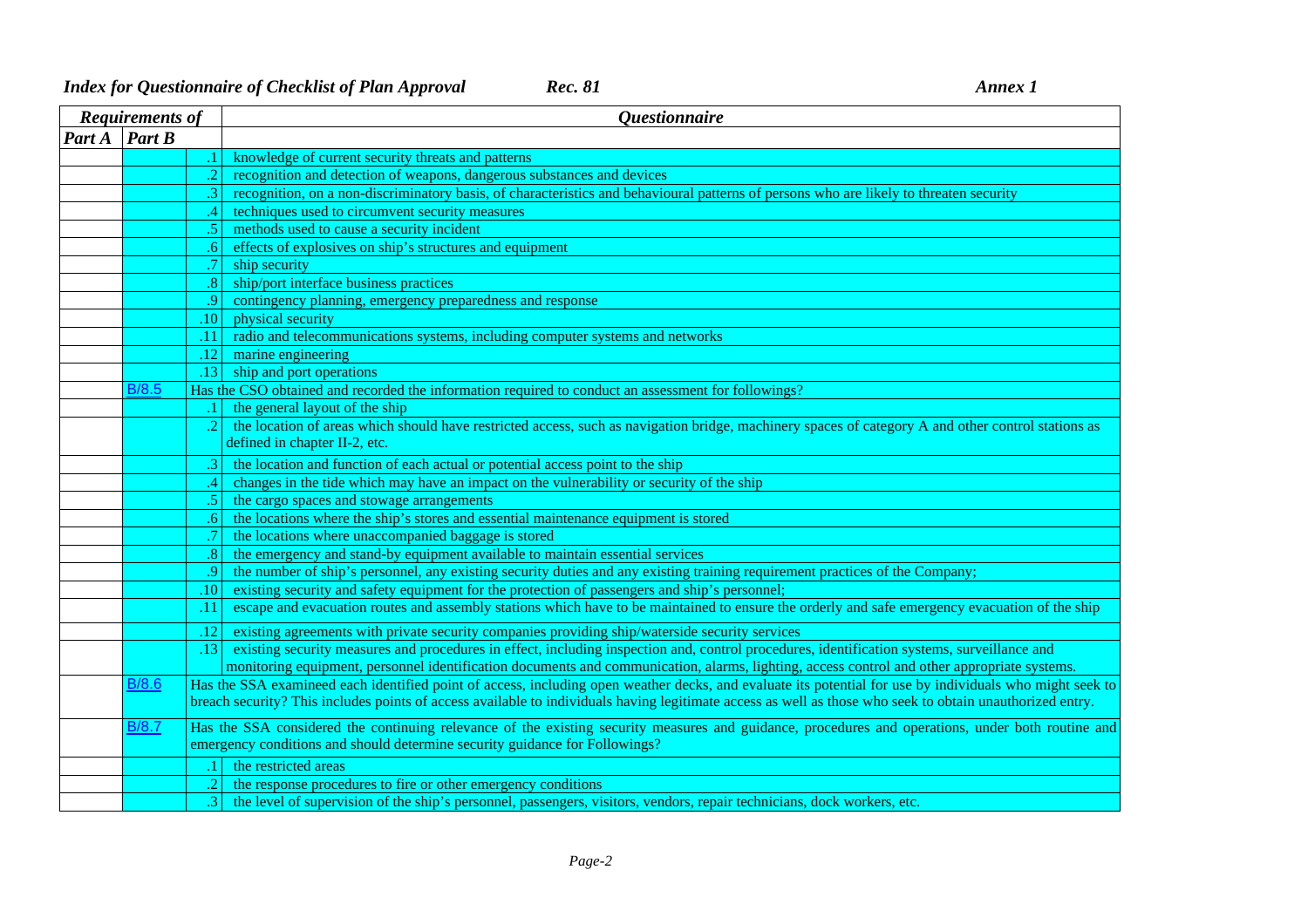# *Index for Questionnaire of Checklist of Plan Approval Rec. 81 Annex 1*

| <b>Requirements of</b> |               |                 | <i><b>Ouestionnaire</b></i>                                                                                                                              |
|------------------------|---------------|-----------------|----------------------------------------------------------------------------------------------------------------------------------------------------------|
| $Part A$ $Part B$      |               |                 |                                                                                                                                                          |
|                        |               | .4 <sub>1</sub> | the frequency and effectiveness of security patrols                                                                                                      |
|                        |               | .5 <sup>1</sup> | the access control systems, including identification systems                                                                                             |
|                        |               | .61             | the security communications systems and procedures                                                                                                       |
|                        |               |                 | the security doors, barriers and lighting                                                                                                                |
|                        |               | .8 <sub>1</sub> | the security and surveillance equipment and systems, if any                                                                                              |
|                        | B/8.8         |                 | Has the SSA considered the following persons, activities, services and operations that it is important to protect?                                       |
|                        |               | $\overline{1}$  | the ship's personnel                                                                                                                                     |
|                        |               | 2               | passengers, visitors, vendors, repair technicians, port facility personnel, etc;                                                                         |
|                        |               | .3 <sup>1</sup> | the capacity to maintain safe navigation and emergency response                                                                                          |
|                        |               | $\mathcal{A}$   | the cargo, particularly dangerous goods or hazardous substances                                                                                          |
|                        |               | .5 <sup>1</sup> | the ship's stores                                                                                                                                        |
|                        |               | .6 <sub>1</sub> | the ship security communication equipment and systems, if any                                                                                            |
|                        |               |                 | the ship's security surveillance equipment and systems, if any                                                                                           |
|                        | <b>B/8.9</b>  |                 | Has the SSA considered all possible threats, which may include the following types of security incidents?                                                |
|                        |               |                 | damage to, or destruction of, the ship or of a port facility, e.g. by explosive devices, arson, sabotage or vandalism                                    |
|                        |               | 2               | hijacking or seizure of the ship or of persons on board                                                                                                  |
|                        |               | .3 <sup>1</sup> | tampering with cargo, essential ship equipment or systems or ship's stores                                                                               |
|                        |               | .4 <sub>1</sub> | unauthorized access or use, including presence of stowaways                                                                                              |
|                        |               | .5 <sup>1</sup> | smuggling weapons or equipment, including weapons of mass destruction                                                                                    |
|                        |               | .61             | use of the ship to carry those intending to cause a security incident and/or their equipment                                                             |
|                        |               |                 | use of the ship itself as a weapon or as a means to cause damage or destruction                                                                          |
|                        |               | .8 <sub>1</sub> | attacks from seaward whilst at berth or at anchor                                                                                                        |
|                        |               | .9 <sub>1</sub> | attacks whilst at sea                                                                                                                                    |
|                        | B/8.10        |                 | Has the SSA taken into account all possible vulnerabilities for followings?                                                                              |
|                        |               | $\blacksquare$  | conflicts between safety and security measures                                                                                                           |
|                        |               | .2 <sub>1</sub> | conflicts between shipboard duties and security assignments;                                                                                             |
|                        |               |                 | 3.3 watch-keeping duties, number of ship's personnel, particularly with implications on crew fatigue, alertness and performance                          |
|                        |               | $\mathcal{A}$   | any identified security training deficiencies                                                                                                            |
|                        |               | .5 <sup>1</sup> | any security equipment and systems, including communication systems                                                                                      |
|                        | B/8.11        |                 | Has the particular consideration been given to the convenience, comfort and personal privacy of the ship's personnel and their ability to maintain their |
|                        |               |                 | effectiveness over long periods?                                                                                                                         |
|                        | B/8.12        |                 | Upon completion of the SSA, has the report been prepared, consisting of a summary of how the assessment was conducted, a description of each             |
|                        |               |                 | vulnerability found during the assessment and a description of counter measures that could be used to address each vulnerability?                        |
|                        | B/8.13        |                 | If the SSA has not been carried out by the Company, has the report of the SSA been reviewed and accepted by the CSO?                                     |
|                        | <b>B/8.14</b> |                 | Has the on-scene security survey been examined and evaluated existing shipboard protective measures, procedures and operations for followings?           |
|                        |               |                 | ensuring the performance of all ship security duties                                                                                                     |
|                        |               | $\vert 2 \vert$ | monitoring restricted areas to ensure that only authorized persons have access;                                                                          |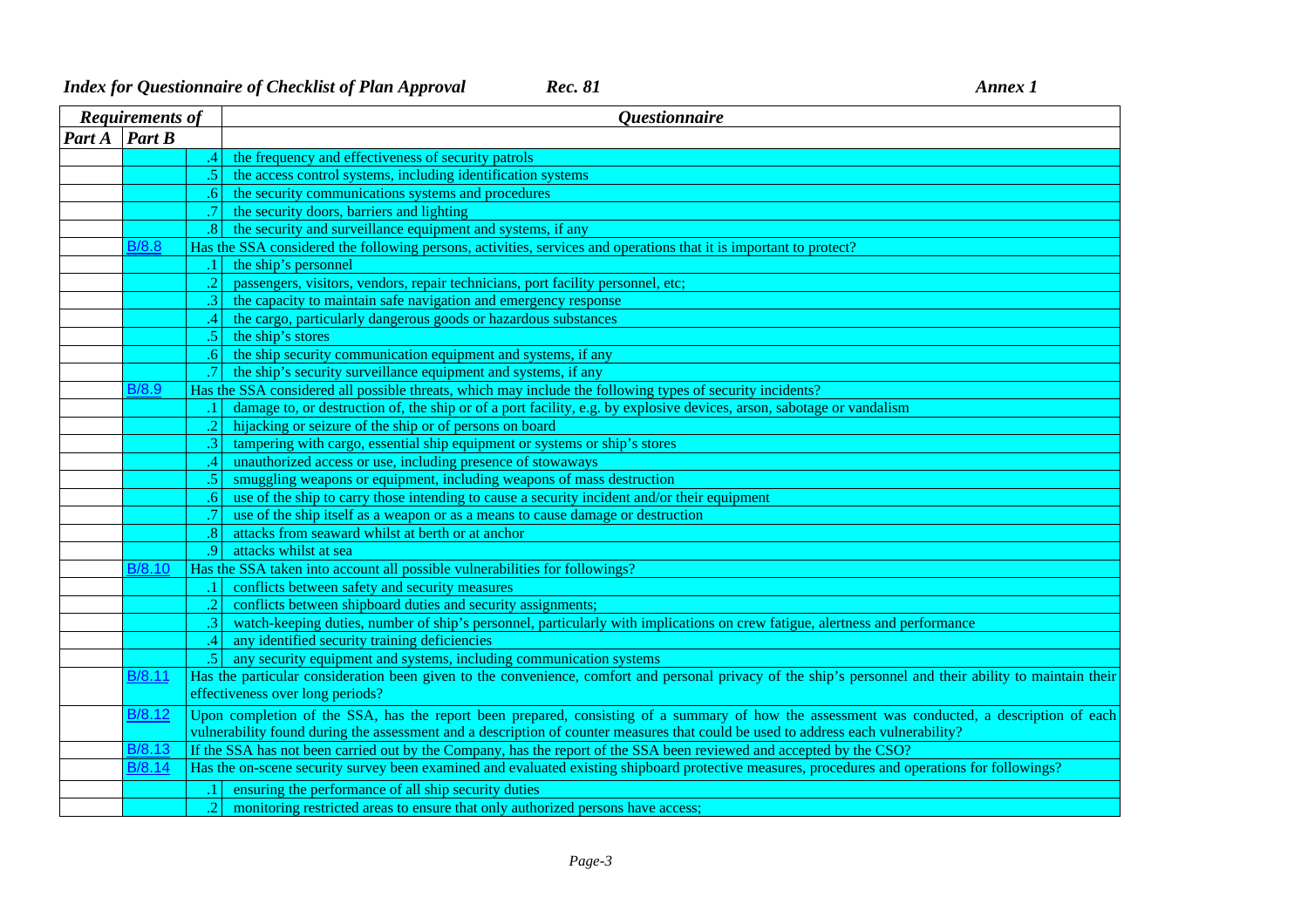| <b>Requirements of</b> |                                      | <i><b>Ouestionnaire</b></i>                                                                                                                                                                                                                                             |
|------------------------|--------------------------------------|-------------------------------------------------------------------------------------------------------------------------------------------------------------------------------------------------------------------------------------------------------------------------|
| $Part A$ Part B        |                                      |                                                                                                                                                                                                                                                                         |
|                        | $\lceil 3 \rceil$                    | controlling access to the ship, including any identification systems                                                                                                                                                                                                    |
|                        | .4                                   | monitoring of deck areas and areas surrounding the ship                                                                                                                                                                                                                 |
|                        | .5 <sup>1</sup>                      | controlling the embarkation of persons and their effects (accompanied and unaccompanied baggage and ship's personnel personal effects);                                                                                                                                 |
|                        | .6 <sup>1</sup>                      | supervising the handling of cargo and the delivery of ship's stores;                                                                                                                                                                                                    |
|                        | .7 <sup>1</sup>                      | ensuring that ship security communication, information, and equipment are readily available                                                                                                                                                                             |
|                        | <b>Section 9/ SHIP SECURITY PLAN</b> |                                                                                                                                                                                                                                                                         |
| A/9.3                  |                                      | Does the result of Ship Security Assessment attach to the Ship Security Plan?                                                                                                                                                                                           |
| A/9.4                  |                                      | Does the Plan address the following?                                                                                                                                                                                                                                    |
|                        | $\cdot$ 1                            | measures designed to prevent weapons, dangerous substances and devices intended for use against people, ships or ports and the carriage of which<br>is not authorized from being taken on board the ship                                                                |
|                        |                                      | identification of the restricted areas and measures for the prevention of unauthorized access                                                                                                                                                                           |
|                        |                                      | measures for the prevention of unauthorized access to the ship                                                                                                                                                                                                          |
|                        | $\cdot$                              | procedures for responding to security threats or breaches of security, including provisions for maintaining critical operations of the ship or<br>ship/port interface                                                                                                   |
|                        |                                      | procedures for responding to any security instructions Contracting Governments may give at security level 3                                                                                                                                                             |
|                        |                                      | procedures for evacuation in case of security threats or breaches of security                                                                                                                                                                                           |
|                        |                                      | duties of shipboard personnel assigned security responsibilities and of other shipboard personnel on security aspects                                                                                                                                                   |
|                        | $\cdot$ 8                            | procedures for auditing the security activities                                                                                                                                                                                                                         |
|                        | 9.                                   | procedures for training, drills and exercises associated with the plan                                                                                                                                                                                                  |
|                        | .10                                  | procedures for interfacing with port facility security activities                                                                                                                                                                                                       |
|                        | .11                                  | procedures for the periodic review of the plan and for updating                                                                                                                                                                                                         |
|                        | .12                                  | procedures for reporting security incidents                                                                                                                                                                                                                             |
|                        | .13 <sub>l</sub>                     | identification of the ship security officer                                                                                                                                                                                                                             |
|                        | .14                                  | identification of the company security officer including with 24-hour contact details                                                                                                                                                                                   |
|                        | .15                                  | procedures to ensure the inspection, testing, calibration, and maintenance of any security equipment provided on board, if any                                                                                                                                          |
|                        | .16                                  | frequency for testing or calibration any security equipment provided on board, if any                                                                                                                                                                                   |
|                        | .17                                  | identification of the locations where the ship security alert system activation points are provided                                                                                                                                                                     |
|                        | .18                                  | procedures, instructions and guidance on the use of the ship security alert system, including the testing, activation, deactivation and resetting and<br>to limit false alerts                                                                                          |
| A/9.4.1                |                                      | Is the personnel conducting internal audits of the security activities specified in the plan or evaluating its implementation independent of the activities being audited<br>unless this is impracticable due to the size and the nature of the Company or of the ship? |
| A/9.6                  | amendment?                           | In the case that the Plan is to be kept in an electronic format, is it to be protected by procedures aimed at preventing its unauthorised deletion, destruction or                                                                                                      |
|                        | B/9.2                                | Does the SSP contain following contents?                                                                                                                                                                                                                                |
|                        |                                      | detail of the organizational structure of security for the ship                                                                                                                                                                                                         |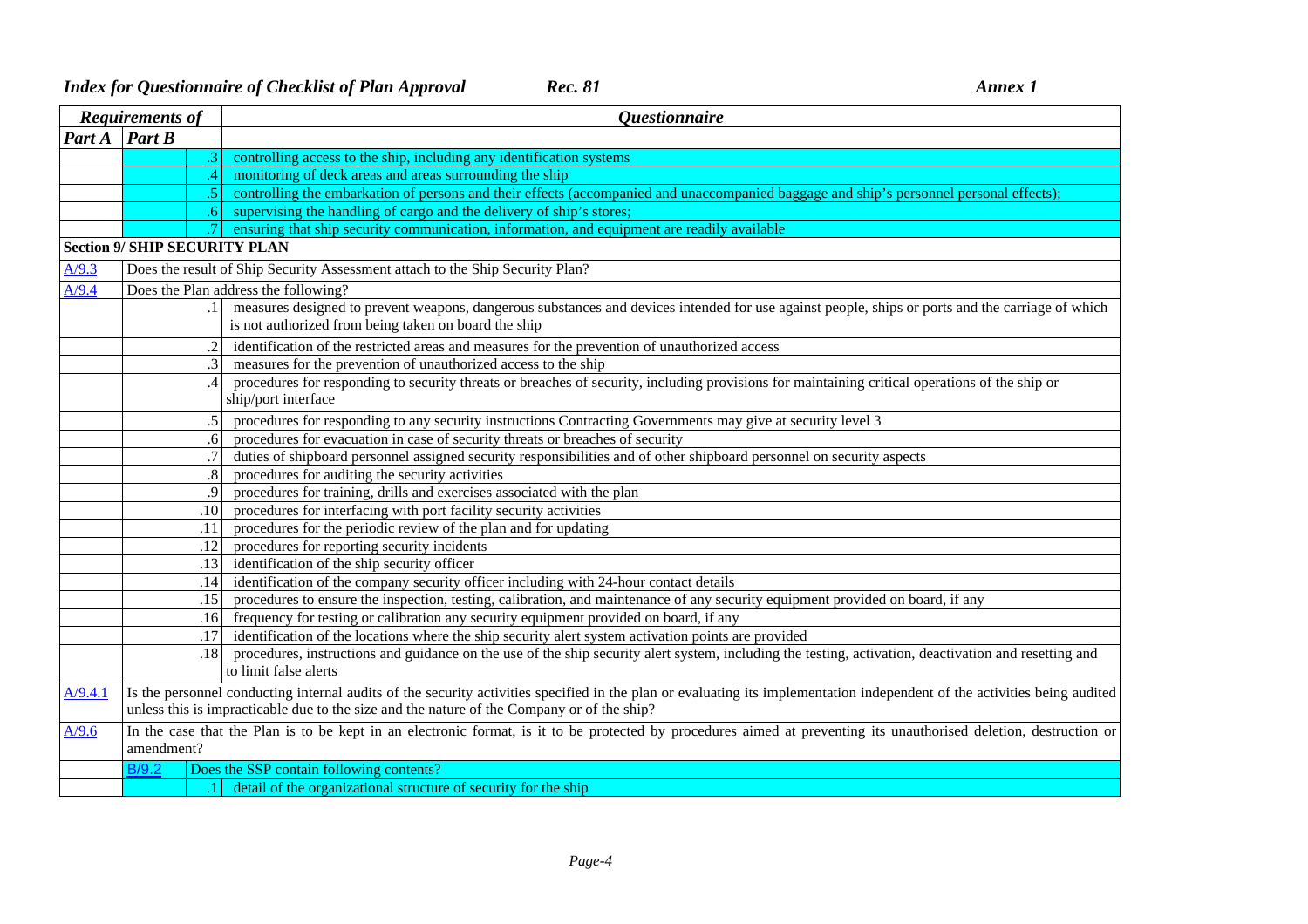| <b>Requirements of</b> |                      |                  | <i><b>Ouestionnaire</b></i>                                                                                                                                                                                                                                                                |
|------------------------|----------------------|------------------|--------------------------------------------------------------------------------------------------------------------------------------------------------------------------------------------------------------------------------------------------------------------------------------------|
| Part A                 | Part B               |                  |                                                                                                                                                                                                                                                                                            |
|                        |                      | $\cdot$ 2.       | detail of the ship's relationships with the Company, port facilities, other ships and relevant authorities with security responsibility                                                                                                                                                    |
|                        |                      | .3 <sup>1</sup>  | detail of the communication systems to allow effective continuous communication within the ship and between the ship and others, including port<br>facilities:                                                                                                                             |
|                        |                      |                  | detail of the basic security measures for security level 1, both operational and physical, that will always be in place                                                                                                                                                                    |
|                        |                      | $\overline{.5}$  | detail of the additional security measures that will allow the ship to progress without delay to security level 2 and, when necessary, to security<br>level 3                                                                                                                              |
|                        |                      | .6 <sub>1</sub>  | details of the regular review, or audit, of the SSP and for its amendment in response to experience or changing circumstances                                                                                                                                                              |
|                        |                      |                  | reporting procedures to the appropriate Contracting Governments contact points                                                                                                                                                                                                             |
|                        | B/9.3                |                  | Has the preparation of an effective SSP rested on a thorough assessment of all issues that relate to the security of the ship, including, in particular, a<br>thorough appreciation of the physical and operational characteristics, including the voyage pattern, of the individual ship? |
|                        | B/9.4                |                  | Has this Society not prepared, or assisted in the preparation of, the plan?                                                                                                                                                                                                                |
|                        | B/9.5                |                  | Have the following procedures been developed by CSO and SSO?                                                                                                                                                                                                                               |
|                        |                      | $\vert .1 \vert$ | assess the continuing effectiveness of the SSP                                                                                                                                                                                                                                             |
|                        |                      | $\overline{.2}$  | prepare amendments of the plan subsequent to its approval                                                                                                                                                                                                                                  |
|                        | B/9.7                |                  | Has the SSP established the following which relate to all security levels?                                                                                                                                                                                                                 |
|                        |                      |                  | the duties and responsibilities of all shipboard personnel with a security role                                                                                                                                                                                                            |
|                        |                      | $\overline{.2}$  | the procedures or safeguards necessary to allow such continuous communications to be maintained at all times                                                                                                                                                                               |
|                        |                      | .3               | the procedures needed to assess the continuing effectiveness of security procedures and any security and surveillance equipment and systems,<br>including procedures for identifying and responding to equipment or systems failure or malfunction                                         |
|                        |                      | $\mathcal{A}$    | the procedures and practices to protect security sensitive information held in paper or electronic format                                                                                                                                                                                  |
|                        |                      | .5 <sub>1</sub>  | the type and maintenance requirements, of security and surveillance equipment and systems, if any                                                                                                                                                                                          |
|                        |                      | .6 <sub>1</sub>  | the procedures to ensure the timely submission, and assessment, of reports relating to possible breaches of security or security concerns                                                                                                                                                  |
|                        |                      | .7               | procedures to establish, maintain and up-date an inventory of any dangerous goods or hazardous substances carried on board, including their<br>location                                                                                                                                    |
|                        | (Access to the Ship) |                  |                                                                                                                                                                                                                                                                                            |
|                        | B/9.9                |                  | Has the SSP established the security measures covering all means of access to the ship identified in the SSA?                                                                                                                                                                              |
|                        |                      | $\cdot$ 1        | access ladders                                                                                                                                                                                                                                                                             |
|                        |                      | $\overline{.2}$  | access gangways                                                                                                                                                                                                                                                                            |
|                        |                      | $\mathbf{.3}$    | access ramps                                                                                                                                                                                                                                                                               |
|                        |                      | $\mathcal{A}$    | access doors, side scuttles, windows and ports                                                                                                                                                                                                                                             |
|                        |                      | .5 <sub>1</sub>  | mooring lines and anchor chains                                                                                                                                                                                                                                                            |
|                        |                      | .6 <sub>1</sub>  | cranes and hoisting gear                                                                                                                                                                                                                                                                   |
|                        | B/9.10               |                  | Has the SSP identified the appropriate locations where access restrictions or prohibitions should be applied for each of the security levels for each level?                                                                                                                               |
|                        | B/9.10               |                  | Has the SSP established the type of restriction or prohibition to be applied and the means of enforcing them for each security level?                                                                                                                                                      |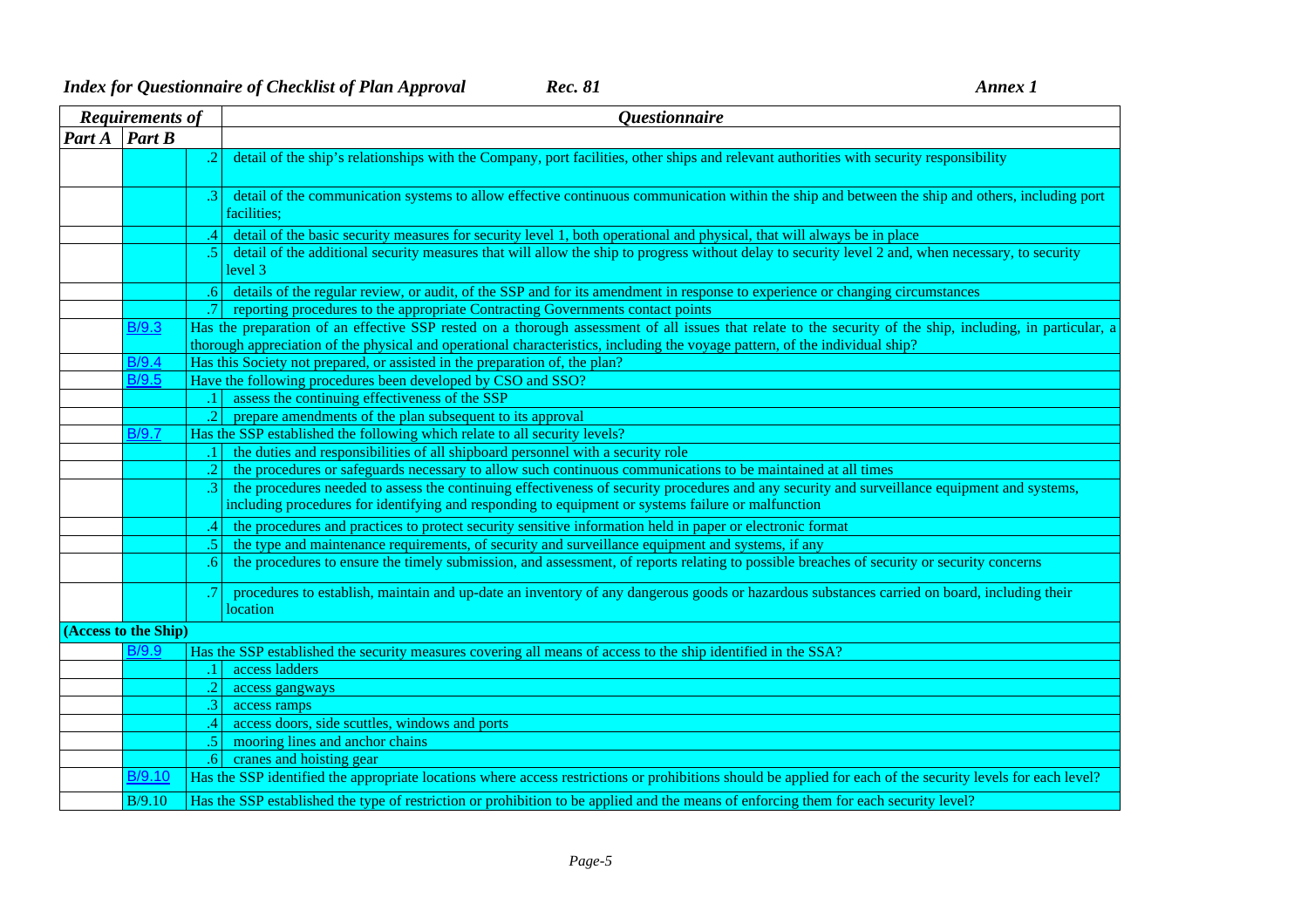| <b>Requirements of</b> |                     | <i><b>Ouestionnaire</b></i>                                                                                                                                                                                                                             |
|------------------------|---------------------|---------------------------------------------------------------------------------------------------------------------------------------------------------------------------------------------------------------------------------------------------------|
| $Part A$ $Part B$      |                     |                                                                                                                                                                                                                                                         |
| B/9.11                 |                     | Has the SSP established for each security level the means of identification required to allow access to the ship and for individuals to remain on the ship                                                                                              |
|                        |                     | without challenge?                                                                                                                                                                                                                                      |
| B/9.11                 |                     | Has any ship identification system been co-ordinated with that applying to the port facility?                                                                                                                                                           |
| B/9.11                 |                     | Has the SSP established provisions to ensure that the identification systems are regularly updated, and that abuse of procedures should be subject to                                                                                                   |
|                        |                     | disciplinary action?                                                                                                                                                                                                                                    |
| B/9.13                 |                     | Has the SSP established the frequency of application of any access controls particularly if they are to be applied on a random, or occasional, basis?                                                                                                   |
| (Security Level 1)     |                     |                                                                                                                                                                                                                                                         |
| B/9.14                 |                     | Has the SSP established the following security measures to control access to the ship?                                                                                                                                                                  |
|                        | .1 <sub>1</sub>     | checking the identity of all persons seeking to board the ship and confirming their reasons for doing so by checking, for example, joining<br>instructions, passenger tickets, boarding passes, work orders etc                                         |
|                        | .2                  | in liaison with the port facility the ship should ensure that designated secure areas are established in which inspections and searching of people,<br>baggage (including carry on items), personal effects, vehicles and their contents can take place |
|                        | $\left  .3 \right $ | in liaison with the port facility the ship should ensure that vehicles destined to be loaded on board car carriers, ro-ro and other passenger ships are<br>subjected to search prior to loading, in accordance with the frequency required in the SSP   |
|                        | $\mathcal{A}$       | segregating checked persons and their personal effects from unchecked persons and their personal effects                                                                                                                                                |
|                        | .5 <sub>1</sub>     | segregating embarking from disembarking passengers                                                                                                                                                                                                      |
|                        | .6 <sub>1</sub>     | identification of access points that should be secured or attended to prevent unauthorized access                                                                                                                                                       |
|                        | $.7\phantom{0}$     | securing, by locking or other means, access to unattended spaces adjoining areas to which passengers and visitors have access                                                                                                                           |
|                        | .8 <sup>1</sup>     | providing security briefings to all ship personnel on possible threats, the procedures for reporting suspicious persons, objects or activities and the<br>need for vigilance                                                                            |
| B/9.15                 |                     | Has the SSP specified that all those seeking to board a ship should be liable to search, and has the frequency of such searches, including random searches,<br>been specified in the SSP?                                                               |
| (Security Level 2)     |                     |                                                                                                                                                                                                                                                         |
| B/9.16                 |                     | Has the SSP established the following security measures?                                                                                                                                                                                                |
|                        | .1                  | assigning additional personnel to patrol deck areas during silent hours to deter unauthorised access                                                                                                                                                    |
|                        | $\cdot$ 2           | limiting the number of access points to the ship, identifying those to be closed and the means of adequately securing them                                                                                                                              |
|                        | .3                  | deterring waterside access to the ship, including, for example, in liaison with the port facility, provision of boat patrols                                                                                                                            |
|                        | $\cdot$ 4           | establishing a restricted area on the shore-side of the ship, in close co-operation with the port facility                                                                                                                                              |
|                        | .5 <sub>1</sub>     | increasing the frequency and detail of searches of people, personal effects, and vehicles being embarked or loaded onto the ship;                                                                                                                       |
|                        | .6 <sup>1</sup>     | escorting visitors on the ship                                                                                                                                                                                                                          |
|                        | $\cdot$ 7           | providing additional specific security briefings to all ship personnel on any identified threats, re- emphasising the procedures for reporting<br>suspicious persons, objects, or activities and the stressing the need for increased vigilance         |
|                        | $\overline{.8}$     | carrying out a full or partial search of the ship                                                                                                                                                                                                       |
| (Security Level 3)     |                     |                                                                                                                                                                                                                                                         |
| B/9.17                 |                     | Has the SSP detailed the following security measures?                                                                                                                                                                                                   |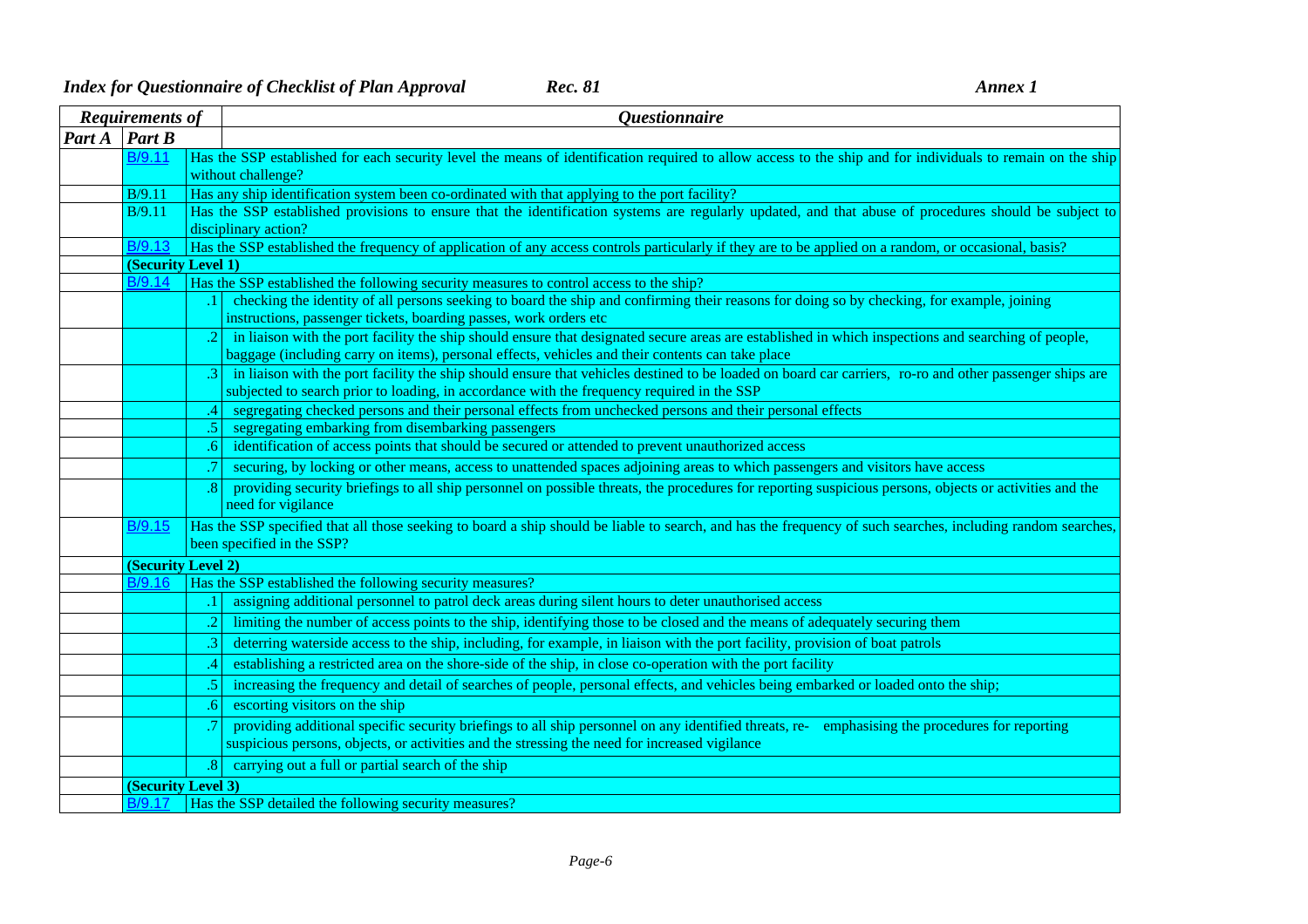| <b>Requirements of</b> |                                |                   | <b>Ouestionnaire</b>                                                                                                                                                                                                                             |
|------------------------|--------------------------------|-------------------|--------------------------------------------------------------------------------------------------------------------------------------------------------------------------------------------------------------------------------------------------|
|                        | Part $A$   Part B              |                   |                                                                                                                                                                                                                                                  |
|                        |                                | .1                | limiting access to a single, controlled, access point                                                                                                                                                                                            |
|                        |                                | $\cdot$           | granting access only to those responding to the security incident or threat thereof;                                                                                                                                                             |
|                        |                                | $\cdot$ 3         | directions of persons on board                                                                                                                                                                                                                   |
|                        |                                | $\cdot$           | suspension of embarkation or disembarkation                                                                                                                                                                                                      |
|                        |                                | .5                | suspension of cargo handling operations, deliveries etc                                                                                                                                                                                          |
|                        |                                | .6                | evacuation of the ship                                                                                                                                                                                                                           |
|                        |                                | .7                | movement of the ship                                                                                                                                                                                                                             |
|                        |                                | $\overline{.8}$   | preparing for a full or partial search of the s                                                                                                                                                                                                  |
|                        | (Restricted Areas on the Ship) |                   |                                                                                                                                                                                                                                                  |
|                        | B/9.18                         |                   | Has the SSP identified the restricted areas to be established on the ship, specified their extent, times of application, the security measures to be taken to<br>control access to them and those to be taken to control activities within them? |
|                        | B/9.19                         |                   | Does the SSP ensure that there are clearly established policies and practices to control access to all restricted areas them?                                                                                                                    |
|                        | B/9.20                         |                   | Does the SSP provide that all restricted areas should be clearly marked indicating that access to the area is restricted and that unauthorised presence within<br>the area constitutes a breach of security?                                     |
|                        | B/9.21                         |                   | Does the restricted areas include the followings?                                                                                                                                                                                                |
|                        |                                | .1                | navigation bridge, machinery spaces of category A and other control stations as defined in chapter II-2                                                                                                                                          |
|                        |                                | $\cdot$           | spaces containing security and surveillance equipment and systems and their controls and lighting system controls                                                                                                                                |
|                        |                                | $\cdot$ 3         | ventilation and air-conditioning systems and other similar spaces                                                                                                                                                                                |
|                        |                                | .4                | spaces with access to potable water tanks, pumps, or manifolds                                                                                                                                                                                   |
|                        |                                | .5                | spaces containing dangerous goods or hazardous substances                                                                                                                                                                                        |
|                        |                                | .6                | spaces containing cargo pumps and their controls                                                                                                                                                                                                 |
|                        |                                | .7                | cargo spaces and spaces containing ship's stores                                                                                                                                                                                                 |
|                        |                                | $\boldsymbol{.8}$ | crew accommodation                                                                                                                                                                                                                               |
|                        |                                | .9                | any other areas as determined by the CSO, through the SSA to which access must be restricted to maintain the security of the ship                                                                                                                |
|                        | (Security Level 1)             |                   |                                                                                                                                                                                                                                                  |
|                        | B/9.22                         |                   | Has the SSP established the following security measures to be applied to restricted areas?                                                                                                                                                       |
|                        |                                | .1                | locking or securing access points                                                                                                                                                                                                                |
|                        |                                | $\cdot$ 2         | using surveillance equipment to monitor the areas                                                                                                                                                                                                |
|                        |                                | $\mathbf{.3}$     | using guards or patrols                                                                                                                                                                                                                          |
|                        |                                | $\mathcal{A}$     | using automatic intrusion detection devices to alert the ship's personnel of unauthorized access                                                                                                                                                 |
|                        | (Security Level 2)             |                   |                                                                                                                                                                                                                                                  |
|                        | B/9.23                         | access?           | Has the frequency and intensity of the monitoring of, and control of access to restricted areas been increased to ensure that only authorized persons have                                                                                       |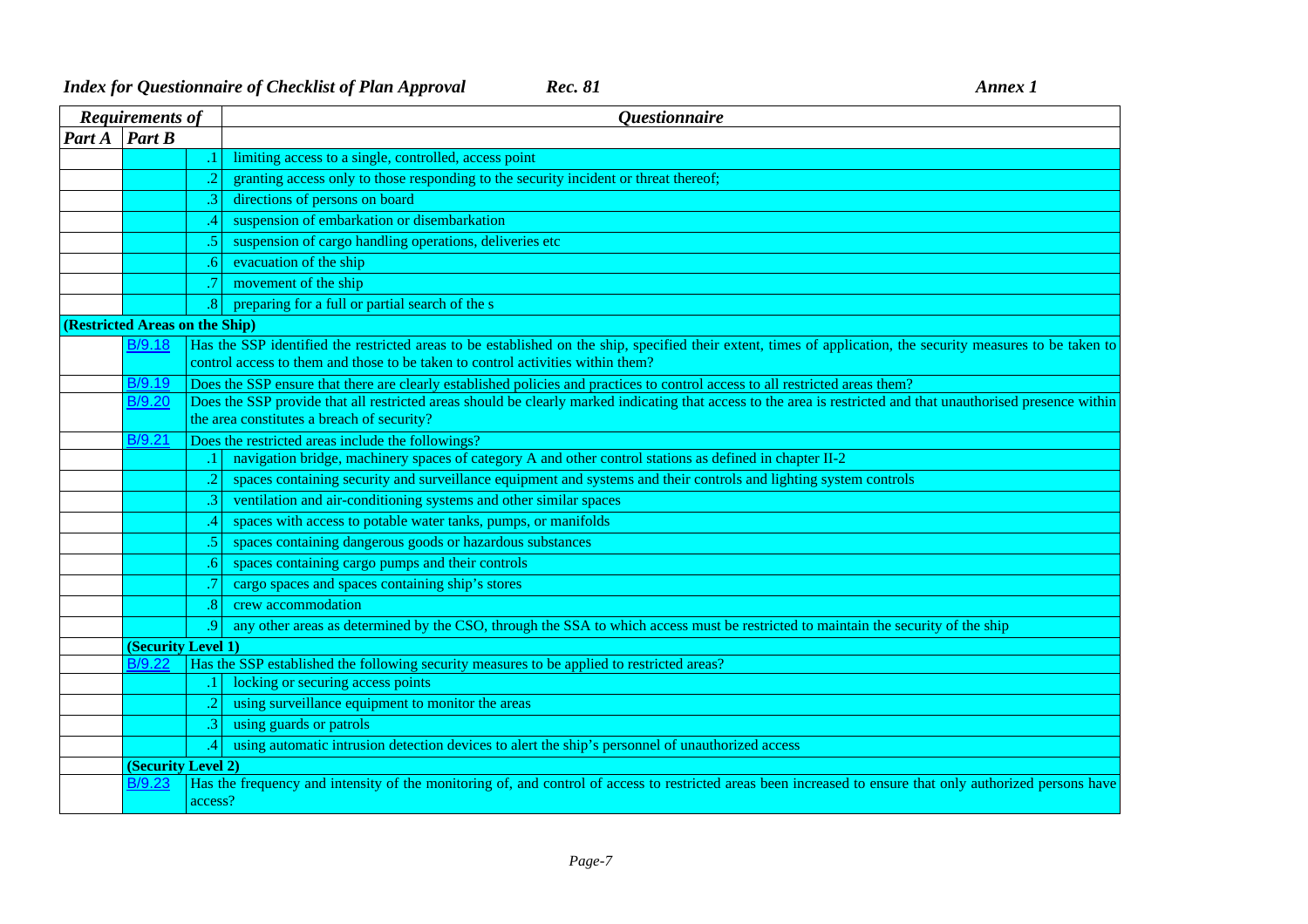| <b>Requirements of</b> |                            |                 | <i><b>Ouestionnaire</b></i>                                                                                                                                                                                                |
|------------------------|----------------------------|-----------------|----------------------------------------------------------------------------------------------------------------------------------------------------------------------------------------------------------------------------|
|                        | Part A   Part B            |                 |                                                                                                                                                                                                                            |
|                        | B/9.23                     |                 | Has the SSP established the following additional security measures?                                                                                                                                                        |
|                        |                            | $\cdot$ 1       | establishing restricted areas adjacent to access points                                                                                                                                                                    |
|                        |                            | $\cdot$ .2      | continuously monitoring surveillance equipment                                                                                                                                                                             |
|                        |                            | $\cdot$ 3       | dedicating additional personnel to guard and patrol restricted areas                                                                                                                                                       |
|                        | <b>(Security Level 3)</b>  |                 |                                                                                                                                                                                                                            |
|                        | B/9.24                     |                 | Has the SSP detailed the following security measures which could be taken by the ship, in close co-operations with those responding and the port facility?                                                                 |
|                        |                            | Л               | setting up of additional restricted areas on the ship in proximity to the security incident, or the believed location of the security threat, to which<br>access is denied                                                 |
|                        |                            | $\cdot$ .2      | searching of restricted areas as part of a search of the ship                                                                                                                                                              |
|                        | (Handling of Cargo)        |                 |                                                                                                                                                                                                                            |
|                        | (Security Level 1)         |                 |                                                                                                                                                                                                                            |
|                        | <b>B/9.27</b>              |                 | Has the SSP established the following security measures to be applied during cargo handling?                                                                                                                               |
|                        |                            | - 1             | routine checking of cargo, cargo transport units and cargo spaces prior to, and during, cargo handling operations;                                                                                                         |
|                        |                            | $\cdot$ .2      | checks to ensure that cargo being loaded matches the cargo documentation                                                                                                                                                   |
|                        |                            | $\cdot$ 3       | ensuring, in liaison with the port facility, that vehicles to be loaded on board car-carriers, ro-ro and passenger ships are subjected to search prior to<br>loading, in accordance with the frequency required in the SSP |
|                        |                            | .4              | checking of seals or other methods used to prevent tampering                                                                                                                                                               |
|                        | <b>(Security Level 2)</b>  |                 |                                                                                                                                                                                                                            |
|                        | B/9.30                     |                 | Has the SSP established the following additional security measures to be applied during cargo handling>                                                                                                                    |
|                        |                            |                 | detailed checking of cargo, cargo transport units and cargo spaces                                                                                                                                                         |
|                        |                            | $\cdot$ .2      | intensified checks to ensure that only the intended cargo is loaded                                                                                                                                                        |
|                        |                            | $\cdot$ 3       | intensified searching of vehicles to be loaded on car-carriers, ro-ro and passenger ships                                                                                                                                  |
|                        |                            | .4              | increased frequency and detail in checking of seals or other methods used to prevent tampering                                                                                                                             |
|                        | (Security Level 3)         |                 |                                                                                                                                                                                                                            |
|                        | B/9.32                     |                 | Has the SSP detailed the following security measures which could be taken by the ship, in close co-operation with those responding and the port facility?                                                                  |
|                        |                            | J               | suspension of the loading or unloading of cargo                                                                                                                                                                            |
|                        |                            | $\overline{.2}$ | verify the inventory of dangerous goods and hazardous substances carried on board, if any, and their location                                                                                                              |
|                        | (Delivery of Ship's Store) |                 |                                                                                                                                                                                                                            |
|                        | (Security Level 1)         |                 |                                                                                                                                                                                                                            |
|                        | <b>B/9.35</b>              |                 | Has the SSP established the following security measures to be applied during delivery of ship's stores?                                                                                                                    |
|                        |                            |                 | checking to ensure stores match the order prior to being loaded on board                                                                                                                                                   |
|                        |                            | $\overline{.2}$ | ensuring immediate secure stowage of ship's stores                                                                                                                                                                         |
|                        | (Security Level 2)         |                 |                                                                                                                                                                                                                            |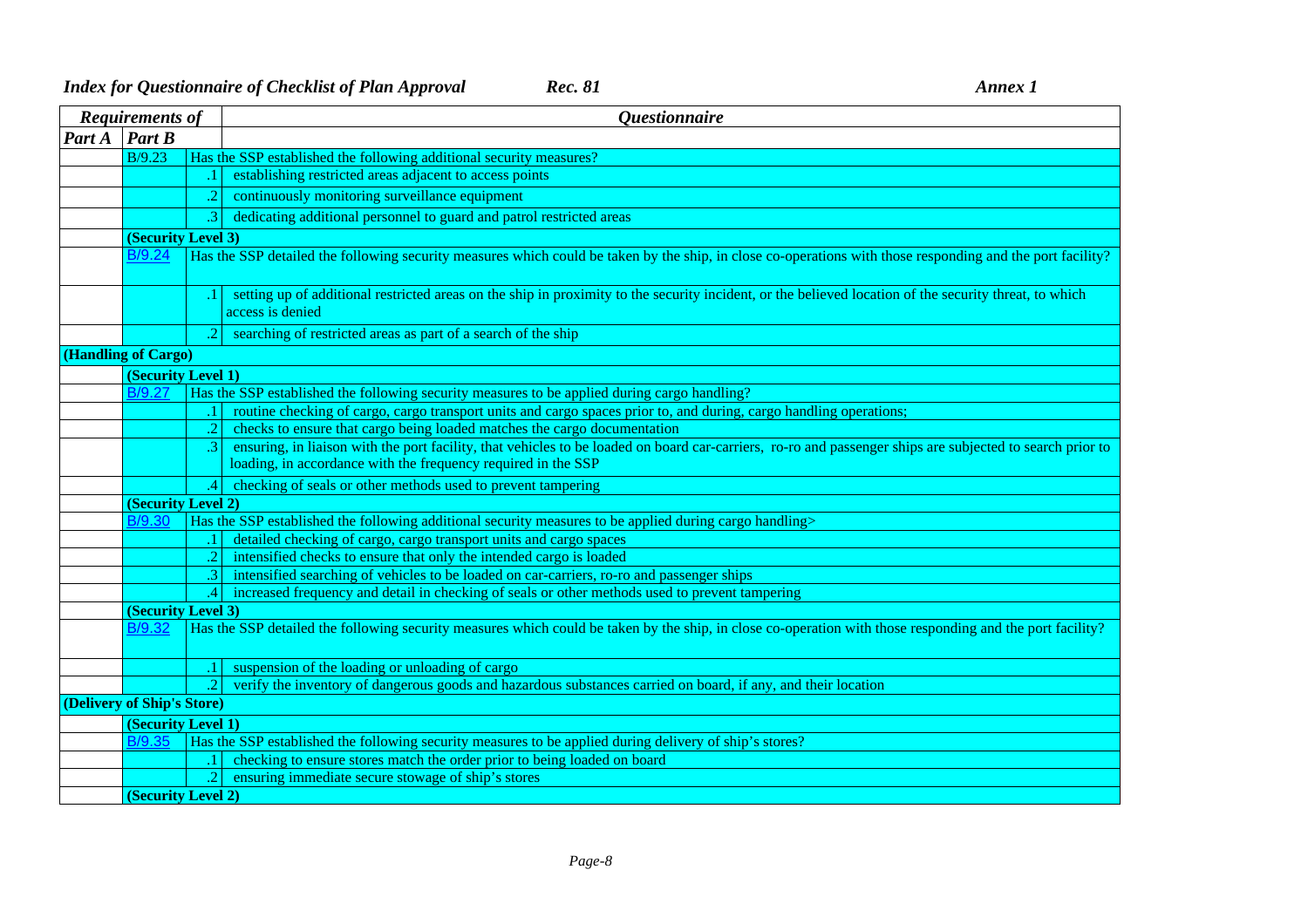| Rec. 81 | Q |
|---------|---|
|---------|---|

| <b>Requirements of</b> |                    |                | <i><b>Ouestionnaire</b></i>                                                                                                                               |
|------------------------|--------------------|----------------|-----------------------------------------------------------------------------------------------------------------------------------------------------------|
| Part A                 | Part B             |                |                                                                                                                                                           |
|                        | <b>B</b> /9.36     |                | Has the SSP established the additional security measures to be applied during delivery of ship's stores by exercising checks prior to receiving stores on |
|                        |                    |                | board and intensifying inspections?                                                                                                                       |
|                        | (Security Level 3) |                |                                                                                                                                                           |
|                        | B/9.37             |                | Has the SSP detailed the following security measures which could be taken by the ship, in close co-operation with those responding and the port facility? |
|                        |                    |                |                                                                                                                                                           |
|                        |                    |                | .1 subjecting ship's stores to more extensive checking                                                                                                    |
|                        |                    |                | .2 preparation for restriction or suspension of handling of ship's stores                                                                                 |
|                        |                    |                | .3 refusal to accept ship's stores on board the ship                                                                                                      |
|                        |                    |                | (Handling Unaccompanied Baggage)                                                                                                                          |
|                        | (Security Level 1) |                |                                                                                                                                                           |
|                        | B/9.39             |                | Has the SSP established the security measures to be applied when handling unaccompanied baggage to ensure that unaccompanied baggage is screened or       |
|                        |                    |                | searched up to and including 100 percent, which may include use of x-ray screening?                                                                       |
|                        | (Security Level 2) |                |                                                                                                                                                           |
|                        | B/9.40             |                | Has the SSP established the additional security measures to be applied when handling unaccompanied baggage which should include 100 percent x-ray         |
|                        |                    |                | screening of all unaccompanied baggage?                                                                                                                   |
|                        | (Security Level 3) |                |                                                                                                                                                           |
|                        | B/9.41             |                | Has the SSP detailed the following security measures which could be taken by the ship, in close co-operation with those responding and the port facility? |
|                        |                    |                |                                                                                                                                                           |
|                        |                    |                | subjecting such baggage to more extensive screening, for example x-raying it from at least two different angles                                           |
|                        |                    | 2              | preparation for restriction or suspension of handling of unaccompanied baggage                                                                            |
|                        |                    | $\overline{3}$ | refusal to accept unaccompanied baggage on board the ship.                                                                                                |
|                        |                    |                | (Monitoring the Security of the Ship)                                                                                                                     |
|                        | B/9.44             |                | Has the SSP established the procedures and equipment needed at each security level and the means of ensuring that monitoring equipment will be able to    |
|                        |                    |                | perform continually, including consideration of the possible effects of weather conditions or of power disruptions?                                       |
|                        |                    |                |                                                                                                                                                           |
|                        | (Security Level 1) |                |                                                                                                                                                           |
|                        | B/9.45             |                | Has the SSP established the security measures to be applied which may be a combination of lighting, watch keepers, security guards or use of security and |
|                        |                    |                | surveillance equipment to allow ship's security personnel to observe the ship in general, and barriers and restricted areas in particular?                |
|                        |                    |                |                                                                                                                                                           |
|                        | B/9.46             |                | Has the following been considered when establishing the appropriate level and location of lighting?                                                       |
|                        |                    |                | the ship's personnel should be able to detect activities beyond the ship, on both the shore side and the waterside                                        |
|                        |                    | $\overline{2}$ | coverage should include the area on and around the ship                                                                                                   |
|                        |                    | $\cdot$ 3      | coverage should facilitate personnel identification at access points                                                                                      |
|                        |                    |                | coverage may be provided through coordination with the port facility                                                                                      |
|                        | (Security Level 2) |                |                                                                                                                                                           |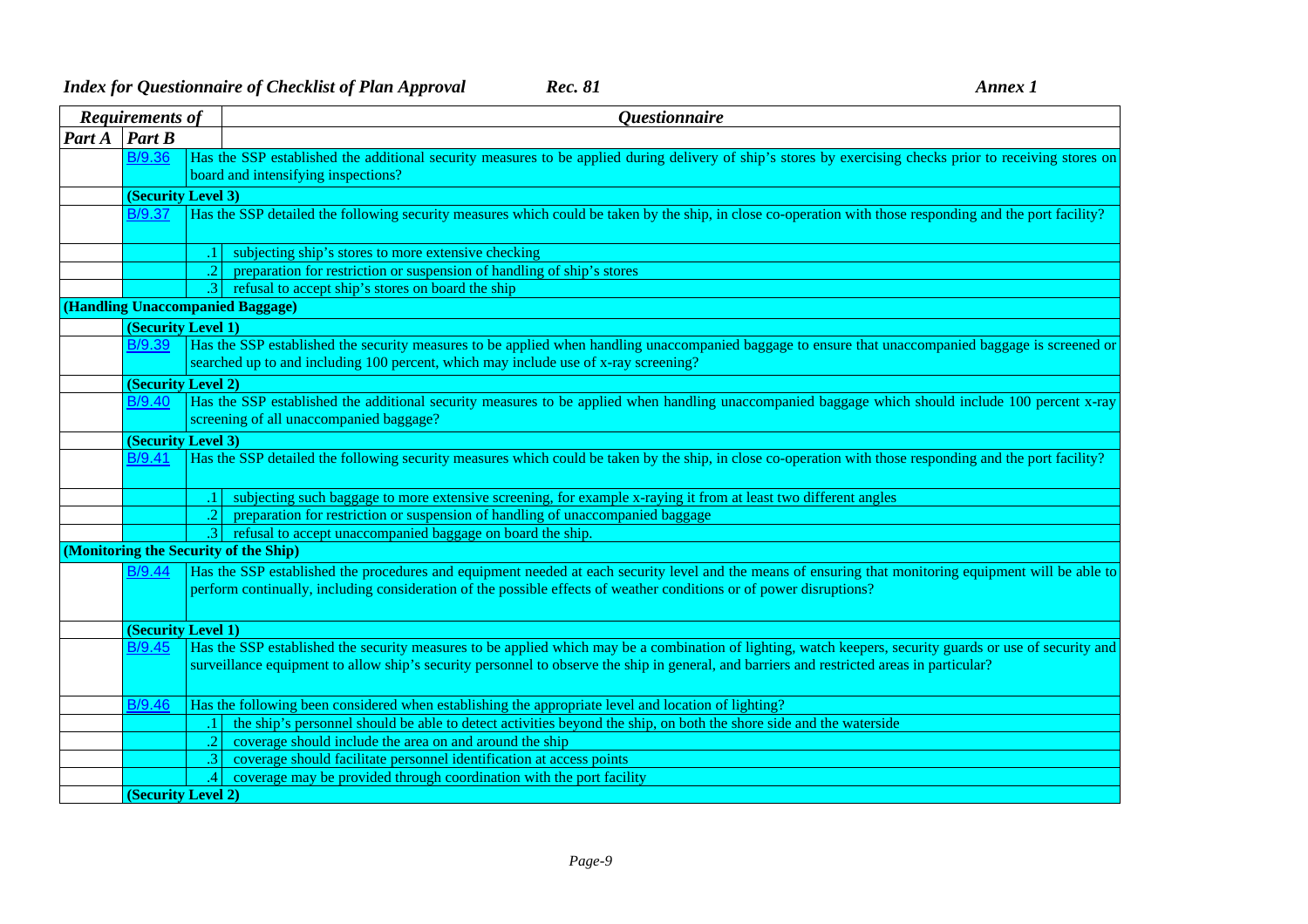| <b>Requirements of</b> |                             | <i><b>Ouestionnaire</b></i>                                                                                                                                                         |
|------------------------|-----------------------------|-------------------------------------------------------------------------------------------------------------------------------------------------------------------------------------|
|                        | $Part A$ Part B             |                                                                                                                                                                                     |
|                        | <b>B/9.47</b>               | Has the SSP established the following additional security measures to be applied to enhance the monitoring and surveillance capabilities?                                           |
|                        |                             | increasing the frequency and detail of security patrols                                                                                                                             |
|                        |                             | increasing the coverage and intensity of lighting or the use of security and surveillance and equipment                                                                             |
|                        |                             | assigning additional personnel as security lookouts                                                                                                                                 |
|                        |                             | ensuring coordination with waterside boat patrols, and foot or vehicle patrols on the shore-side, when provided<br>$\mathcal{A}$                                                    |
|                        | (Security Level 3)          |                                                                                                                                                                                     |
|                        | B/9.49                      | Has the SSP detailed the following security measures which could be taken by the ship, in close co-operation with those responding and the port facility?                           |
|                        |                             | switching on of all lighting on, or illuminating the vicinity of, the ship<br>$\cdot$ 1                                                                                             |
|                        |                             | switching on of all on board surveillance equipment capable of recording activities on, or in the vicinity of, the ship                                                             |
|                        |                             | maximising the length of time such surveillance equipment can continue to record<br>$\cdot$ 3                                                                                       |
|                        |                             | preparation for underwater inspection of the hull of the ship<br>.4                                                                                                                 |
|                        |                             | initiation of measures, including the slow revolution of the ship's propellers, if practicable, to deter underwater access to the hull of the ship<br>$.5\,$                        |
|                        | (Differing Security Levels) |                                                                                                                                                                                     |
|                        | <b>B/9.50</b>               | Has the SSP established details of the procedures and security measures the ship could adopt if the ship is at a higher security level than that applying to a<br>port facility?    |
|                        |                             | (Activities not covered by the Code)                                                                                                                                                |
|                        | B/9.51                      | Has the SSP established details of the procedures and security measures the ship should apply when the following cases?                                                             |
|                        |                             | it is at a port of a State which is not a Contracting Government                                                                                                                    |
|                        |                             | it is interfacing with a ship to which this Code does not apply                                                                                                                     |
|                        |                             | .3 it is interfacing with fixed or floating platforms or a mobile drilling unit on location                                                                                         |
|                        |                             | it is interfacing with a port or port facility which is not required to comply with chapter XI-2 and part A of this Code                                                            |
|                        | (Declaration of Security)   |                                                                                                                                                                                     |
|                        | B/9.52                      | Has the SSP detailed how requests for DoS from a port facility will be handled and the circumstances under which the ship itself should request a DoS?                              |
|                        | (Audit and Review)          |                                                                                                                                                                                     |
|                        | B/9.53                      | Has the SSP should establish how the CSO and the SSO intend to audit the continued effectiveness of the SSP and the procedure to be followed to review,<br>update or amend the SSP? |
|                        | <b>Section 10/ RECORDS</b>  |                                                                                                                                                                                     |
| A/10.3                 | amendment?                  | In the case that the records are to be kept in an electronic format, is it to be protected by procedures aimed at preventing its unauthorised deletion, destruction or              |
|                        |                             | <b>Section 11/ COMPANY SECURITY OFFICER</b>                                                                                                                                         |
| A/11.1                 |                             | Does the Company Security Officer designated for the ship?                                                                                                                          |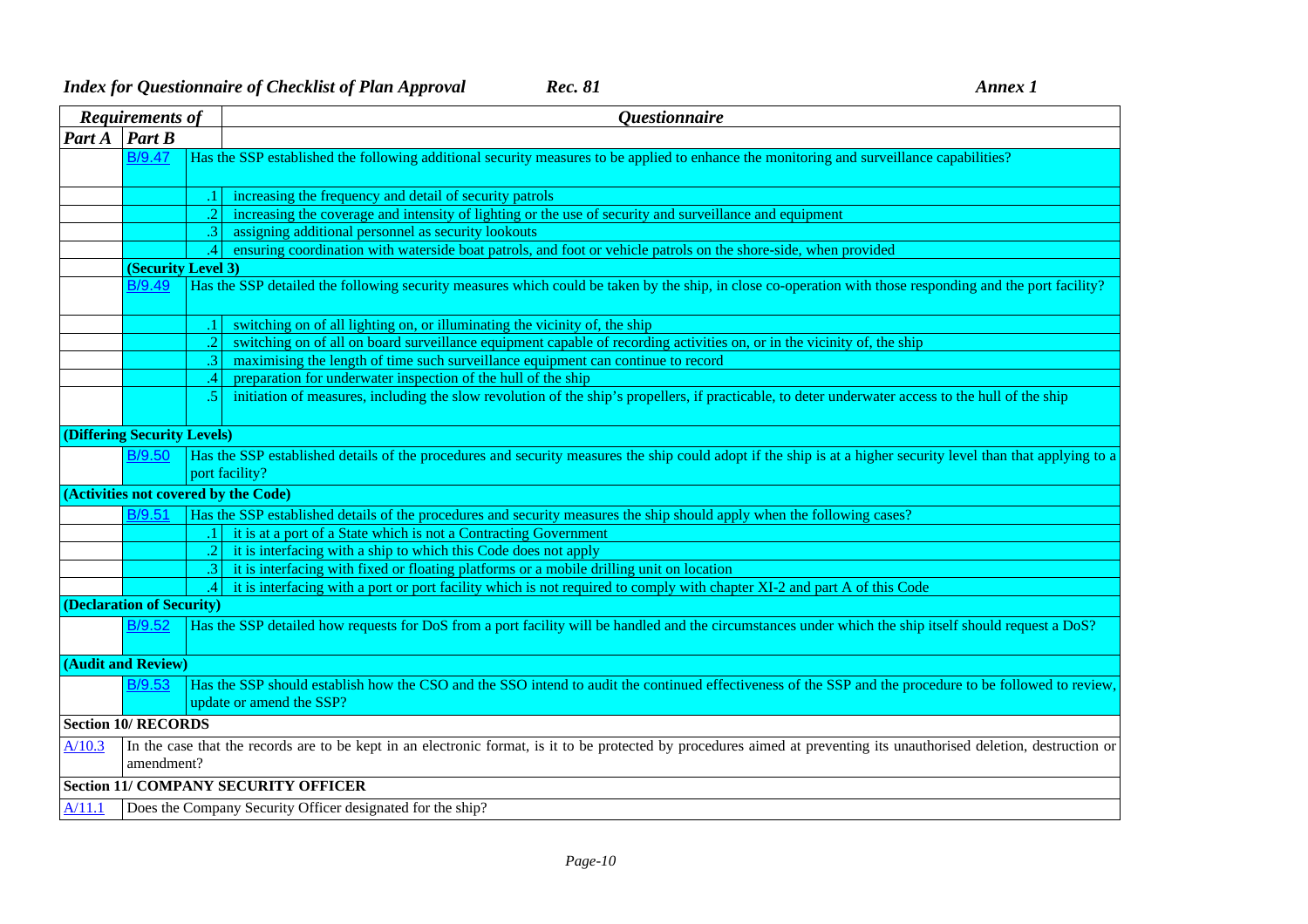| <b>Requirements of</b> |                  | <i><b>Ouestionnaire</b></i>                                                                                                                                                                                                          |
|------------------------|------------------|--------------------------------------------------------------------------------------------------------------------------------------------------------------------------------------------------------------------------------------|
| Part A                 | Part B           |                                                                                                                                                                                                                                      |
| A/11.2                 |                  | Are following duties and responsibilities of the company security officer included in the Plan?                                                                                                                                      |
|                        |                  | advising the level of threats likely to be encountered by the ship, using appropriate security assessments and other relevant information                                                                                            |
|                        |                  | ensuring that ship security assessments are carried out                                                                                                                                                                              |
|                        |                  | ensuring the development, the submission for approval, and thereafter the implementation and maintenance of the ship security plan                                                                                                   |
|                        | .4               | ensuring that the ship security plan is modified, as appropriate, to correct deficiencies and satisfy the security requirements of the individual ship                                                                               |
|                        | $.5\phantom{0}$  | arranging for internal audits and reviews of security activities                                                                                                                                                                     |
|                        | .6               | arranging for the initial and subsequent verifications of the ship by the Administration or the recognised security organisation                                                                                                     |
|                        |                  | ensuring that deficiencies and non-conformities identified during internal audits, periodic reviews, security inspections and verifications of<br>compliance are promptly addressed and dealt with                                   |
|                        | $.8\,$           | enhancing security awareness and vigilance                                                                                                                                                                                           |
|                        | .9               | ensuring adequate training for personnel responsible for the security of the ship                                                                                                                                                    |
|                        | .10              | ensuring effective communication and co-operation between the ship security officer and the relevant port facility security officers                                                                                                 |
|                        | .11              | ensuring consistency between security requirements and safety requirement                                                                                                                                                            |
|                        | .12              | ensuring that, if sister-ship or fleet security plans are used, the plan for each ship reflects the ship-specific information accurately                                                                                             |
|                        | .13              | ensuring that any alternative or equivalent arrangements approved for a particular ship or group of ships are implemented and maintained                                                                                             |
|                        |                  |                                                                                                                                                                                                                                      |
|                        |                  | <b>Section 12/ SHIP SECURITY OFFICER</b>                                                                                                                                                                                             |
| A/12.1                 |                  | Does the Ship Security Officer designated on the ship?                                                                                                                                                                               |
| A/12.2                 |                  | Are following duties and responsibilities of the ship security officer included in the Plan?                                                                                                                                         |
|                        |                  | undertaking regular security inspections of the ship to ensure that appropriate security measures are maintained                                                                                                                     |
|                        |                  | maintaining and supervising the implementation of the ship security plan, including any amendments to the plan                                                                                                                       |
|                        |                  | co-ordinating the security aspects of the handling of cargo and ship's stores with other shipboard personnel and with the relevant port facility<br>security officers;                                                               |
|                        |                  | proposing modifications to the ship security plan                                                                                                                                                                                    |
|                        |                  | reporting to the Company Security Officer any deficiencies and non-conformities identified during internal audits, periodic reviews, security<br>inspections and verifications of compliance and implementing any corrective actions |
|                        | .6 <sub>1</sub>  | enhancing security awareness and vigilance on board                                                                                                                                                                                  |
|                        |                  | ensuring that adequate training has been provided to shipboard personnel, as appropriate                                                                                                                                             |
|                        | $.8\,$           | reporting all security incidents                                                                                                                                                                                                     |
|                        | .9               | co-ordinating implementation of the ship security plan with the company security officer and the relevant port facility security officer                                                                                             |
|                        | .10 <sub>l</sub> | ensuring that security equipment is properly operated, tested, calibrated and maintained, if any.                                                                                                                                    |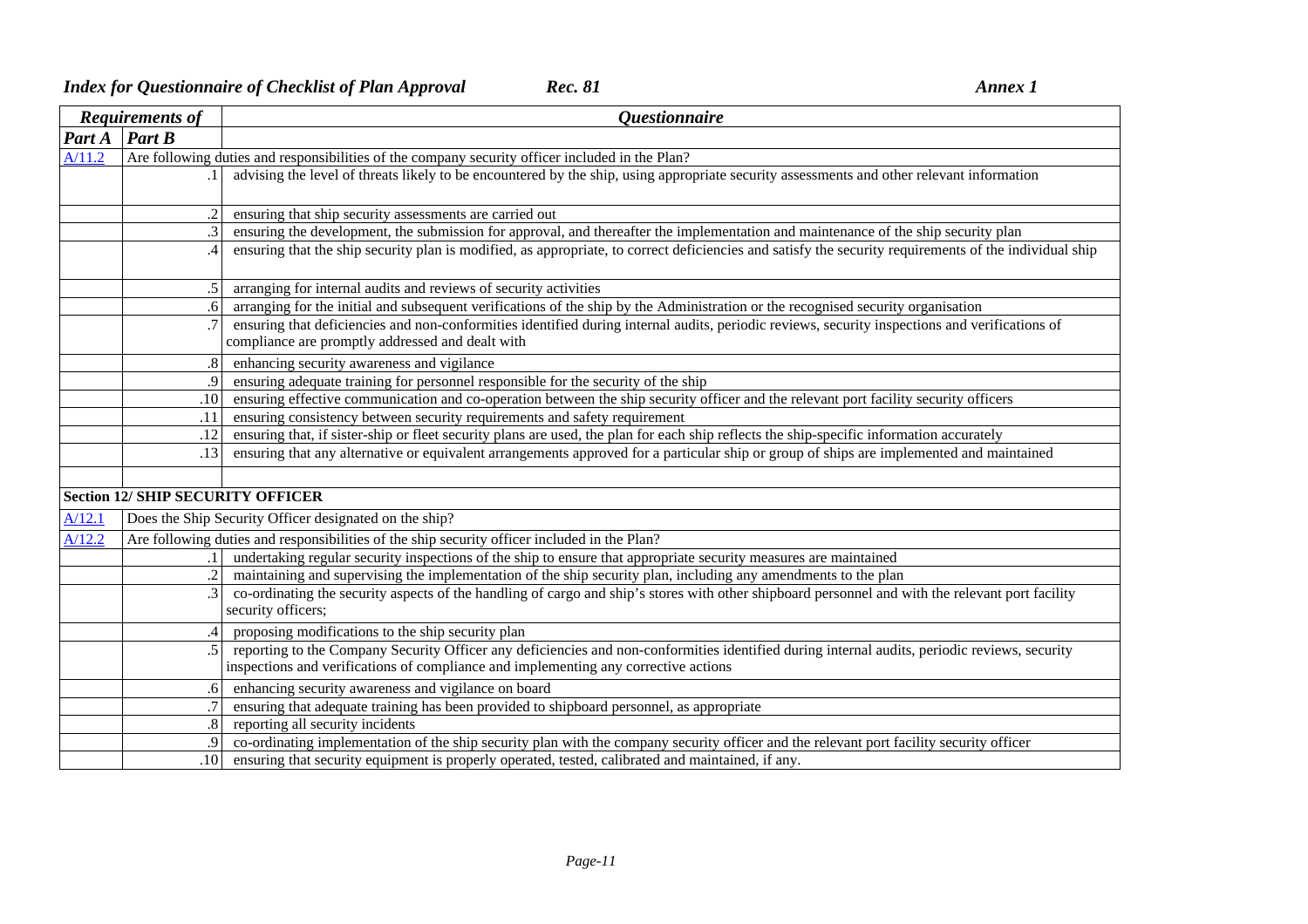### *Index for Questionnaire of Checklist for On-site Verification* Rec. 81 Annex 2

| <b>Requirements of</b> | <i><b>Questionnaire</b></i>                                                                                                                            |
|------------------------|--------------------------------------------------------------------------------------------------------------------------------------------------------|
| <b>SOLAS XI-2</b>      |                                                                                                                                                        |
|                        |                                                                                                                                                        |
|                        | <b>Regulation 5/ Specific responsibility of Companies</b>                                                                                              |
|                        | Has the Company ensured that the master has available on board, at all times, the following information?                                               |
|                        | who is responsible for appointing the members of the crew or other persons currently employed or engaged on board the ship in any capacity             |
|                        | on the business of that ship                                                                                                                           |
|                        | who is responsible for deciding the employment of the ship                                                                                             |
|                        | 3.<br>in cases where the ship is employed under the terms of charter party(ies), who are the parties to such charter party(ies)                        |
|                        |                                                                                                                                                        |
|                        | <b>Regulation 6/ Ship security alert system</b>                                                                                                        |
|                        | Has the ship been provided with a ship security alert system? (Ship's type $=$<br>$(required*/not required*)$                                          |
| $\mathbf{3}$           | Has the ship security alert system been capable of being activated from the navigation bridge and in at least one other location?                      |
|                        | Has the ship security alert system been conformed to performance standards not inferior to those adopted by the Organization?<br>.2                    |
|                        | Has the ship security alert system activation points been designed so as to prevent the inadvertent initiation of the ship security alert?             |
|                        |                                                                                                                                                        |
|                        | Regulation 8/ Master's discretion for ship safety and security                                                                                         |
|                        | Has the master not been constrained by the Company, the charterer or any other person from taking or executing any decision which, in the              |
|                        | professional judgement of the master, is necessary to maintain the safety and security of the ship?                                                    |
|                        | When a conflict between any safety and security requirements applicable to the ship arised during its operations, has the master given effect to those |
|                        | requirements necessary to maintain the safety of the ship?                                                                                             |
|                        |                                                                                                                                                        |
|                        | <b>Regulation 9/ Control and compliance measures</b>                                                                                                   |
| $2.3^{\circ}$          | Does the ship shall keep records of the information referred to in paragraph 2.1 for the last 10 calls at port facilities?                             |
|                        |                                                                                                                                                        |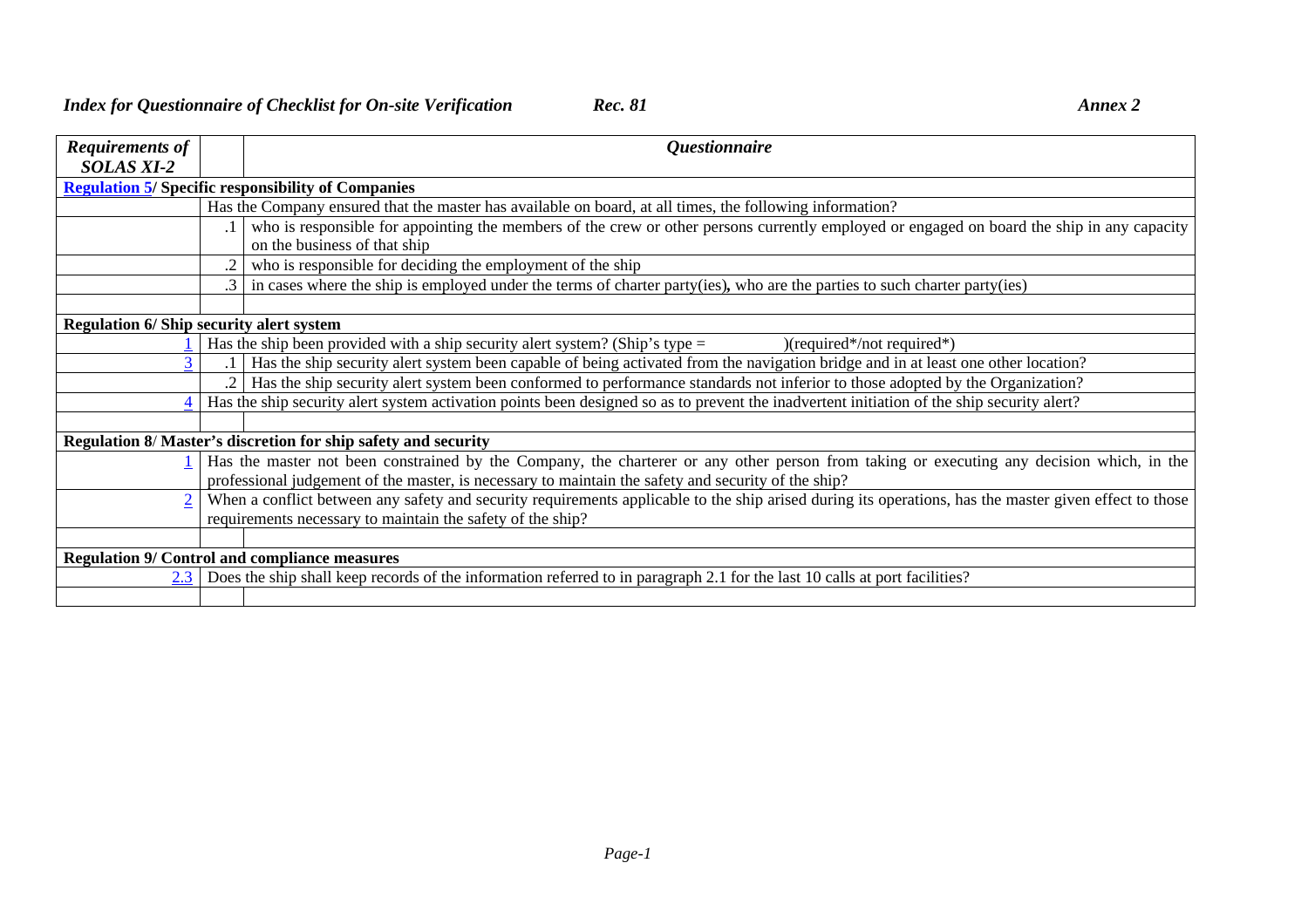| <b>Requirements of</b> |                                     | <b>Index for Questionnaire</b>                                                                                                                                              |
|------------------------|-------------------------------------|-----------------------------------------------------------------------------------------------------------------------------------------------------------------------------|
| Part A                 | Part B                              |                                                                                                                                                                             |
|                        |                                     | <b>Section 5/DECLARATION OF SECURITY</b>                                                                                                                                    |
| A/5.7                  |                                     | Have DoSs been kept onboard the ship within the period specified by the Administration?                                                                                     |
|                        | B/5.4.1                             | Is the agreed DoS signed and dated by both the port facility and the ship?                                                                                                  |
|                        | B/5.5                               | Is the agreed DoS completed in English, French or Spanish or in a language common to both the port facility and the ship or the ships?                                      |
|                        |                                     |                                                                                                                                                                             |
|                        |                                     | <b>Section 6/OBLIGATIONS OF THE COMPANY</b>                                                                                                                                 |
| A/6.1                  |                                     | Has the Company ensured that the ship security plan contains a clear statement emphasizing the master's authority?                                                          |
| A/6.1                  |                                     | Has the Company established in the ship security plan that the master has the overriding authority and responsibility to make decisions with respect to the security of the |
|                        |                                     | ship and to request the assistance of the Company or of any Contracting Government as may be necessary?                                                                     |
| A/6.2                  |                                     | Has the Company ensured that the company security officer, the master and the ship security officer are given the necessary support to fulfil their duties and              |
|                        |                                     | responsibilities in accordance with chapter XI-2 and this part of the Code?                                                                                                 |
|                        | B/6.1                               | Has following information included?                                                                                                                                         |
|                        | B/6.1.1                             | parties responsible for appointing shipboard personnel, such as ship management companies, manning agents, contractors, concessionaries, for                                |
|                        |                                     | example, retail sales outlets, casinos etc                                                                                                                                  |
|                        | B/6.1.2                             | parties responsible for deciding the employment of the ship including, time or bareboat charterer(s) or any other entity acting in such capacity                            |
|                        | B/6.1.3                             | in cases when the ship is employed under the terms of a charter party, the contact details of those parties including time or voyage charterers                             |
|                        |                                     |                                                                                                                                                                             |
|                        | <b>Section 7/SHIP SECURITY</b>      |                                                                                                                                                                             |
| A/7.1                  |                                     | Does the ship act upon the security levels set by Contracting Governments as set out in A/7.2?                                                                              |
| A/7.2                  |                                     | At security level 1, have the following activities being carried out, through appropriate measures?                                                                         |
| A/7.2.1                |                                     | ensuring the performance of all ship security duties                                                                                                                        |
| A/7.2.2                |                                     | controlling access to the ship                                                                                                                                              |
| A/7.2.3                |                                     | controlling the embarkation of persons and their effects                                                                                                                    |
| A/7.2.4                |                                     | monitoring restricted areas to ensure that only authorized persons have access                                                                                              |
| A/7.2.5                |                                     | monitoring of deck areas and areas surrounding the ship                                                                                                                     |
| A/7.2.6                |                                     | supervising the handling of cargo and ship's stores<br>ensuring that security communication is readily available                                                            |
| A/7.2.7<br>A/7.3       |                                     | At security level 2, have the additional protective measures, specified in the ship security plan, being implemented for each activity detailed in section 7.2?             |
| A/7.4                  |                                     | At security level 3, have further specific protective measures, specified in the ship security plan, being implemented for each activity detailed in section 7.2?           |
|                        |                                     |                                                                                                                                                                             |
|                        | <b>Section 9/SHIP SECURITY PLAN</b> |                                                                                                                                                                             |
| A/9.1                  |                                     | Does the ship carry on board the approved Ship Security Plan?                                                                                                               |
| A/9.7                  |                                     | Does the plan being protected from unauthorized access or disclosure?                                                                                                       |
|                        |                                     |                                                                                                                                                                             |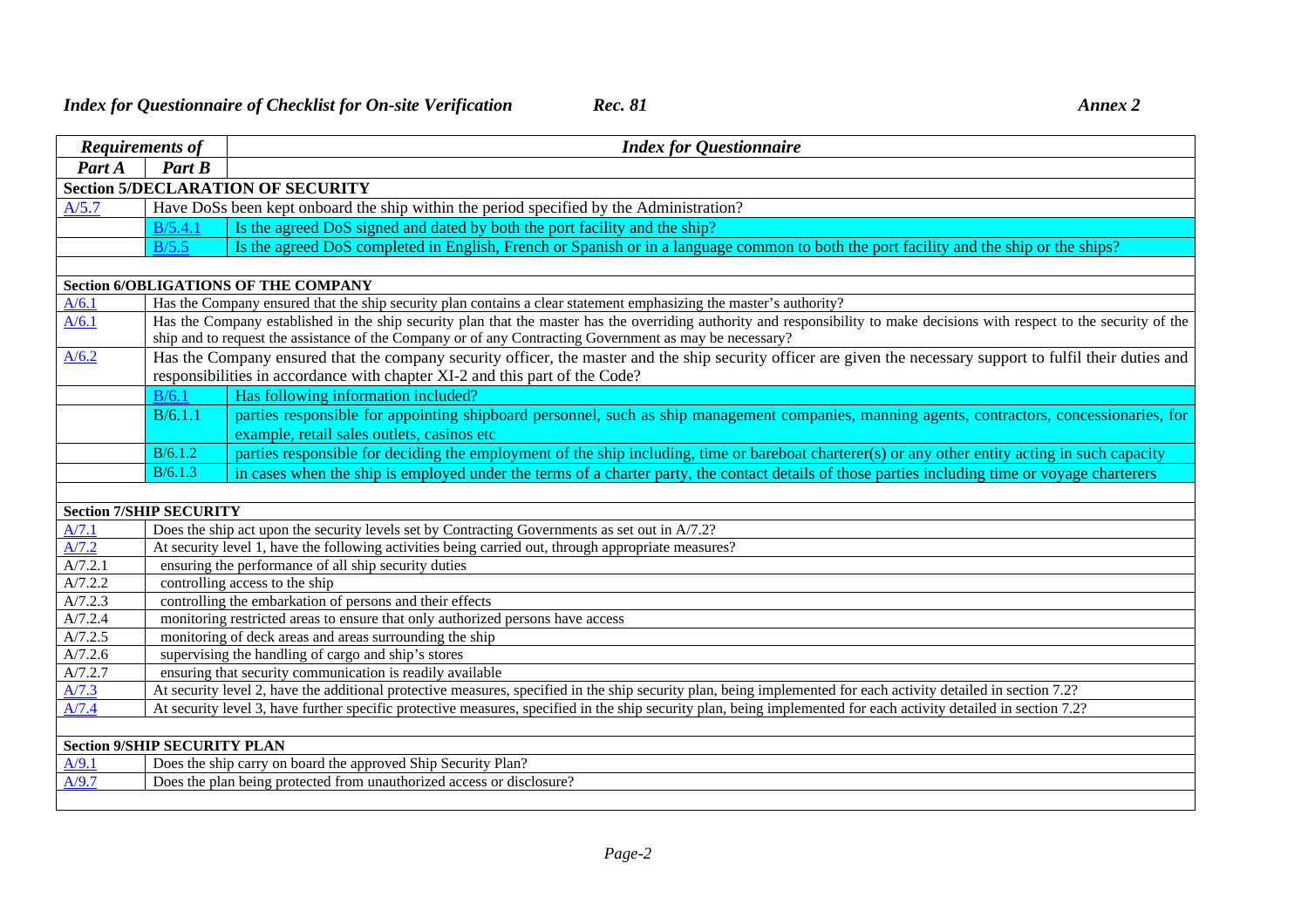| <b>Requirements of</b>    |                                                                                                                                                                       | <b>Index for Questionnaire</b>                                                                                                                                                                                        |  |
|---------------------------|-----------------------------------------------------------------------------------------------------------------------------------------------------------------------|-----------------------------------------------------------------------------------------------------------------------------------------------------------------------------------------------------------------------|--|
| Part A                    | Part B                                                                                                                                                                |                                                                                                                                                                                                                       |  |
| <b>Section 10/RECORDS</b> |                                                                                                                                                                       |                                                                                                                                                                                                                       |  |
| A/10.1                    | Does the records of the following activities addressed in the ship security plan being kept on board for at least the minimum period specified by the Administration? |                                                                                                                                                                                                                       |  |
| A/10.1.1                  | training, drills and exercises                                                                                                                                        |                                                                                                                                                                                                                       |  |
| A/10.1.2                  | security threats and security incidents                                                                                                                               |                                                                                                                                                                                                                       |  |
| A/10.1.3                  | breaches of security                                                                                                                                                  |                                                                                                                                                                                                                       |  |
| A/10.1.4                  |                                                                                                                                                                       | changes in security level                                                                                                                                                                                             |  |
| A/10.1.5                  |                                                                                                                                                                       | communications relating to the direct security of the ship such as specific threats to the ship or to port facilities the ship is, or has been                                                                        |  |
| A/10.1.6                  |                                                                                                                                                                       | internal audits and reviews of security activities                                                                                                                                                                    |  |
| A/10.1.7                  |                                                                                                                                                                       | periodic review of the ship security assessment                                                                                                                                                                       |  |
| A/10.1.8                  |                                                                                                                                                                       | periodic review of the ship security plan                                                                                                                                                                             |  |
| A/10.1.9                  |                                                                                                                                                                       | implementation of any amendments to the plan                                                                                                                                                                          |  |
| A/10.1.10                 |                                                                                                                                                                       | maintenance, calibration and testing of security equipment, if any including testing of the ship security alert system                                                                                                |  |
| A/10.2                    |                                                                                                                                                                       | Does the records being kept in the working language or languages of the ship? If the language or languages used are not English, French or Spanish, does a translation into<br>one of these languages being included? |  |
| A/10.4                    |                                                                                                                                                                       | Does the records being protected from unauthorized access or disclosure?                                                                                                                                              |  |
|                           |                                                                                                                                                                       |                                                                                                                                                                                                                       |  |
|                           |                                                                                                                                                                       | <b>Section 11/COMPANY SECURITY OFFICER</b>                                                                                                                                                                            |  |
| A/11.1                    |                                                                                                                                                                       | Does the Company Security Officer designated for the ship?                                                                                                                                                            |  |
|                           |                                                                                                                                                                       |                                                                                                                                                                                                                       |  |
|                           |                                                                                                                                                                       | <b>Section 12/SHIP SECURITY OFFICER</b>                                                                                                                                                                               |  |
| A/12.1                    | Does the Ship Security Officer designated on the ship?                                                                                                                |                                                                                                                                                                                                                       |  |
|                           |                                                                                                                                                                       |                                                                                                                                                                                                                       |  |
|                           |                                                                                                                                                                       | Section 13/TRAINING, DRILLS AND EXERCISES ON SHIP SECURITY                                                                                                                                                            |  |
| A/13.2                    |                                                                                                                                                                       | Does the ship security officer have knowledge and have received training?                                                                                                                                             |  |
|                           | B/13.1                                                                                                                                                                | Does the Ship Security Officer (SSO) have knowledge of, and receive training, in the following?                                                                                                                       |  |
|                           | B/13.1.1                                                                                                                                                              | security administration                                                                                                                                                                                               |  |
|                           | B/13.1.2                                                                                                                                                              | relevant international conventions, codes and recommendations                                                                                                                                                         |  |
|                           | B/13.1.3                                                                                                                                                              | relevant Government legislation and regulations                                                                                                                                                                       |  |
|                           | B/13.1.4                                                                                                                                                              | responsibilities and functions of other security organisations                                                                                                                                                        |  |
|                           | B/13.1.5                                                                                                                                                              | methodology of ship security assessment                                                                                                                                                                               |  |
|                           | B/13.1.6                                                                                                                                                              | methods of ship security surveys and inspections                                                                                                                                                                      |  |
|                           | B/13.1.7                                                                                                                                                              | ship and port operations and conditions                                                                                                                                                                               |  |
|                           | B/13.1.8                                                                                                                                                              | ship and port facility security measures                                                                                                                                                                              |  |
|                           | B/13.1.9                                                                                                                                                              | emergency preparedness and response and contingency planning                                                                                                                                                          |  |
|                           |                                                                                                                                                                       |                                                                                                                                                                                                                       |  |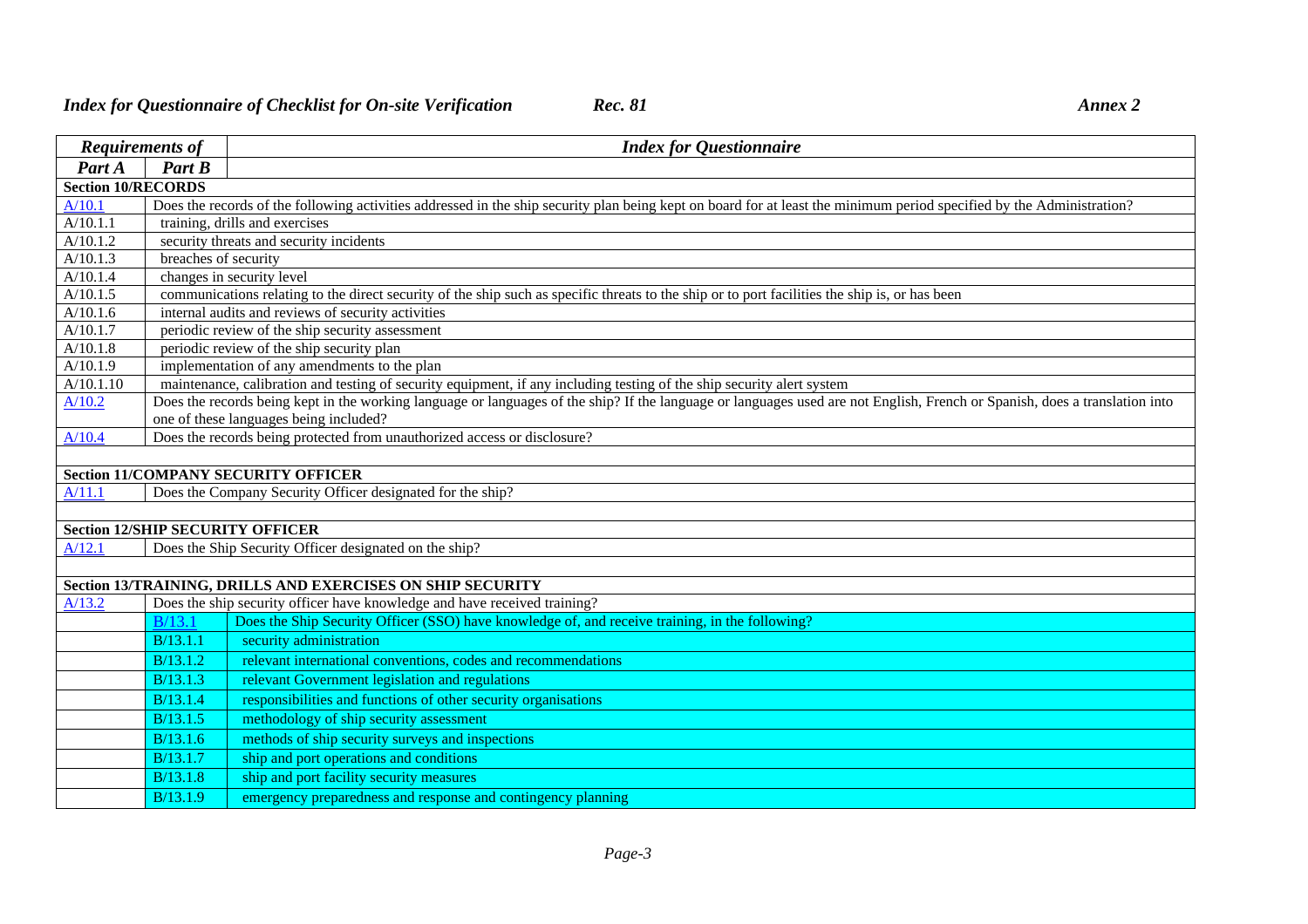| <b>Requirements of</b> |                                                                                                                                                                               | <b>Index for Questionnaire</b>                                                                                                                   |  |
|------------------------|-------------------------------------------------------------------------------------------------------------------------------------------------------------------------------|--------------------------------------------------------------------------------------------------------------------------------------------------|--|
| Part B<br>Part A       |                                                                                                                                                                               |                                                                                                                                                  |  |
|                        | B/13.1.10                                                                                                                                                                     | instruction techniques for security training and education, including security measures and procedures                                           |  |
|                        | B/13.1.11                                                                                                                                                                     | handling sensitive security related information and security related communications                                                              |  |
|                        | B/13.1.12                                                                                                                                                                     | knowledge of current security threats and patterns                                                                                               |  |
|                        | B/13.1.13                                                                                                                                                                     | recognition and detection of weapons, dangerous substances and devices                                                                           |  |
|                        | B/13.1.14                                                                                                                                                                     | recognition, on a non discriminatory basis, of characteristics and behavioural patterns of persons who are likely to threaten security           |  |
|                        | B/13.1.15                                                                                                                                                                     | techniques used to circumvent security measures                                                                                                  |  |
|                        | B/13.1.16                                                                                                                                                                     | security equipment and systems and their operational limitations                                                                                 |  |
|                        | B/13.1.17                                                                                                                                                                     | methods of conducting audits, inspection, control and monitoring;                                                                                |  |
|                        | B/13.1.18                                                                                                                                                                     | methods of physical searches and non-intrusive inspections                                                                                       |  |
|                        | B/13.1.19                                                                                                                                                                     | security drills and exercises, including drills and exercises with port facilities                                                               |  |
|                        | B/13.1.20                                                                                                                                                                     | assessment of security drills and exercises                                                                                                      |  |
|                        | B/13.2.1                                                                                                                                                                      | the layout of the ship                                                                                                                           |  |
|                        | B/13.2.2                                                                                                                                                                      | the ship security plan and related procedures (including scenario-based training on how to respond)                                              |  |
|                        | B/13.2.3                                                                                                                                                                      | crowd management and control techniques                                                                                                          |  |
|                        | B/13.2.4                                                                                                                                                                      | operations of security equipment and systems                                                                                                     |  |
|                        | B/13.2.5                                                                                                                                                                      | testing, calibration and whilst at sea maintenance of security equipment and systems                                                             |  |
| A/13.3                 | Does shipboard personnel having specific security duties and responsibilities understand their responsibilities for ship security as described in the ship security plan, and |                                                                                                                                                  |  |
|                        |                                                                                                                                                                               | have sufficient knowledge and ability to perform their assigned duties?                                                                          |  |
|                        | B/13.3                                                                                                                                                                        | Have shipboard personnel having specific security duties have sufficient knowledge and ability to perform their assigned duties, for following   |  |
|                        |                                                                                                                                                                               | matters?                                                                                                                                         |  |
|                        | B/13.3.1                                                                                                                                                                      | knowledge of current security threats and patterns                                                                                               |  |
|                        | B/13.3.2                                                                                                                                                                      | recognition and detection of weapons, dangerous substances and devices                                                                           |  |
|                        | B/13.3.3                                                                                                                                                                      | recognition of characteristics and behavioural patterns of persons who are likely to threaten security                                           |  |
|                        | B/13.3.4                                                                                                                                                                      | techniques used to circumvent security measures                                                                                                  |  |
|                        | B/13.3.5                                                                                                                                                                      | crowd management and control techniques                                                                                                          |  |
|                        | B/13.3.6                                                                                                                                                                      | security related communications                                                                                                                  |  |
|                        | B/13.3.7                                                                                                                                                                      | knowledge of the emergency procedures and contingency plans                                                                                      |  |
|                        | B/13.3.8                                                                                                                                                                      | operations of security equipment and systems                                                                                                     |  |
|                        | B/13.3.9                                                                                                                                                                      | testing, calibration and whilst at sea maintenance of security equipment and systems                                                             |  |
|                        | B/13.3.10                                                                                                                                                                     | inspection, control, and monitoring techniques                                                                                                   |  |
|                        | B/13.3.11                                                                                                                                                                     | methods of physical searches of persons, personal effects, baggage, cargo, and ship's stores                                                     |  |
|                        | B/13.4                                                                                                                                                                        | Does All other shipboard personnel have sufficient knowledge of the following items and is familiar with relevant provisions of the SSP, if any? |  |
|                        | B/13.4.1                                                                                                                                                                      | the meaning and the consequential requirements of the different security levels                                                                  |  |